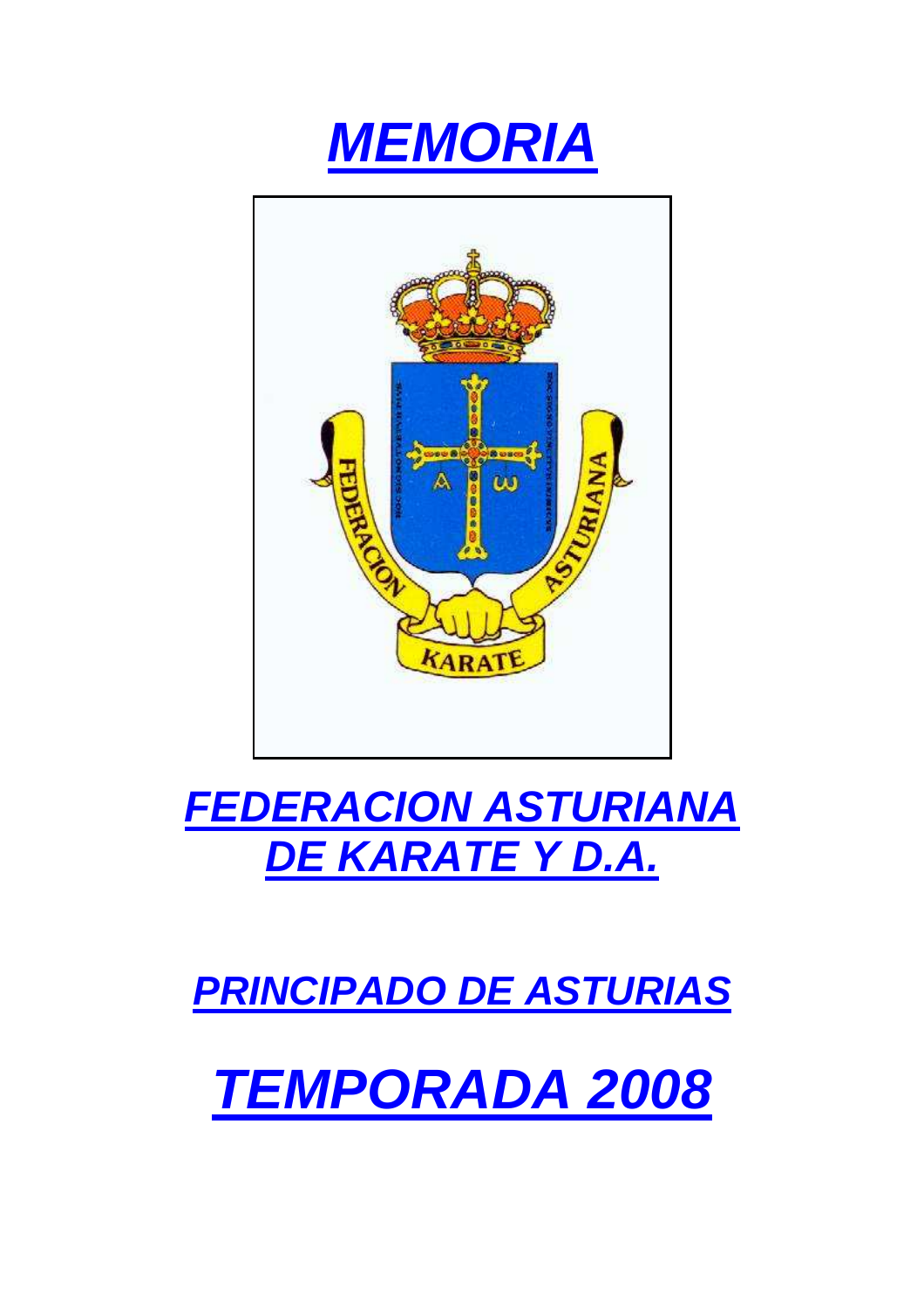



**FEDERACION DE KARATE DEL** PRINCIPADO DE ASTURIAS

# **CAMPEONATO DE ESPAÑA CADETE Y JUNIOR**

LUGAR: **ALCOBENDAS (MADRID)**  FECHA: **19 Y 20 ENERO 2008** 

## **EXPEDICION FORMADA POR:**

- PRESIDENTE: **BENJAMIN RODRIGUEZ CABAÑAS**
- DTOR TECNICO: **JAVIER MUÑIZ FUENTE**
- MASAJISTA: **MANUEL ENJUTO HURTADO**
- SELECCIONADORES: **RUFO A FDEZ GONZALEZ VALENTIN MARCOS PRIETO NOELIA FERNANDEZ ALONSO MARCOS ARENAS PRADO**

## **ARBITROS CONVOCADOS POR LA REAL FEDERACION ESPAÑOLA DE KARATE:**

 **RODOLFO SUAREZ ALONSO AGUSTIN F. GONZALEZ SOTO IGNACIO RODRIGUEZ FANJUL JOSE FRANCISCO MARTINS** 

## **RELACION DE COMPETIDORES**

## **KATA JUNIOR FEMENINO**

- **LUCIA ROCES INVERNON**
- **MARINA GARCIA ESTEBANEZ**
- **CRISTEL FERNANDEZ ESTEBANEZ**
- **KATA CADETE FEMENINO** 
	- **ALBA GONZALEZ RUIZ**

## **KATA CADETE MASCULINO**

- **DANIEL LOPEZ PRADO**
- **PEDRO RAMOS FUERTES**
- **JONATHAN VILLOTA GONZALEZ**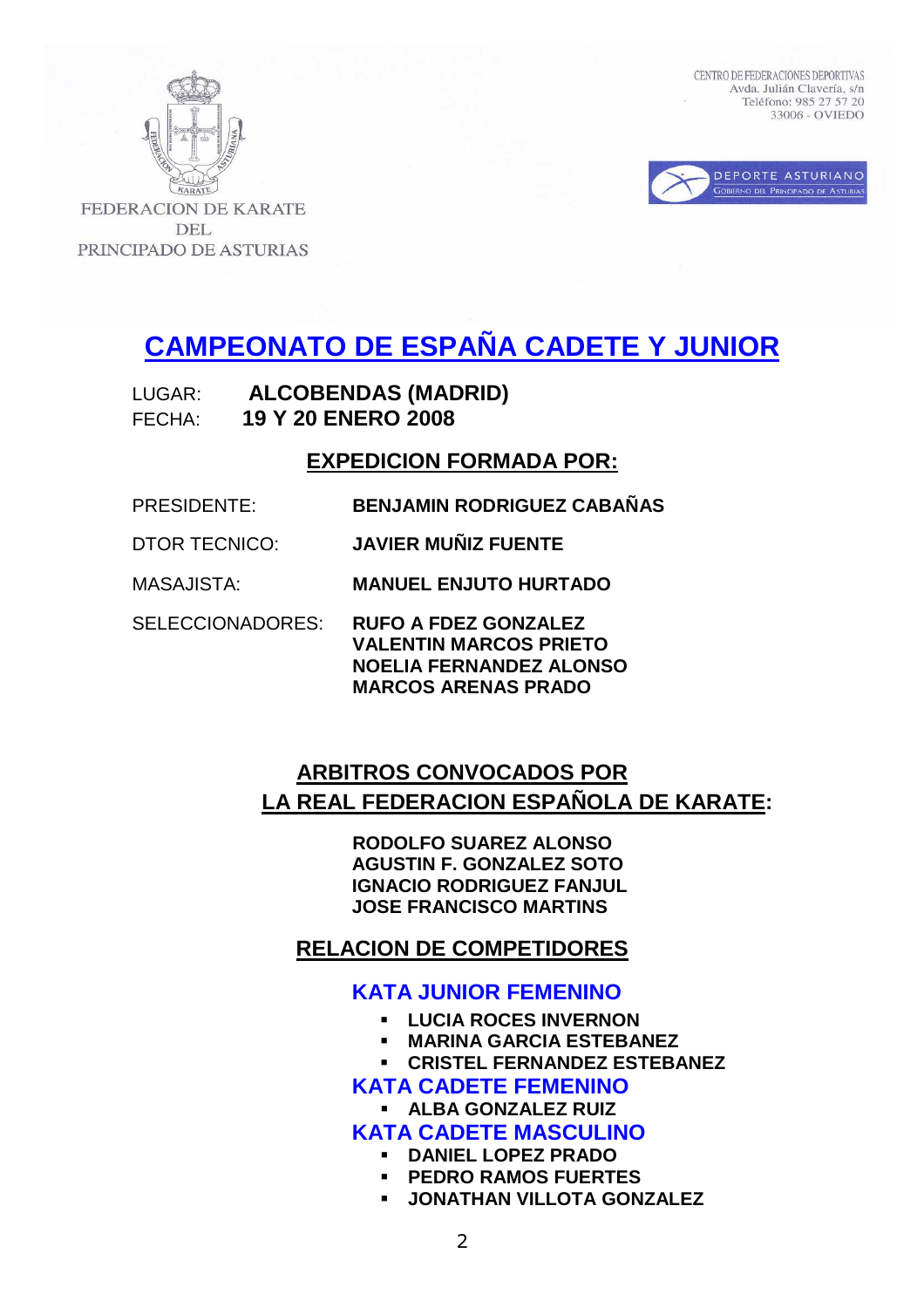



**FEDERACION DE KARATE DEL** PRINCIPADO DE ASTURIAS

## **EQUIPO DE KATA CADETE/JUNIOR MASCULINO**

- **DANIEL LOPEZ PRADO**
- **PEDRO RAMOS FUERTES**
- **JONATHAN VILLOTA GONZALEZ**

## **EQUIPO DE KATA CADETE/JUNIOR FEMENINO**

- **LUCIA ROCES INVERNON**
- **CRISTEL FERNANDEZ ESTEBANEZ**
- **MARINA GARCIA RODRIGUEZ**
- **ALBA GONZALEZ RUIZ**

## **KUMITE CADETE MASCULINO**

| - 60 KGS | <b>AITOR VENTURA FONTICIELLA</b> |
|----------|----------------------------------|
|          | <b>DANIEL GONZALEZ ARGUELLES</b> |
|          | <b>EDGAR DURAN ORTEA</b>         |
| - 65 KGS | <b>SAUL ARECES ALPERI</b>        |
|          | <b>DANIEL LOPEZ PRADO</b>        |
|          | <b>RODRIGO FONTAN RODRIGUEZ</b>  |
| - 70 KGS | <b>PABLO FERNANDEZ CANO</b>      |
| - 75 KGS | <b>JORGE BUELGA SUAREZ</b>       |
|          | <b>FERNANDO SERRANO LOZANO</b>   |
|          | <b>RICHARD EDUARDO CAICEDO</b>   |
|          | <b>BRACERO</b>                   |
| +75 KGS  | <b>RICARDO GARCIA GARCIA</b>     |

## **KUMITE JUNIOR MASCULINO**

| - 60 KGS. | <b>ABRAHAN RODRIGUEZ SANCHEZ</b> |
|-----------|----------------------------------|
| - 65 KGS  | <b>JAIRO ALVAREZ URDIALES</b>    |
|           | <b>JORGE ROBLEDO ABAD</b>        |
|           | <b>LUIS MORO GONZALEZ</b>        |
| - 70 KGS  | <b>DANIEL FERNANDEZ VALLE</b>    |
|           | <b>SERGIO ARIAS MATAS</b>        |
| - 75 KGS  | <b>PABLO ARANGO RODRIGUEZ</b>    |
|           | <b>IVAN VIZOSO FERNANDEZ</b>     |
| +80 KGS   | <b>ALBERTO AMIEVA SUAREZ</b>     |
|           | <b>BORJA ARECES ALPERI</b>       |
|           |                                  |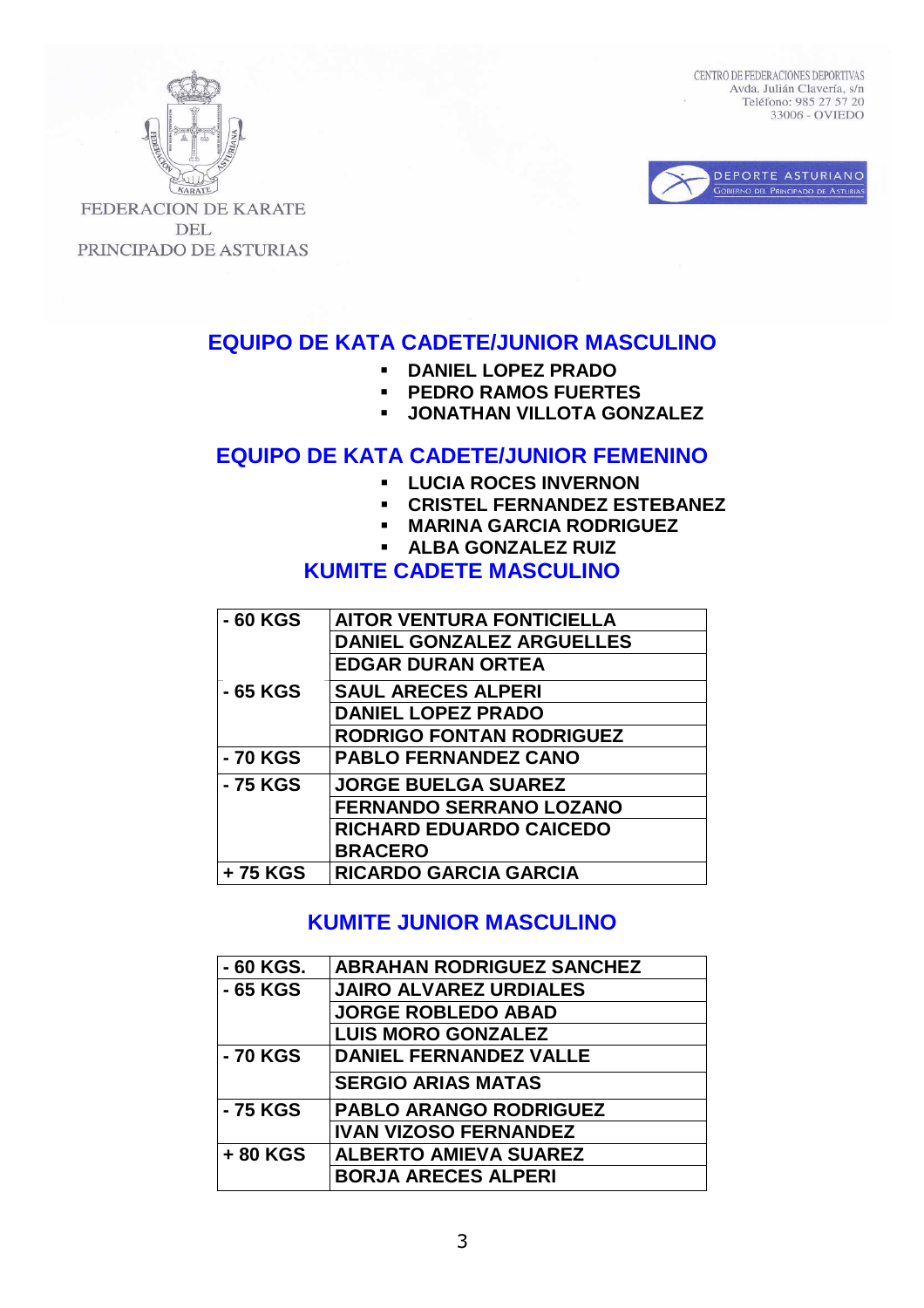



**FEDERACION DE KARATE DEL** PRINCIPADO DE ASTURIAS

## **EQUIPO KUMITE CADETE/JUNIOR MASCULINO**

- **LUIS MORO GONZALEZ**
- **DANIEL FERNANDEZ VALLE**
- **IVAN VIZOSO FERNANDEZ**
- **PABLO ARANGO RODRIGUEZ**
- **BORJA ARECES ALPERI**
- **SERGIO ARIAS MATAS**
- **ALBERTO AMIEVA SUAREZ**

## **KUMITE CADETE FEMENINO**

| - 51 KGS | <b>MARIA VILLANUEVA MARTINEZ</b>  |
|----------|-----------------------------------|
|          | <b>ANA PEREZ LOPEZ</b>            |
| - 57 KGS | <b>BARBARA GONZALEZ MENENDEZ</b>  |
|          | <b>CLARA MARIA BLANCO BETEGON</b> |
|          | <b>AIDA VILLAMIL NOVOA</b>        |
| + 57KGS  | <b>MARCIA IGLESIAS CAMPA</b>      |

## **KUMITE JUNIOR FEMENINO**

| - 53 KGS  | <b>SHEYLA MARTINEZ POSSE</b>    |
|-----------|---------------------------------|
|           | <b>JESSICA CABEZAS FLOREZ</b>   |
| - 60 KGS  | <b>MARIA FRAILE SANCHEZ</b>     |
|           | <b>KAREN FERNANDEZ LOPEZ</b>    |
| $+60$ KGS | <b>SANDRA MENENDEZ URDIALES</b> |
|           | <b>JESSICA GRANDA CUERVO</b>    |

## **EQUIPO KUMITE CADETE/JUNIOR FEMENINO**

- **JESSICA CABEZAS FLOREZ**
- **SHEYLA MARTINEZ POSSE**
- **KAREN FERNANDEZ LOPEZ**
- **JESSICA GRANDA CUERVO**
- **SANDRA MENENDEZ URDIALES**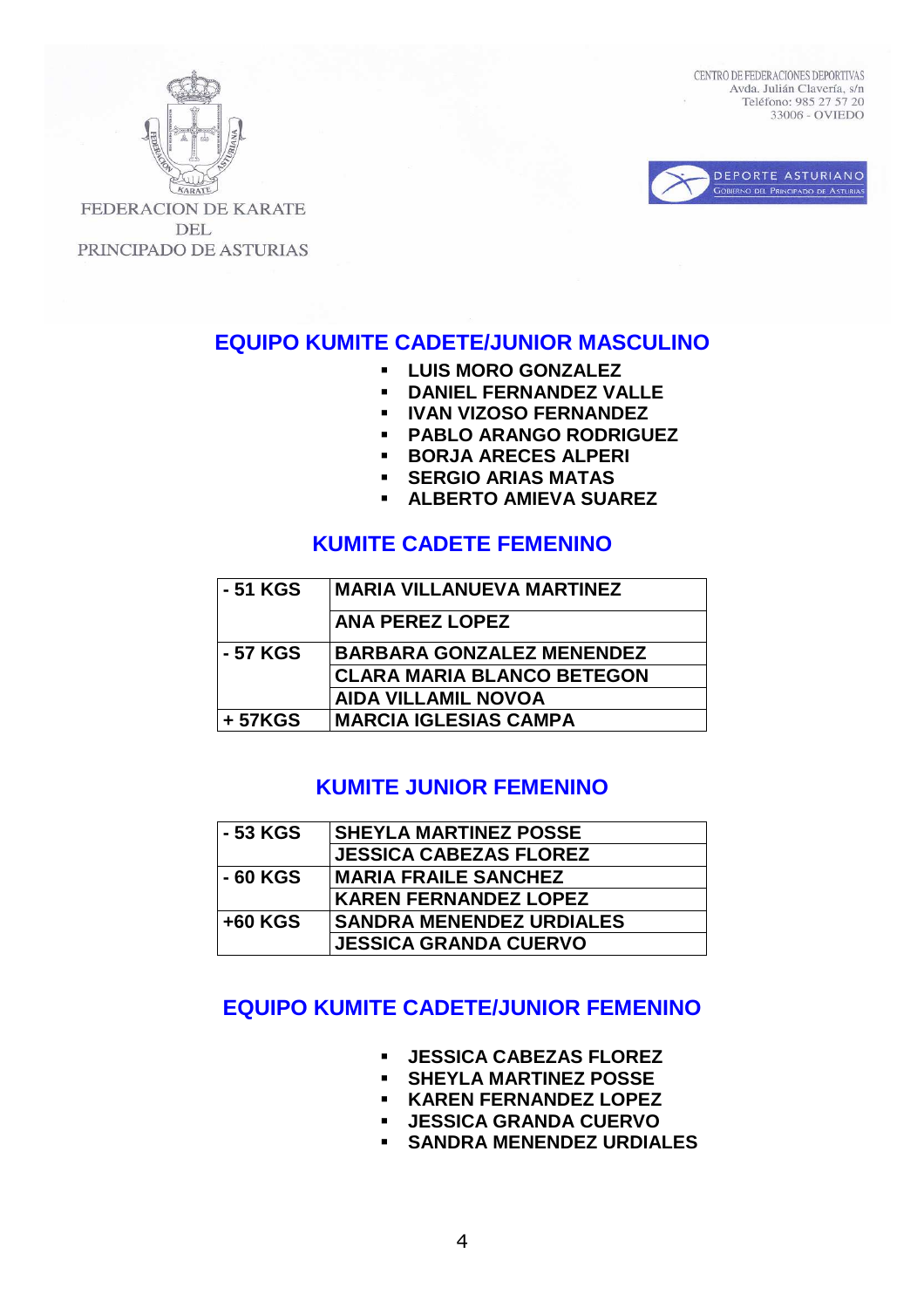

FEDERACION DE KARATE DEL PRINCIPADO DE ASTURIAS CENTRO DE FEDERACIONES DEPORTIVAS Avda. Julián Clavería, s/n<br>Teléfono: 985 27 57 20 33006 - OVIEDO



**RESULTADOS**

## **EQUIPOS**

| <b>CAD/JUN .KATA MASC.</b><br><b>MADRID</b><br><b>ANDALUCIA</b>                                                                                | <b>MAD</b><br><b>AND</b>                             | <b>CAD/JUN. KATA FEM.</b><br><b>ASTURIAS</b><br><b>ANDALUCIA</b>                                                                      | <b>AST</b><br><b>AND</b>                             |
|------------------------------------------------------------------------------------------------------------------------------------------------|------------------------------------------------------|---------------------------------------------------------------------------------------------------------------------------------------|------------------------------------------------------|
| <b>ASTURIAS</b><br><b>ARAGON</b>                                                                                                               | <b>AST</b><br><b>ARG</b>                             | <b>ARAGON</b><br><b>MADRID</b>                                                                                                        | <b>ARG</b><br><b>MAD</b>                             |
| <b>JUNIOR KUMITE MASC.</b><br><b>PAIS VASCO</b><br><b>CATALUÑA</b><br><b>MADRID</b><br><b>ANDALUCIA</b>                                        | <b>PVS</b><br><b>CAT</b><br><b>MAD</b><br><b>AND</b> | <b>JUNIOR KUMITE FEM.</b><br><b>CANARIAS</b><br><b>ASTURIAS</b><br><b>MADRID</b><br><b>CATALUÑA</b>                                   | <b>CNR</b><br><b>AST</b><br><b>MAD</b><br><b>CAT</b> |
| <b>KATA INDIVIDUAL</b>                                                                                                                         |                                                      |                                                                                                                                       |                                                      |
| <b>CADETE MASCULINO</b><br><b>J. MANUEL CARBONEL</b><br><b>CRISTIAN RUIZ TRASC</b><br><b>ENRIQUE MARTIN MON MAD</b><br><b>RUBEN FERRERUELA</b> | <b>VAL</b><br><b>MAD</b><br><b>ARG</b>               | <b>CADETE FEMENINO</b><br>PATRICIA MARTINEZ<br><b>VANESSA PASCUAL</b><br><b>LAURA FORNELL AR</b><br><b>IDOIA DOMINGUEZ</b>            | <b>MAD</b><br>CAL<br><b>MAD</b><br><b>MAD</b>        |
| <b>JUNIOR MASCULINO</b><br><b>JOSE LUIS PRADO</b><br><b>JAVIER FEITO ALV</b><br><b>ROBERTO RUBIO CA</b><br><b>JUAN SANCHEZ CAB</b>             | <b>MAD</b><br><b>MAD</b><br><b>CAT</b><br><b>CNR</b> | <b>JUNIOR FEMENINO</b><br><b>CATHAYSA BARROSO</b><br><b>MARTA MENDEZ RUIZ</b><br><b>CRISTEL FDEZ. ESTE</b><br><b>SONIA YEDRA GOME</b> | <b>CNR</b><br><b>ARG</b><br><b>AST</b><br><b>AND</b> |
| <b>KUMITE CADETE</b>                                                                                                                           |                                                      |                                                                                                                                       |                                                      |
| <b>MASCULINO - 60 KG</b><br><b>MATIAS GOMEZ GCIA</b><br><b>CARLOS MOLINERO</b><br><b>JORGE MARAÑON PE</b><br><b>YERAI R. GLEZ, PADR</b>        | <b>CNR</b><br><b>CAL</b><br><b>CNT</b><br><b>CNR</b> | <b>MASCULINO - 65 KG</b><br>JUAN A. CASTAÑEDA<br><b>DANIEL LOPEZ PRAD</b><br>PEDRO DANIEL ROMA<br><b>ESTEBAN BECERRA</b>              | CAL<br><b>AST</b><br><b>BAL</b><br><b>CNR</b>        |

| <b>FERNANDO MORENO</b> | <b>CAM</b> |
|------------------------|------------|
|                        |            |

### **CAD/JUN. KATA FEM.**

| <b>ASTURIAS</b> | <b>AST</b> |
|-----------------|------------|
| ANDALUCIA       | AND        |
| ARAGON          | ARG        |
| <b>MADRID</b>   | MAD        |

### **JUNIOR KUMITE FEM.**

| <b>CNR</b> |
|------------|
| <b>AST</b> |
| MAD        |
| <b>CAT</b> |
|            |

## **CADETE FEMENINO**

| <b>PATRICIA MARTINEZ</b> | MAD |
|--------------------------|-----|
| VANESSA PASCUAL          | CAL |
| LAURA FORNELL AR         | MAD |
| <b>IDOIA DOMINGUEZ</b>   | MAD |

### **JUNIOR FEMENINO**

| CATHAYSA BARROSO CNR |
|----------------------|
| ARG                  |
| AST                  |
| AND                  |
|                      |

## **MASCULINO – 65 KG**

| JUAN A. CASTANEDA        | CAL        |
|--------------------------|------------|
| <b>DANIEL LOPEZ PRAD</b> | <b>AST</b> |
| PEDRO DANIEL ROMA        | BAL        |
| ESTEBAN BECERRA          | <b>CNR</b> |
|                          |            |

### **MASCULINO – 70 KG MASCULINO – 75 KG**  FERNANDO MORENO CAM **JORGE BUELGA SUA AST**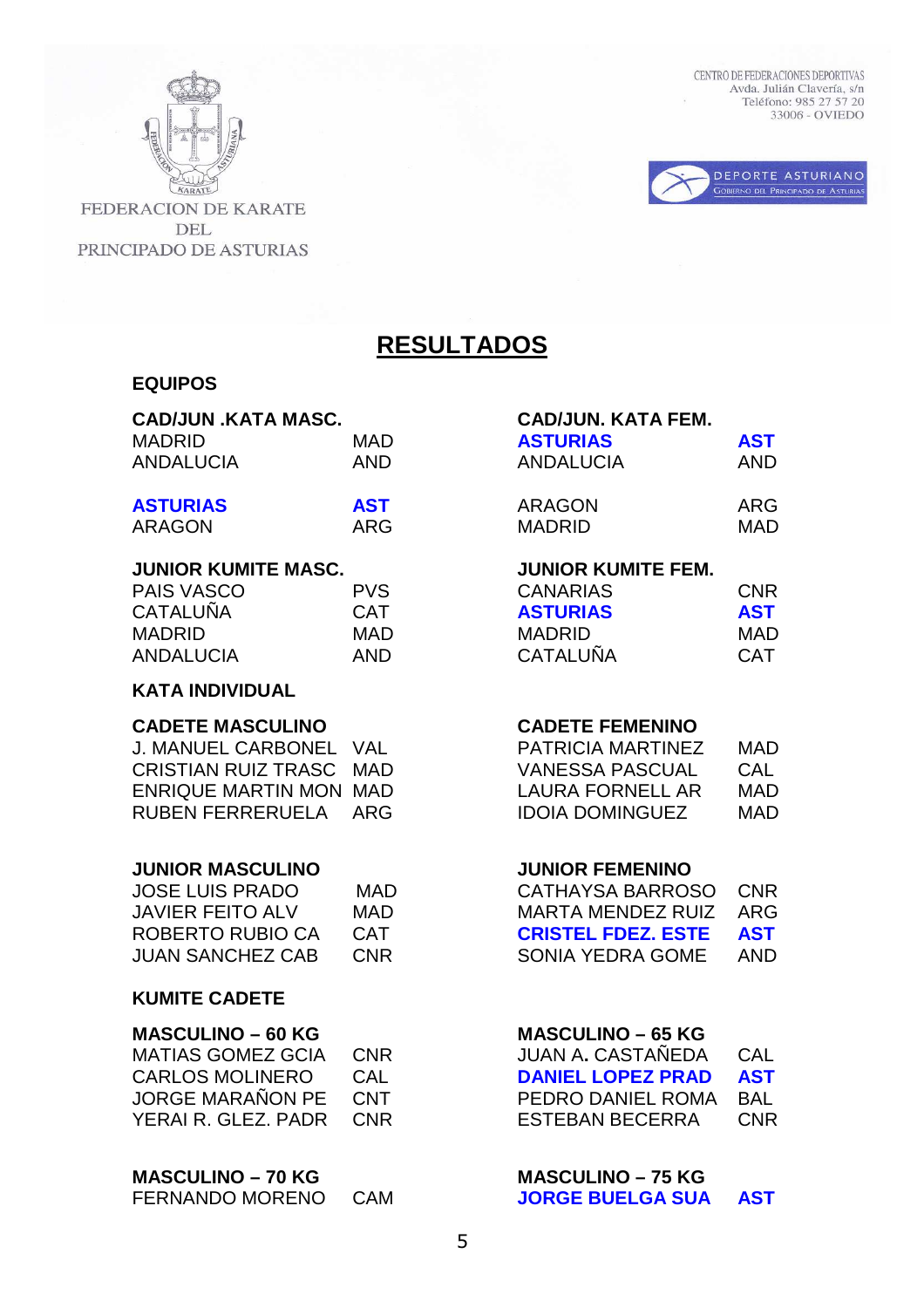



**FEDERACION DE KARATE DEL** PRINCIPADO DE ASTURIAS

### **MASCULINO + 75 KG FEMENINO – 51 KG**

| <b>M. ANGEL ATENCIA</b> | AND        |
|-------------------------|------------|
| <b>SERGIO ARMERO</b>    | MAD        |
| RAUL MTNEZ, PIÑEIRO     | <b>PVS</b> |
| PEDRO CACERES           | MAD        |

### **FEMENINO – 57 KG FEMENINO + 57 KG**

| AINHOA ANTON GOMEZ RIO |     |
|------------------------|-----|
| PATRICIA MARTINEZ      | MAD |
| BEATRIZ MOGENA         | FXT |
| M. BEI EN MARTINEZ     | AND |

### **KUMITE JUNIOR**

| <b>SERGIO URDIALES</b> | AND        |
|------------------------|------------|
| <b>ABRAHAM RGUEZ</b>   | <b>AST</b> |
| <b>XABIER LAFUENTE</b> | <b>PVS</b> |
| RUBEN MARTIN GTR.      | CAL        |

### **MASCULINO – 70 KG MASCULINO – 75 KG**

ALAIN M. ESTARRON PVS DANIEL HERNANDEZ VAL JESUS IBAÑEZ BLANCO RIO RAFAEL MUÑOZ MONT CAT JAVIER ORTEGA RGUE BAL J. MANUEL MORA MOT EXT

### **MASCULINO – 80 KG MASCULINO + 80 KG**

LAUREANO MOME TOI. AND **BORJA ARECES ALPER AST**

### **FEMENINO – 53 KG FEMENINO – 60 KG**

TAMARA ENCINA ALV CAL **KAREN FDEZ. LOPEZ AST** CRISTY TOJO VELASCO GAL LOURDES POSADAS M CAL M. CARMEN MONTERO MAD CRISTINA FERRER GC. BAL

### **FEMENINO + 60 KG**

| CRISTINA VIZCAINO G. MAD |      |
|--------------------------|------|
| M. SELENA GCIA. ALVA CAL |      |
| MAITE GCIA, MARCO        | CNR. |

ARITZ ARCE MATEOS PVS ENRIQUE LAGUNA CAM CHRISTIAN JUSDADO MAD DANIEL MTNEZ. ALGU AND RAFAEL GARRIDO BA MAD ADRIAN GCIA. RGUEZ. CNR

ROCIO SANCHEZ EST MAD LARA CORDERO SUAR CNR MARTA ARMENTIA PVS AIDA VICENTE GARCIA AND

MARTA PARRILLA MON MAD IRATXE LARRAÑAGA PVS LAURA ORTEGA RGUEZ BAL CRISTINA SAENZ MTN, RIO

### **MASCULINO – 60 KG MASCULINO – 65 KG**

VICTOR MTNEZ.MAJO MAD **RUBEN TRENADO PAG PVS** ADAY NAUZET CABALL CNR **JULIO DANIEL BRAVO MAD** 

DANIEL OVIEDO ARR MAD MARCOS FDEZ. GCIA. MAD

OSCAR SAIZ CANTON CAL IGOR RUUIZ DE CASTA CAT

**SHEYLA MTNEZ POSSE AST** LORENA SEPULVEDA MAD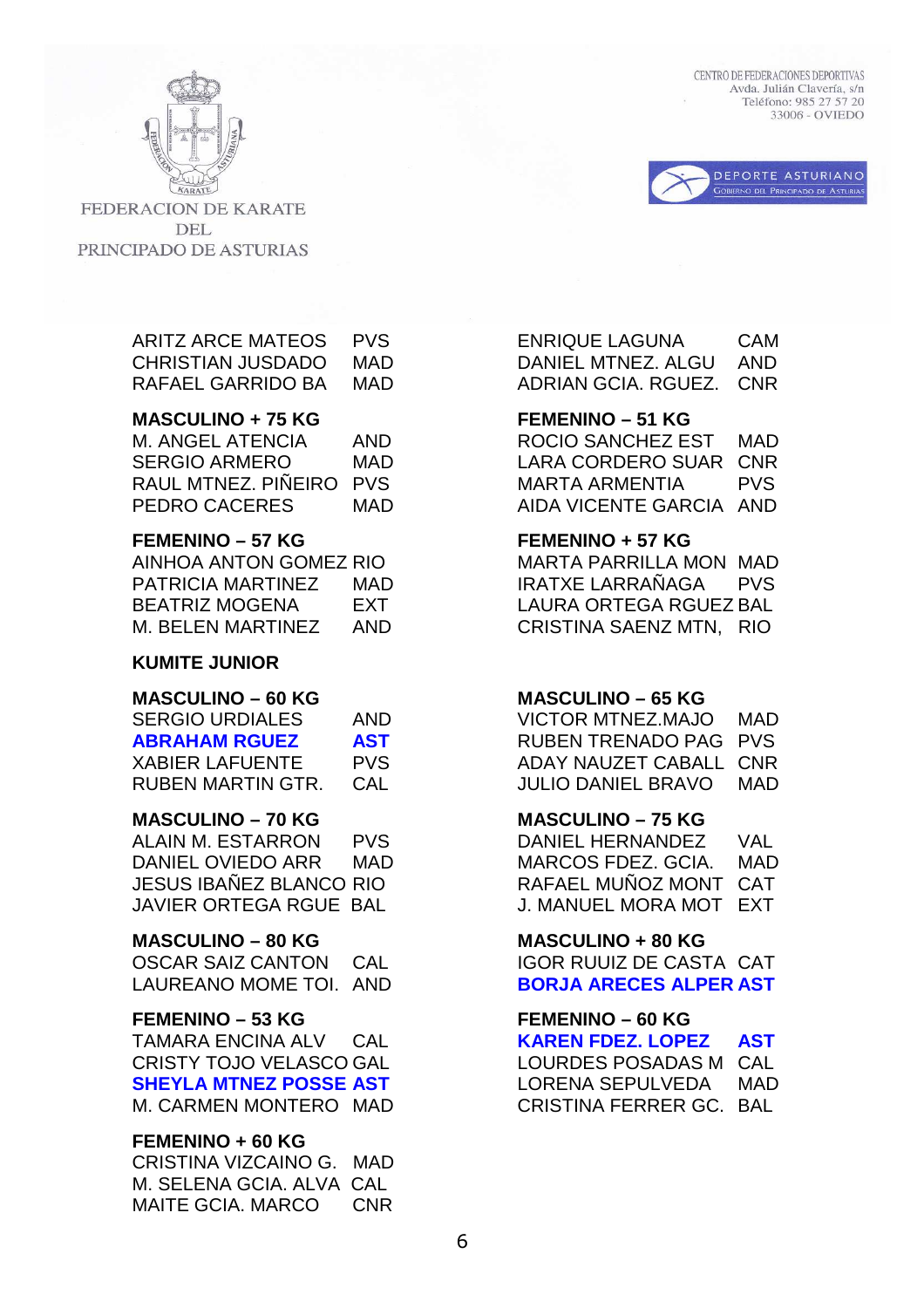

 $\begin{tabular}{ll} \multicolumn{2}{l}{{\bf CENTRO DE FEDERACIONES DEPORTIVAS}}\\ \multicolumn{2}{l}{Avda. Juli\'an Claver\'ia, s/n}}\\ \multicolumn{2}{l}{\bf Tel\'efono: 985 27 57 20}\\ \multicolumn{2}{l}{\bf 33006 - OVIEDO} \end{tabular}$ 



FEDERACION DE KARATE DEL PRINCIPADO DE ASTURIAS

LYDIA SILVA TROC CAM

| <b>MEDALLERO</b> | <b>ORO</b> | <b>PLATA</b> | <b>BRONCE</b> | TOTAL |
|------------------|------------|--------------|---------------|-------|
| <b>ASTURIAS</b>  |            |              |               | 10    |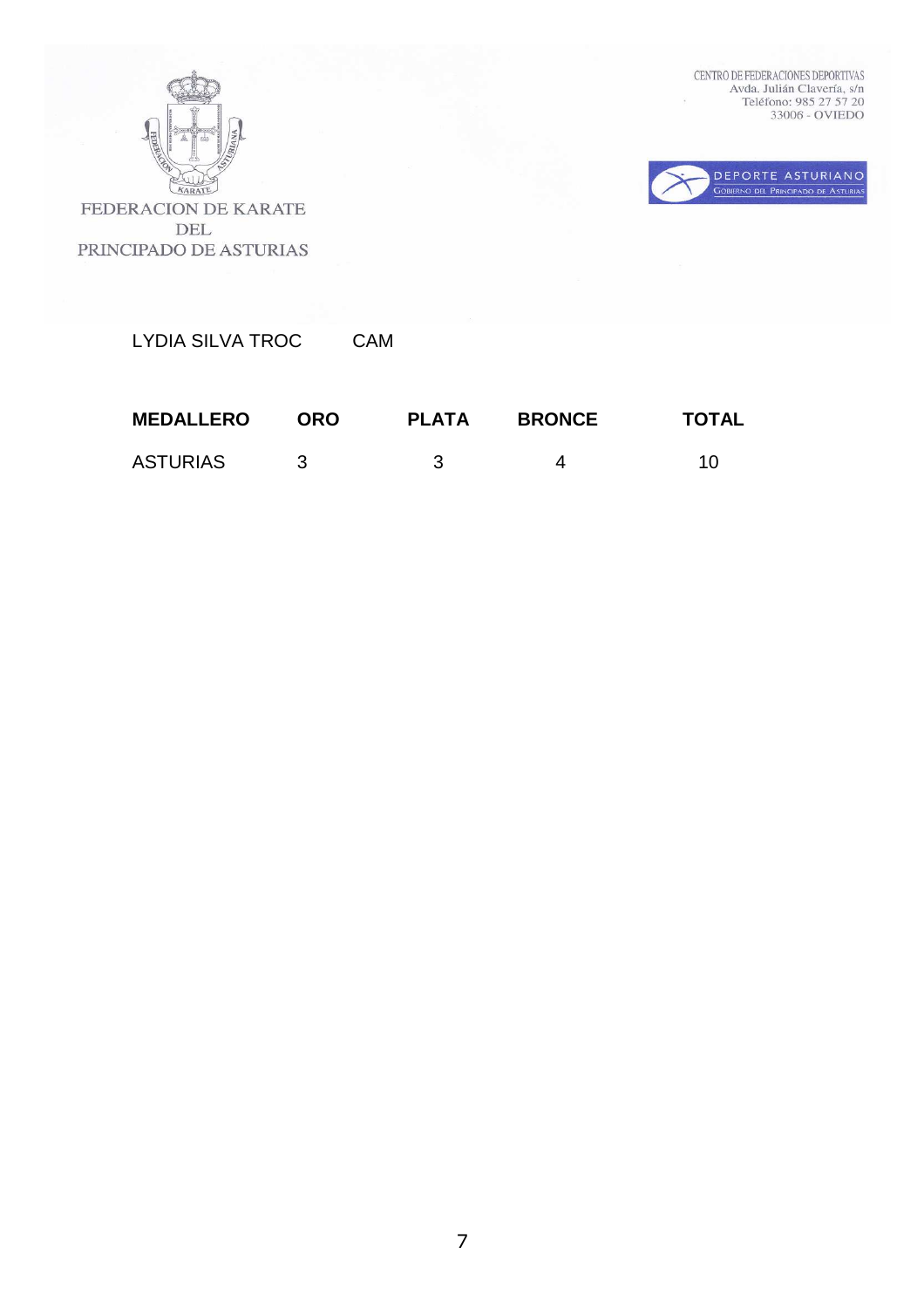



FEDERACION DE KARATE DEL PRINCIPADO DE ASTURIAS

# **"VII TROFEO MEMORIAL RUBEN SANCHEZ"**

| <b>FEDERACION:</b> | <b>ASTURIANA</b>                           |
|--------------------|--------------------------------------------|
| <b>LUGAR:</b>      | <b>POLIDEPORTIVO DE COLLADO – VILLALBA</b> |
| <b>FECHA:</b>      | <b>SABADO 26 DE ENERO 2008</b>             |
| <b>PRESIDENTE:</b> | <b>D. BENJAMIN RODRIGUEZ CABAÑAS</b>       |
| <b>COACH:</b>      | RUFO A. FERNANDEZ GONZALEZ                 |
| <b>ARBITRO:</b>    | <b>FCO. MARTINS</b>                        |

## **COMPETIDORES ASTURIANOS:**

| $\overline{\mathbf{N}^{\mathsf{o}}}$ | <b>CATEGORIA</b> | <b>NOMBRE Y APELLIDOS</b>      | <b>F. NACTO</b> | <b>GRADO</b> |
|--------------------------------------|------------------|--------------------------------|-----------------|--------------|
|                                      | <b>JUN/SEN</b>   | <b>ALEJANDRO FDEZ. MANZANO</b> | 05/11/84        | 1º DAN       |
|                                      | MASC.            |                                |                 |              |
| $\mathbf{2}$                         | <b>JUVENIL</b>   | <b>ASER ZABALA CANAL</b>       | 06/09/92        | C.N.         |
|                                      | MASC.            |                                |                 |              |
| 3                                    | <b>JUN/SEN</b>   | <b>KAREN FDEZ, LOPEZ</b>       | 05/04/87        | 2º DAN       |
|                                      | FEMEN.           |                                |                 |              |
| 4                                    | <b>CADETE</b>    | <b>RICARDO GARCIA GARCIA</b>   | 14/10/90        | 1º DAN       |
|                                      | MASC.            |                                |                 |              |
| 5                                    | <b>JUN/SEN</b>   | <b>OSCAR VAZQUEZ MARTINS</b>   | 12/08/76        | 3º DAN       |
|                                      | MASC.            |                                |                 |              |
| R                                    | <b>JUN/SEN</b>   | <b>SHEYLA MARTINEZ POSSE</b>   | 07/04/87        | 1º DAN       |
|                                      | FEM.             |                                |                 |              |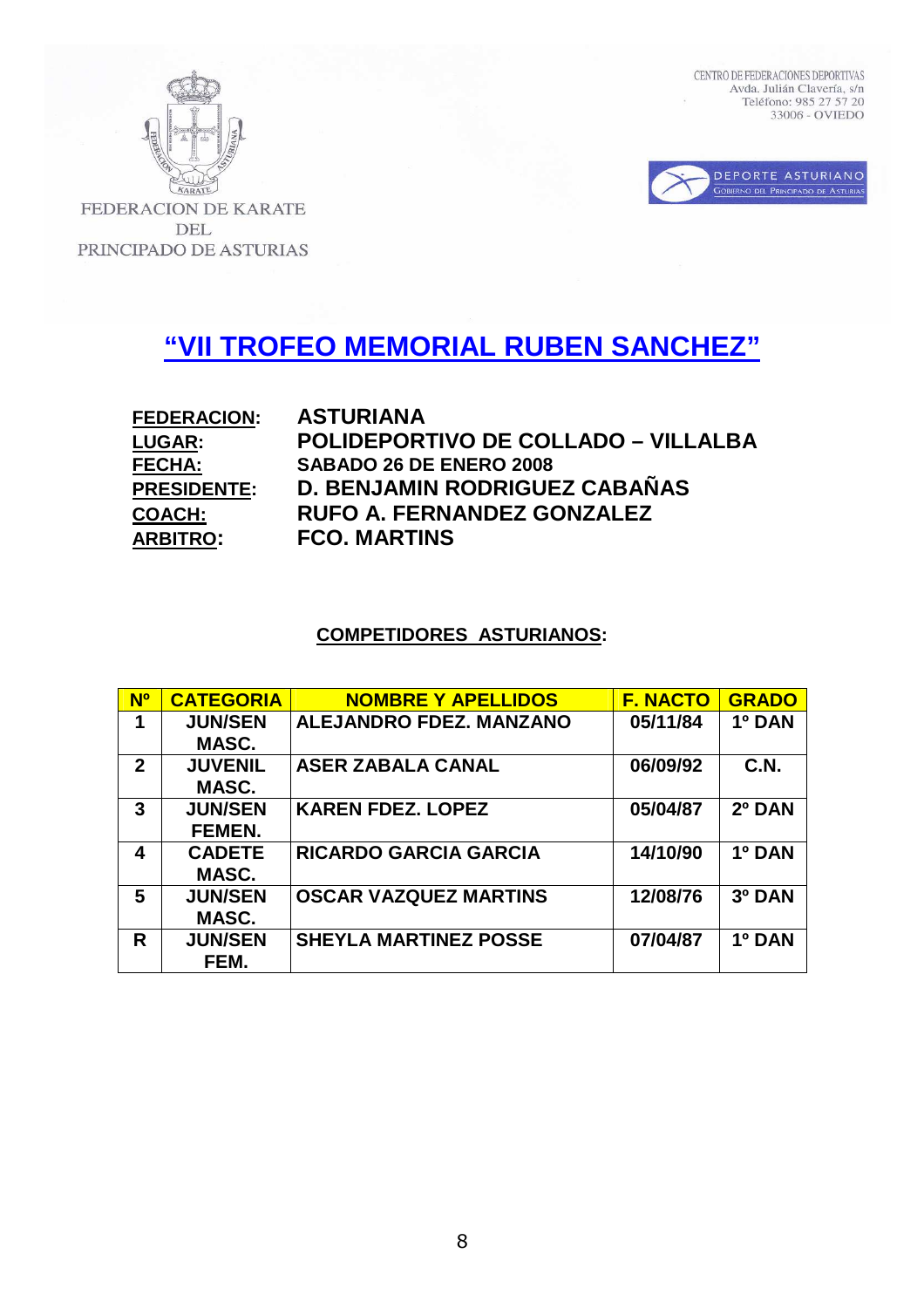



FEDERACION DE KARATE **DEL** PRINCIPADO DE ASTURIAS

# **CAMPEONATO DE PROMOCION DE KUMITE INFANTIL, JUVENIL Y CADETE**

## LUGAR: **POLIDEPORTIVO DE PIEDRAS BLANCAS** FECHA: **SABADO 26 ENERO DE 2008**

## **CLASIFICACIONES**

| INF. MASC. $-45$ KG<br>1º FERNANDO GRANDA LINO<br>2º OLAY ZAPATERO<br>3º PABLO CAUNEDO<br>3ºJAIME FERNANDEZ | <b>CLUB</b><br><b>LINO</b><br><b>LINO</b><br><b>COLISEUM</b> | <b>INF. MASC. - 55 KG</b><br>1º PABLO ARENAS<br>2º FERNANDO VIOR<br>3º DIEGO MENENDEZ<br>3º ALVARO SOTORRIO             | <b>CLUB</b><br><b>ARENAS</b><br><b>PRIETO</b><br><b>COLISEUM</b><br><b>LINO</b> |
|-------------------------------------------------------------------------------------------------------------|--------------------------------------------------------------|-------------------------------------------------------------------------------------------------------------------------|---------------------------------------------------------------------------------|
| <b>INF. MASC. + 55 KG</b><br>1º DANIEL ARANGO<br>2º ADRIAN ACEVAL<br>3º PELAYO ACEBES                       | <b>CLUB</b><br><b>LINO</b><br>ELOY<br>N.MILENIU              | <b>INF. FEM. - 45 KG</b><br>1º RAQUEL RODRIGUEZ LINO<br>2º JESSICA GONZALEZ COLISEUM<br>3º AIDA MENENDEZ                | <b>CLUB</b><br><b>GRUPO CC</b>                                                  |
| 3 <sup>0</sup>                                                                                              |                                                              | 3º JULIA VALDES                                                                                                         | <b>MUÑIZ</b>                                                                    |
| <b>INF. FEM. + 45 KG</b><br>1º CRISTINA VALDES<br>2º RAISA GOMEZ<br>3º YAIZA MORO<br><b>3º PAULA PENAS</b>  | <b>CLUB</b><br>MUÑIZ<br><b>BUNKAI</b><br>N.MILENIU           | <b>JUV. MASC. - 55 KG</b><br>GRUPO CC 1º FCO GONZALEZ<br>2º ADRIAN ARECES<br>3º RODRIGO FDEZ<br><b>3º GUNTHER FEITO</b> | <b>CLUB</b><br><b>ARENAS</b><br><b>PRIETO</b><br><b>MUÑIZ</b><br><b>LINO</b>    |
| <b>JUV. MASC. - 65 KG</b><br>1º KEVIN MALLENCO<br>2º GABRIFI ZAPICO                                         | <b>CLUB</b><br><b>CORVERA</b><br>I INO                       |                                                                                                                         |                                                                                 |

2º GABRIEL ZAPICO LINO 3º JAVIER MARIN LINO 3º MARCOS JUANES PDM SIERO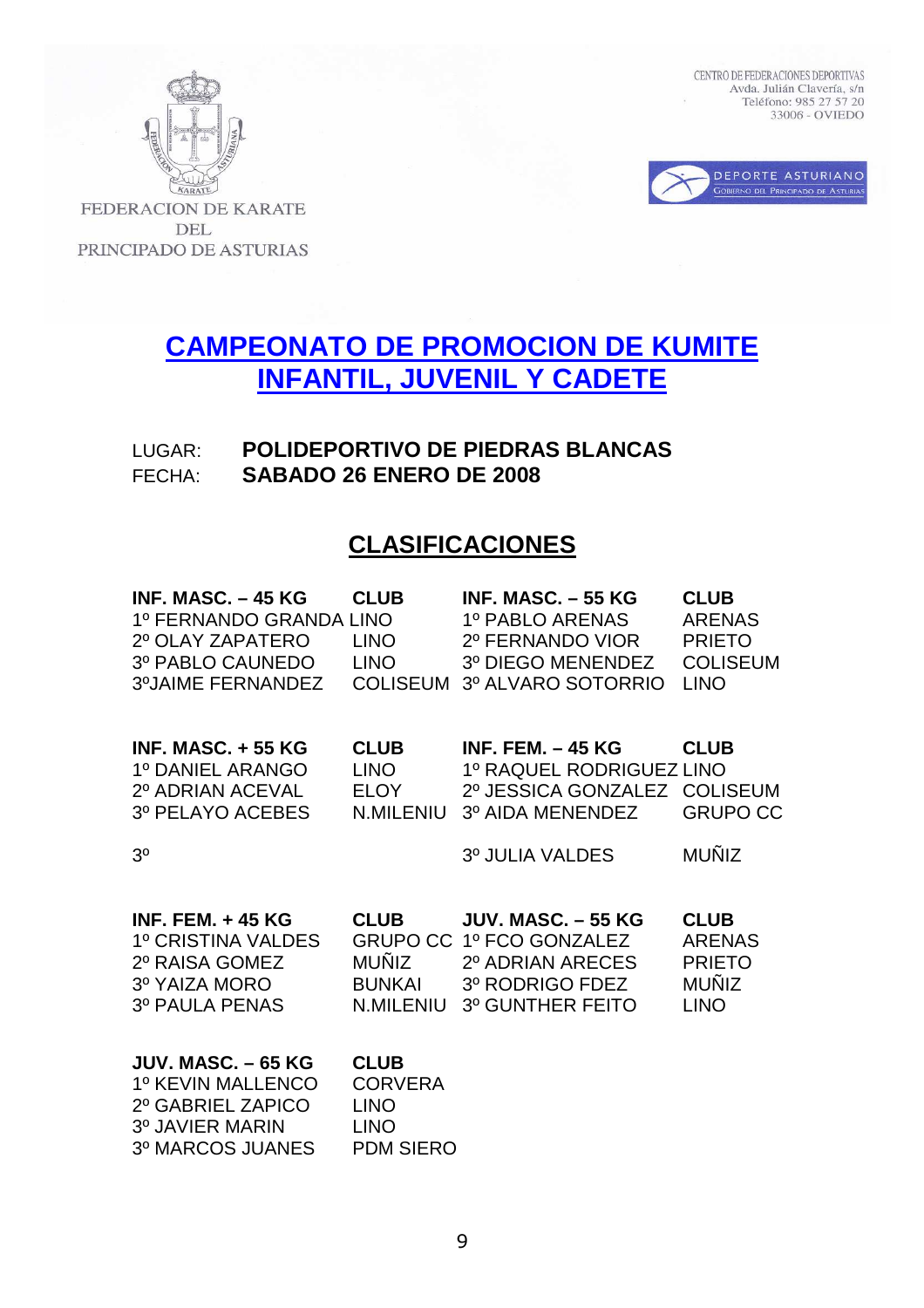$\begin{tabular}{ll} \multicolumn{2}{l}{\textbf{CENTRO DE FEDERACIONES DEPORTIVAS}}\\ \multicolumn{2}{l}{Avda. Julián Clavería, s/n}\\ \multicolumn{2}{l}{\textbf{Avda. Julián Clavería, s/n}}\\ \multicolumn{2}{l}{\textbf{Teléfono: 985 27 57 20}}\\ \multicolumn{2}{l}{\textbf{33006 - OVIEDO}} \end{tabular}$ 





FEDERACION DE KARATE DEL PRINCIPADO DE ASTURIAS

| <b>JUV. MASC. + 65 KG</b><br>1º IRIAN GONZALEZ<br>2º DANIEL PUENTE<br>3º ALBERTO LORENZO<br>3º ABEL FERNANDEZ     | <b>CLUB</b><br><b>CORVERA</b><br><b>WASEDA</b>                     | <b>JUV. FEM. + 50 KG</b><br>1ºMELANIE GONZALEZ<br>N.MILENIUN 2º SELINA LOBO<br>PDM SIERO 3º R. ISABEL SANTIAGO LINO<br>3º ALBA ARRIBAS | <b>CLUB</b><br>COL<br><b>IÑIGO</b><br>N. MILENIU |
|-------------------------------------------------------------------------------------------------------------------|--------------------------------------------------------------------|----------------------------------------------------------------------------------------------------------------------------------------|--------------------------------------------------|
| <b>CADETE MASC. - 65 KG CLUB</b><br>1º EDGAR DURAN<br>2º PEDRO RAMOS<br>3º AITOR VENTURA<br>3º DANIEL LOPEZ       | <b>ARENAS</b><br><b>ARENAS</b><br><b>GRUPO CC</b><br><b>ARENAS</b> | <b>CADETE MASC. - 70 KG CLUB</b><br>1 <sup>0</sup><br>$2^{\circ}$<br>3 <sup>0</sup><br>3 <sup>0</sup>                                  |                                                  |
| <b>CADETE MASC. - 75 KG CLUB</b><br>1º JORGE BUELGA<br>2º RICHARD CAICEDO<br>3º JAIRO TRILLO<br>3º STEVEN ANGONES | <b>PRIETO</b><br><b>LINO</b><br><b>BUNKAI</b><br><b>PRIETO</b>     | <b>CADETE MASC. +75 KG CLUB</b><br>1º DANIEL MUÑIZ<br>2º J.IGNACIO CALDERO<br>3º HECTOR CANALEJO<br>3 <sup>0</sup>                     | <b>INIGO</b><br><b>CORVERA</b><br><b>KAN-DO</b>  |
| <b>CADETE FEM. - 55 KG</b><br>1º ANA PEREZ                                                                        | <b>CLUB</b><br><b>COLISEUM</b>                                     | <b>CADETE FEM. + 55 KG</b><br>1º AIDA VILLAMIL                                                                                         | <b>CLUB</b><br><b>ARENAS</b>                     |
| 2º CLARA BLANCO<br>3º MARIA VILLANUEVA<br>3º AIDA SANCHEZ                                                         | <b>IÑIGO</b>                                                       | GRUPO CC 2º BARBARA GONZALEZ COLISEUM<br>GRUPO CC 3º HENAR CANO<br>3º NOELIA RUBIO                                                     | <b>LINO</b><br><b>COLISEUM</b>                   |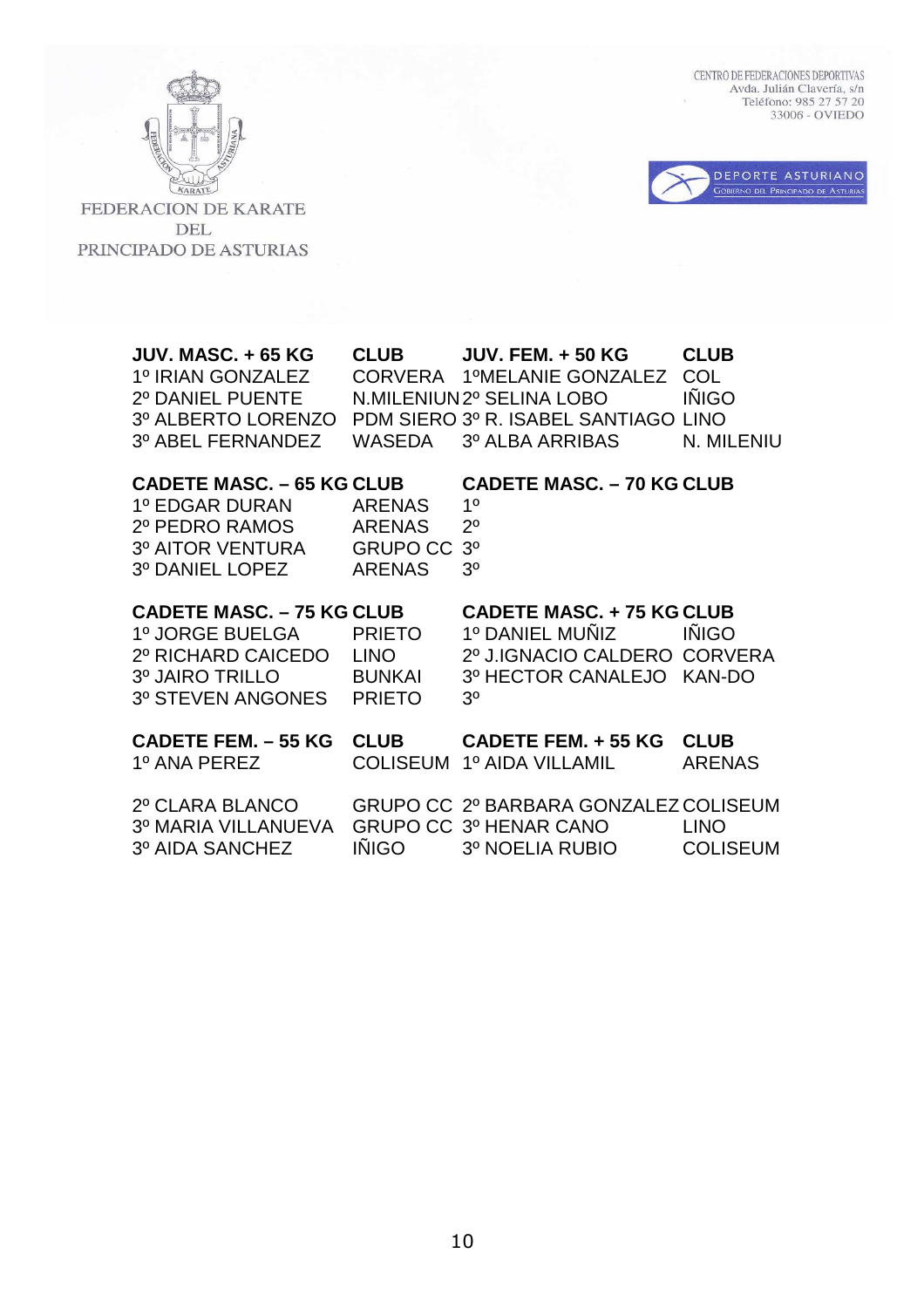



FEDERACION DE KARATE **DEL** PRINCIPADO DE ASTURIAS

# **JUEGOS ESCOLARES DEL PRINCIPADO ZONA 3 - ORIENTE**

## LUGAR: **POLIDEPORTIVO DE POLA DE LAVIANA** FECHA: **SABADO 2 ENERO 2008 CLASIFICACIONES**

| <b>BENJAMIN MASC, A</b>                                                                         | <b>CLUB</b>                                 | <b>BENJAMIN FEM. A</b>                                                                         | <b>CLUB</b>                                       |
|-------------------------------------------------------------------------------------------------|---------------------------------------------|------------------------------------------------------------------------------------------------|---------------------------------------------------|
| 1º JUAN MARTINEZ                                                                                | <b>BUNKAI</b>                               | 1º ISABEL PRADO                                                                                | <b>KAN-DO</b>                                     |
| 2º UNAI LOPEZ                                                                                   | <b>KAN-DO</b>                               | 2º ARANCHA FDEZ.                                                                               | <b>WASEDA</b>                                     |
| 3º GORCA ZUAZUA                                                                                 | <b>KANDO</b>                                | 3º LAURA ALVAREZ                                                                               | <b>WASEDA</b>                                     |
| 3º SERGIO RIVERA                                                                                | <b>BUNKAI</b>                               | 3º ELISABETH SUAREZ                                                                            | <b>WASEDA</b>                                     |
| <b>BENJAMIN MASC. B</b><br>1º JACOBO NOYA<br>2º DAVID ROCES<br>3 <sup>0</sup><br>3 <sup>0</sup> | <b>CLUB</b><br><b>ELOY</b><br><b>KAN-DO</b> | <b>BENJAMIN FEM. B</b><br>1º ALBA MOREDA<br>2º NURIA BANGO<br>3 <sup>o</sup><br>3 <sup>0</sup> | <b>CLUB</b><br><b>KAN-DO</b><br><b>PDM SIERO</b>  |
| <b>ALEVIN MASC. A</b>                                                                           | <b>CLUB</b>                                 | <b>ALEVIN FEM. A</b>                                                                           | <b>CLUB</b>                                       |
| 1º MARCOS BEGEGA                                                                                | <b>BUNKAI</b>                               | 1º ENYA CAMARA                                                                                 | <b>WASEDA</b>                                     |
| 2º PELAYO MONTES<br>3º SENEN CORTE<br>3º ALVARO MENENDEZ                                        | <b>KAN-DO</b><br><b>BUNKAI</b>              | 2º INES VALLE<br>3º NAIARA CORTE<br>PDM SIERO 3º IRENE MARTINEZ                                | <b>PDM SIERO</b><br><b>ELOY</b><br><b>OKINAWA</b> |
| <b>ALEVIN MASC. B</b>                                                                           | <b>CLUB</b>                                 | <b>ALEVIN FEM. B</b>                                                                           | <b>CLUB</b>                                       |
| 1º DANIEL PATO                                                                                  | <b>ELOY</b>                                 | 1º RAQUEL ORDIALES                                                                             | <b>ELOY</b>                                       |
| 2º JAVIER GONZALEZ                                                                              | <b>KAN-DO</b>                               | 2º PAULA NOYA                                                                                  | <b>ELOY</b>                                       |
| 3º NEL MUÑOZ                                                                                    | <b>WASEDA</b>                               | 3º SOFIA FERNANDEZ                                                                             | <b>WASEDA</b>                                     |
| 3º PABLO ALVAREZ                                                                                | <b>WASEDA</b>                               | 3º NEREA RODELGO                                                                               | <b>KIHAKU</b>                                     |
| <b>INFANTIL MASC. A</b>                                                                         | <b>CLUB</b>                                 | <b>INFANTIL FEM. A</b>                                                                         | <b>CLUB</b>                                       |
| 1º JUAN DIMAS                                                                                   | <b>ELOY</b>                                 | 1º CLAUDIA MARTINEZ                                                                            | <b>PDM SIERO</b>                                  |
| 2º ABEL GARCIA                                                                                  | <b>PDM SIERO</b>                            | 2º PATRICIA POMBO                                                                              | <b>PDM SIERO</b>                                  |
| 3º IYAN VIGIL-ESCALE                                                                            | <b>WASEDA</b>                               | 3º KATHRYN MEGIDO                                                                              | <b>KIHAKU</b>                                     |
| 3º MARCOS POSADA                                                                                | <b>BUNKAI</b>                               | 3º SANDRA GONZALEZ                                                                             | <b>PDM SIERO</b>                                  |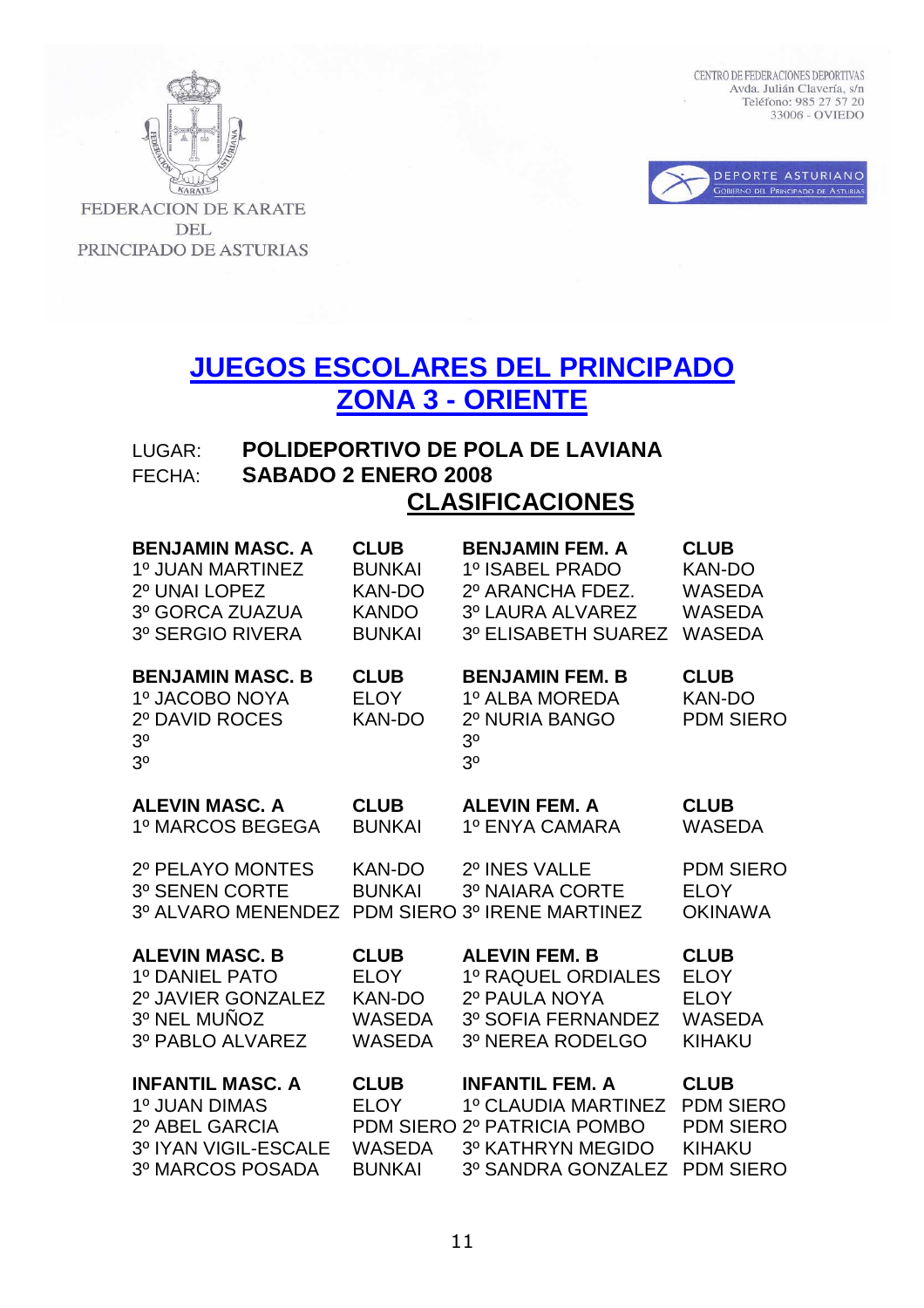

 $\begin{tabular}{ll} \multicolumn{2}{l}{\textbf{CENTRO DE FEDERACIONES DEPORTIVAS}}\\ \multicolumn{2}{l}{\textbf{AVda. Julián Clavería, s/n}}\\ \multicolumn{2}{l}{\textbf{Avda. Julián Clavería, s/n}}\\ \multicolumn{2}{l}{\textbf{Teléfono: 985 27 57 20}}\\ \multicolumn{2}{l}{\textbf{33006 - OVIEDO}} \end{tabular}$ 



FEDERACION DE KARATE DEL PRINCIPADO DE ASTURIAS

| <b>INFANTIL MASC. B</b><br>1º ADRIAN ARENAL<br>2º JOSE GONZALEZ<br>3º SERGIO LERA<br>3º SERGIO MENENDEZ    | <b>CLUB</b><br><b>ELOY</b><br><b>BUNKAI</b><br><b>OKINAWA</b>                   | <b>INFANTIL FEM. B</b><br>1º NAYARA PARRA<br>PDM SIERO 2º SANDRA ALVAREZ<br>3º CRISTINA ACEVEDO<br>3º NURIA ALVAREZ | <b>CLUB</b><br><b>ELOY</b><br><b>KAN-DO</b><br><b>PDM SIERO</b><br><b>ELOY</b> |
|------------------------------------------------------------------------------------------------------------|---------------------------------------------------------------------------------|---------------------------------------------------------------------------------------------------------------------|--------------------------------------------------------------------------------|
| <b>CADETE MASC.</b><br>1º FABIAN BLANCO<br>2º F.JOSE FOLGUERAS<br>3º ABEL FERNANDEZ<br>3º CRISTIAN ALVAREZ | <b>CLUB</b><br><b>KAN-DO</b><br><b>KIHAKU</b><br><b>WASEDA</b><br><b>KAN-DO</b> | <b>CADETE FEM.</b><br>1º ITZIAR RAMOS<br>2º PAULA ORTEA<br>3º ANDREA FDEZ.<br>3º                                    | <b>CLUB</b><br><b>KAN-DO</b><br><b>ELOY</b><br><b>WASEDA</b>                   |

12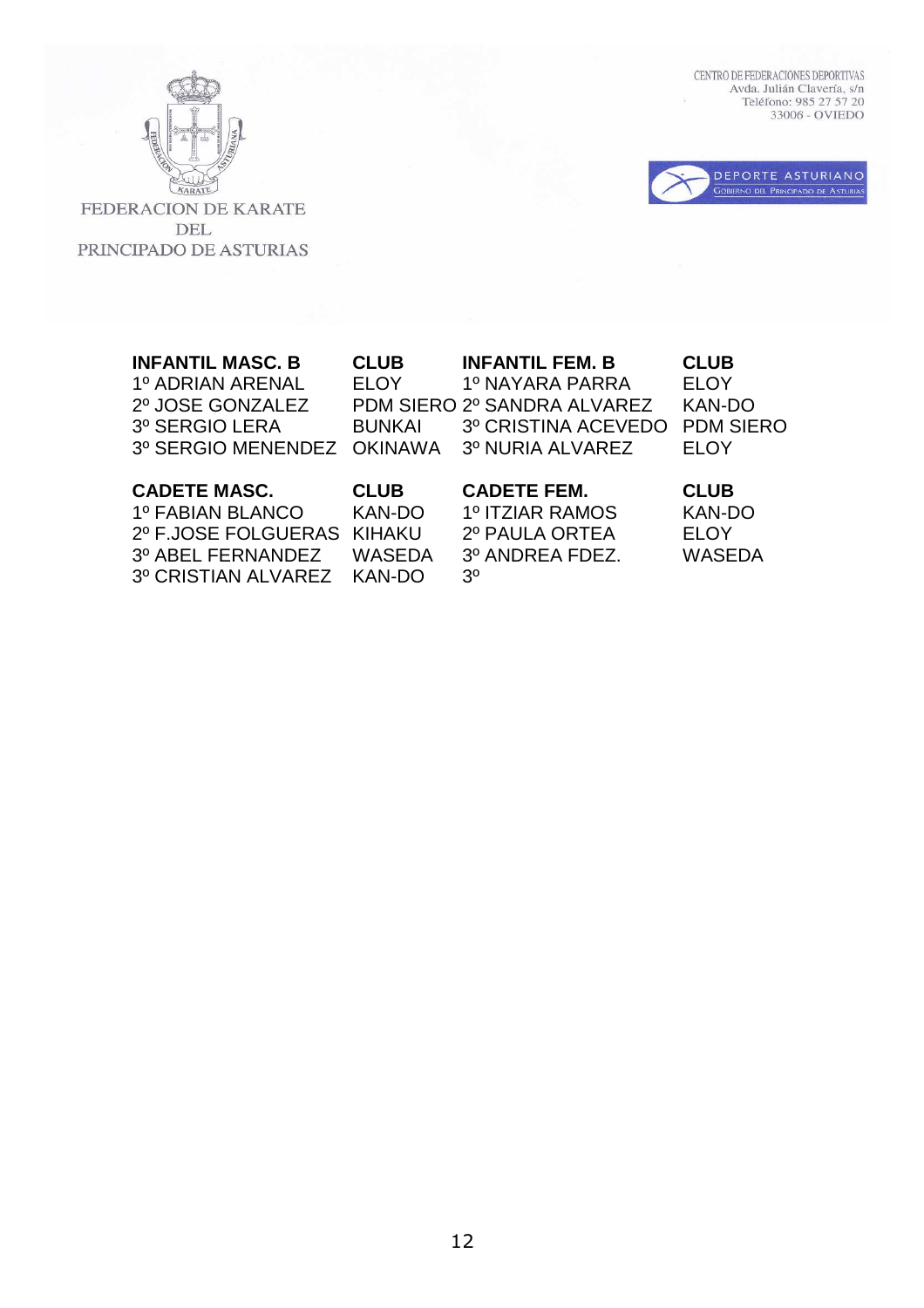



FEDERACION DE KARATE **DEL** PRINCIPADO DE ASTURIAS

# **CAMPEONATO DE ASTURIAS SENIOR**

## LUGAR: **POLIDEPORTIVO DE COLLOTO – OVIEDO** FECHA. **SABADO 9 DE FEBRERO 2008 CLASIFICACIONES**

| <b>KUMITE MASC. - 60 KG CLUB</b><br>1º DAVID FERNANDEZ<br>2º BERNABE LOPEZ<br>3º ABRAHAN RGUEZ<br>3 <sup>0</sup> | <b>ARENAS</b><br><b>LINO</b><br><b>GRUPO CC</b>                            | <b>KUMITE MASC. - 65 KG CLUB</b><br>1º MANUEL A GLEZ<br>2º LLUIS MORO<br>3º JAIRO ALVAREZ<br>3 <sup>0</sup>                      | <b>CORVERA</b><br><b>GRUPO CC</b><br><b>LINO</b>                            |
|------------------------------------------------------------------------------------------------------------------|----------------------------------------------------------------------------|----------------------------------------------------------------------------------------------------------------------------------|-----------------------------------------------------------------------------|
| <b>KUMITE MASC. - 70 KG</b><br>1º OSCAR VAZQUEZ<br>2º SERGIO ARIAS<br>3º PEDRO DURAN<br>3º JORGE SANCHEZ         | <b>CLUB</b><br><b>LINO</b><br><b>ARENAS</b><br><b>BUNKAI</b><br>K. ESTADIO | <b>KUMITE MASC. - 75 KG</b><br>1º DANIEL FERNANDEZ<br>2º PABLO ARANGO<br>3º IVAN SUAREZ<br>3º JUAN R TEJEDOR                     | <b>CLUB</b><br><b>LINO</b><br><b>LINO</b><br><b>PRIETO</b><br><b>ARENAS</b> |
| <b>KUMITE MASC. - 80 KG CLUB</b><br>1º ADRIAN LUEJE<br>2º ELOY VAZQUEZ<br>3 <sup>o</sup><br>3 <sup>0</sup>       | <b>ARENAS</b><br><b>LINO</b>                                               | <b>KUMITE MASC. + 80 KG CLUB</b><br>1º BORJA ARECES<br>2º MANUEL ARANGO<br>3º ROBERTO SERRANO BUNKAI<br>3º EDUARDO CASTRILL LINO | <b>GRUPO CC</b><br><b>LINO</b>                                              |
| KUMITE FEM. - 53 KG<br>1º JESSICA CABEZAS<br>2º YURENA MELIAN<br>3º ESTEFANIA FDEZ                               | <b>CLUB</b><br><b>LINO</b><br><b>BUNKAI</b><br><b>IÑIGO</b>                | KUMITE FEM. - 60 KG<br>1º SANDRA MENENDEZ LINO<br>2º MARIA FRAILE<br>3º LUCIA MUÑIZIDA                                           | <b>CLUB</b><br><b>ARENAS</b><br><b>MUÑIZ</b>                                |
| 30                                                                                                               |                                                                            | 30                                                                                                                               |                                                                             |
| KUMITE FEM. +60 KG<br>1º JESSICA GRANDA<br>$2^{\circ}$<br>3 <sup>0</sup><br>3 <sup>0</sup>                       | <b>CLUB</b><br><b>LINO</b>                                                 | <b>OPEN FEMENINO</b><br>1º JESSICA CABEZAZ<br>2º JESSICA GRANDA<br>3º SANDRA MENENDEZ<br>3º MARIA FRAILE                         | <b>CLUB</b><br><b>LINO</b><br><b>LINO</b><br><b>LINO</b><br><b>ARENAS</b>   |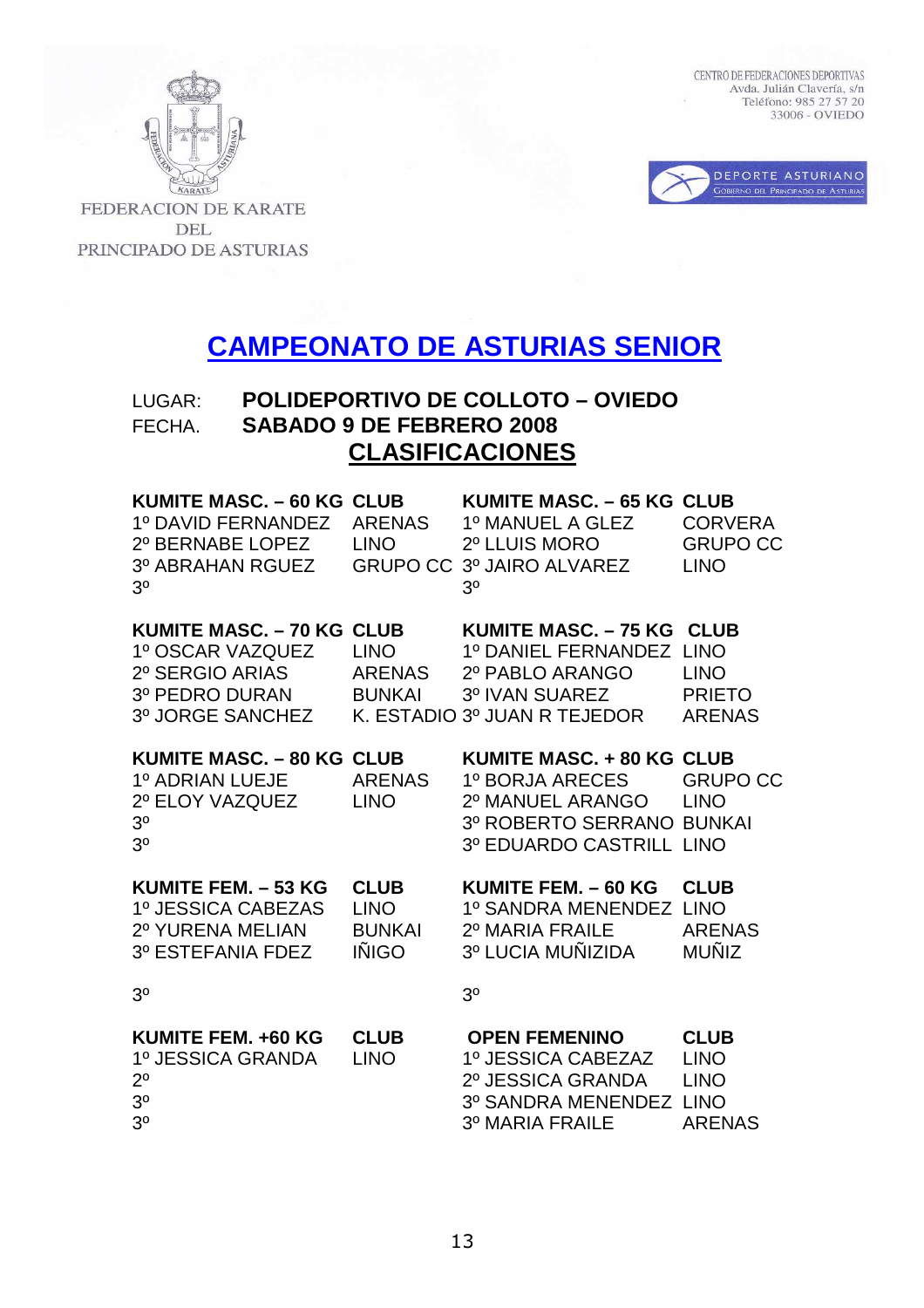



FEDERACION DE KARATE DEL PRINCIPADO DE ASTURIAS

## **OPEN MASCULINO CLUB**  1º OSCAR VAZQUEZ LINO 2º BORJA ARECES GRUPO CC 3º ELOY VAZQUEZ LINO 3º EDUARDO CASTRILL LINO

| <b>KATA MASCULINO</b><br><b>CLUB</b><br>1º VALENTIN MARCOS<br><b>BUNKAI</b><br>2º JOSE LUIS MTNEZ<br><b>ARENAS</b><br>3º DANIEL ZABALA<br><b>BUNKAI</b><br>3º JUAN R TEJEDOR<br><b>ARENAS</b> | <b>KATA FEMENINO</b><br>1º ALBA GONZALEZ<br>2º MARIA ROCES<br>3º ITZIAR RAMOS<br>3º YURENA MELIAN | <b>CLUB</b><br>KAN-DO<br><b>ELOY</b><br><b>KANDO</b><br><b>BUNKAI</b> |  |
|-----------------------------------------------------------------------------------------------------------------------------------------------------------------------------------------------|---------------------------------------------------------------------------------------------------|-----------------------------------------------------------------------|--|
|-----------------------------------------------------------------------------------------------------------------------------------------------------------------------------------------------|---------------------------------------------------------------------------------------------------|-----------------------------------------------------------------------|--|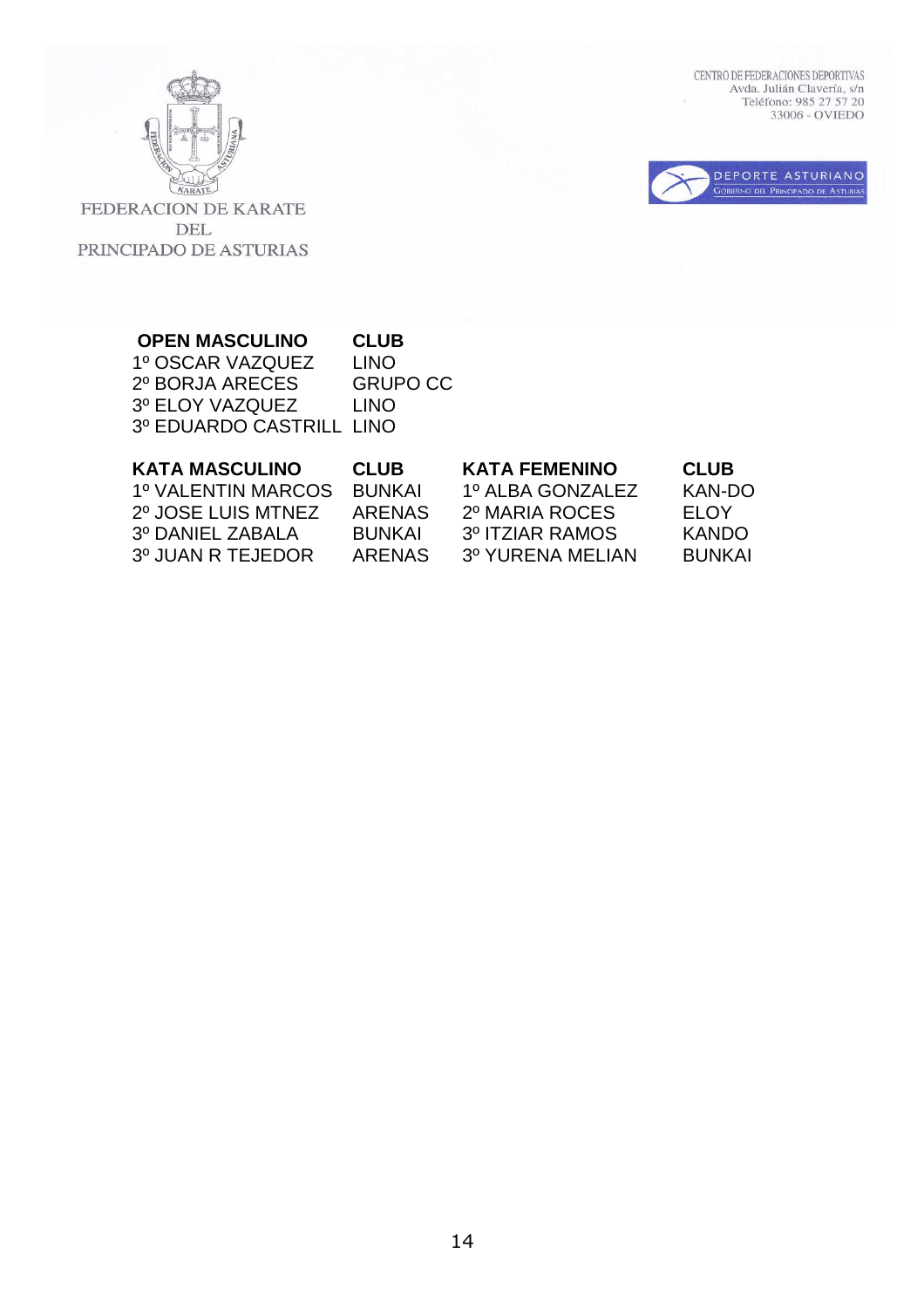



FEDERACION DE KARATE **DEL** PRINCIPADO DE ASTURIAS

# **JUEGOS ESCOLARES DEL PRINCIPADO ZONA 2 - CENTRO**

LUGAR: **POLIDEPORTIVO DE COLLOTO(OVIEDO)** FECHA: **SABADO 16 FEBRERO 2008** 

## **CLASIFICACIONES**

| <b>BENJAMIN MASC, A</b><br>1º ALEJANDRO CAMP<br>2º LIAN HANNAN<br>3º ALVARO MENENDEZ                      | <b>CLUB</b><br><b>BUDOKAN</b><br><b>TAIKUM</b>                                | <b>BENJAMIN FEM. A</b><br>1º LAURA FERNANDEZ<br>2º AROA SUAREZ<br>M LLANEZA 3º MARIA RODRIGUEZ          | <b>CLUB</b><br><b>ARENAS</b><br><b>PRIETO</b><br><b>PRIETO</b> |
|-----------------------------------------------------------------------------------------------------------|-------------------------------------------------------------------------------|---------------------------------------------------------------------------------------------------------|----------------------------------------------------------------|
| 3º MARIO LADA                                                                                             | <b>TAIKUM</b>                                                                 | <b>3º PAULA GUADALUPE</b>                                                                               | <b>PRIETO</b>                                                  |
| <b>BENJAMIN MASC, B</b><br>1º ALEXIS ZAPICO<br>2º VICTOR FERNANDEZ<br>3º JUAN J. RGUEZ<br>3º RUBEN SUAREZ | <b>CLUB</b><br><b>LINO</b><br><b>TAIKUM</b><br><b>TAIKUM</b><br><b>TAIKUM</b> | <b>BENJAMIN FEM. B</b><br>1º ELIDIA CHICO<br>2º MELANIE CAICEDO<br>3º CARMEN BALANDRO<br>3 <sup>0</sup> | <b>CLUB</b><br><b>LINO</b><br><b>LINO</b><br><b>LINO</b>       |
| <b>ALEVIN FEM. A</b><br>1º MIRIAN FLOREZ<br>2º RAQUEL PICATO                                              | <b>CLUB</b><br><b>LINO</b><br><b>LINO</b>                                     | <b>ALEVIN MASC. B</b><br>1º PABLO FONTAN<br>2º ASIER GONZALEZ                                           | <b>CLUB</b><br><b>ARENAS</b><br><b>LINO</b>                    |
| 3º REBECA MANSO<br>3º OLAYA MORAN                                                                         | <b>BUDOKAN</b><br><b>ARENAS</b>                                               | 3º CARLOS NUÑEZ<br>3º MIGUEL ORNIA                                                                      | <b>TAIKUM</b><br><b>TAIKUM</b>                                 |
| <b>ALEVIN FEM. B</b><br>1º ALEJANDRA OSORO                                                                | <b>CLUB</b><br><b>PRIETO</b>                                                  | <b>INFANTIL MASC. A</b><br>1º JONATHAN MNDEZ                                                            | <b>CLUB</b><br><b>PRIETO</b>                                   |
| 2º LIDIA CASTRO<br>3º REBECA RODRIGUEZ ARENAS                                                             | <b>AZTECA</b>                                                                 | 2º PELAYO FERNANDEZ ARENAS<br>3º DAVID CASTALLON                                                        | <b>ARENAS</b>                                                  |
| 3º PALOMA BECERRA                                                                                         | <b>TAIKUM</b>                                                                 | 30                                                                                                      |                                                                |
| <b>INFANTIL FEM. A</b><br>1º SARA RUIZ<br>2 <sup>0</sup>                                                  | <b>CLUB</b><br><b>ARENAS</b>                                                  | <b>INFANTIL MASC. B</b><br>1º FERNANDO GRANDA LINO<br>2º HUGO DOMINGUEZ                                 | <b>CLUB</b><br><b>PRIETO</b>                                   |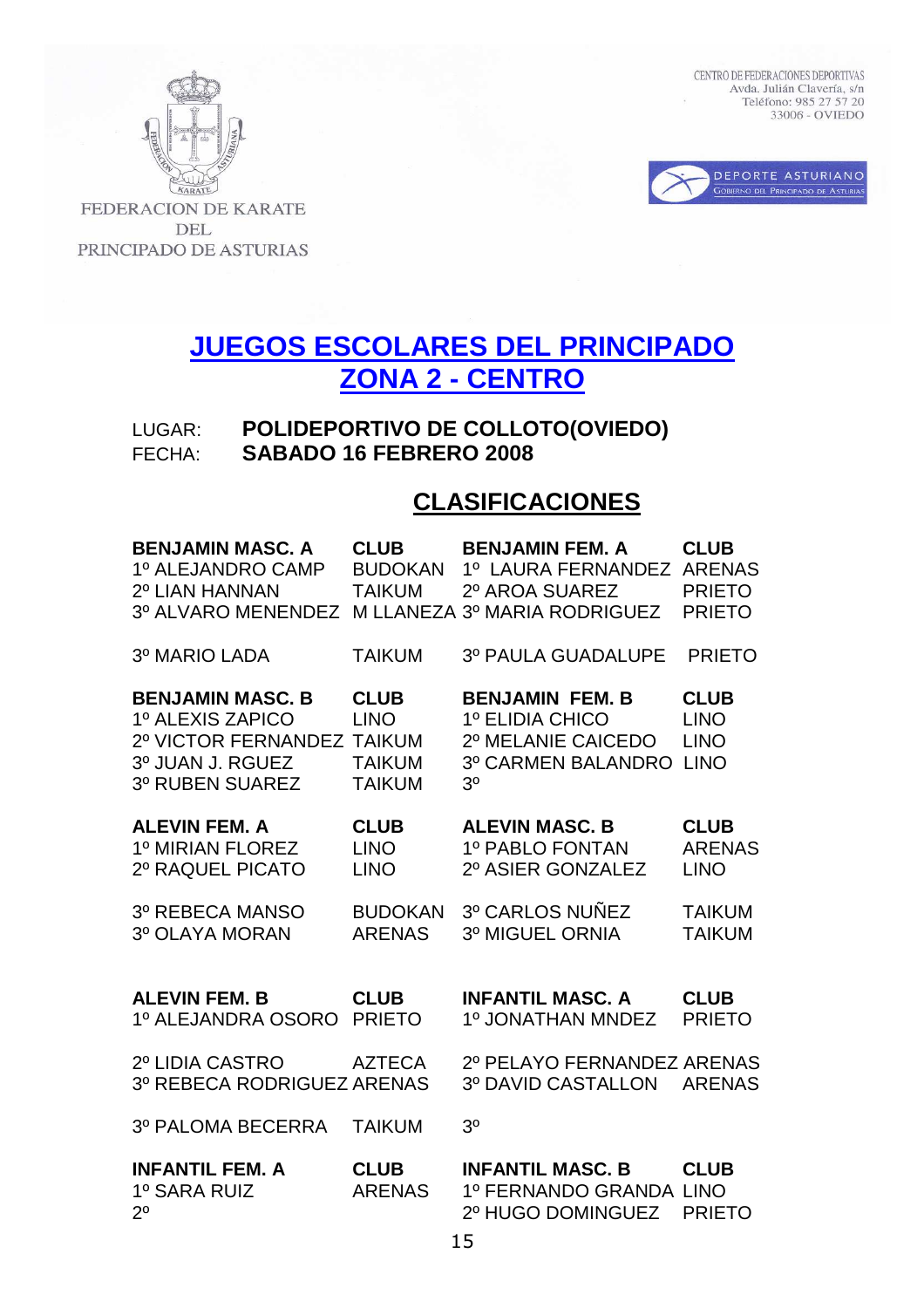



FEDERACION DE KARATE DEL PRINCIPADO DE ASTURIAS

## 3º 3º SERGIO MATO M. LLANEZA<br>3º SERGIO MATO M. LLANEZA 3º 3º SERGIO MATO M. LLANEZA

| <b>INFANTIL FEM. B</b><br>1º VANESA RODRIGUEZ LINO<br>2º NATALIA FEITO            | <b>CLUB</b><br><b>LINO</b>                                  | <b>CADETE MASC.</b><br>1º BORJA MAYO<br>2º DANIEL GARCIA | <b>CLUB</b><br><b>ARENAS</b><br><b>AZTECA</b> |
|-----------------------------------------------------------------------------------|-------------------------------------------------------------|----------------------------------------------------------|-----------------------------------------------|
| 3º RAQUEL RODRIGUEZ LINO                                                          |                                                             | 3º ESAU LUEJE                                            | <b>ARENAS</b>                                 |
| 3º LUCIA DIAZ                                                                     | <b>MUÑIZ</b>                                                | 3º RODRIGO FDEZ                                          | <b>MUÑIZ</b>                                  |
| <b>CADETE FEM.</b><br>1º CARLA ALMEIJENDA<br>2º EVA MARTINEZ<br>3º NATALIA GARCIA | <b>CLUB</b><br>M. LLANEZA<br><b>AZTECA</b><br><b>AZTECA</b> |                                                          |                                               |

3º DESIREE MARTINEZ M. LLANEZA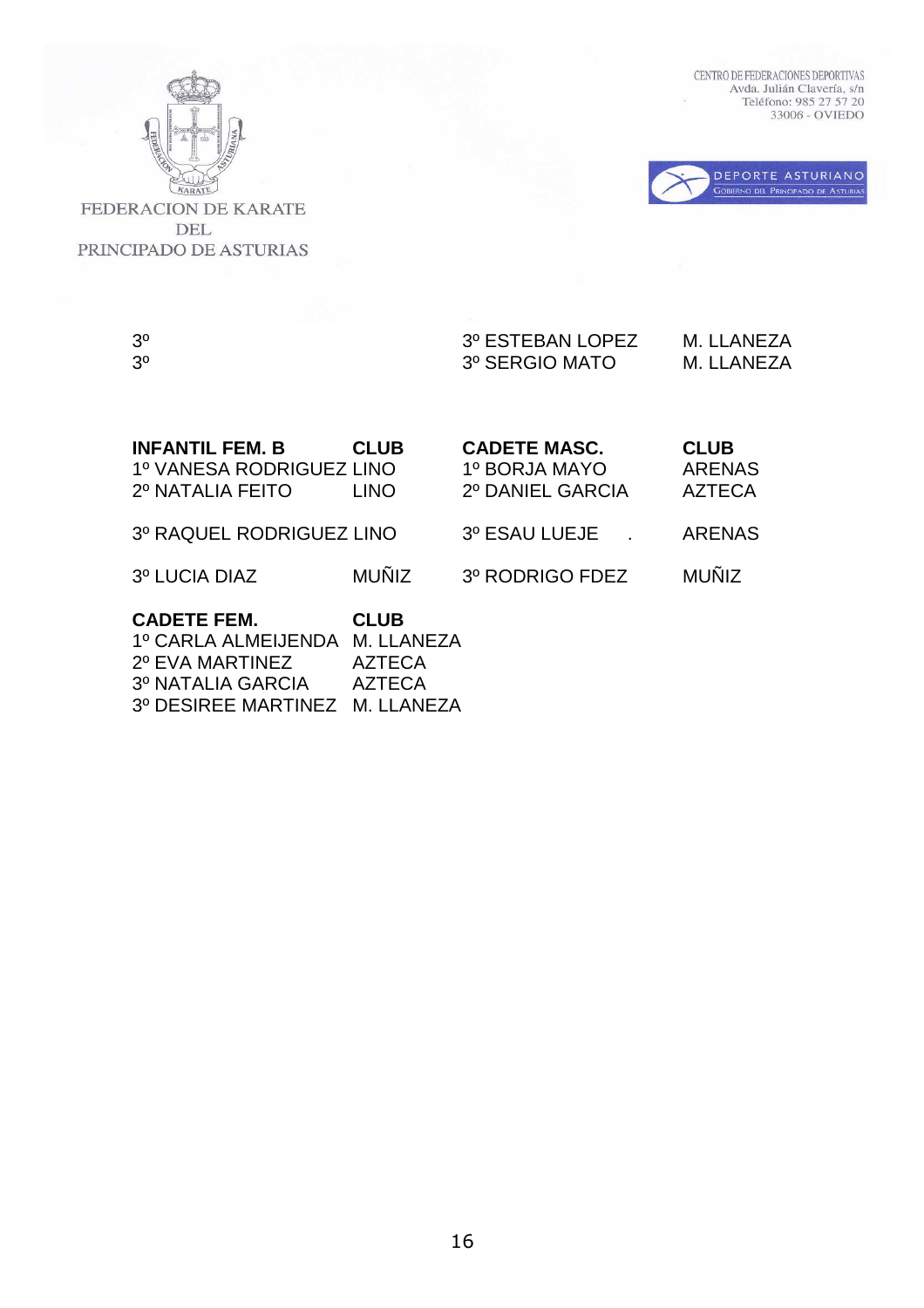



FEDERACION DE KARATE **DEL** PRINCIPADO DE ASTURIAS

# **JUEGOS ESCOLARES DEL PRINCIPADO ZONA 1 - OCCIDENTE**

## LUGAR: **POLIDEPORTIVO DE CANGAS DEL NARCEA** FECHA: **DOMINGO 23 FEBRERO 2008 CLASIFICACIONES**

| <b>BENJAMIN MASC. A</b><br>1º DAVID FERNANDEZ<br>2º WILFREDO CARRO                                                    | <b>CLUB</b><br><b>IÑIGO</b><br><b>CORVERA</b>                                      | <b>BENJAMIN FEM. A</b><br>1º CLAUDIA PASARIN<br>2º NAZARET COLORADOCORVERA                          | <b>CLUB</b><br><b>COLISEUM</b>                                                    |
|-----------------------------------------------------------------------------------------------------------------------|------------------------------------------------------------------------------------|-----------------------------------------------------------------------------------------------------|-----------------------------------------------------------------------------------|
| <b>3º ELDER ENRIQUE</b><br>3º PEDRO MOLPECERE                                                                         | <b>IÑIGO</b><br><b>CORVERA</b>                                                     | 3º INESS BENITO<br>3º LAURA GOMEZ                                                                   | <b>IÑIGO</b><br><b>COLISEUM</b>                                                   |
| <b>BENJAMIN MASC. B</b><br>1º SAMUEL VICENTE<br>2º JAIRO RODRIGUEZ<br><b>3º CRISTIAN PELAEZ</b><br>3º DANIEL GONZALEZ | <b>CLUB</b><br><b>COLISEUM</b><br><b>COLISEUM</b><br><b>IÑIGO</b><br><b>LINO</b>   | <b>BENJAMIN FEM. B</b><br>1º CLARA GONZALEZ<br>2º CLARA PUERTO<br>3º NOELIA BARRERA<br>3º ANA BANGO | <b>CLUB</b><br><b>COLISEUM</b><br><b>COLISEUM</b><br><b>IÑIGO</b><br><b>IÑIGO</b> |
| <b>ALEVIN MASC. A</b><br>1º JOSE M. ALVAREZ<br>2º MATEO HOYOS<br>3º SERGIO ALVAREZ<br>3º DAVID ALVAREZ                | <b>CLUB</b><br><b>COLISEUM</b><br><b>IÑIGO</b><br><b>CORVERA</b><br><b>CORVERA</b> | <b>ALEVIN FEM. A</b><br>1º CLAUDIA ALVAREZ<br>2º MERCEDES PEREZ<br>3 <sup>o</sup><br>3 <sup>0</sup> | <b>CLUB</b><br><b>COLISEUM</b><br><b>COLISEUM</b>                                 |
| <b>ALEVIN MASC. B</b><br>1º NICOLAS GONZALEZ<br>2º SERGIO LINARES<br>3º J.ANGEL RGUEZ                                 | <b>CLUB</b><br><b>COLISEUM</b><br><b>COLISEUM</b><br><b>COLISEUM</b>               | <b>ALEVIN FEM. B</b><br>1º LARA SANCHEZ<br>2º JESSICA GONZALEZ<br>3º ROCIO LOPEZ                    | <b>CLUB</b><br><b>COLISEUM</b><br><b>COLISEUM</b><br><b>CORVERA</b>               |
| 3 <sup>0</sup>                                                                                                        |                                                                                    | 3º ICIAR PEREZ                                                                                      | <b>IÑIGO</b>                                                                      |
| <b>INFANTIL MASC. A</b><br>1º ASER CESPO<br>$2^{\circ}$<br>3 <sup>0</sup><br>3 <sup>0</sup>                           | <b>CLUB</b><br><b>COLISEUM</b>                                                     | <b>INFANTIL FEM. A</b><br>1º MARIA IGLESIAS<br>2º SARA SOLOANO<br>3 <sup>o</sup><br>3 <sup>0</sup>  | <b>CLUB</b><br><b>IÑIGO</b><br><b>CORVERA</b>                                     |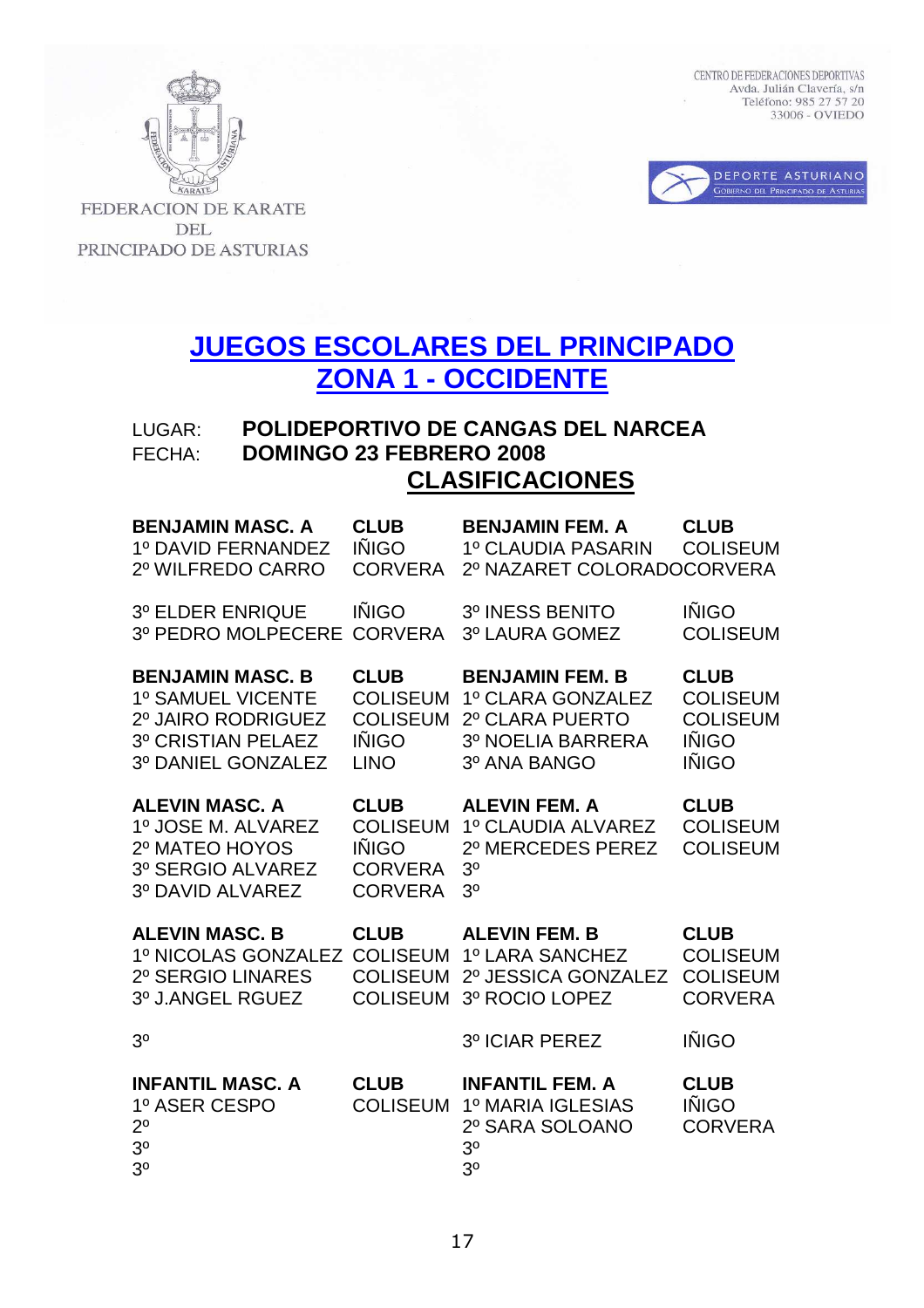

 $\begin{tabular}{ll} \multicolumn{2}{l}{\textbf{CENTRO DE FEDERACIONES DEPORTIVAS}}\\ \multicolumn{2}{l}{Avda. Julián Clavería, s/n}\\ \multicolumn{2}{l}{\textbf{Avda. Julián Clavería, s/n}}\\ \multicolumn{2}{l}{\textbf{Teléfono: 985 27 57 20}}\\ \multicolumn{2}{l}{\textbf{33006 - OVIEDO}} \end{tabular}$ 



FEDERACION DE KARATE DEL PRINCIPADO DE ASTURIAS

| <b>INFANTIL MASC. B</b><br>1º ANDRES RODRIGUEZ COLISEUM 2º DENIS RODRIGUEZ           | <b>CLUB</b>                | <b>INFANTIL FEM. B</b> | <b>CLUB</b><br><b>CORVERA</b> |
|--------------------------------------------------------------------------------------|----------------------------|------------------------|-------------------------------|
| 2º JANO FERNANDEZ COLISEUM 2º SILVIA GARCIA<br>3º JAIME MENENDEZ<br>3º MARTIN GARCIA | COLISEUM 3°<br>COLISEUM 3º |                        | <b>CORVERA</b>                |
| <b>CADETE MASC.</b>                                                                  | <b>CLUB</b>                | <b>CADETE FEM.</b>     | <b>CLUB</b>                   |

| <b>UADETE MASU.</b>                        | <b>GLUB</b>             | CADE I E FEM.                                            | <b>GLUB</b>    |
|--------------------------------------------|-------------------------|----------------------------------------------------------|----------------|
| 1º JAIME TEJON                             |                         | COLISEUM 1º LUCIA OTERO                                  | <b>CORVERA</b> |
| 2º JORGE GONZALEZ COLISEUM 2º OLAYA COSMEN |                         |                                                          | -COLISEUM      |
|                                            |                         | 3º ANTONIO ALVAREZ COLISEUM 3º MELANIE GONZALEZ COLISEUM |                |
| 3º VICTOR GARCIA                           | COLISEUM 3 <sup>°</sup> |                                                          |                |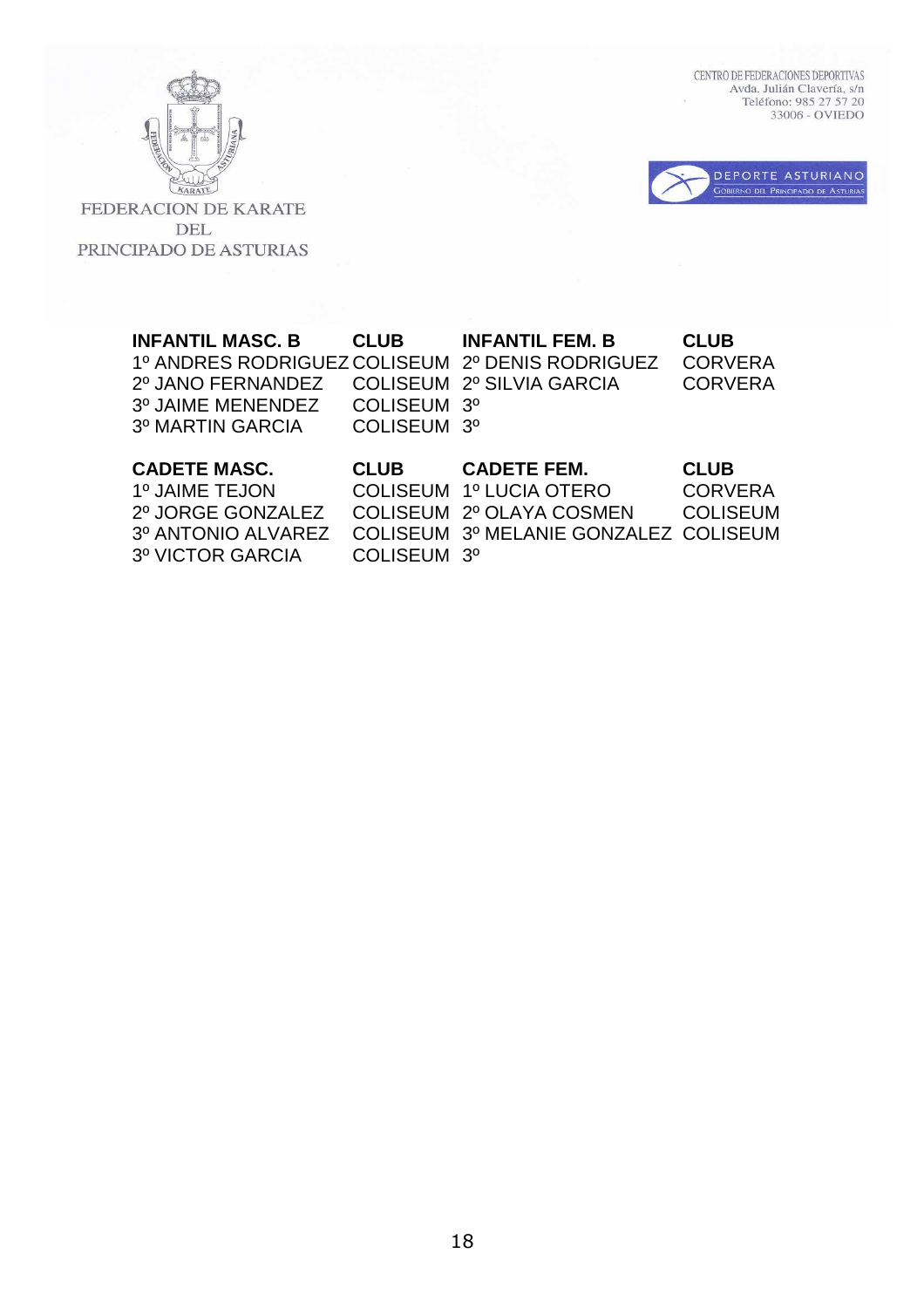



FEDERACION DE KARATE **DEL** PRINCIPADO DE ASTURIAS

# **JUEGOS ESCOLARES DEL PRINCIPADO FINAL REGIONAL**

LUGAR: **CENTRO DEPORTIVO DE LANGREO**  FECHA: **SABADO 1 MARZO 2008** 

## **CLASIFICACIONES**

| <b>BENJAMIN MASC. A</b><br>1º ALEJANDRO POSADA KAN-DO<br>2º SERGIO RIVEIRA<br>3º ADRIAN PEGUERO<br>3º ALVARO MENENDEZ    | <b>CLUB</b><br><b>BUNKAI</b><br><b>WASEDA</b> | <b>BENJAMIN FEM. A</b><br>1º ELISABETH SUAREZ<br>2º ISABEL PRADO<br>3º LARA RODRIGUEZ<br>M. LLANEZA3º CLAUDIA PASARIN | <b>CLUB</b><br><b>WASEDA</b><br><b>KAN-DO</b><br><b>BUNKAI</b><br><b>COLISEUM</b>    |
|--------------------------------------------------------------------------------------------------------------------------|-----------------------------------------------|-----------------------------------------------------------------------------------------------------------------------|--------------------------------------------------------------------------------------|
| <b>BENJAMIN MASC. B</b>                                                                                                  | <b>CLUB</b>                                   | <b>BENJAMIN FEM. B</b>                                                                                                | <b>CLUB</b>                                                                          |
| 1º JACOBO NOYA                                                                                                           | <b>ELOY</b>                                   | 1º CLARA GONZALEZ                                                                                                     | <b>COLISEUM</b>                                                                      |
| 2º JUAN J. RODRIGUEZ                                                                                                     | <b>TAIKUM</b>                                 | 2º CLARA PUERTO                                                                                                       | <b>COLISEUM</b>                                                                      |
| 3º SAMUEL VICENTE                                                                                                        | <b>COLISEUM</b>                               | 3º NOELIA BARRERA                                                                                                     | <b>IÑIGO</b>                                                                         |
| 3º MANUEL GONZALEZ                                                                                                       | <b>ARENAS</b>                                 | 3º ALBA MOREDA                                                                                                        | <b>KAN--DO</b>                                                                       |
| <b>ALEVIN MASC. A</b>                                                                                                    | <b>CLUB</b>                                   | <b>ALEVIN FEM. A</b>                                                                                                  | <b>CLUB</b>                                                                          |
| 1º MARCOS BEGEGA                                                                                                         | <b>BUNKAI</b>                                 | 1º INES VALLE                                                                                                         | <b>PDM SIERO</b>                                                                     |
| 2º SENEN CORTE                                                                                                           | <b>BUNKAI</b>                                 | 2º IRENE MARTINEZ                                                                                                     | <b>OKINAWA</b>                                                                       |
| 3º MATEOS HOYOS                                                                                                          | IÑIGO                                         | 3º ENYA CAMARA                                                                                                        | <b>WASEDA</b>                                                                        |
| 3º PELAYO MONTES                                                                                                         | <b>KAN-DO</b>                                 | 3º OLAYA MORAN                                                                                                        | <b>ARENA</b>                                                                         |
| <b>ALEVIN MASC. B</b>                                                                                                    | <b>CLUB</b>                                   | <b>ALEVIN FEM. B</b>                                                                                                  | <b>CLUB</b>                                                                          |
| 1º NICOLAS GONZALEZ                                                                                                      | <b>COLISEUM</b>                               | 1ºJESSICA GONZALEZ                                                                                                    | <b>COLISEUM</b>                                                                      |
| 2º DANIEL PATO                                                                                                           | <b>ELOY</b>                                   | 2º LARA SANCHEZ                                                                                                       | <b>COLISEUM</b>                                                                      |
| 3º JAVIER GARCIA                                                                                                         | <b>ELOY</b>                                   | <b>3º RAQUEL ORDIALES</b>                                                                                             | <b>ELOY</b>                                                                          |
| 3º NEL MUÑOZ                                                                                                             | <b>WASEDA</b>                                 | 3º ICIAR PEREZ                                                                                                        | <b>IÑIGO</b>                                                                         |
| <b>INFANTIL MASC. A</b><br>1º IYAN VIGIL-ESCALERAWASEDA<br>2º JUAN DIMAS<br>3º ASER CRESPO<br>3º PELAYO FERNANDEZ ARENAS | <b>CLUB</b><br><b>ELOY</b><br><b>CORVERA</b>  | <b>INFANTIL FEM. A</b><br>1º PATRICIA POMBO<br>2º SANDRA GONZALE<br>3º KATHRYN MEGIDO<br>3º MARIA IGLESIAS            | <b>CLUB</b><br><b>PDM SIERO</b><br><b>PDM SIERO</b><br><b>KIHAKU</b><br><b>IÑIGO</b> |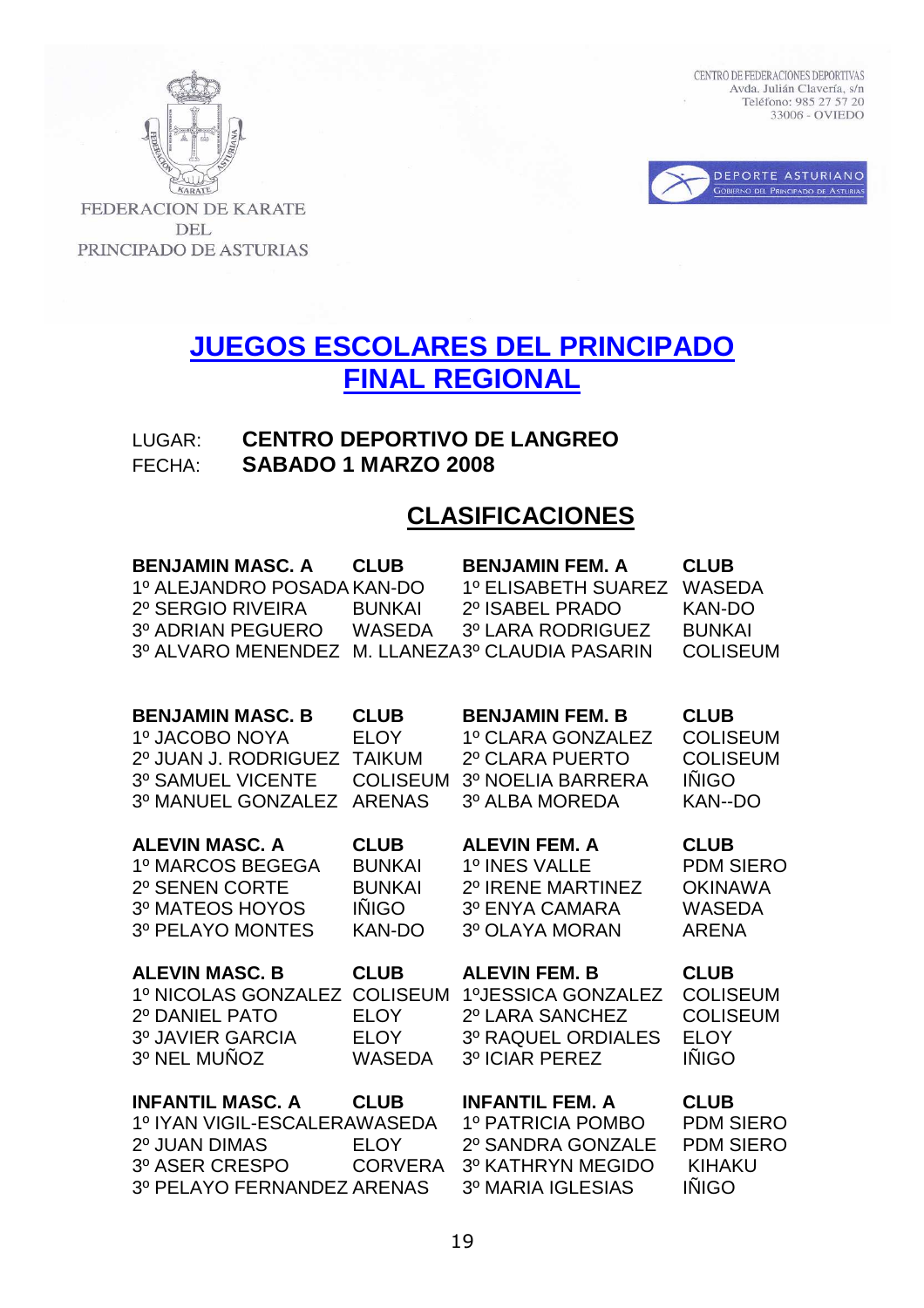



FEDERACION DE KARATE DEL PRINCIPADO DE ASTURIAS

| <b>INFANTIL MASC. B</b><br>1º ADRIAN ARENAL<br>2º ANDRES RODRIGUEZ COLISEUM<br>3º FERNANDO GRANDA LINO<br>3º RICARDO SUAREZ | <b>CLUB</b><br><b>ELOY</b><br><b>INIGO</b> | <b>INFANTIL FEM. B</b><br>1º NAYARA PARRA<br>2º SANDRA ALVAREZ<br>3º NATALIA FEITO<br>3º NURIA ALVAREZ | <b>CLUB</b><br><b>ELOY</b><br><b>KAN-DO</b><br><b>LINO</b><br>ELOY. |
|-----------------------------------------------------------------------------------------------------------------------------|--------------------------------------------|--------------------------------------------------------------------------------------------------------|---------------------------------------------------------------------|
| <b>CADETE MASC.</b>                                                                                                         | <b>CLUB</b>                                | <b>CADETE FEM.</b>                                                                                     | <b>CLUB</b>                                                         |
| 1º FABIAN BLANCO                                                                                                            | <b>KAN-DO</b>                              | 1º ITZIAR RAMOS                                                                                        | <b>KAN-DO</b>                                                       |
| 2º CRISTIAN ALVAREZ                                                                                                         | <b>KAN-DO</b>                              | 2º PAULA ORTEA                                                                                         | <b>ELOY</b>                                                         |

3º BORJA MAYO ARENAS 3º LUCIA OTERO CORVERA

3º CARLA ALMEIJENDA M. LLANEZA

20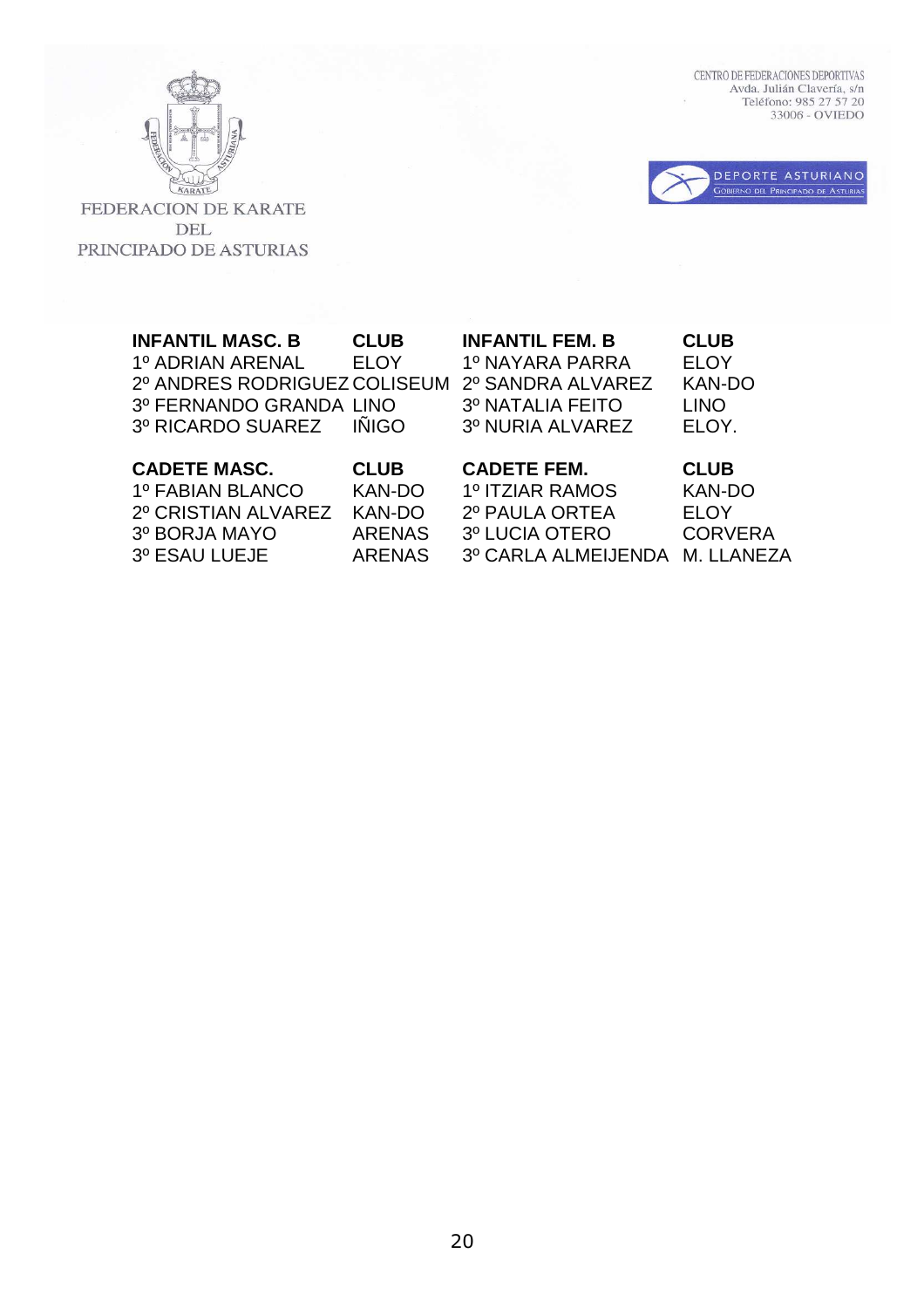



**FEDERACION DE KARATE** DEL PRINCIPADO DE ASTURIAS

# **CAMPEONATO DE ASTURIAS INFANTIL/JUVENIL Y UNIVERSITARIO**

LUGAR: **POLIDEPORTIVO DE LUGO DE LLANERA**  FECHA: **SABADO 8 DE MARZO 2008** 

## **CPTO. DE ASTURIAS INFANTIL Y JUVENIL - KATA**

## **CLASIFICACIONES**

**ALEVIN MASC CLUB INFANTIL MASC CLUB**  1º PABLO FONTAN ARENA 1º NICOLAS GLEZ ARIAS COLISEUM 2º JACOBO NOYA RGEZ ELOY 2º DANIEL PATO AMADO ELOY 3º MIGUEL ORNIA GOMETAIKUM 3º JAVIER G. RGUEZ ELOY RAQ 3º LUIS GLEZ LENDINEZ PALACE 3º SERGIO MNDEZ GAR OKINAWA **ALEVIN FEM CLUB INFANTIL FEM CLUB**  1º RAQUEL ORDIALES ELOY 1º NAYARA PARRA ELOY 2º ALBA MOREDA FANO KANDO 2º JESSICA GLEZ GARC COLISEUM 3º NOELIA BAREDA PRAVIA 3º SANDRA ALVAREZ KANDO 3º NAOMI GARCIA CORVERA 3º LARA SANCHEZ COLISEUM **JUVENIL MASC CLUB JUVENIL FEM CLUB**  1º IVAN RGUEZ MERINO PALACE 1º PAULA ORTEA ALON ELOY 2º ESAU LUEJE ARENAS 2º NATALIA GARCIA AZTECA

3º CRISTIAN ALVAREZ KANDO 3º CARLA AMEIJENDA M. LLANEZA

3º FABIAN BLANCO KANDO 3º NURIA ALVAREZ ELOY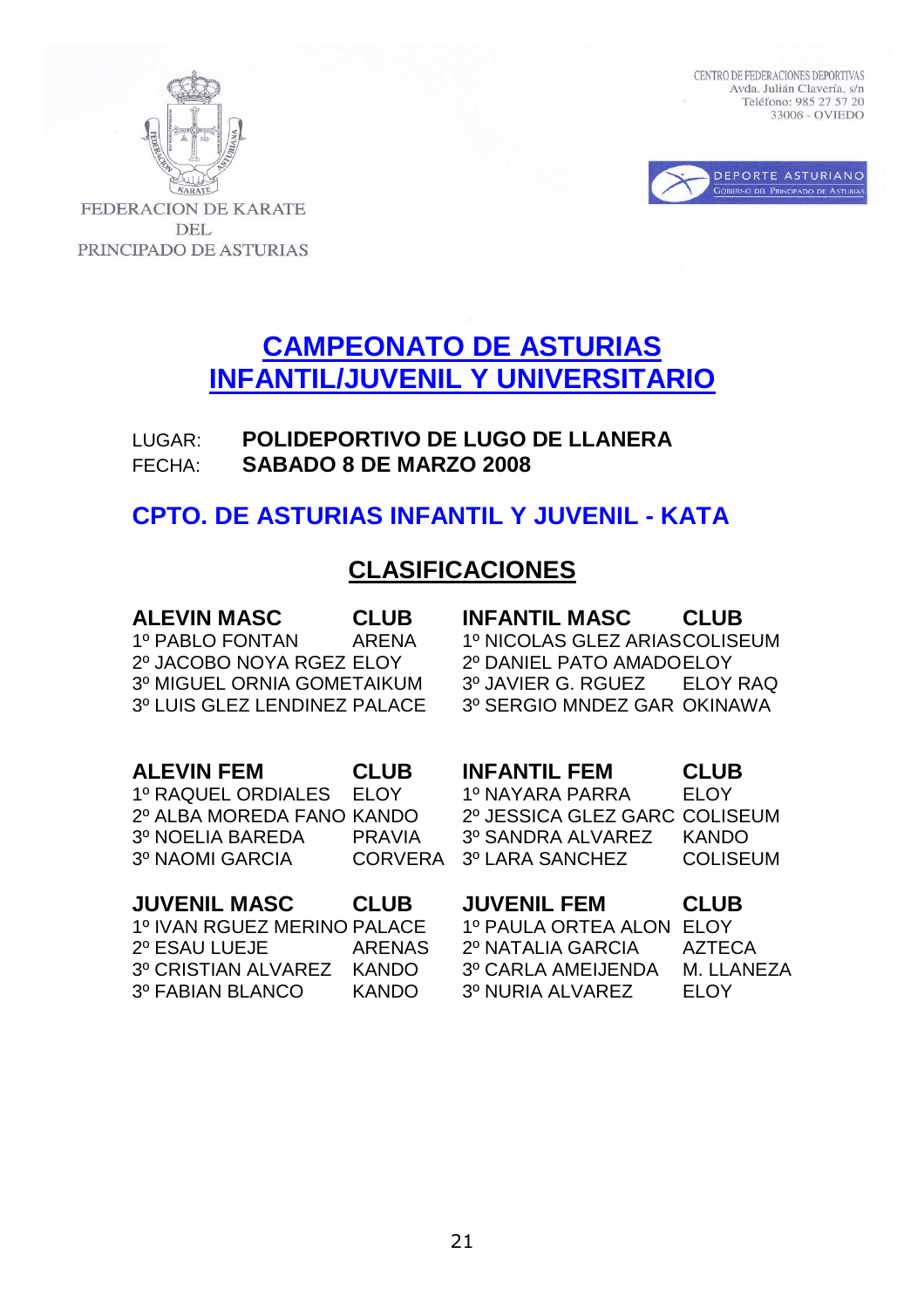



FEDERACION DE KARATE **DEL** PRINCIPADO DE ASTURIAS

# **CPTO. DE ASTURIAS INFANTIL Y JUVENIL KUMITE**

## **CLASIFICACIONES**

| <b>INF MASC -40 KG</b> | <b>CLUB</b> | <b>INF MASC -45 KG CLUB</b> |             |
|------------------------|-------------|-----------------------------|-------------|
| 1º OLAY ZAPATERO       | LINO.       | 1º FERNANDO GRANDA LINO     |             |
| $2^{\circ}$            |             | 2º PABLO CAUNEDO            | <b>TINO</b> |
| 3 <sup>o</sup>         |             | 3º DANIEL ASTLE YIN-YANG    |             |
| 3 <sup>0</sup>         |             | 3º INDALENCIO GARCIA LINO   |             |
|                        |             |                             |             |

| INF MASC $-50$ KG CLUB                      | INF MASC $-55$ KG CLUB |        |
|---------------------------------------------|------------------------|--------|
| 1º EDUARDO SANCHEZ MILENIUN 1º PABLO ARENAS |                        | ARENAS |

2º GABRIEL FDEZ. PRIETO 2º ALBERTO DE CASTROLINO 3º JONATHAN MENEDEZPRIETO 3º ALVARO SOTORRIO LINO

3º FERNANDO VIOR PRIETO 3º DIEGO MENENDEZ COLISEUM

| INF MASC $-60$ KG CLUB                            | INF MASC $+60$ KG CLUB |             |
|---------------------------------------------------|------------------------|-------------|
| 1ºRUBEN AVILA PUENTEYIN-YANG  1º L.EMILIO VELASCO |                        | PRIETO      |
| $2^{\circ}$                                       | 2º ADRIAN ARENAL       | <b>FLOY</b> |
| 3 <sup>0</sup>                                    | 3º DANIEL ARANGO       | <b>TINO</b> |
| $3^{\rm o}$                                       | - 30                   |             |

| INF FEM $-$ 45 KG $\,$          | <b>CLUB</b>             | INF FEM $-50$ KG | <b>CLUB</b> |
|---------------------------------|-------------------------|------------------|-------------|
| 1º RAQUEL RGUEZ LOP LINO        |                         | 10               |             |
| 2º JESSICA GONZALEZ COLISEUM 2º |                         |                  |             |
| 3º JULIA VALDES                 | MUNIZ $3^{\circ}$       |                  |             |
| 3º AIDA MENENDEZ                | GRUPO CC 3 <sup>°</sup> |                  |             |

| INF FEM $+$ 50 KG            | <b>CLUB</b>  | JUV MASC - 50 KG CLUB               |               |
|------------------------------|--------------|-------------------------------------|---------------|
| 1º CRISTINA VALDES           |              | GRUPO CC 1º FCO. GLEZ BRUZOS ARENAS |               |
| 2º CLAUDIA TUÑON             | MUÑIZ        | 2º ESAU LUEJE GCIA                  | ARFNAS        |
| 3º PAULA PENAS CORT MILENIUM |              | 3º MARIO ESPINA                     | <b>PRIFTO</b> |
| 3º RAISA GOMEZ               | <b>MUNIZ</b> | 3º RODRIGO FDEZ.                    | MUÑIZ.        |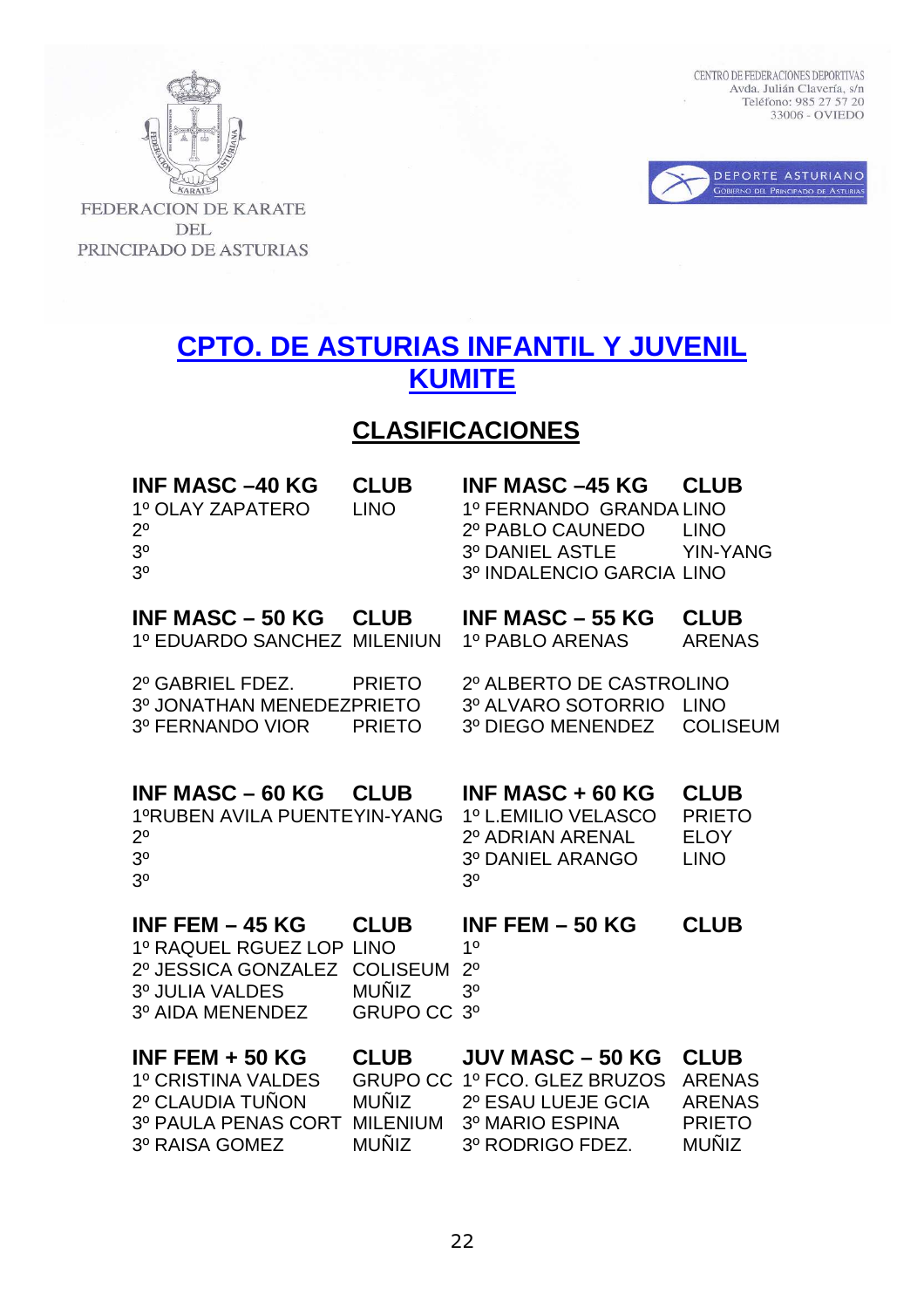

 $\begin{tabular}{ll} \multicolumn{2}{l}{\textbf{CENTRO DE FEDERACIONES DEPORTIVAS}}\\ \multicolumn{2}{l}{Avda. Julián Clavería, s/n}\\ \multicolumn{2}{l}{\textbf{Avda. Julián Clavería, s/n}}\\ \multicolumn{2}{l}{\textbf{Teléfono: 985 27 57 20}}\\ \multicolumn{2}{l}{\textbf{33006 - OVIEDO}} \end{tabular}$ 



FEDERACION DE KARATE DEL PRINCIPADO DE ASTURIAS

| <b>JUV MASC – 55 KG</b><br>1º ADRIAN ARECES<br>2º GUNTHER FEITO<br>3º MICKAEL RIESTRA<br>3 <sup>0</sup> | <b>CLUB</b><br><b>PRIETO</b><br><b>LINO</b><br>ARENAS                               | <b>JUV MASC – 60 KG</b><br>1º IVAN RGUEZ MERINO PALACE<br>2º JORGE GLEZ. MNDEZ.COLISEUM<br>3º KEVIN MALLENCO<br>3º JAIME TEJON | <b>CLUB</b><br><b>CORVERA</b><br><b>COLISEUM</b>                                 |
|---------------------------------------------------------------------------------------------------------|-------------------------------------------------------------------------------------|--------------------------------------------------------------------------------------------------------------------------------|----------------------------------------------------------------------------------|
| <b>JUV MASC – 65 KG</b><br>1º JAVIER MARIN<br>2º DANIEL GARCIA<br>3 <sup>0</sup><br>3 <sup>0</sup>      | <b>CLUB</b><br><b>LINO</b><br><b>AZTECA</b>                                         | <b>JUV MASC – 70 KG</b><br>1º ASER ZABALA<br>2º ROBERTO RGUEZ<br>3º DAMIAN POVEDANO<br>3º IRIAN GONZALEZ                       | <b>CLUB</b><br><b>BUNKAI</b><br><b>MUÑIZ</b><br><b>CORVERA</b><br><b>CORVERA</b> |
|                                                                                                         |                                                                                     |                                                                                                                                |                                                                                  |
| JUV MASC + 70 KG<br>1º VICTOR GARCIA<br>2º HILARIO MORGADO<br>3º AITOR GONZALEZ<br>3º PABLO SUAREZ      | <b>CLUB</b><br><b>COLISEUM</b><br><b>ELITE SP</b><br><b>ELITE SP</b><br><b>LINO</b> | <b>JUV FEM – 48 KG</b><br>1º ANDREA SUAREZ<br>2º BEATRIZ ALVAREZ<br>3º TRINIDAD FUENTE<br>3º LUCIA OTERO                       | <b>CLUB</b><br><b>GRUPO CC</b><br><b>INIGO</b><br><b>LINO</b><br><b>CORVERA</b>  |

23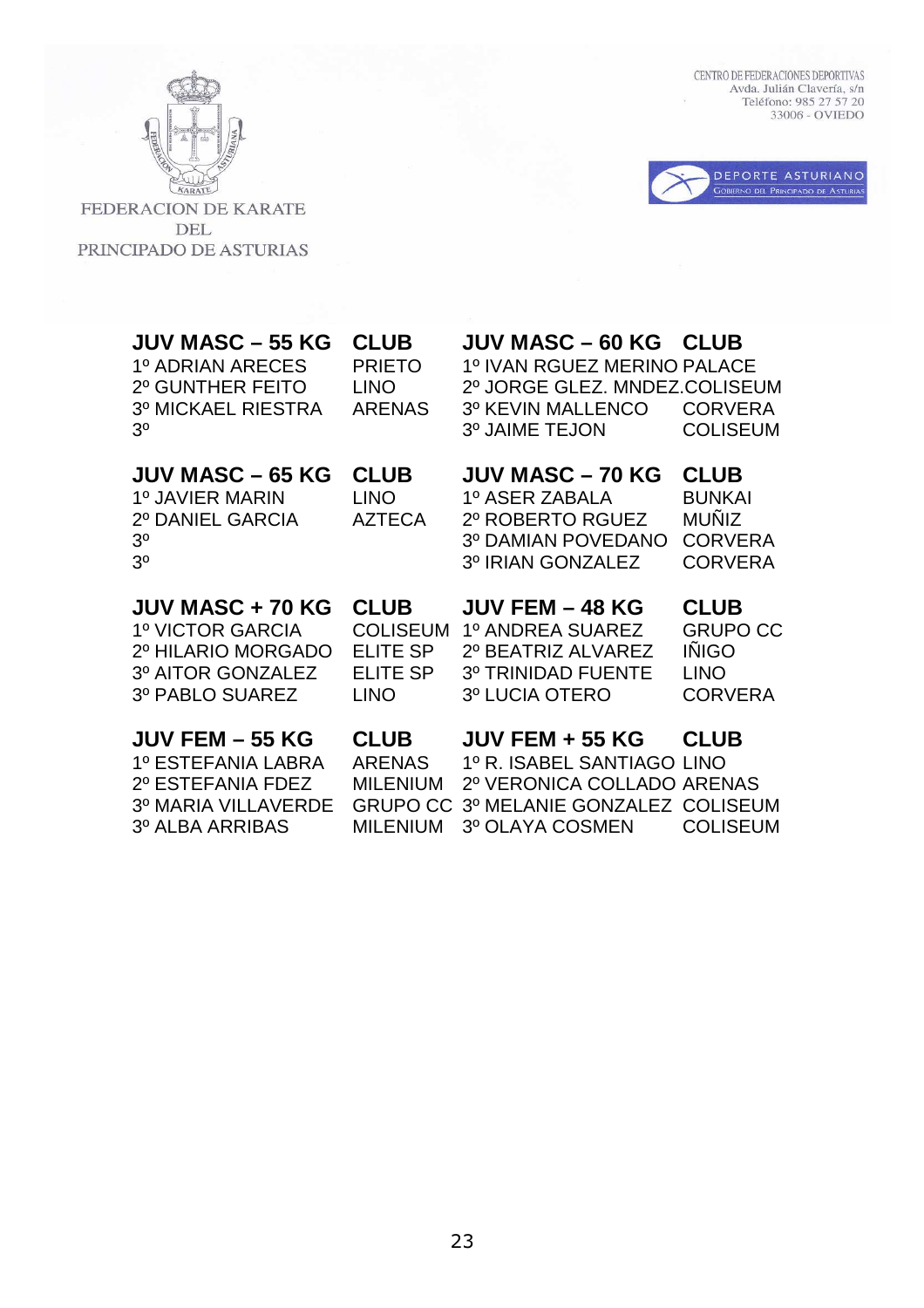



FEDERACION DE KARATE DEL PRINCIPADO DE ASTURIAS

# **CPTO. DE ASTURIAS UNIVERSITARIO**

# **CLASIFICACIONES**

| <b>KATA MASCULINO</b><br>1º VALENTIN MARCOS<br>2º DANIEL ZABALA<br>3º ADRIAN MUÑOZ<br>30 | <b>CLUB</b><br><b>BUNKAI</b><br><b>BUNKAI</b><br><b>WASEDA</b> | <b>KATA FEMENINO</b><br>1º LUCIA ROCES<br>2º CRISTEL FDEZ<br>3º MARIA ROCES<br>3º MARINA GARCIA | <b>CLUB</b><br><b>ELOY</b><br><b>ARENAS</b><br><b>ELOY</b><br><b>ELOY</b> |
|------------------------------------------------------------------------------------------|----------------------------------------------------------------|-------------------------------------------------------------------------------------------------|---------------------------------------------------------------------------|
| <b>KUMITE MASCULINO</b><br>- 60 KG                                                       | <b>CLUB</b>                                                    | <b>KUMITE MASC.</b><br>- 65 KG                                                                  | <b>CLUB</b>                                                               |
| 1º DAVID FDEZ BERTR<br>$2^{\circ}$<br>3 <sup>0</sup><br>3 <sup>0</sup>                   | <b>ARENAS</b>                                                  | 1º LUIS MORO GLEZ GRUPO<br>2º RUBEN GLEZ<br>3º CARLOS LOPEZ<br>3 <sup>0</sup>                   | K. ESTAD<br>K. ESTAD                                                      |
| <b>SENIOR MASC.</b><br>- 70 KG                                                           | <b>CLUB</b>                                                    | <b>SENIOR MASC.</b><br>- 75 KG                                                                  | <b>CLUB</b>                                                               |
| 1º SERGIO ARIAS<br>$2^{\circ}$<br>3 <sup>0</sup><br>3 <sup>0</sup>                       | <b>ARENAS</b>                                                  | 1º IVAN VIZOSO<br>2º ALBERTO GARCIA ARENAS<br>3º JESUS PEREZ<br>3º ISAAC ALVAREZ                | <b>GRUPO C</b><br>K. ESTA<br><b>COLISEU</b>                               |
| <b>SENIOR MASC.</b><br>-80 KG                                                            | <b>CLUB</b>                                                    | <b>SENIOR MASC.</b><br>+80 KG                                                                   | <b>CLUB</b>                                                               |
| 1º ADRIAN LUEJE<br>$2^{\circ}$<br>3 <sup>0</sup><br>3 <sup>0</sup>                       | <b>ARENAS</b>                                                  | 1º BORJA ARECES<br>2º MIGUEL CASTAÑO PRIETO<br>3º ADRIAN MUÑOZ<br>3 <sup>0</sup>                | <b>GRUPO</b><br><b>WASEDA</b>                                             |
| <b>SENIOR FEMENINO</b><br>- 53 KG                                                        | <b>CLUB</b>                                                    | <b>SENIOR FEM.</b><br>$-60$ KG                                                                  | <b>CLUB</b>                                                               |
| 1º NATALIA GARCIA<br>2º JESSICA CABEZAS<br>3 <sup>o</sup><br>3 <sup>0</sup>              | <b>LINO</b><br><b>LINO</b>                                     | 1º KAREN FDEZ<br>2 <sup>0</sup><br>3 <sup>o</sup><br>3 <sup>0</sup>                             | <b>LINO</b>                                                               |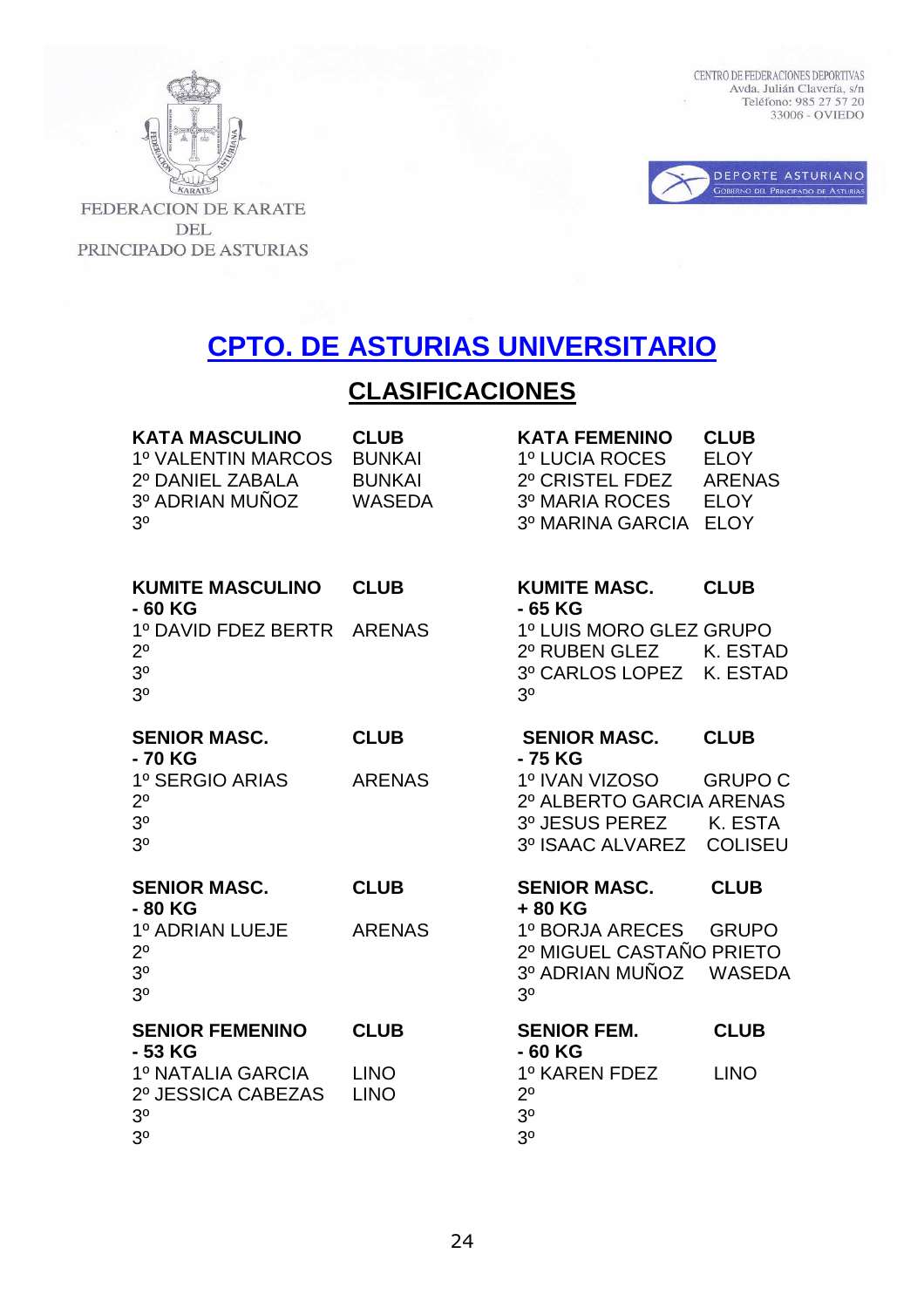

 $\begin{tabular}{ll} \multicolumn{2}{l}{\textbf{CENTRO DE FEDERACIONES DEPORTIVAS}}\\ \multicolumn{2}{l}{\textbf{AVda. Julián Clavería, s/n}}\\ \multicolumn{2}{l}{\textbf{Avda. Julián Clavería, s/n}}\\ \multicolumn{2}{l}{\textbf{Teléfono: 985 27 57 20}}\\ \multicolumn{2}{l}{\textbf{33006 - OVIEDO}} \end{tabular}$ 



FEDERACION DE KARATE DEL PRINCIPADO DE ASTURIAS

### **SENIOR FEM. CLUB + 60 KG**  1º SANDRA MNDEZ. LINO

25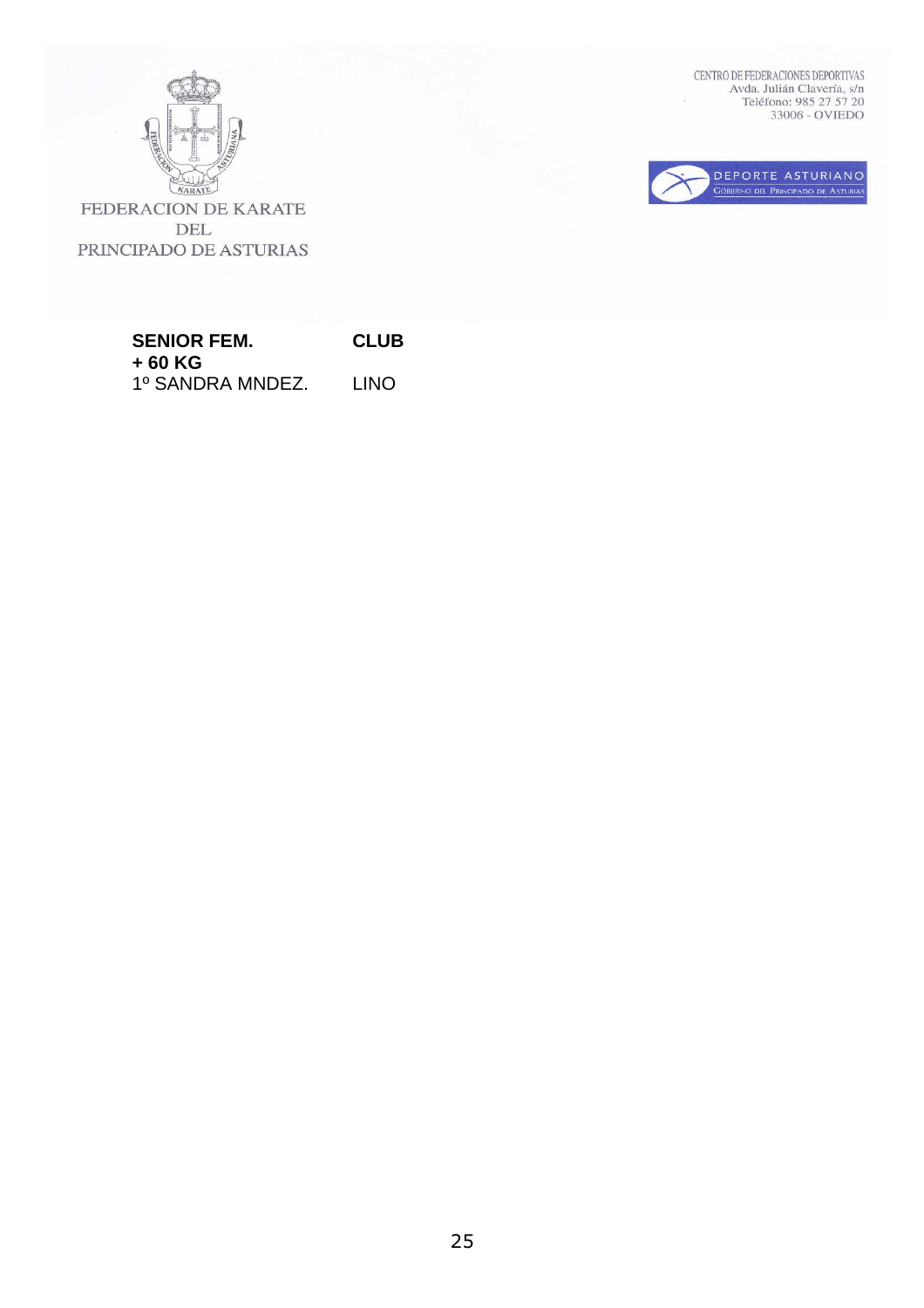



FEDERACION DE KARATE **DEL** PRINCIPADO DE ASTURIAS

# **CURSO NACIONAL DE ARBITRAJE**

LUGAR: **OVIEDO** FECHA: **4 DE MARZO 2008** 

## **PARTICIPANTES**

| • RODOLFO SUAREZ ALONSO               | <b>90,00 EUROS</b> |
|---------------------------------------|--------------------|
| <b>ACTUALIZACION DE KUMITE Y KATA</b> |                    |
| • AGUSTIN F. GONZALEZ SOTO            | <b>90,00 EUROS</b> |
| <b>ACTUALIZACION DE KUMITE Y KATA</b> |                    |
| <b>E IGNACIO RODRIGUEZ FANJUL</b>     | <b>90,00 EUROS</b> |
| <b>ACTUALIZACION DE KUMITE Y KATA</b> |                    |
| <b>• JESUS PENAS FERNANDEZ</b>        | <b>90,00 EUROS</b> |
| <b>ACTUALIZACION DE KUMITE Y KATA</b> |                    |
| <b>JOSE FRANCISCO MARTINS</b>         | <b>90,00 EUROS</b> |
| <b>ACTUALIZACION DE KUMITE Y KATA</b> |                    |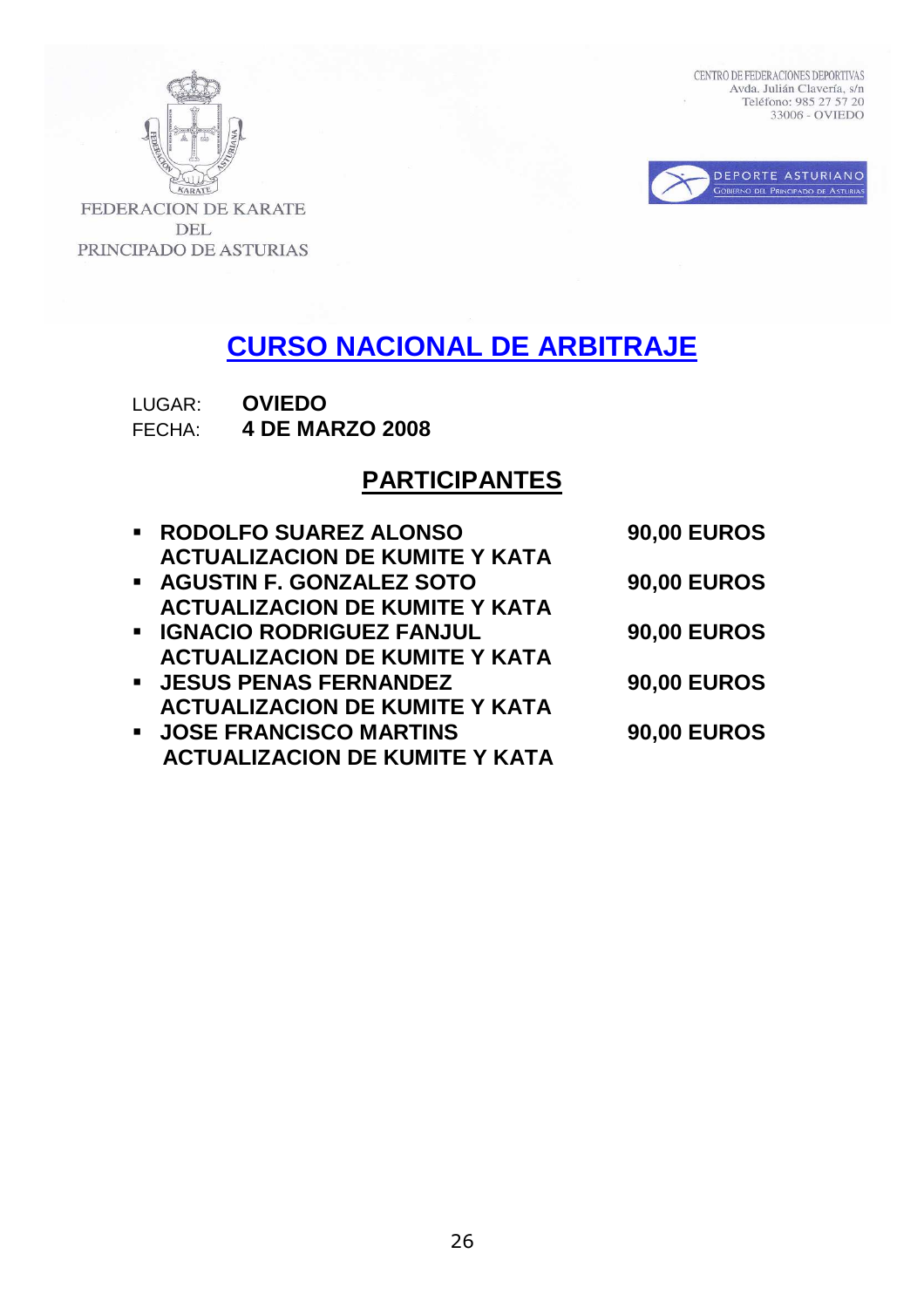



**FEDERACION DE KARATE DEL** PRINCIPADO DE ASTURIAS

# **CAMPEONATO DE ESPAÑA SENIOR**

LUGAR: **VALLADOLID**  FECHA: **15 Y 16 MARZO 2008** 

## **EXPEDICION FORMADA POR:**

- PRESIDENTE: **BENJAMIN RODRIGUEZ CABAÑAS**
- DTOR TECNICO: **JAVIER MUÑIZ FUENTE**
- MASAJISTA: **MANUEL ENJUTO HURTADO**
- SELECCIONADORES: **RUFO A FDEZ GONZALEZ HIROMICHI KOHATA SHAILA FERNANDEZ QUIÑONES**

## **ARBITROS CONVOCADOS POR LA REAL FEDERACION ESPAÑOLA DE KARATE:**

 **IGNACIO RODRIGUEZ FANJUL RODOLFO SUAREZ ALONSO AGUSTIN FELIPE GONZALEZ SOTO** 

## **RELACION DE COMPETIDORES**

## **KATA FEMENINO**

- **LUCIA ROCES INVERNON**
- **CRISTEL FERNANDEZ**
- **ALBA GONZALEZ RUIZ**

## **KATA MASCULINO**

- VALENTIN MARCOS NIETO
- DANIEL ZABALA ALVAREZ
- JOSE LUIS MARTINEZ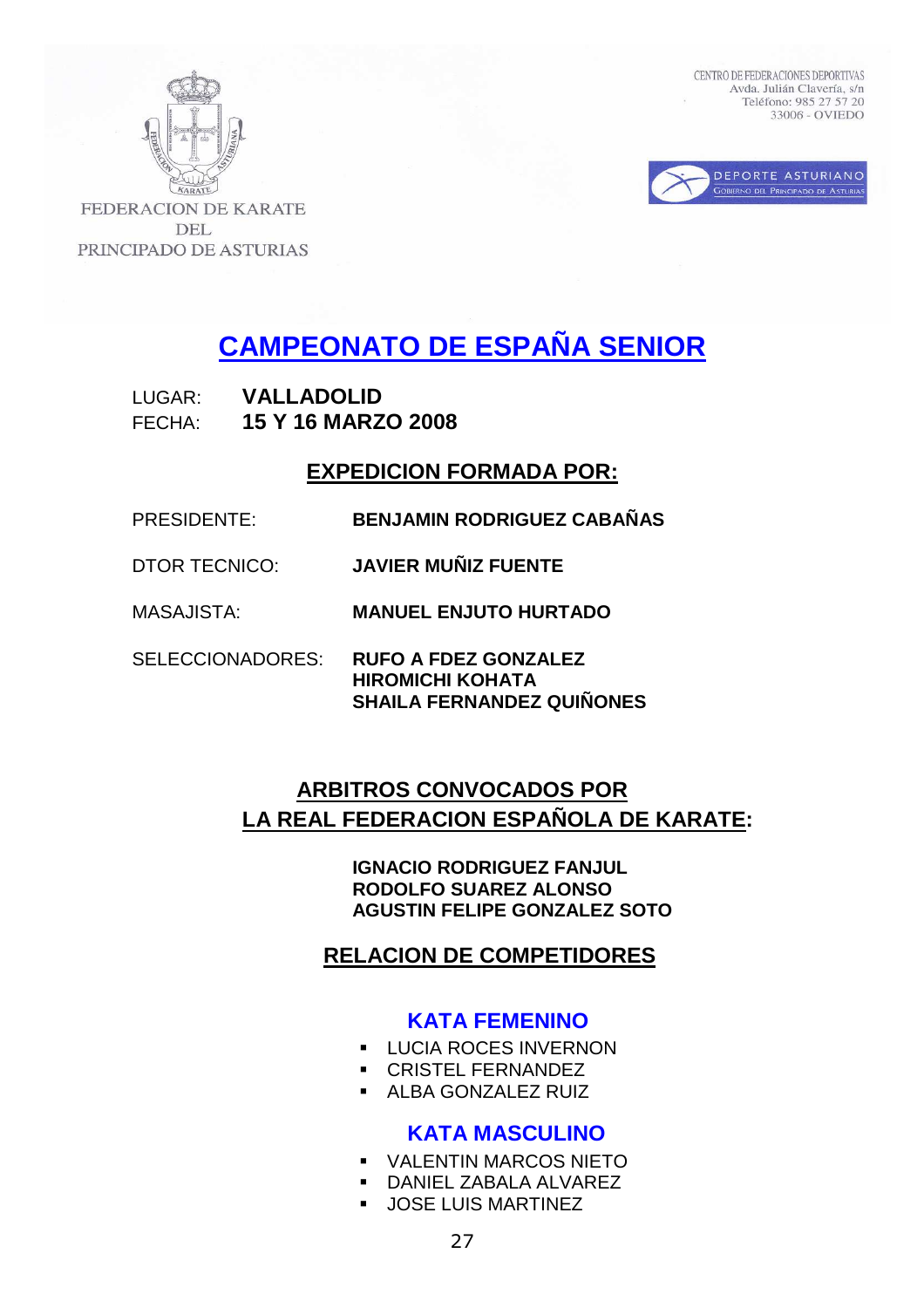



**FEDERACION DE KARATE DEL** PRINCIPADO DE ASTURIAS

## **EQUIPO DE KATA FEMENINO**

- **LUCIA ROCES INVERNON**
- **CRISTEL FERNANDEZ**
- **MARIA ROCES INVERNON**
- **MARINA GARCIA RODRIGUEZ**

## **EQUIPO DE KATA MASCULINO**

- VALENTIN MARCOS NIETO
- DANIEL ZABALA ALVAREZ
- **JOSE LUIS MARTINEZ**
- DANIEL LOPEZ PRADO

## **KUMITE MASCULINO**

| $-60$ KG | <b>BERNABE LOPEZ FERNANDEZ</b> |  |
|----------|--------------------------------|--|
|          | DAVID FERNANDEZ BERTRAND       |  |
| - 65 KG  | <b>JAIRO ALVAREZ URDIALES</b>  |  |
|          | <b>CESAR CASTAÑO FERNANDEZ</b> |  |
|          |                                |  |
| - 70 KG  | <b>SERGIO ARIAS MATAS</b>      |  |
|          | <b>OSCAR VAZQUEZ MARTINS</b>   |  |
|          |                                |  |
| - 75 KG  | DANIEL FERNANDEZ VALLE         |  |
|          | <b>PABLO ARANGO RODRIGUEZ</b>  |  |
| $-80$ KG | <b>ADRIAN LUEJE GARCIA</b>     |  |
|          |                                |  |
| +80 KG   | <b>BORJA ARECES ALPERI</b>     |  |
|          | <b>MANUEL ARANGO RODRIGUEZ</b> |  |

## **EQUIPO KUMITE MASCULINO**

- OSCAR VAZQUEZ MARTINS
- CESAR CASTAÑO FERNANDEZ
- **PABLO ARANGO**
- **BORJA ARECES**
- DANIEL FERNANDEZ
- **ADRIAN LUEJE**
- **SERGIO ARIAS**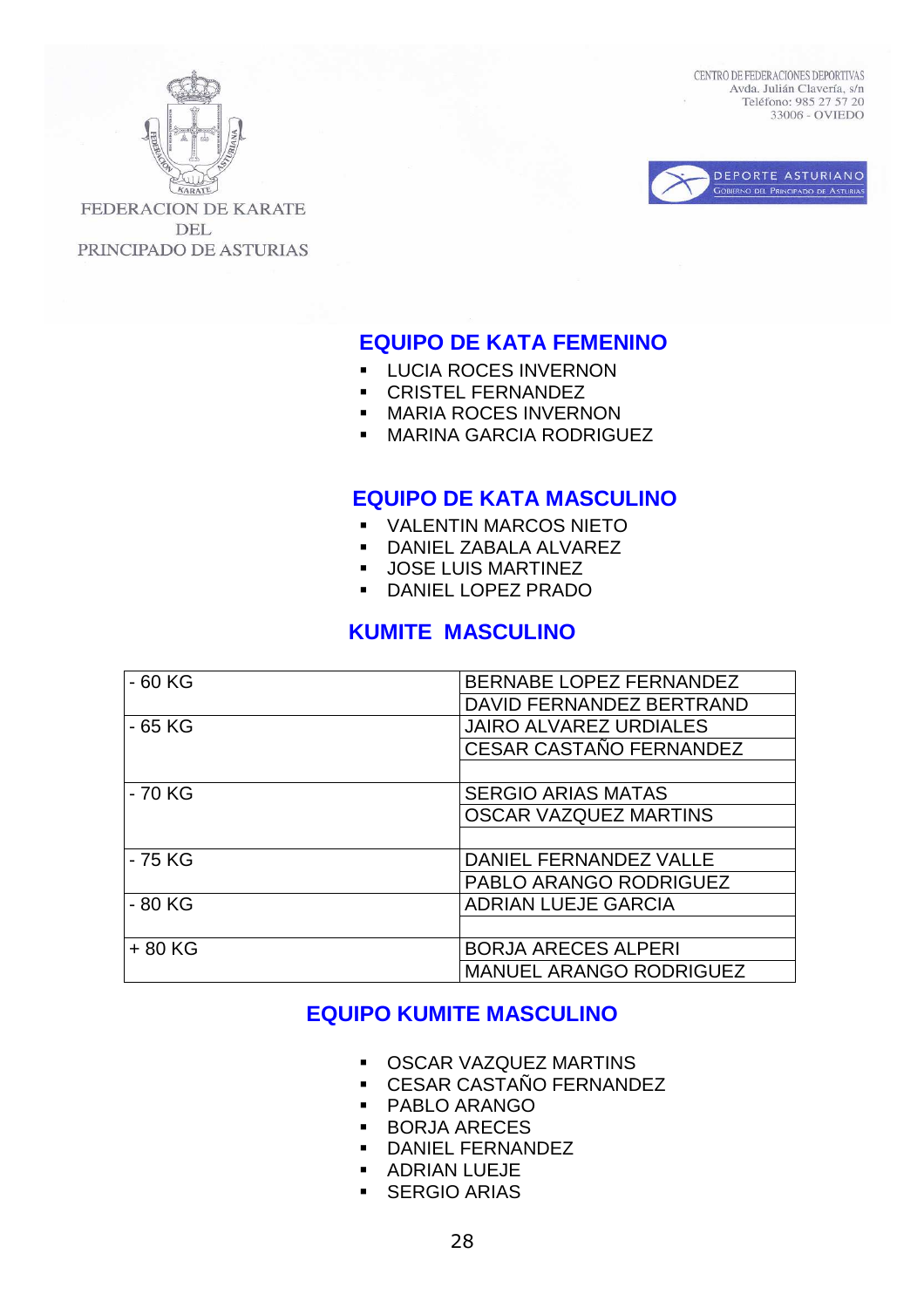



FEDERACION DE KARATE **DEL** PRINCIPADO DE ASTURIAS

## **KUMITE FEMENINO**

| - 53 KG  | <b>JESSICA CABEZAS FLOREZ</b> |
|----------|-------------------------------|
|          | YURENA MELIAN DIAZ            |
|          | SHEYLA MARTINEZ POSSE         |
| $-60$ KG | <b>KAREN FERNANDEZ LOPEZ</b>  |
|          |                               |
|          |                               |
| $+60$ KG | <b>JESSICA GRANDA CUERVO</b>  |
|          | SANDRA MENENDEZ URDIALES      |

## **EQUIPO KUMITE FEMENINO**

- KAREN FERNANDEZ LOPEZ
- JESSICA GRANDA CUERVO
- **JESSICA CABEZAS**
- **SANDRA MENENDEZ URDIALES**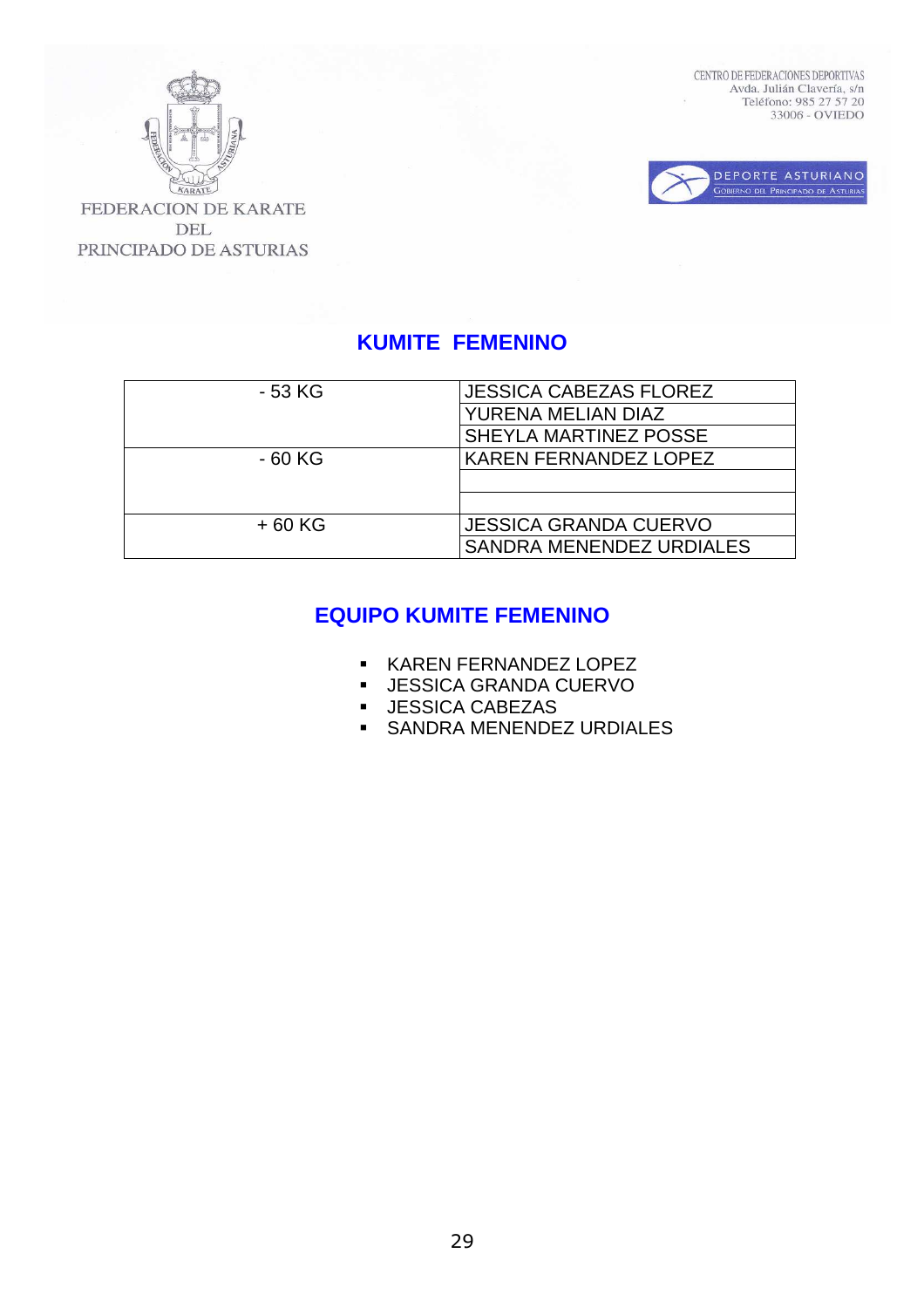



**FEDERACION DE KARATE DEL** PRINCIPADO DE ASTURIAS

## **RESULTADOS**

# **EQUIPOS KATA MASCULINO KATA FEMENINO**

| <b>KUMITE MASCULINO</b><br>* * * <b>* * * *</b><br>. |            | <b>KUMITE FEMENINO</b><br>$0.1 - 1.1$ | $\sim$ $\sim$ $\sim$ |
|------------------------------------------------------|------------|---------------------------------------|----------------------|
| CANARIAS                                             | <b>CNR</b> | <b>ASTURIAS</b>                       | <b>AST</b>           |
| <b>ANDALUCIA</b>                                     | AND        | <b>ANDALUCIA</b>                      | AND.                 |
| <b>AJIUNIAJ</b>                                      | AJ I       | <b>ANAUVIN</b>                        | AIN J                |

| <b>MADRID</b>     | MAD        |
|-------------------|------------|
| <b>ASTURIAS</b>   | <b>AST</b> |
| <b>PAIS VASCO</b> | <b>PVS</b> |
| <b>RIOJA</b>      | <b>RIO</b> |
|                   |            |

## **KATA INDIVIDUAL MASCULINO FEMENINO**

| <b>VALENTIN MARCOS</b> | <b>AST</b> |
|------------------------|------------|
| FERNANDO SAN JOSE      | MAD        |
| DAMIAN HUGO QUINT      | AND        |
| MANUEL REYES CEDR CNR  |            |

## **KUMITE MASCULINO**

| - 60 KG             |
|---------------------|
| DAVID I. LUQUE CAMA |
|                     |

MIKEL LAFUENTE MOR PVS JORGE SANCHEZ FDEZ MAD

## **- 70 KG - 75 KG**

DIANIEL MALO PICO ARG MARC TITOS GARCIA CAT RUBEN DE DIOS SARC MAD DAVID SANTANA VEGA CNR

| OSCAR MARTINEZ     | <b>RIO</b> |
|--------------------|------------|
| ADRIAN MARTINEZ    | AND        |
| ENRIQUE PEREZ LEZC | <b>PVS</b> |
| ALBERTO BADAS DEL  | MAD        |

| MADRID          | MAD        | <b>MADRID</b>   | MAD.       |
|-----------------|------------|-----------------|------------|
| <b>ASTURIAS</b> | <b>AST</b> | ARAGON          | ARG        |
| ANDALUCIA       | AND        | ANDALUCIA       | AND        |
| CANARIAS        | CNR        | <b>ASTURIAS</b> | <b>AST</b> |

| MAD        | <b>CATALUNA</b> | <b>CAT</b> |
|------------|-----------------|------------|
| <b>AST</b> | <b>BALEARES</b> | BAL        |
| <b>PVS</b> | <b>CANARIAS</b> | <b>CAR</b> |
| RIO.       | <b>VALENCIA</b> | <b>VAL</b> |
|            |                 |            |

| <b>VALENTIN MARCOS</b> | AST | YAIZA MARTIN ABELLO ARG |      |
|------------------------|-----|-------------------------|------|
| FERNANDO SAN JOSE MAD  |     | ALMUDENA MUÑOZ          | MAD. |
| DAMIAN HUGO QUINT AND  |     | FATIMA DE ACUÑA         | MAD  |
| MANUEL REYES CEDR CNR  |     | FATIMA DE ACUÑA         | MAD  |

### **- 60 KG - 65 KG**

MAD SERGIO CUBERO ORI ARG SANTIAGO BAYO TALL CAT MANUEL RASERO RUIZ EXT

FCO. DAVID SANTANA CNR **JAIRO ALVAREZ URDIAL AST** 

**OSCAR VAZQUEZ MAR AST ANTONIO SANCHEZ MAD** VICTOR VIZUETE PEREZARG CRISTIAN RGUEZ MAD

## - 80 KG + 80 KG

JAVIER BADAS DEL RIO MAD TOMAS HERRERO BAR CAL FCO. JAVIER MARTINEZ PVS DAVID FERNANDEZ OLM MAD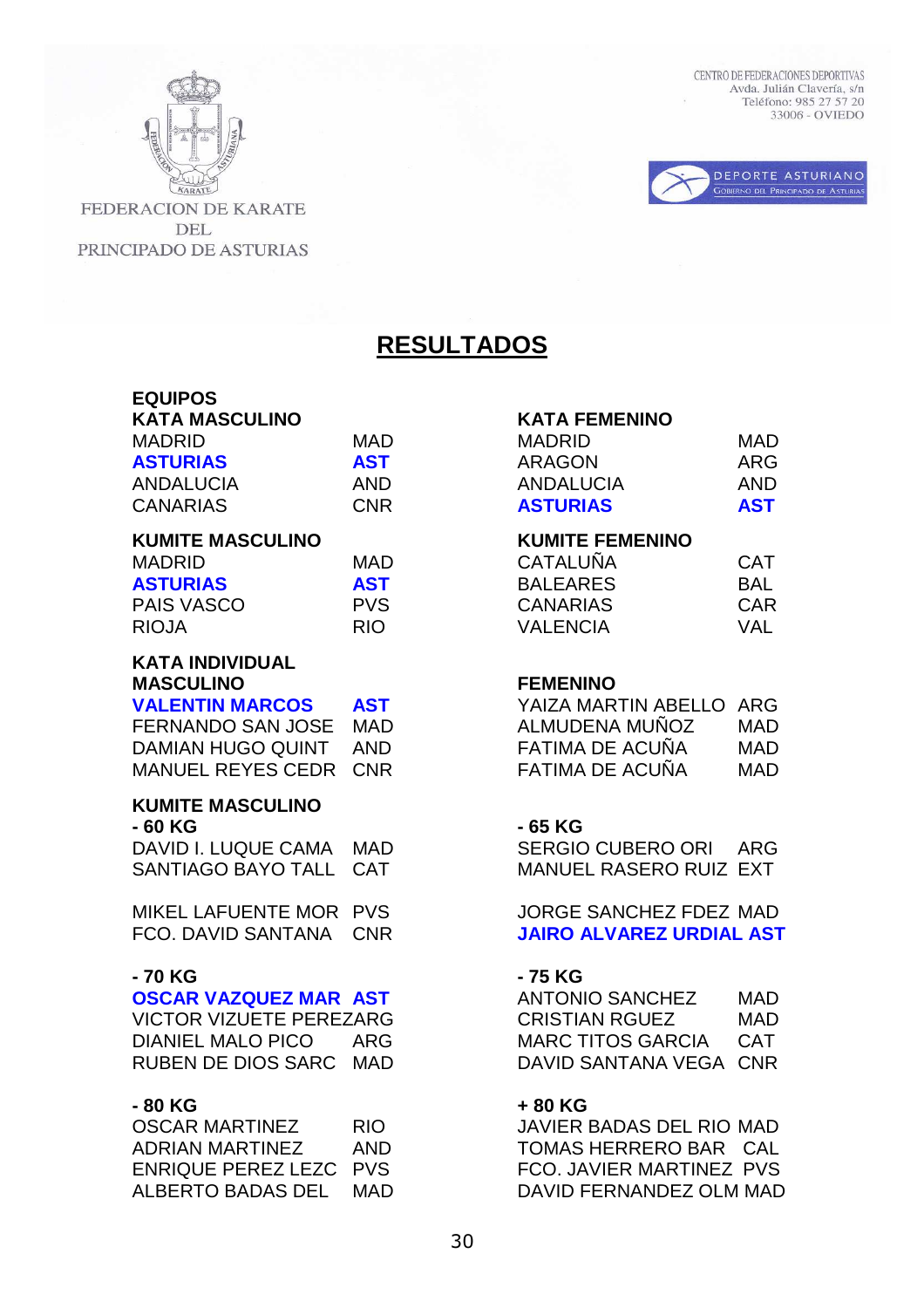



**FEDERACION DE KARATE DEL** PRINCIPADO DE ASTURIAS

### **OPEN MASCULINO**

RICARDO BARBERO MAD OSCAR MARTINEZ RIO **OSCAR VAZQUEZ MAR AST**  FCO.JAVIER MARTINEZ PVS

### **KUMITE FEMENINO - 53 KG - 60 KG**

| NATALIA GARCIA          | <b>CNT</b> |
|-------------------------|------------|
| PINEDA ACIN LAFUENT ARG |            |
| <b>BERTA MONTANER</b>   | RIO        |
| M JOSE GLEZ PEÑA        | <b>CNR</b> |

CRISTINA FEO GOMEZ CAT CRISTINA FEO GOMEZ CAT GLORIA E. CASANOVA CNR MARIA DEL VALLE NARAEXT CRISTINA VIZCAINO MAD IVONNE GLEZ. HERRER CNR IRENE COLOMAR COS BAL LORENA RGUEZ GARCIACNR

LOURDES POSADAS CAL **KAREN FDEZ. LOPEZ AST** BERTA MONTANER RIOMARIA AZUARA RUIZ MAD MARINA LERMA GOMEZ ARG

## **+ 60 KG OPEN FEMENINO**

| <b>MEDALLERO</b> | ORO | <b>PLATA</b> | <b>BRONCE</b> | <b>TOTAL</b> |
|------------------|-----|--------------|---------------|--------------|
| <b>ASTURIAS</b>  |     |              |               |              |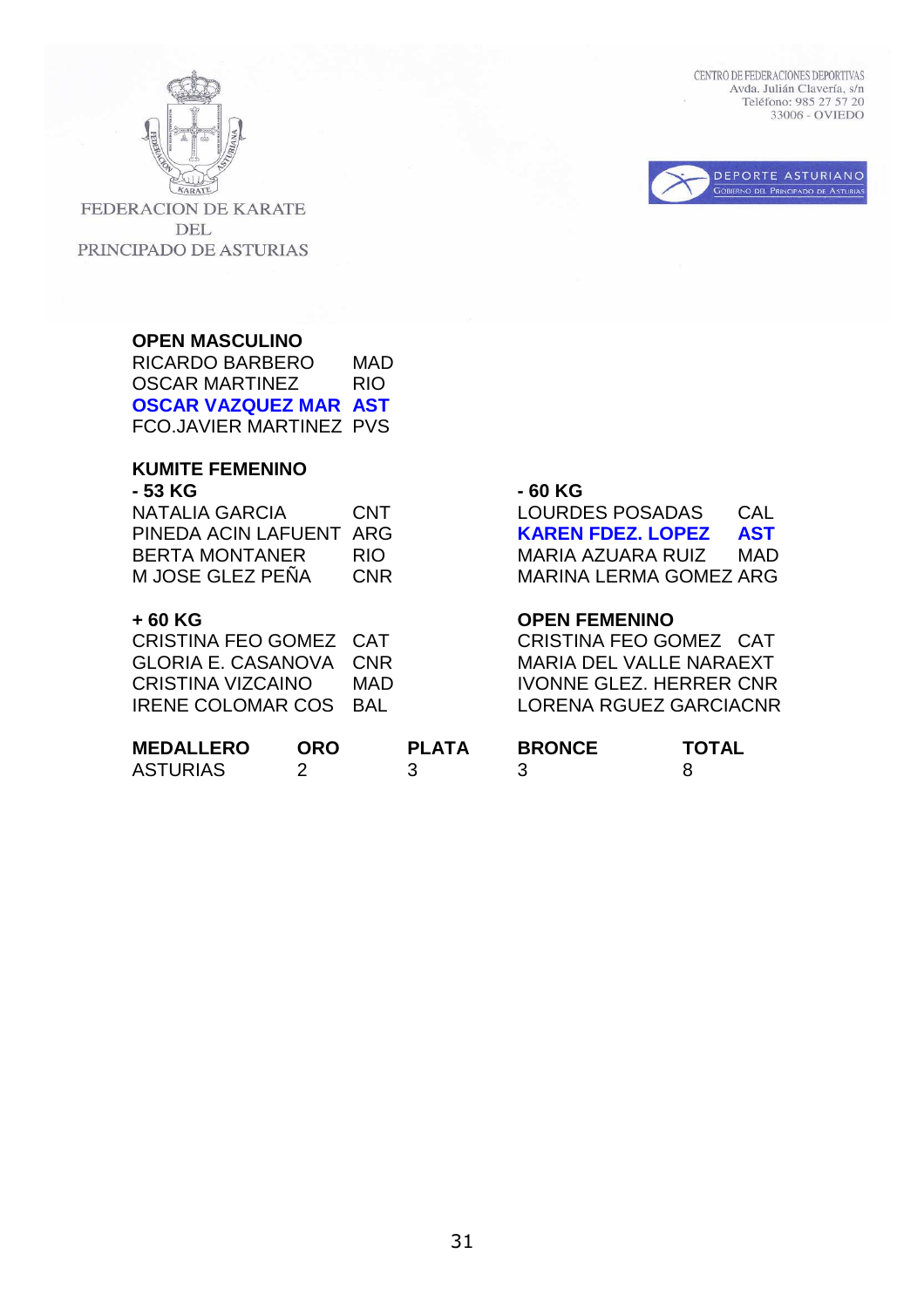



FEDERACION DE KARATE **DEL** PRINCIPADO DE ASTURIAS

## **XX CAMPEONATO DE ASTURIAS TAI – JITSU**  – **EXPRESION TECNICA –**

## LUGAR: **POLIDEPORTIVO DE LUGO DE LLANERA** FECHA: **5 DE MARZO 2008**

### **BENJAMIN ALEVIN**

| 1º GONZAALO PUGA      | <b>LLANEZA</b> | 1º ALVARO RIOS<br>LLANEZA        |
|-----------------------|----------------|----------------------------------|
| <b>JONATHAN DINIS</b> | LLANEZA        | ELENA INVERNON LLANEZA           |
| 2º TAMARA FRANCO      | I LANEZA       | 2º MARIO MONES<br><b>ILANEZA</b> |
| <b>RICARDO SUAREZ</b> | I I ANFZA      | NICOLAS GONZALE LLANEZA          |
| 3º NADIA FDEZ, DIAZ   | LLANEZA        | 3º ANGEL L. LLANEZA LLANEZA      |
| ALEJANDRO MDEZ.       | I LANEZA       | ADRIAN GARCIA LLANEZA            |
|                       |                |                                  |

### **INFANTIL CADETE**

|                | 1º IGNACIO OLAY         |
|----------------|-------------------------|
|                | <b>RUBEN DE LA VARG</b> |
|                | 2º JONATHAN CAMPO       |
|                | <b>ADRIAN CALZON</b>    |
| 3 <sup>o</sup> |                         |

| 1º ALVARO RIOS              | <b>LLANEZA</b> |
|-----------------------------|----------------|
| ELENA INVERNON LLANEZA      |                |
| 2º MARIO MONES              | LLANEZA        |
| NICOLAS GONZALE LLANEZA     |                |
| 3º ANGEL L. LLANEZA LLANEZA |                |
| <b>ADRIAN GARCIA</b>        | LLANEZA        |
|                             |                |

| 1º IGNACIO OLAY   |          | T.J. ASTURIAS 1º VIRGINIA RGUEZ, ARENAS              |
|-------------------|----------|------------------------------------------------------|
|                   |          | RUBEN DE LA VARG T.J. ASTURIAS EUGENIA GARCIA ARENAS |
| 2º JONATHAN CAMPO | F. RAMOS | 2º PABLO KUNT GLZ. LLANEZA                           |
| ADRIAN CALZON     | F. RAMOS | MIGUEL MONES LLANEZA                                 |
| 30                |          | 3º IGNACIO GTRREZ LLANEZA                            |
|                   |          | CLAUDIA MIRAND LLANEZA                               |
|                   |          |                                                      |

## **SENIOR ( B )**

| 1º MARIO CABEZA                 | <b>ENERGY FIT</b> |
|---------------------------------|-------------------|
| <b>IVAN ALVAREZ</b>             | <b>ENERGY FIT</b> |
| 2º GUILLERMO RGUEZ ARENAS SPORT |                   |
| ALVARO MARTINEZ ARENAS SPORT    |                   |
| 3º ALBERTO GLEZ.                | M. LLANEZA        |
| ANGEL L. ALVAREZ                | M. LLANEZA        |

### **SENIOR ( A )**

| 1º F. MANUEL GARCIA | <b>T.J. ASTURIAS</b> |
|---------------------|----------------------|
| <b>HECTOR MUÑIZ</b> | <b>T.J. ASTURIAS</b> |
| 2º DANIEL MUÑIZ     | <b>T.J. ASTURIAS</b> |
| <b>CARLOS DIAZ</b>  | <b>T.J. ASTURIAS</b> |
| 3º ABEL GIL FDEZ.   | <b>T.J. ASTURIAS</b> |
| RAUL GIL FDEZ.      | <b>T.J. ASTURIAS</b> |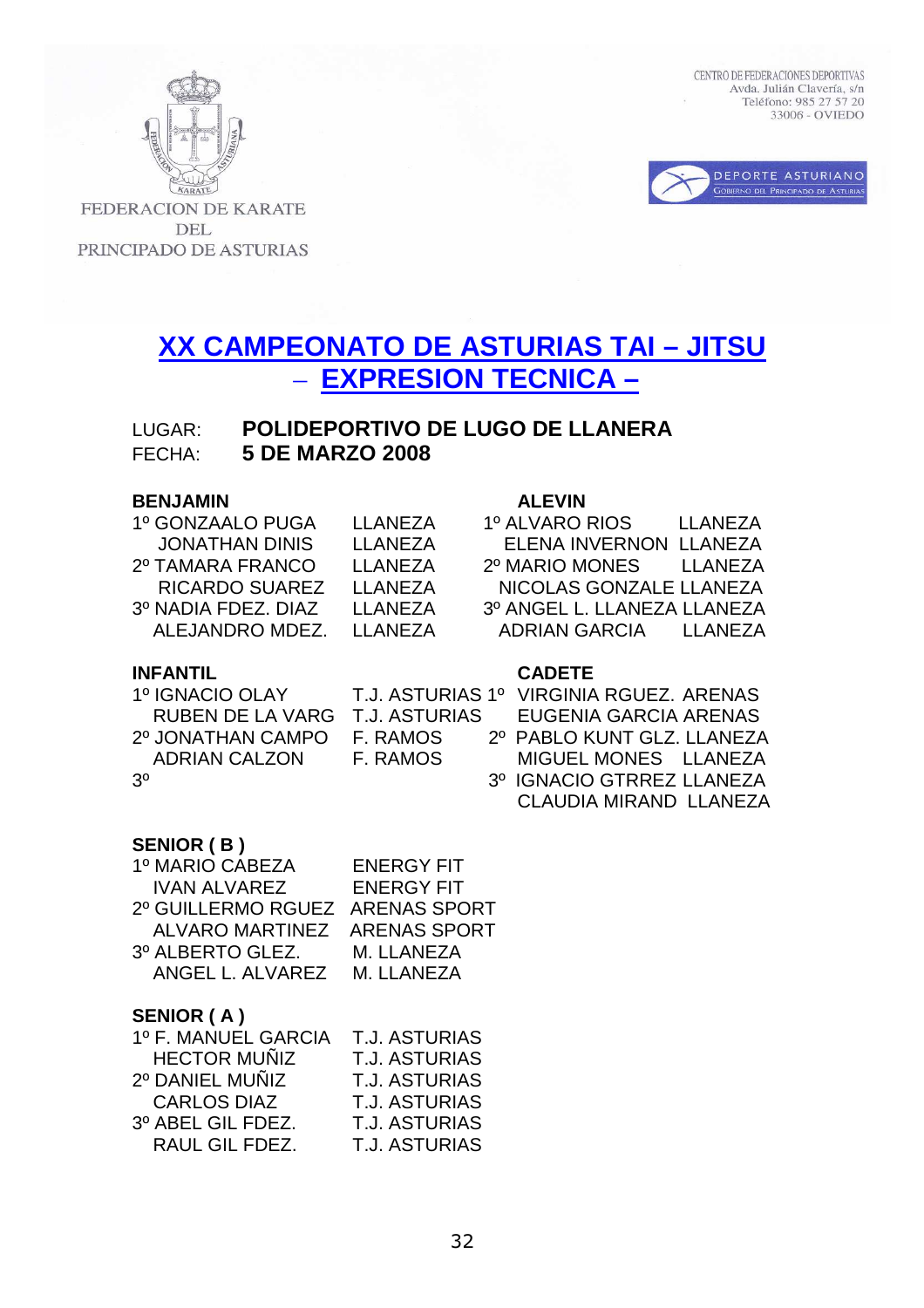



**FEDERACION DE KARATE DEL** PRINCIPADO DE ASTURIAS

# **CAMPEONATO DE ASTURIAS DE CLUBES**

LUGAR: **POLIDEPORTIVO DE GRADO**  FECHA: **SABADO 13 DE ABRIL 2008** 

## **RESULTADOS**

### **JUV/CAD MASCULINO JUV/CAD FEMENINO**

2º ARENAS 2 2º LINO 3º MUÑIZ 3ºGRUPO CC

### **SENIOR MASCULINO SENIOR FEMENINO**

2º ARENAS 2º LINO OVIEDO 3º LINO OVIEDO 3º  $3^{\circ}$  3<sup>o</sup>

## KATA MASC. SENIOR KATA FEM. SENIOR

1º ARENAS 1 1º FLOY 2º ARENAS 2 2º COLISEUM  $3^{\circ}$  3<sup>o</sup>  $3^{\circ}$  3<sup>o</sup>

2º COLISEUM 2º WASEDA

## **KATA JUVENIL**

1º ELOY  $2<sup>0</sup>$ 3º 3º

1º ARENAS 1 1º COLISEUM 2 3º LINO 3º COLISEUM 1

1º LINO GRADO 1º LINO GRADO

# **KATA ALEVIN**<br>1º ELOY 1º ELOY

1º ELOY 3º MUÑIZ 3º COLISEUM 1 3º 3ºCOLISEUM 3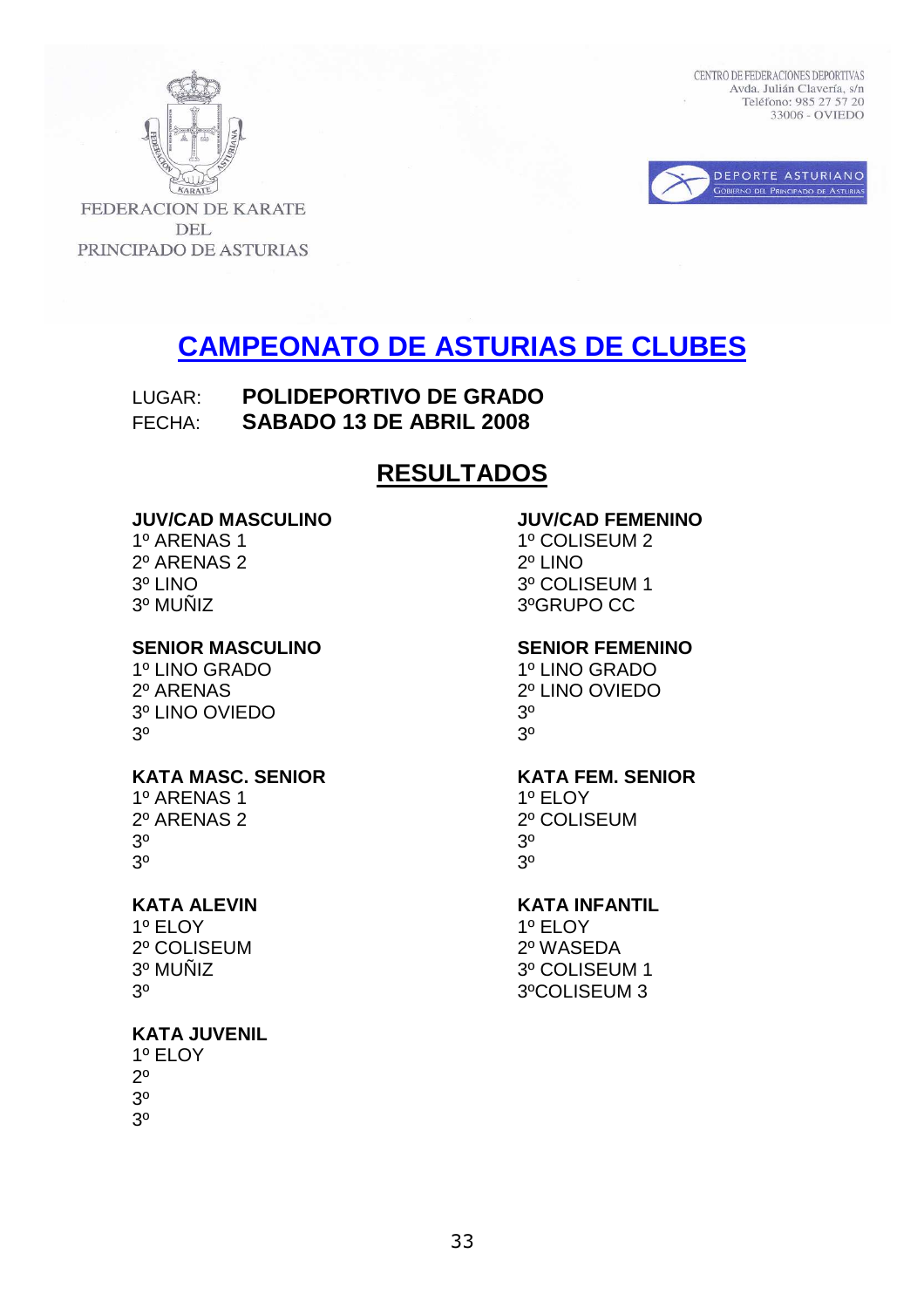



**FEDERACION DE KARATE DEL** PRINCIPADO DE ASTURIAS

# **CAMPEONATO DE ESPAÑA INFANTIL**

LUGAR: **POLIDEPORTIVO EL SARGAL CUENCA**  FECHA: **19 Y 20 ABRIL DE 2008** 

## **EXPEDICION FORMADA POR:**

**BENJAMIN RODRIGUEZ CABAÑAS JAVIER MUÑIZ FUENTE MANUEL ENJUTO HURTADO** SELECCIONADORES: **RUFO A FDEZ GONZALEZ JOSE FRANCISCO MARTINS VALENTIN MARCOS PRIETO** 

## **ARBITROS CONVOCADOS POR LA REAL FEDERACION ESPAÑOLA DE KARATE:**

 **JESUS PENAS FERNANDEZ RODOLFO SUAREZ ALONSO IGNACIO RODRIGUEZ FANJUL AGUSTIN FELIPE GONZALEZ SOTO** 

## **RELACION DE COMPETIDORES**

## **KATA ALEVIN MASCULINO**

- PABLO FONTAN RODRIGUEZ
- JACOBO NOYA RODRIGUEZ

## **KATA ALEVIN FEMENINO**

- RAQUEL ORDIALES ALEGRE
- ALBA PATO AMADO

## **KATA INFANTIL MASCULINO**

- NICOLAS GONZALEZ ARIAS
- DANIEL PATO AMADO

## **KATA INFANTIL FEMENINO**

- NAYARA PARRA VEGA
- SANDRA ALVAREZ BELAUSTEGUI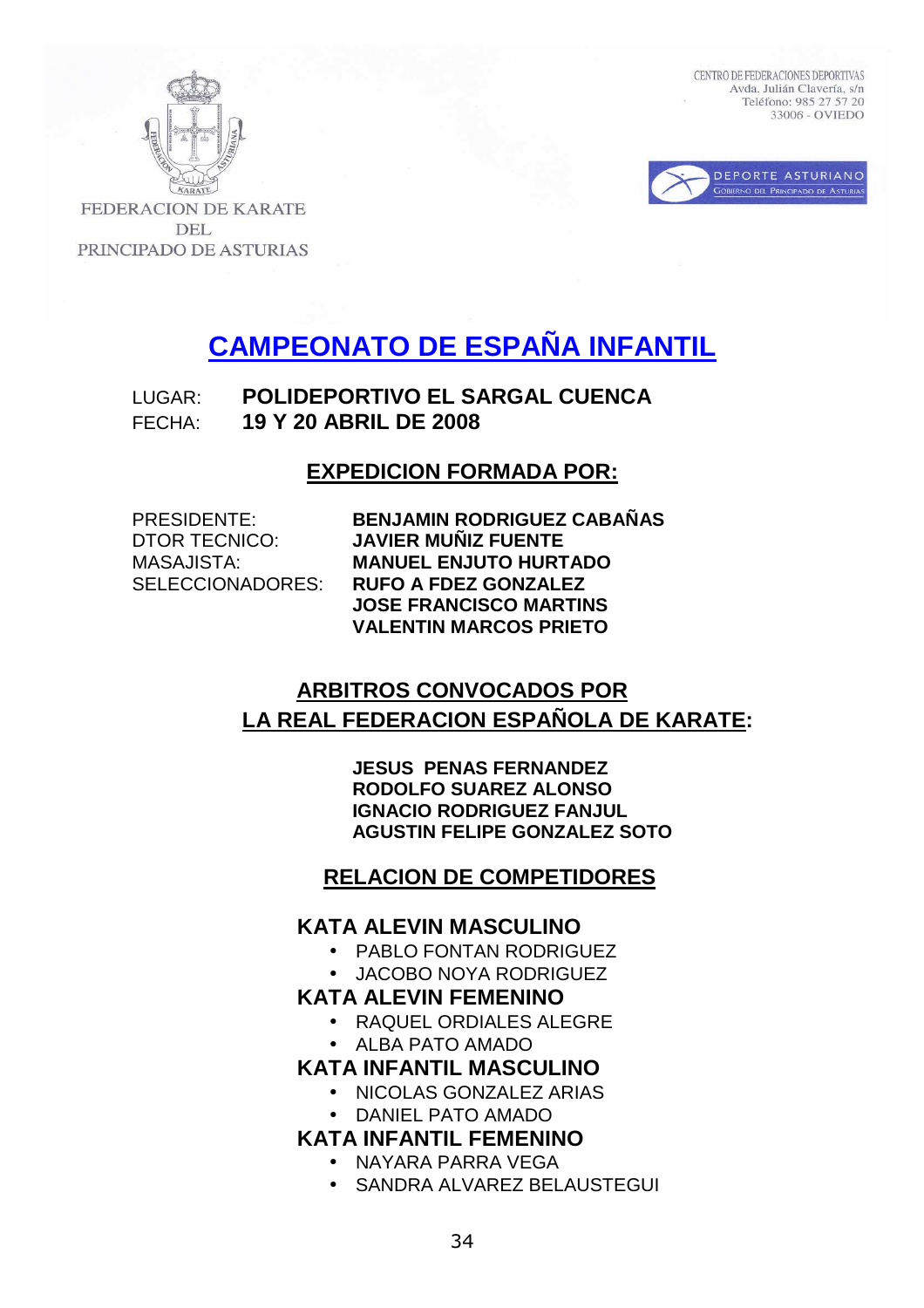

FEDERACION DE KARATE **DEL** PRINCIPADO DE ASTURIAS

## **KATA JUVENIL MASCULINO**

• IVAN RODRIGUEZ MERINO

## **KATA JUVENIL FEMENINO**

• PAULA ORTEA ALONSO

## **KUMITE INFANTIL MASCULINO**

| - 40 KG  | <b>OLAY ZAPATERO ALVAREZ</b>   |  |
|----------|--------------------------------|--|
| - 45 KG  | <b>FERNANDO GRANDA CASARES</b> |  |
|          | PABLO CAUNEDO LOBO             |  |
| - 50 KG  | <b>EDUARDO SANCHEZ VAZQUEZ</b> |  |
| - 55 KG  | <b>PABLO ARENAS ZAPATA</b>     |  |
| $-60$ KG | <b>RUBEN AVILA PUENTE</b>      |  |
| $+60$ KG | LUIS EMILIO VELASCO SANCHEZ    |  |

## **KUMITE JUVENIL MASCULINO**

| - 50 KG  | FRANCISCO GONZALEZ BRUZOS        |
|----------|----------------------------------|
|          | <b>ESAU LUEJE GARCIA</b>         |
| - 55 KG  | <b>ADRIAN ARECES IGLESIAS</b>    |
|          | <b>GUNTHER FEITO FERNANDEZ</b>   |
| $-60$ KG | <b>JUAN RODRIGUEZ MERINO</b>     |
|          | <b>JORGE GONZALEZ MENENDEZ</b>   |
| - 65 KG  | <b>JAVIER MARIN ALVAREZ</b>      |
|          | <b>KEVIN MALLENCO RODDRIGUEZ</b> |
| - 70 KG  | ASER ZABALA CANAL                |
|          | <b>IRIAN GONZALEZ VELASCO</b>    |
| +70 KG   | <b>VICTOR GARCIA RODRIGUEZ</b>   |

## **KUMITE JUVENIL FEMENINO**

| - 48 KG | <b>ANDREA SUAREZ MAYOR</b> |
|---------|----------------------------|
| - 55 KG | ESTEFANIA LABRA REMIS      |
| + 55 KG | ROSA ISABEL SANTIAGO GLEZ. |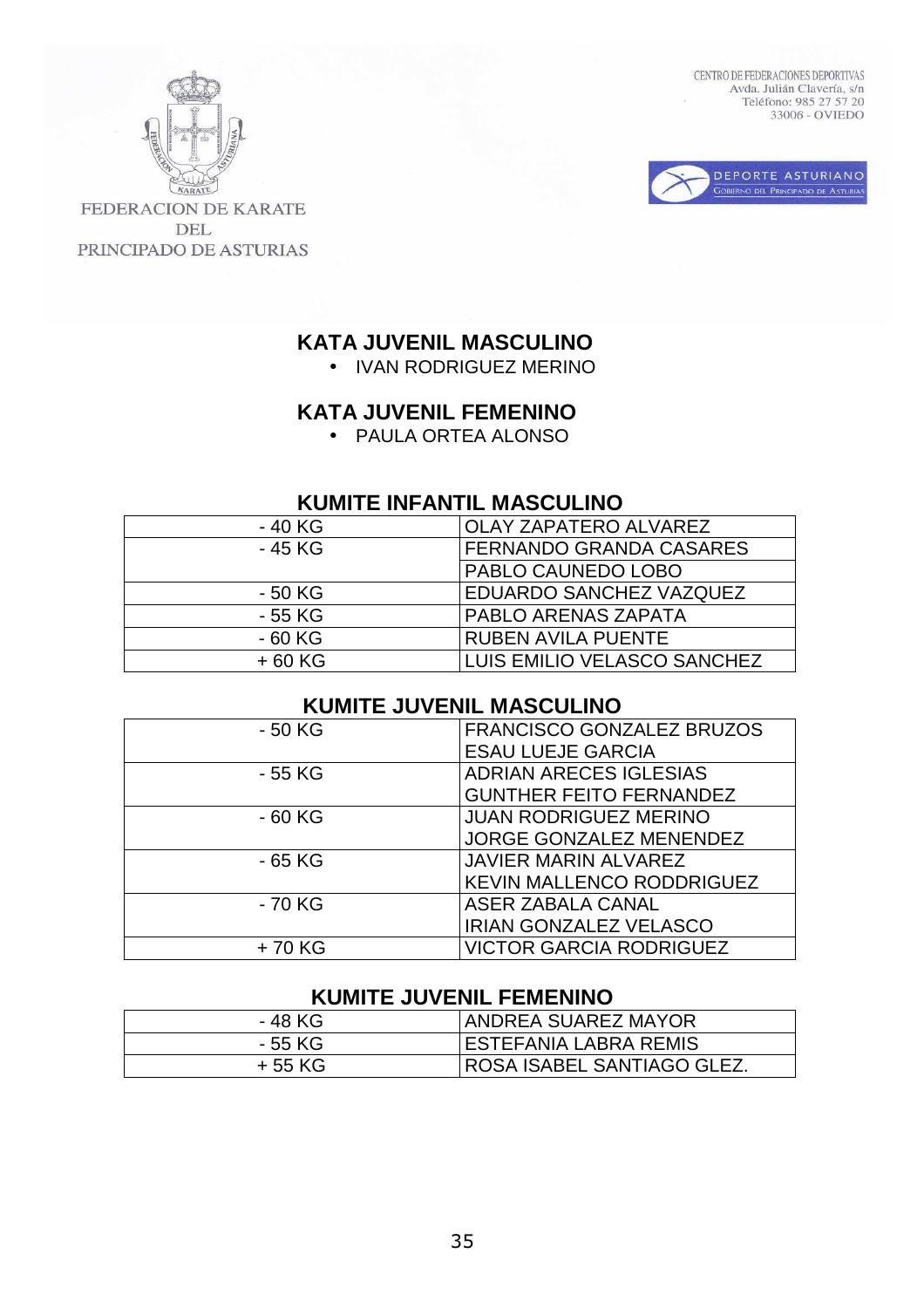



**FEDERACION DE KARATE DEL** PRINCIPADO DE ASTURIAS

# **RESULTADOS**

| - 40 KG             |            | - 45 KG              |            |
|---------------------|------------|----------------------|------------|
| 1º ADRIAN ALMENDRO  | MAD        | <b>MANUEL FLORES</b> | <b>FXT</b> |
| 2º FCO. JESUS LOPEZ | <b>CNR</b> |                      |            |

### **KUMITE INFANTIL MASCULINO** ALEJANDRO MUÑOZ AND

| 3º IGNACIO INIESTA LOPEZ CAM |      | MANUEL MARTINEZ        | AND |
|------------------------------|------|------------------------|-----|
| 3º FELIPE MONTORO SOTO       | MAD. | URTZI RGUEZ ETXEBA PVS |     |

### **- 50 KG - 55 KG**

| 1º MIGUEL GAÑAN SANCHEZ EXT |     |
|-----------------------------|-----|
| 2º DIEGO GALAN PIÑA         | CAM |
| 3º BORJA PRADA REVALIEN     | MAD |
| 3º DANIEL DOTU AMOR         | MAD |

| 1º KEVIN ANDRE APONTE  | CAT        |
|------------------------|------------|
| 2º CHRISTIAN GALACHO   | AND        |
| 3º GABRIEL GOMEZ RGUEZ | CAM        |
| 3º CRISTIAN GUTIERREZ  | <b>RIO</b> |

### **KUMITE JUVENIL MASCULINO**

| 1º JOSE MANUEL DIAZ    | <b>CAM</b> |
|------------------------|------------|
| 2º DAVID HIDALGO RUBIO | FXT.       |
| 3º RUBEN ANTONIO GLEZ  | <b>CNR</b> |
| 3º CRISTIAN RUIZ TRASC | MAD        |

| 1º PEDRO DANIEL ROMAN               | BAL        |
|-------------------------------------|------------|
| <b>2º DANIEL GLEZ ARGÜELLES AST</b> |            |
| <b>3º SIMON GLEZ BRUZOS</b>         | <b>AST</b> |
| 30 ANRIAN GI III I EM               | <b>CAT</b> |

### - 70 KG **+ 70 KG**

| 1º DENIS I. RUIZ MUÑOZ   | <b>PVS</b> |
|--------------------------|------------|
| 2º JESUS GLEZ JIMENEZ    | CAM        |
| 3º ANTONIO V. PRATS MARI | BAI        |
| 3º DAVID GARCIA BARCA    | RIO        |

| <b>MANUEL MARTINEZ</b> | AND |
|------------------------|-----|
| URTZI RGUEZ ETXEBA PVS |     |

GONZALO VASCO LUIS PVS MIGUEL ROSALEN VAL DAVID CAMPO MONTO RIO IÑAKI GARCIA CASTRO MAD

### - 60 KG + 60 KG

ALEJANDRO GOMEZ CNR JUAN CARLOS ALCAIDE BAL BRAIS CASAS SANCHEZ GAL OMAR SIMON COLORET CNT

### **- 50 KG - 55 KG**

JORGE GUTIERREZ MAD ANDONI PANDO GOMEZ PVS ADRIAN SANCHEZ MAD SERGIO PACHECO VAL

### **- 60 KG - 65 KG**

SERGIO HUETE-HUERTANAV **2** RAFAEL ESPADAS CAM **CESAR HORCAJADA MAD** PADRIAN GUILLEM CAT CARLOS PEREZ VAL

MIGUEL LOPEZ GLEZ AND 1 JESUS ANGEL ANTIMA NAV ALEJANDRO DIAZ MAD MARC GARCIA LOREN CAT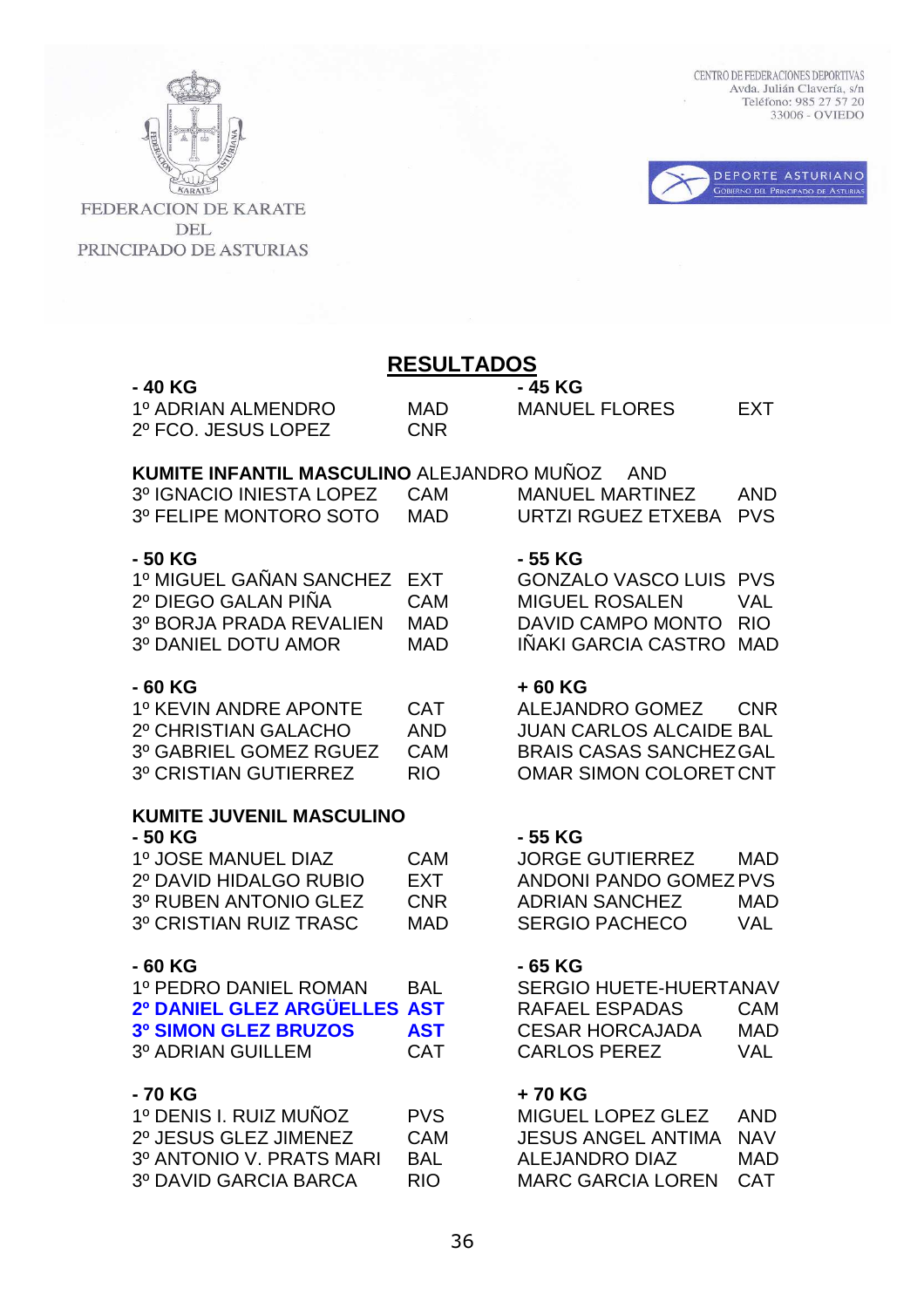

FEDERACION DE KARATE **DEL** PRINCIPADO DE ASTURIAS

**KUMITE JUVENIL FEMENINO** 

| KUMITE JUVENIL FEMENINO<br>- 48 KG                                                                                          |                              |                                                      |
|-----------------------------------------------------------------------------------------------------------------------------|------------------------------|------------------------------------------------------|
| <b>1º MARIA VILLANUEVA</b><br><b>2º ANDREA SUAREZ MAYOR</b><br>3º ANGELES LOPEZ MONTAL MAD<br>3º VERONICA LUQUE PADILLA MAD |                              | <b>AST</b><br><b>AST</b>                             |
| + 55 KG<br>1º YAIZA ALONSO GOMEZ<br>2º Mª ESTER PALMER<br>3º CRISTINA CASTRO<br>3º ANA MARTINEZ PIÑEIRO                     |                              | VAL<br><b>BAL</b><br><b>PVS</b><br><b>MUR</b>        |
| <b>KATA ALEVIN MASC</b><br>1º FRANCESC DEL VALLE<br>2º NICOLAS GLEZ ARIAS<br>3º DANIEL RGUEZ HDEZ<br>3º ANTONIO JIMENA MARQ |                              | <b>BAL</b><br><b>AST</b><br><b>AND</b><br><b>AND</b> |
| <b>KATA JUVENIL MASC</b><br>1º ADRIAN BOSCH LOPEZ<br>2º JOSE MANUEL CARBONEL<br>3º RUBEN FERRERUELA<br>3º BORJA LAVIN NOVO  |                              | <b>BAL</b><br><b>VAL</b><br><b>ARG</b><br><b>RIO</b> |
| <b>KATA INFANTIL FEM</b><br>1º SONIA GARCIA VENTURA<br>2º PATRICIA DELGADO<br>3º MARGARITA MORATA<br>3º LAURA PEGUERO       |                              | <b>MAD</b><br><b>CNR</b><br><b>AND</b><br><b>AND</b> |
| <b>MEDALLERO</b><br><b>ASTURIAS</b>                                                                                         | <b>ORO</b><br>$1 \quad \Box$ | <b>PLAT</b><br>R                                     |

CENTRO DE FEDERACIONES DEPORTIVAS Avda. Julián Clavería, s/n Teléfono: 985 27 57 20  $33006 - OVIEDO$ 



### **- 48 KG - 55 KG**

**MARTA ARMENTIA PVS 2º ANDREA SUAREZ MAYOR AST** ANDREA JIMENEZ BAL AINOA ANTON GOMEZ RIO ANA FERRERO MACHO MAD

### **KATA INFANTIL MASC**

SERGIO GALAN LOPEZ MAD **URTZI RGUEZ ETXEBA PVS** GONZALO VASCO LUIS PVS **IVAN RGUEZ MERINO AST** 

### **KATA ALEVIN FEM**

JOANA RGUEZ DANGP MAD CARMEN LINARES GAL MARIA LOPEZ PINTADO CAT ANDREA ROBLES RUBIOMAD

### **KATA JUVENIL FEM**

LAURA FORNELL ARIAS MAD IRENE MARTINEZ MAD ANA FERRERO MACHO MAD SARA ISABEL MOYANO AND

| <b>MEDALLERO</b> | ORO | <b>PLATA</b> | <b>BRONCE</b> | <b>TOTAL</b> |
|------------------|-----|--------------|---------------|--------------|
| ASTURIAS         |     |              |               |              |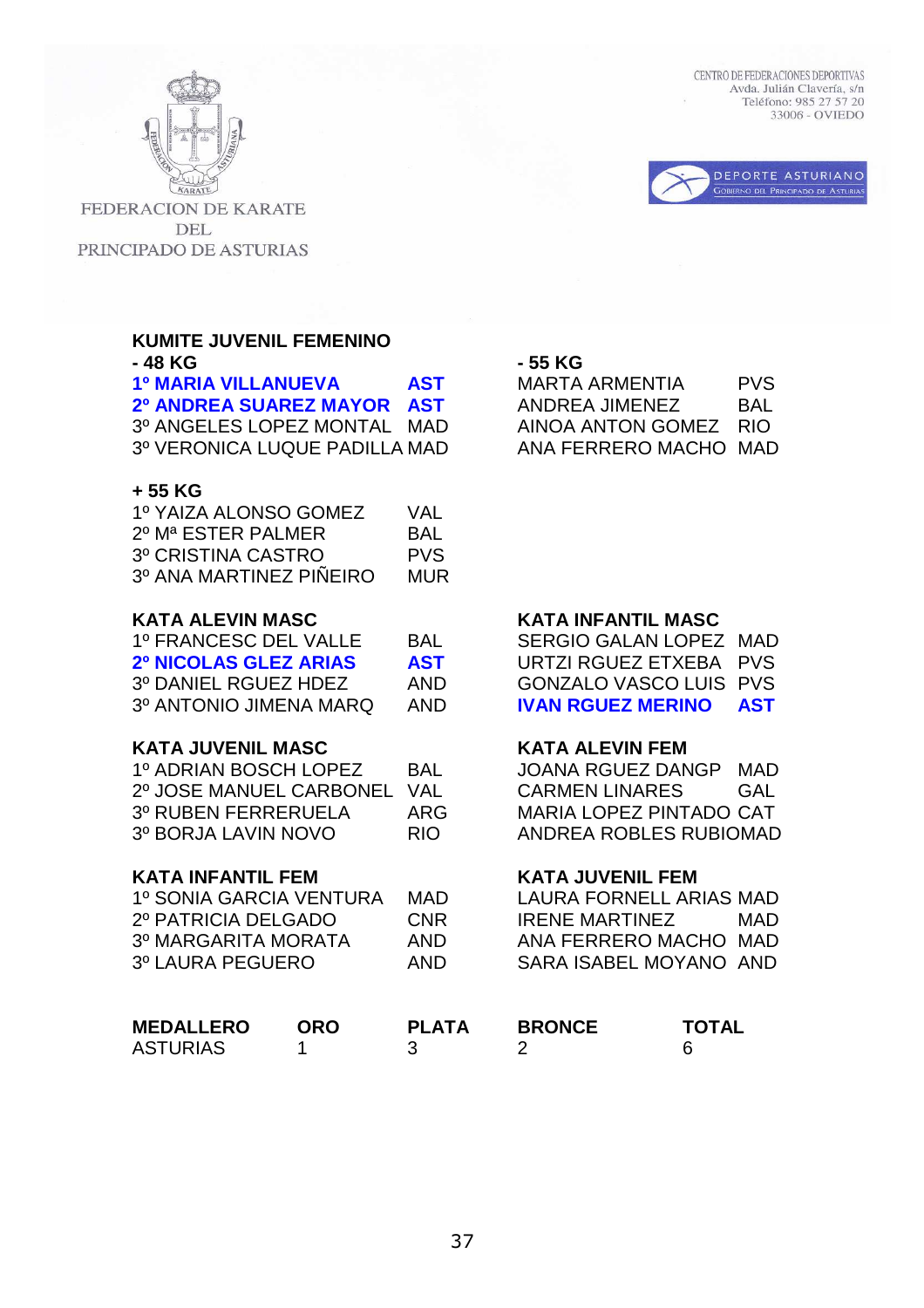



**FEDERACION DE KARATE DEL** PRINCIPADO DE ASTURIAS

## **XX CAMPEONATO DE ASTURIAS DE TAI – JITSU – KUMITE INDIVIDUAL –**

## LUGAR: **POLIDEPORTIVO DE LUGO DE LLANERA**  FECHA: **SABADO 19 DE ABRIL 2008**

1º M ELISA ALONSO CID LLANEZA 1º FCO. M. GCIA T.J.ASTURI MIERES OVIEDO 2º M. CARMEN DEVES LLANEZA 2º PELAYO DIAZ T-J.ASTURI MIERES OVIEDO

### **SENIOR FEMENINO SENIOR MASCULINO –75 KG**

3º 3º EMILIO FDEZ T.J.ASTURI OVIEDO

### **SENIOR MASCULINO –70 KG JUNIOR MASCULINO –75 KG**

| 1º MARIO GIL FDEZ. | <b>T.J.ASTURIAS</b> | 10  |
|--------------------|---------------------|-----|
| <b>OVIEDO</b>      |                     |     |
| 2º MANUEL A GLEZ   | <b>CORVERA</b>      | 20  |
| <b>CORVERA</b>     |                     |     |
| 3º JAIRO MENDEZ    | <b>CORVERA</b>      | 3٥. |
| <b>CORVERA</b>     |                     |     |
|                    |                     |     |

1º RAUL GIL T-J ASTURIAS **OVIEDO** 2º ABEL MUÑIZ LOZANO T-J ASTURIAS **OVIEDO** 3º ANDRES LOPEZ P.TOMAS **CORVER** SAMA CORVERA

| 1º DANIEL MUNIZ    | T-J ASTURIAS       |
|--------------------|--------------------|
| 2º DANIEL AMPUDIA  | ARENAS             |
| 3º JULIO FERNANDEZ | <b>ENERGIY FIT</b> |

### **SENIOR MASCULINO –80 KG SENIOR MASCULINO –85 KG**

| 1º HECTOR MUÑIZ T.J.AST |         |
|-------------------------|---------|
| <b>OVIEDO</b>           |         |
| 2º CARLOS DIAZ          | T.J.AST |
| <b>OVIEDO</b>           |         |
| 3º MARCOS DIEGO         |         |

SENIOR MASCULINO -90 KG SENIOR MASCULINO +90 KG 1º JUAN LUIS GAVITO ASTURI 2º ALBERTO SUAREZ ASTURI 3º DIEGO M FDEZ. CORVE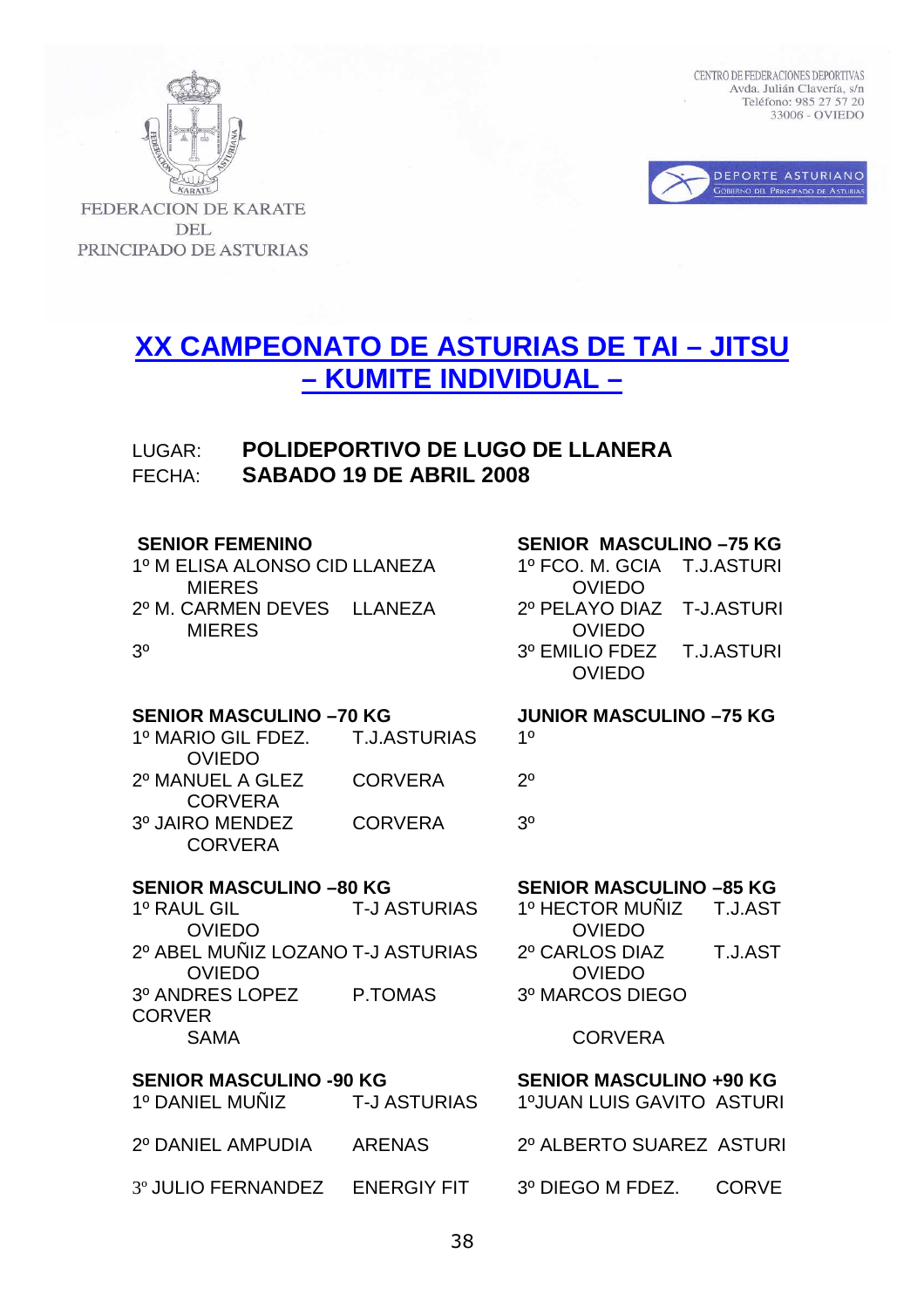



FEDERACION DE KARATE DEL PRINCIPADO DE ASTURIAS

## **RESULTADOS KUMITE POR CLUBES**

|                | <b>CLUB</b>         | <b>LOCALIDAD</b> | <b>ORO</b> |   | <b>PLATA BRONCE</b> |
|----------------|---------------------|------------------|------------|---|---------------------|
| 10             | <b>T-J ASTURIAS</b> | <b>OVIEDO</b>    | 6          | 4 |                     |
| 2 <sup>0</sup> | <b>M.LLANEZA</b>    | <b>OVIEDO</b>    |            |   |                     |
| 3 <sup>o</sup> | <b>CORVERA</b>      | <b>OVIEDO</b>    | n          |   |                     |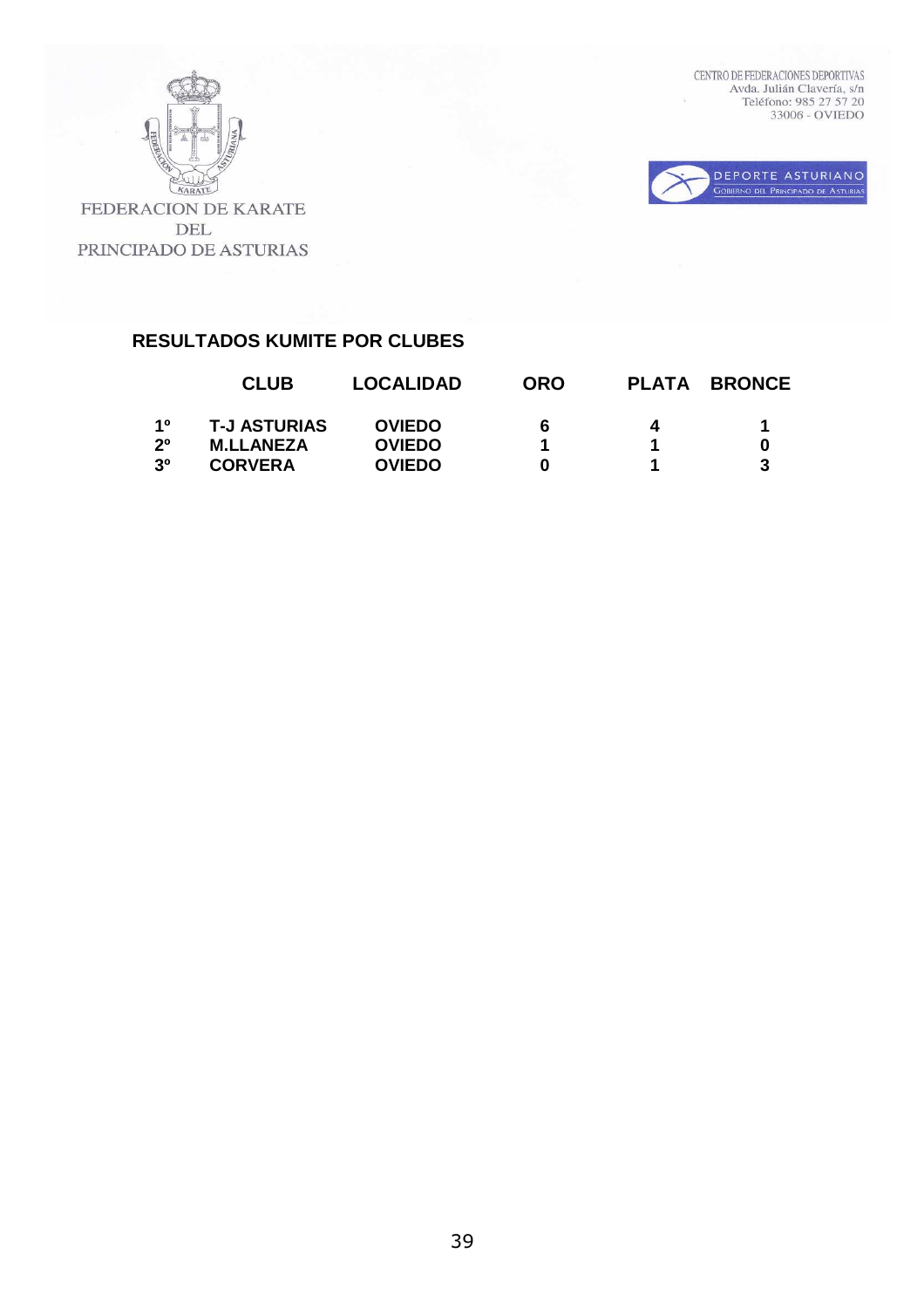



**FEDERACION DE KARATE DEL** PRINCIPADO DE ASTURIAS

# **XLIII CAMPEONATO DE EUROPA SENIOR**

# **TALLIN (ESTONIA) 2-4 MAYO DE 2008**

### **RESULTADOS**

### **KUMITE MASCULINO - +60 KG. KUMITE MASCULINO –65 KG.**

| 1º D. DOMDJOMI<br>2º DAVID CAMACHO | CROACIA<br><b>FSPANA</b> | 1º O.KEMALOGLU<br>2º W.ROLLE | TURQUIA<br>FRANCIA |
|------------------------------------|--------------------------|------------------------------|--------------------|
| 3º A.HEIMANN                       | AI FMANIA                | 3º T.KASERER                 | AUSTRIA            |
| 3º M. GIULIANI                     | ITAI IA                  | 3º P.MACKO                   | ESLOVOU            |

### **KUMITE MASCULINO –70 KG. KUMITE MASCULINO-75 KG.**

| 2º R.AGHAYEV | AZARBAYAN      |
|--------------|----------------|
| 3º N.MAESTRI | <b>ITALIA</b>  |
| 3º S.YAGCI   | <b>TURQUIA</b> |

### KUMITE MASCULINO -80 KG. KUMITE MASCULINO +80 KG.

| 1º L. CACHEUX   | FRANCIA        |
|-----------------|----------------|
| 2º S.BITEVIC    | <b>SERBIA</b>  |
| 3º E.ERKAN      | <b>TURQUIA</b> |
| 3º IVAN REGUERO | <b>ESPAÑA</b>  |

### **OPEN EQUIPO**

| 1º R.AGHAYEV             | AZARBAYAN | 1º ESPAÑA  |
|--------------------------|-----------|------------|
| 2º KARAMOLLAOGLU TURQUIA |           | 2º RUSIA   |
| 3º N.MARTIC              | CROACIA   | 3º AZARBA  |
| 3º D. SABANOVIC          | HOLANDA   | 3º ALEMANI |

### 2º RUSIA 3º AZARBAYAN 3º ALEMANIA

### KUMITE FEMENINO –53 KG. KUMITE FEMENINO –60 KG.

| 1º K. KNUCHMANN | AI FMANIA      | 1º CARMEN A.CABAÑAS | FSPANA |
|-----------------|----------------|---------------------|--------|
| 2º A. FAJKOWSKA | <b>POLONIA</b> | 2º M. SOBOL         | RUSIA  |
| 3º G.CELIK      | TURQUIA        | 3º P.PECEKOVA       | R CHFC |
| 3º S. OZCELIK   | TURQUIA        | 3º LARDITA          | MACEDO |

| CROACIA       | 1º O.KEMALOGLU         | TURQUIA   |
|---------------|------------------------|-----------|
| <b>ESPAÑA</b> | 2 <sup>o</sup> W.ROLLE | FRANCIA   |
| ALEMANIA      | 3º T KASERER           | AUSTRIA   |
| ITAI IA       | 3º P.MACKO             | ESLOVOUIA |
|               |                        |           |

1ºOSCAR V. MARTINS ESPAÑA 1º D.VANDESCHRICK BELGICA 2º G. TZANOS 3º L.BUSA ITALIA 3º K.FARMADIN ESLOVAQUIA

1º J.HORNE ALEMANIA 2º S.MANISCALCO ITALIA<br>3º FCO. MARTINEZ ESPAÑA 3º FCO. MARTINEZ 3º O. ARPA TURQUIA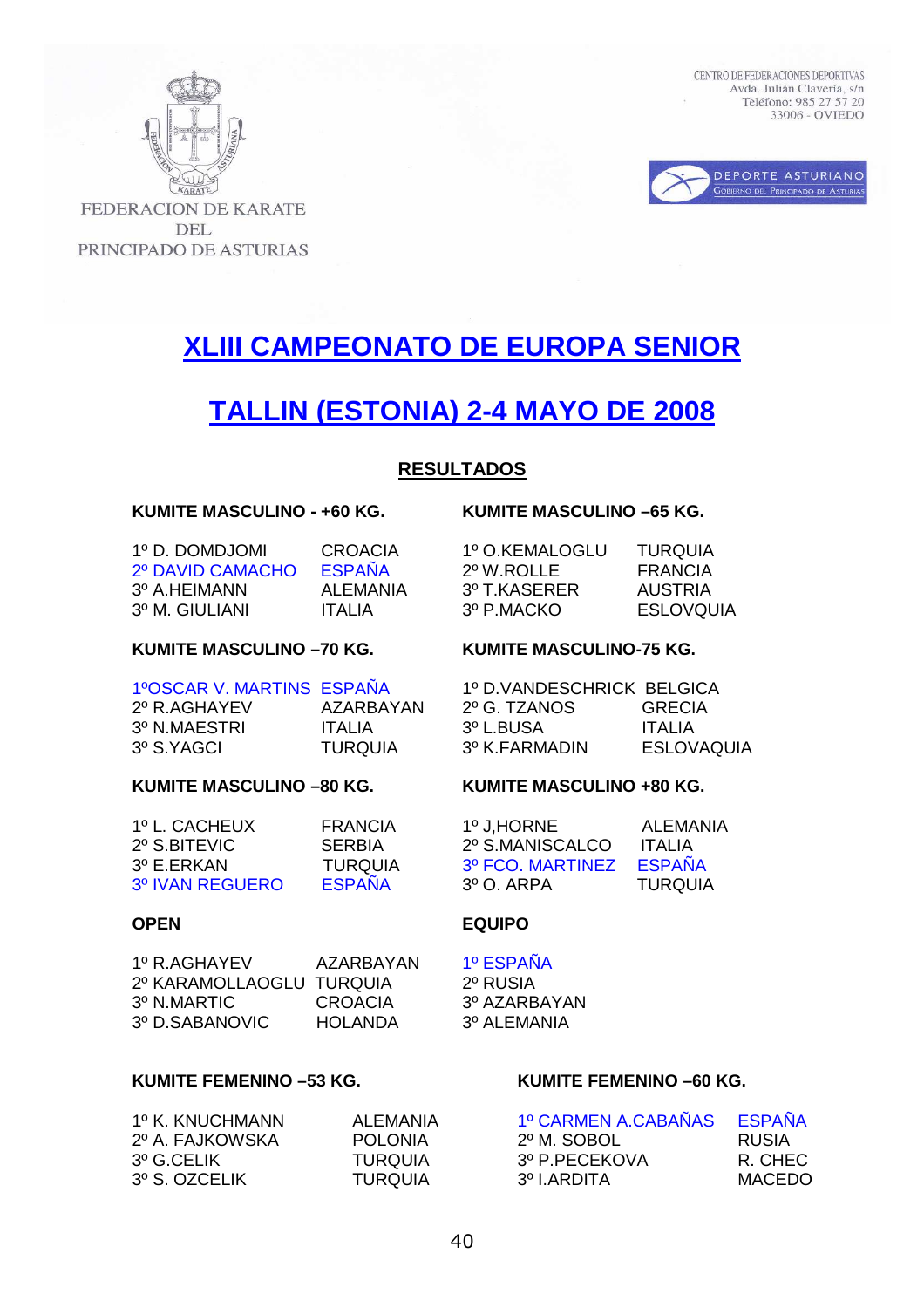

FEDERACION DE KARATE **DEL** PRINCIPADO DE ASTURIAS CENTRO DE FEDERACIONES DEPORTIVAS Avda. Julián Clavería, s/n Teléfono: 985 27 57 20  $33006 - OVIEWEDO$ 



**KUMITE FEMENINO +60 KG. OPEN** 

1º F.CLAVIEN SUIZA 1º E.MEDVEDOVA ESLOVA 2º A.ODZAKOVIC BOSNIA 2º M. SOBOL RUSIA 3º Y.ARAS TURQUIA 3º B.STOJOVIC SERBIA 3º CRISTINA FEO G. ESPAÑA 3º Y.ARAS TURQUIA

### **EQUIPO**

### 1º ESPAÑA

2º ITALIA 3º BOSNIA & HERZEGOVINA 3º SUIZA

### **KATA INDIVIDUAL FEMENINO KATA INDIVIDUAL MASCULINO**

| 1º M. SENJUG      | CROACIA       | 1º L. VALDES  | ITAI IA |
|-------------------|---------------|---------------|---------|
| 2º K. GRMANOVA    | FRANCIA       | 2º L. MAURINO | ITAI IA |
| 3º ALMUDENA MUÑOZ | <b>ESPAÑA</b> | 3º V.DACK     | FRANCIA |
| 3º K. AKARSU      | TURQUIA       | 3º J. MOTRAM  | INGLATE |

1º ESPAÑA 1º ITALIA 2º CROACIA 2ºFRANCIA

### **KATA EQUIPOS FEMENINO KATA EQUIPOS MASCULINO**

3º SERBIA 3º ALEMANIA 3º FRANCIA 3º ESPAÑA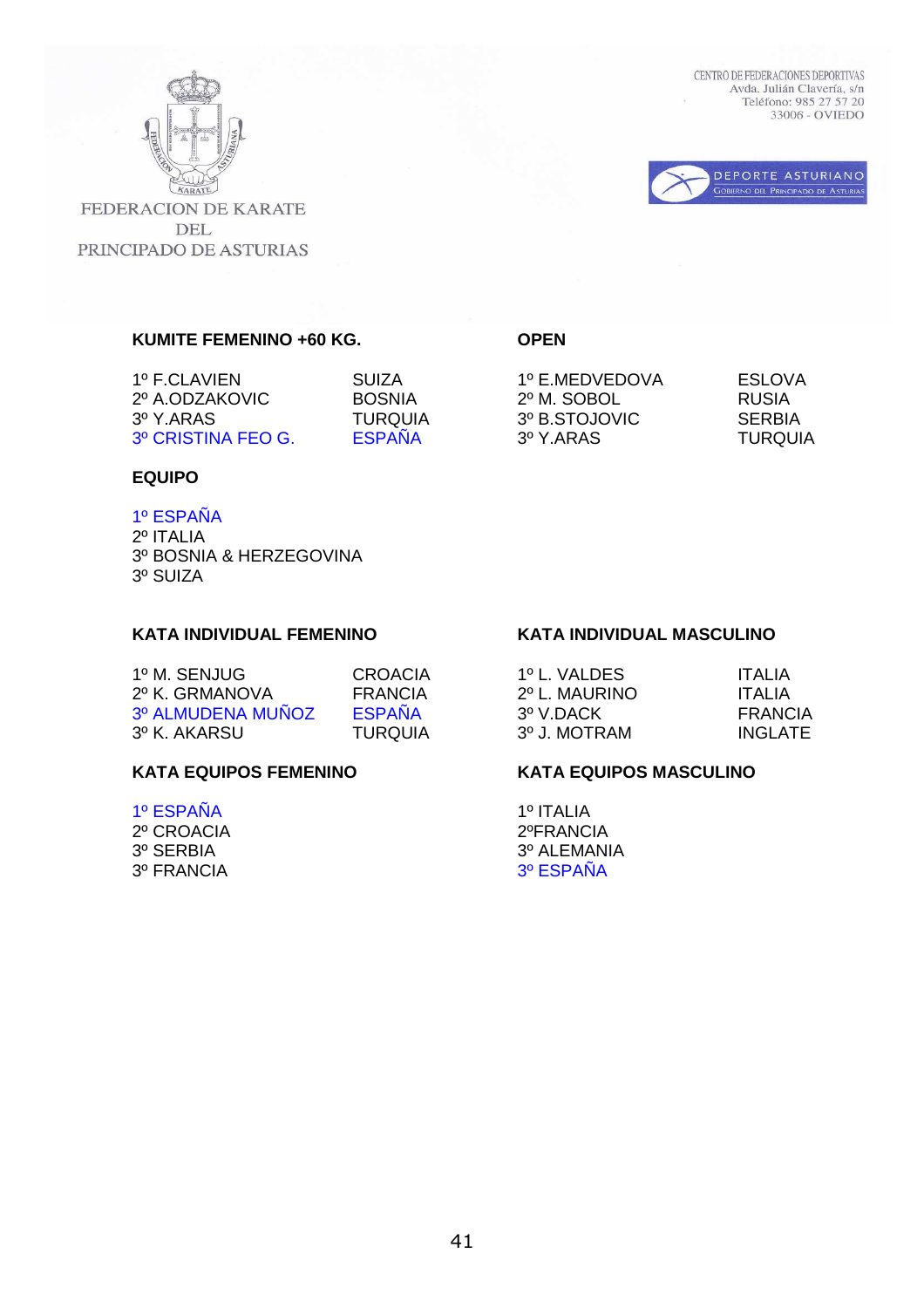



FEDERACION DE KARATE **DEL** PRINCIPADO DE ASTURIAS

# **XLIII CAMPEONATO DE EUROPA SENIOR Tallin ( Estonia), 2-4 de mayo de 2008**

### **RESULTADOS**

| <b>PAIS</b>                   | <b>ORO</b>       | <b>PLATA</b>     | <b>BRONCE</b>    | <b>TOTAL</b>            |
|-------------------------------|------------------|------------------|------------------|-------------------------|
| <b>ESPAÑA</b>                 | 5                | 1                | 5                | 11                      |
| <b>ITALIA</b>                 | $\overline{2}$   | 3                | 3                | 8                       |
| <b>CROACIA</b>                | $\overline{2}$   | 1                | 1                | $\overline{\mathbf{4}}$ |
| <b>ALEMANIA</b>               | $\overline{2}$   | $\bf{0}$         | 3                | 5                       |
| <b>FRANCIA</b>                | 1                | $\overline{2}$   | $\overline{2}$   | 5                       |
| <b>TURQUIA</b>                |                  | 1                | 8                | 10                      |
| <b>ESLOVAQUIA</b>             |                  | 1                | $\overline{2}$   | $\overline{\mathbf{4}}$ |
| <b>AZERBAYAN</b>              |                  | 1                | 1                | 3                       |
| <b>SUIZA</b>                  |                  | $\bf{0}$         | $\mathbf{1}$     | $\overline{2}$          |
| <b>BELGICA</b>                | 1                | $\boldsymbol{0}$ | $\boldsymbol{0}$ | $\mathbf{1}$            |
| <b>BOSNIA&amp;HERZAGOVINA</b> | $\bf{0}$         | $\overline{2}$   | 1                | 3                       |
| <b>RUSIA</b>                  | $\bf{0}$         | $\overline{2}$   | $\boldsymbol{0}$ | $\overline{2}$          |
| <b>SERBIA</b>                 | $\bf{0}$         | $\mathbf{1}$     | $\overline{2}$   | 3                       |
| <b>POLONIA</b>                | $\bf{0}$         | $\mathbf{1}$     | $\bf{0}$         | $\mathbf{1}$            |
| <b>GRECIA</b>                 | $\boldsymbol{0}$ | $\mathbf{1}$     | $\bf{0}$         | $\mathbf{1}$            |
| <b>INGLATERRA</b>             | $\bf{0}$         | $\boldsymbol{0}$ | 1                | $\mathbf{1}$            |
| <b>HOLANDA</b>                | $\bf{0}$         | $\boldsymbol{0}$ | 1                | 1                       |
| <b>AUSTRIA</b>                | $\bf{0}$         | $\bf{0}$         | 1                | 1                       |
| <b>MACEDONIA</b>              | $\bf{0}$         | $\boldsymbol{0}$ | 1                | 1                       |
| <b>REPUBLICA CHECA</b>        | $\boldsymbol{0}$ | $\boldsymbol{0}$ | 1                | $\mathbf{1}$            |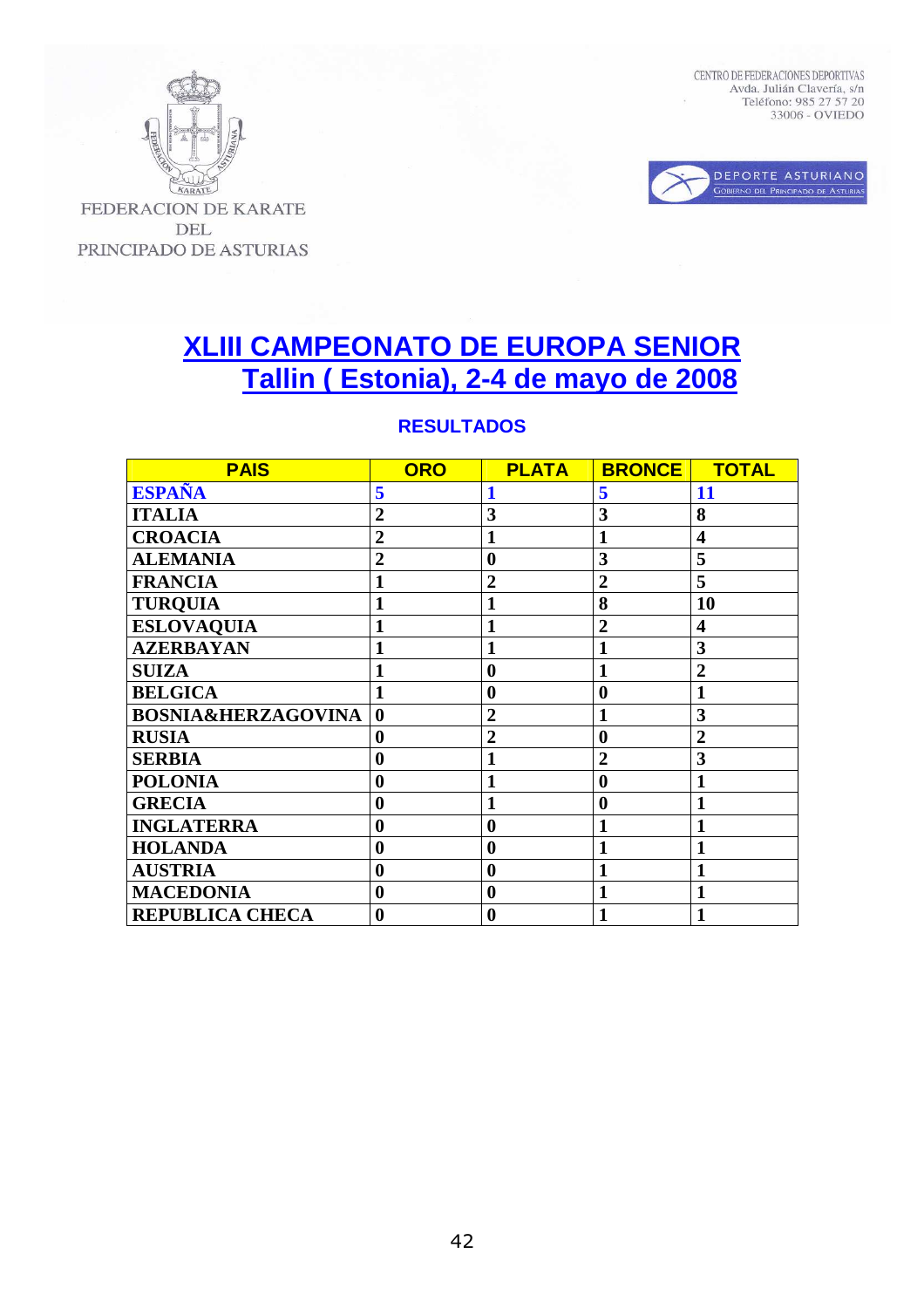

FEDERACION DE KARATE **DEL** PRINCIPADO DE ASTURIAS

# **XIII TROFEO CUENCAS MINERAS DE HUNOSA**

LUGAR: **POLIDEPORTIVO DE LA FELGUERA**  FECHA: **SABADO 3 DE MAYO DE 2008**

## **CLASIFICACIONES**

| <b>BENJAMIN MASC, A</b><br>1º UNAI LOPEZ LINARES<br>2º ALBERTO MONTEIRO<br>3º ALBERTO FERNANDEZ<br><b>3º CRISTIAN SOLARES</b> | <b>CLUB</b><br>KAN-DO<br><b>WASEDA</b><br>WASEDA<br><b>WASEDA</b> | <b>BENJAMIN FEM. A</b><br><b>THALIA CONDE HERE</b><br>ANA ALVAREZ RGUZ<br><b>LUCIA FONTERIZ</b><br><b>VICTORIA LOPEZ</b> | <b>CLUB</b><br>E.K. OKINAWA<br><b>COLISEUM</b><br><b>KAN-DO</b><br><b>WASEDA</b><br>Τ |
|-------------------------------------------------------------------------------------------------------------------------------|-------------------------------------------------------------------|--------------------------------------------------------------------------------------------------------------------------|---------------------------------------------------------------------------------------|
| <b>BENJAMIN MASC. B</b>                                                                                                       | <b>CLUB</b>                                                       | <b>BENJAMIN FEM. B</b>                                                                                                   | <b>CLUB</b>                                                                           |
| 1º JUAN MARTINEZ                                                                                                              | <b>BUNKAI</b>                                                     | <b>NURIA ALVAREZ</b>                                                                                                     | <b>COLISEUM</b>                                                                       |
| 2º ERNESTO VIDAL.                                                                                                             | <b>AZTECA</b>                                                     | <b>LAURA GOMEZ</b>                                                                                                       | <b>COLISEUM</b>                                                                       |
| 3º LUCAS ALVAREZ                                                                                                              | <b>BUDOKAN</b>                                                    | ANA MONTES                                                                                                               | <b>ELOY</b>                                                                           |
| 3º JORGE GARCIA                                                                                                               | <b>BUNKAI</b>                                                     | <b>LAURA GOMEZ</b>                                                                                                       | <b>COLISEUM</b>                                                                       |
| <b>ALEVIN MASC. A</b><br>1º PELAYO MONTES<br>2º PABLO ALVAREZ<br>3º ADRIAN REGUEIRO<br>3º ALEJANDRO POSADA                    | <b>CLUB</b><br>KAN-DO<br><b>WASEDA</b><br>KAN-DO                  | <b>ALEVIN FEM. A</b><br>ELISABETH SUAREZ<br>C.D. PRAVIA CLAUDIA PASARIN<br>ARANCHA FERNANDEZ<br><b>NAYARA CORTE</b>      | <b>CLUB</b><br><b>WASEDA</b><br><b>COLISEUM</b><br><b>WASEDA</b><br><b>ELOY</b>       |
| <b>ALEVIN MASC. B</b>                                                                                                         | <b>CLUB</b>                                                       | <b>ALEVIN FEM. B</b>                                                                                                     | <b>CLUB</b>                                                                           |
| 1º MIGUEL ORNIA                                                                                                               | <b>TAIKUM</b>                                                     | <b>ALBA MOREDA</b>                                                                                                       | <b>KAN-DO</b>                                                                         |
| 2º JACOBO NOYA                                                                                                                | <b>ELOY</b>                                                       | <b>RAQUEL ORDIALES</b>                                                                                                   | <b>ELOY</b>                                                                           |
| 3º DIEGO LERA                                                                                                                 | <b>BUNKAI</b>                                                     | <b>NOELIA RESCH</b>                                                                                                      | <b>AZTECA</b>                                                                         |
| 3º RAUL MINGUEZ                                                                                                               | <b>ELOY</b>                                                       | <b>NOELIA BARRERA</b>                                                                                                    | C.D.PRAVIA                                                                            |
| <b>INFANTIL MASC. A</b>                                                                                                       | <b>CLUB</b>                                                       | <b>INFANTIL FEM. A</b>                                                                                                   | <b>CLUB</b>                                                                           |
| 1º ALBERTO LLAMAS                                                                                                             | KAN-DO                                                            | <b>ENYA CAMARA</b>                                                                                                       | <b>WASEDA</b>                                                                         |
| 2º JOSE ANGEL RODRIGUEZ                                                                                                       | <b>COLISEUM</b>                                                   | PALOMA BEDERRA                                                                                                           | <b>TAIKUM</b>                                                                         |
| 3º MARCOS BEGEGA                                                                                                              | <b>BUNKAI</b>                                                     | <b>VANESA MARTINEZ</b>                                                                                                   | <b>COLISEUM</b>                                                                       |
| 3º ANTON BLANCO                                                                                                               | <b>AZTECA</b>                                                     | <b>MARIA LOPEZ</b>                                                                                                       | <b>AZTECA</b>                                                                         |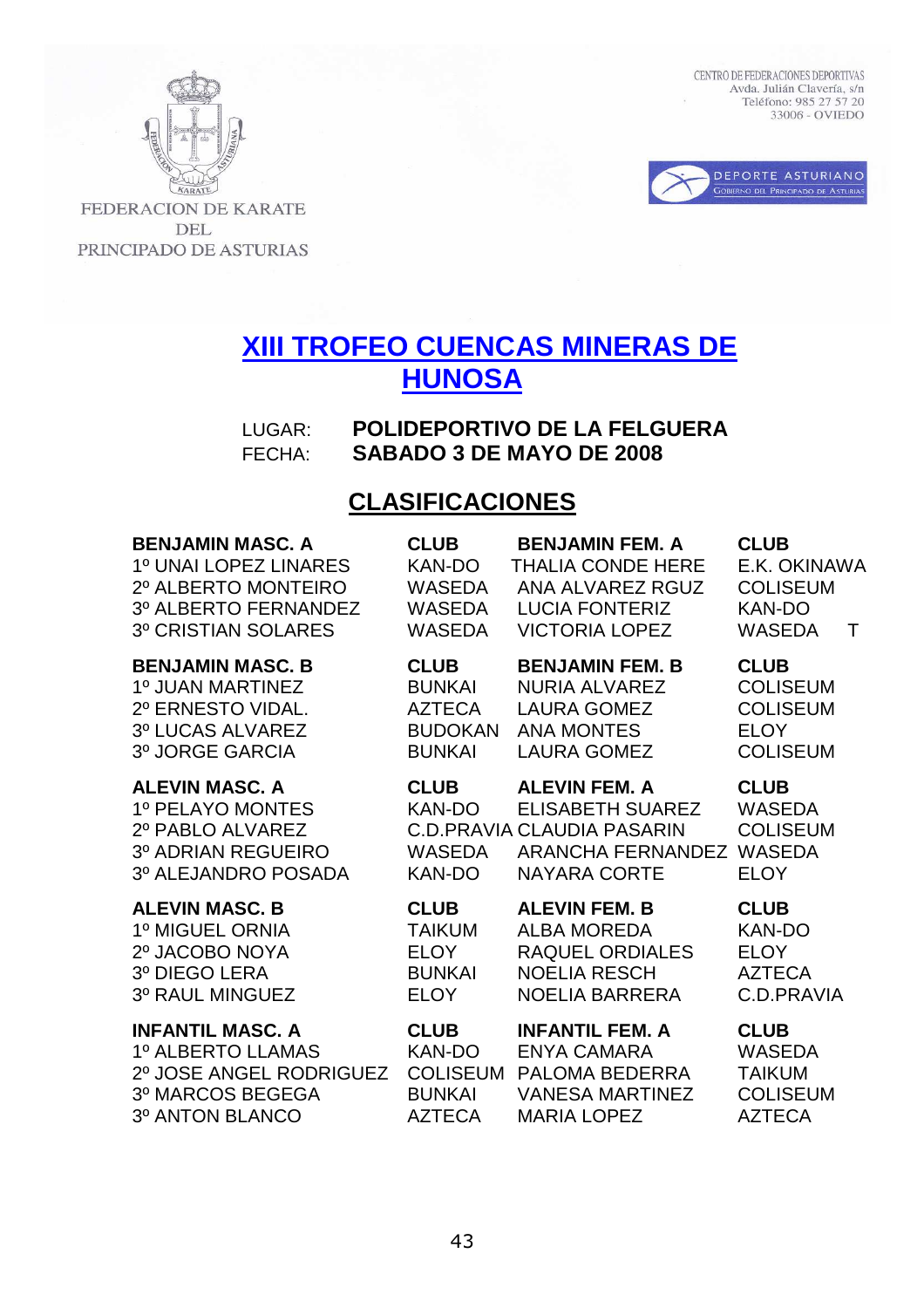



FEDERACION DE KARATE **DEL** PRINCIPADO DE ASTURIAS

### **INFANTIL MASC. B**

3º FABIAN BLANCO 3º IYAN VIGIL-ESCALERA

| <b>INFANTIL MASC, B</b> | <b>CLUB</b> | <b>INFANTIL FEM. B</b> | <b>CLUB</b>     |
|-------------------------|-------------|------------------------|-----------------|
| 1º NICOLAS GONZALEZ     |             | COLISEUM NAYARA PARRA  | FI OY           |
| 2º DANIEL PATO AMADO    | <b>ELOY</b> | SANDRA ALVAREZ         | KAN-DO          |
| 3º JAVIER GARCIA        | FI OY       | LARA SANCHEZ           | <b>COLISEUM</b> |
| 3º ANDRES RODRIGUEZ     |             | COLISEUM LIDIA CASTRO  | AZTECA          |

| <b>JUVENIL MASC.</b>   | <b>CLUB</b> | <b>JUVENIL FEM.</b>    | <b>CLUB</b> |
|------------------------|-------------|------------------------|-------------|
| 1º ADRIAN ARENAL       | FI OY       | PAULA ORTEA            | <b>ELOY</b> |
| 2º JAIME TEJON         |             | COLISEUM NURIA ALVAREZ | <b>ELOY</b> |
| 3º FABIAN BLANCO       | KAN-DO      |                        |             |
| 3º IYAN VIGIL-ESCALERA | WASEDA      |                        |             |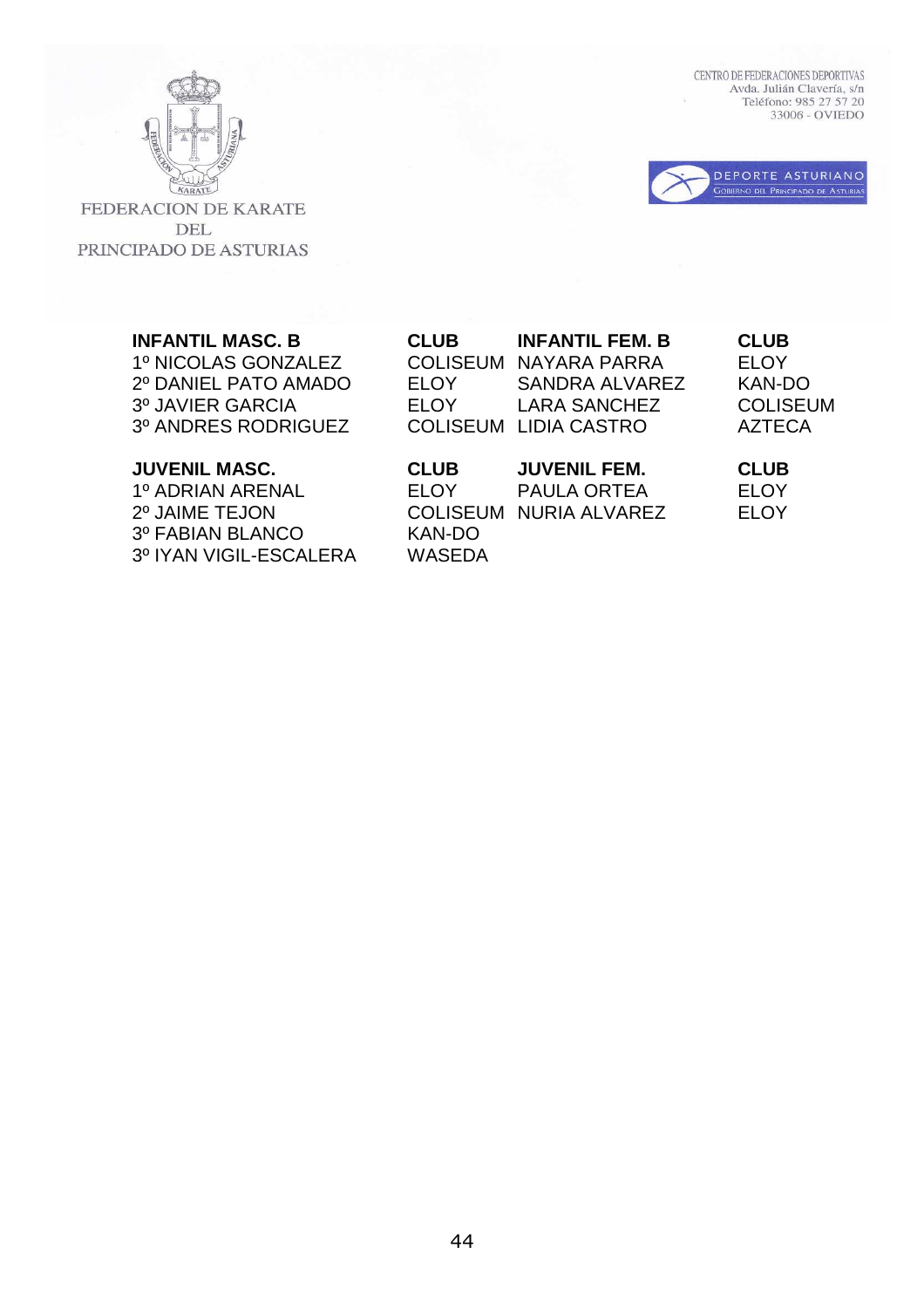



FEDERACION DE KARATE **DEL** PRINCIPADO DE ASTURIAS

# <u>SPIRANTES EXAMENES DE CINTURON NEGRO</u> **SABADO 17 DE MAYO DE 2008** POLIDEPORTIVO DE VALLOBIN (OVIEDO)

| <b>ASPIRANTES A CINTURON NEGRO INFANTIL</b> |                 |              |                 |                |                 |
|---------------------------------------------|-----------------|--------------|-----------------|----------------|-----------------|
| <b>NOMBRE Y APELLIDOS</b>                   | <b>LIC REG</b>  | <b>TASAS</b> | <b>CLUB</b>     | <b>LIC NAC</b> | <b>LIC CLUB</b> |
| PEDRO CASTAÑO CAMBLOR                       | 1512            | $0,00 \in$   | <b>BUNKAI</b>   | 36182          | 1279            |
| <b>REPETIDOR</b>                            |                 |              |                 |                |                 |
| <b>RODRIGO SAAVEDRA GARCIA</b>              | 1531            | 57,50€       | <b>FELIX-</b>   | 35534          | 1299            |
| <b>REPETIDOR</b>                            |                 |              | <b>SHOTOKAN</b> |                |                 |
| ROBERTO RODRIGUEZ JUNQUERA                  | 356             | 90,00€       | <b>MUÑIZ</b>    |                | 1318            |
| <b>KEVIN LOBELLE LOPEZ</b>                  | 935             | 90,00€       | M. LLANEZA      | 30966          | 1297            |
| <b>GABRIEL FERNANDEZ ALVAREZ</b>            | 273             | 90,00€       | <b>PRIETO</b>   | 35136          | 1906            |
| <b>ALVARO CORBATO PRIETO</b>                |                 | 90,00€       | <b>PALACE</b>   |                | 1320            |
| <b>LAURA ARMAS JUNCO</b>                    | 1173            | 90,00€       | E. K. MAGADAN   |                | 1322            |
| <b>LUCIA OTERO MARTIN</b>                   | 25              | 90,00€       | C. K. CORVERA   |                | 1312            |
| <b>ESTEFANIA FERNANDEZ</b>                  | $\overline{97}$ | 90,00€       | <b>NUEVO</b>    |                | 2399            |
| <b>FERNANDEZ</b>                            |                 |              | <b>MILENIUM</b> |                |                 |
| EDUARDO SANCHEZ VAZQUEZ                     | 83              | 90,00€       | <b>NUEVO</b>    |                | 2399            |
|                                             |                 |              | <b>MILENIUM</b> |                |                 |
| RAQUEL CASTRO MARQUES                       | 96              | 90,00€       | <b>NUEVO</b>    |                | 2399            |
|                                             |                 |              | <b>MILENIUM</b> |                |                 |
| <b>ALBA ARRIBAS CUENA</b>                   | 89              | 90,00€       | <b>NUEVO</b>    |                | 2399            |
|                                             |                 |              | <b>MILENIUM</b> |                |                 |
| <b>SERGIO LOMBAO GARCIA</b>                 | 91              | 90,00€       | <b>NUEVO</b>    |                | 2399            |
|                                             |                 |              | <b>MILENIUM</b> |                |                 |
| <b>DANIEL PUENTE LLANEZA</b>                | 117             | 90,00€       | <b>NUEVO</b>    | 35139          | 2399            |
|                                             |                 |              | <b>MILENIUM</b> |                |                 |
|                                             |                 |              |                 |                |                 |
|                                             |                 |              |                 |                |                 |
|                                             |                 |              |                 |                |                 |
|                                             |                 |              |                 |                |                 |
|                                             |                 |              |                 |                |                 |
|                                             |                 |              |                 |                |                 |
|                                             |                 |              |                 |                |                 |
|                                             |                 |              |                 |                |                 |
|                                             |                 |              |                 |                |                 |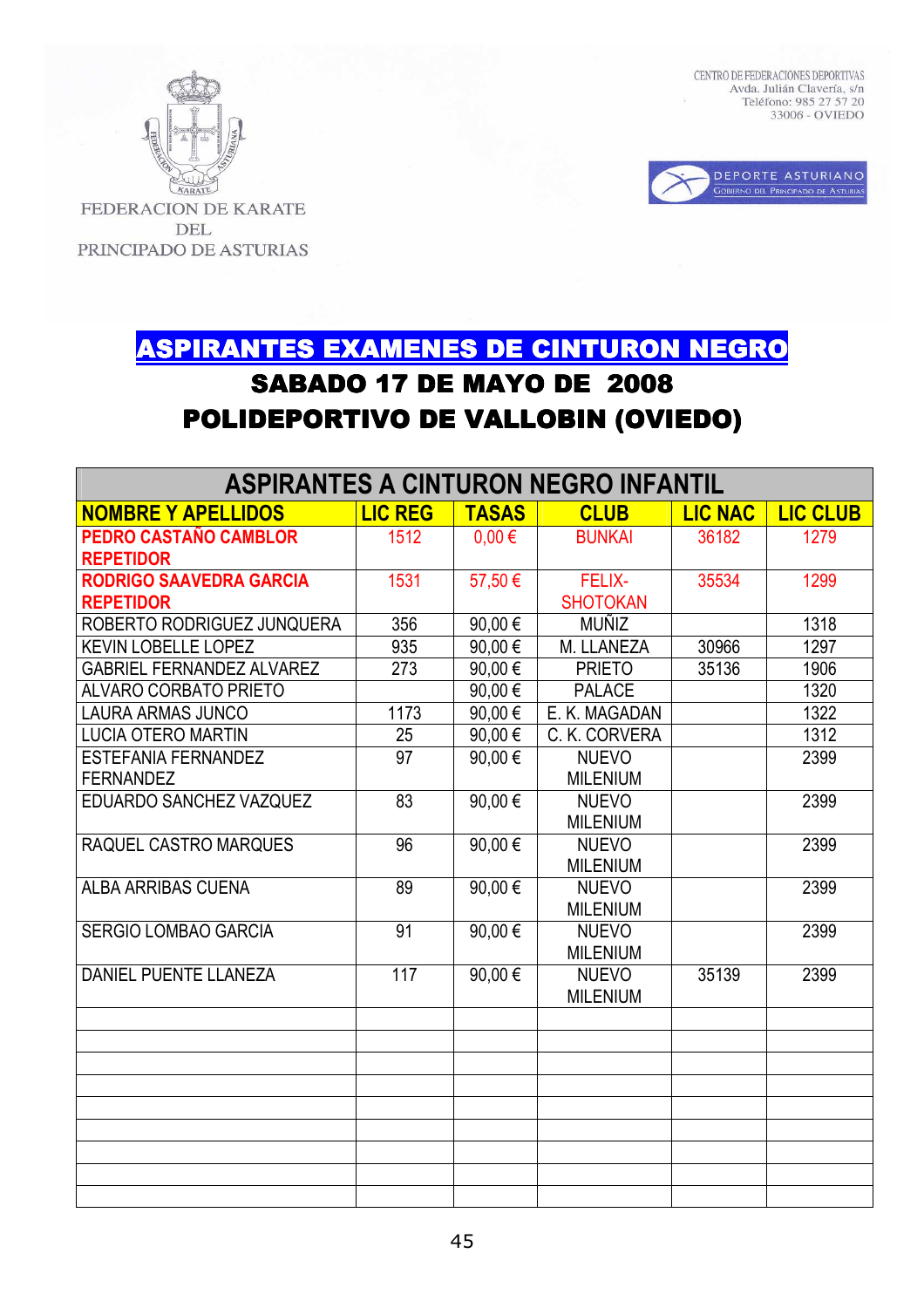



| <b>ASPIRANTES A 1º DAN DE KARATE</b> |                  |              |                                  |                |                 |
|--------------------------------------|------------------|--------------|----------------------------------|----------------|-----------------|
| <b>NOMBRE Y APELLIDOS</b>            | <b>LIC REG</b>   | <b>TASAS</b> | <b>CLUB</b>                      | <b>LIC NAC</b> | <b>LIC CLUB</b> |
| <b>ENOL MENENDEZ VEGA</b>            | 1557             | 72,50€       | <b>FELIX-</b>                    | 32708          | 1299            |
| <b>REPETIDOR</b>                     |                  |              | <b>SHOTOKAN</b>                  |                |                 |
| <b>IVAN RODRIGUEZ GONZALEZ</b>       | 1161             | 72,50€       | <b>IÑIGO NUEVO</b>               | 31408          | 2440            |
| <b>REPETIDOR</b>                     |                  |              |                                  |                |                 |
| <b>ADRIAN VIDAL RODRIGUEZ</b>        | 2064             | 72,50€       | <b>NUEVO</b>                     | 35576          | 2399            |
| <b>REPETIDOR</b>                     |                  |              | <b>MILENIUM</b>                  |                |                 |
| <b>MARCELINO GARCIA ARIAS</b>        | 918              | 72,50€       | E.K. MAGADAN                     | 36184          | 1322            |
| <b>REPETIDOR</b>                     |                  |              |                                  |                |                 |
| <b>ROBERTO IGLESIAS FERNANDEZ</b>    | 912              | 72,50€       | E.K. MAGADAN                     |                | 1322            |
| <b>REPETIDOR</b>                     |                  |              |                                  |                |                 |
| <b>JUAN CORRAL TOLEDO</b>            | 534              | 120,00€      | P.D.M. SIERO                     |                | 1293            |
| FERNANDO SERRANO LOZANO              | $\overline{35}$  | 120,00€      | <b>LINO</b>                      | 35138          | 1823            |
| <b>ELENA GAYO ROCES</b>              | 350              | 120,00€      | <b>GRUPO</b>                     | 32707          | 2508            |
| <b>CLARA MARIA BLANCO BETEGON</b>    |                  |              | <b>COVADONGA</b>                 |                | 2508            |
|                                      | 346              | 120,00€      | <b>GRUPO</b><br><b>COVADONGA</b> | 36448          |                 |
| PATRICIA PEÑA GONZALEZ               | 368              | 120,00€      | <b>MUÑIZ</b>                     |                | 1318            |
| <b>OLAYA RIVERA LEON</b>             |                  | 120,00€      | <b>MUÑIZ</b>                     | 34043          | 1318            |
| <b>JAVIER MORAIS REDONDO</b>         | 366              | 120,00€      | <b>MUÑIZ</b>                     | 34017          | 1318            |
| <b>ADRIAN ARECES IGLESIAS</b>        | 260              | 120,00€      | <b>PRIETO</b>                    | 32275          | 1906            |
| <b>JAIME LOPEZ FERNANDEZ</b>         | 258              | 120,00€      | <b>PRIETO</b>                    |                | 1906            |
| DIANA CORRALES CAAMAÑO               | 225              | 120,00€      | <b>BUNKAI-STYLO</b>              |                | 2548            |
| <b>EUGENIO FERNANDEZ</b>             | 1779             | 120,00€      | C.K. LUARCA                      |                | 2159            |
| <b>MENENDEZ</b>                      |                  |              |                                  |                |                 |
| <b>MIGUEL ARBESU ANDRES</b>          | 1292             | 120,00€      | <b>ARENAS</b>                    |                | 1274            |
| RICHARD EDUARDO CAICEDO              | 34               | 120,00€      | <b>LINO</b>                      | 30957          | 1823            |
| <b>BRACERO</b>                       |                  |              |                                  |                |                 |
| ABEL TOME JORDAN                     | 555              | 120,00€      | <b>NUEVO</b>                     |                | 2399            |
|                                      |                  |              | <b>MILENIUM</b>                  |                |                 |
| <b>LUIS RIESGO VARELA</b>            | 98               | 120,00€      | <b>NUEVO</b>                     |                | 2399            |
|                                      |                  |              | <b>MILENIUM</b>                  |                |                 |
| RUBEN GOMEZ CABELLO                  | 92               | 120,00€      | <b>NUEVO</b>                     |                | 2399            |
|                                      |                  |              | <b>MILENIUM</b>                  |                |                 |
| SANDRA GONZALEZ SALAZAR              | 1006             | 120,00€      | P.D.M. SIERO                     |                |                 |
| FCO DE BORJA MAYO CORREA             | $\overline{382}$ | 120,00€      | <b>ARENAS</b>                    | 33287          | 1274            |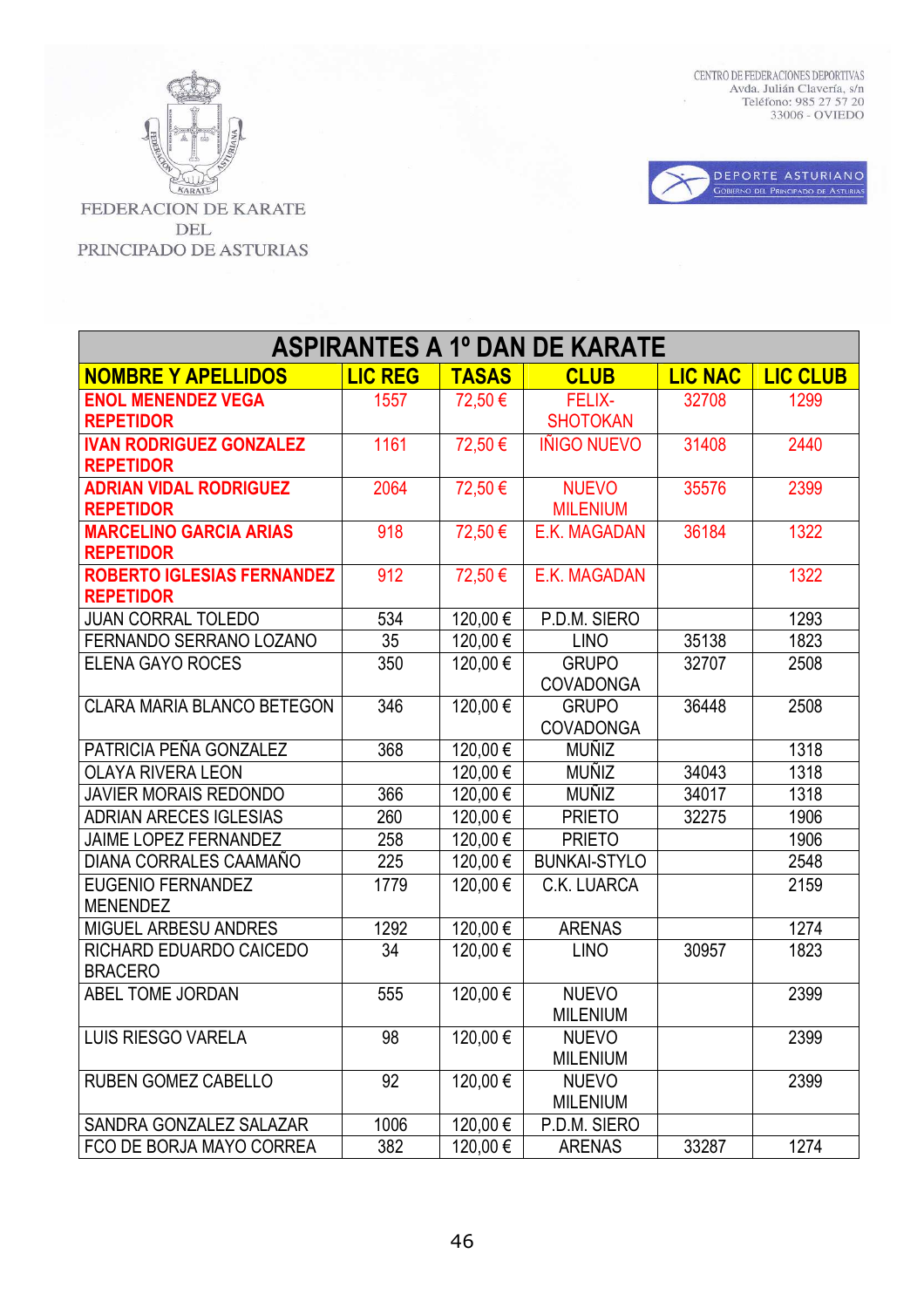



| <b>ASPIRANTES A 2º DAN DE KARATE</b> |                |              |                   |                |                 |
|--------------------------------------|----------------|--------------|-------------------|----------------|-----------------|
| <b>NOMBRE Y APELLIDOS</b>            | <b>LIC REG</b> | <b>TASAS</b> | <b>CLUB</b>       | <b>LIC NAC</b> | <b>LIC CLUB</b> |
| <b>MIGUEL ANGEL CARRETE</b>          | 923            | $0.00 \in$   | <b>M. LLANEZA</b> | 22924          | 1297            |
| <b>MARTINEZ</b>                      |                |              |                   |                |                 |
| <b>EXENTO DE PAGO</b>                |                |              |                   |                |                 |
| <b>RUBEN GONZALEZ RUIZ</b>           | 338            | $0.00 \in$   | <b>KAN-DO</b>     | 26489          | 1309            |
| <b>EXENTO DE PAGO</b>                |                |              |                   |                |                 |
| <b>PABLO ANTONIO CASTAÑON</b>        | 557            | 90,00€       | <b>NUEVO</b>      | 29753          | 2399            |
| <b>FERNANDEZ</b>                     |                |              | <b>MILENIUM</b>   |                |                 |
| <b>REPETIDOR</b>                     |                |              |                   |                |                 |
| <b>ANA BELEN RODRIGUEZ</b>           | 2220           | 150,00€      | <b>GRUPO</b>      | 23997          | 2508            |
| MENENDEZ                             |                |              | <b>COVADONGA</b>  |                |                 |
| <b>JOSE CECILIO ZAPICO SANCHEZ</b>   | 1539           | 150,00€      | <b>FELIX-</b>     |                | 1299            |
|                                      |                |              | <b>SHOTOKAN</b>   |                |                 |
| <b>BEATRIZ CUETO CAMPOMANES</b>      | 960            | 150,00€      | <b>AZTECA</b>     | 18369          | 1277            |
| <b>HUGO RAMON RODRIGUEZ</b>          | 908            | 150,00€      | E.K. MAGADAN      |                | 1322            |
| <b>FRANCOS</b>                       |                |              |                   |                |                 |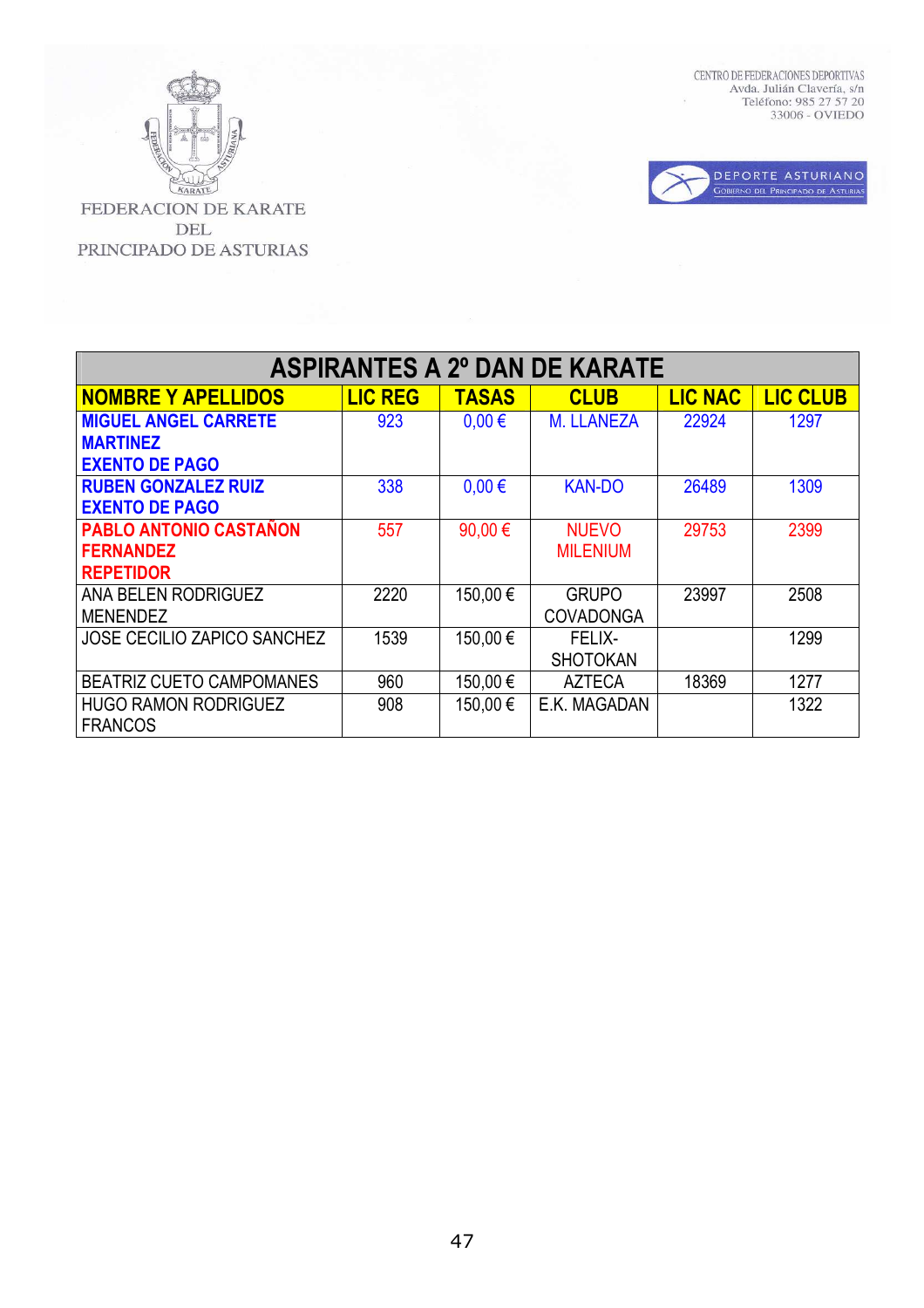



| <b>ASPIRANTES A 3º DAN DE KARATE</b>               |                |              |               |                |                 |  |
|----------------------------------------------------|----------------|--------------|---------------|----------------|-----------------|--|
| <b>NOMBRE Y APELLIDOS</b>                          | <b>LIC REG</b> | <b>TASAS</b> | <b>CLUB</b>   | <b>LIC NAC</b> | <b>LIC CLUB</b> |  |
| VICENTE ANGEL CUETO DIAZ                           | 157            | $200,00 \in$ | P.D.M. SIERO  | 28743          | 1293            |  |
| I JESUS MANUEL GONZALEZ<br><b>GARCIA DE MARINA</b> | 1352           | 200,00€      | <b>PRIETO</b> | 19346          | 1906            |  |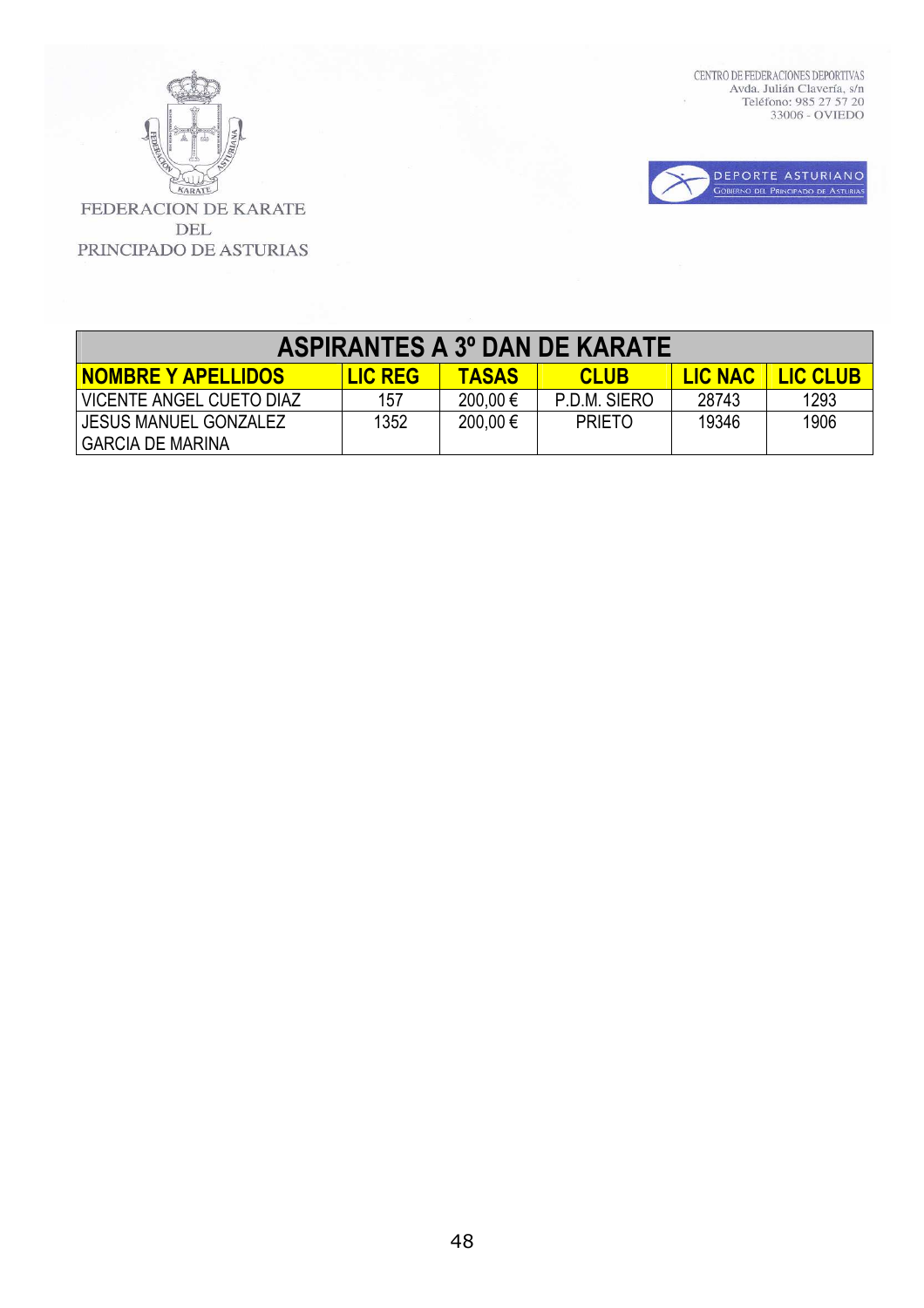

KARA FEDERACION DE KARATE DEL PRINCIPADO DE ASTURIAS CENTRO DE FEDERACIONES DEPORTIVAS Avda. Julián Clavería, s/n<br/> Teléfono: 985 27 57 20 33006 - OVIEDO



# **RELACION DE CLUBES /ASPIRANTES**

| <b>CLUB</b>                    | <b>Nº ASPIRANTES</b> |
|--------------------------------|----------------------|
| <b>GIMNASIO</b>                |                      |
| <b>GIMNASIO BUNKAI</b>         | 1                    |
| <b>GIMNASIO FELIX-SHOTOKAN</b> | 3                    |
| <b>GIMNASIO MUÑIZ</b>          | 4                    |
| <b>C.D.B. MANUEL LLANEZA</b>   | $\mathbf 2$          |
| <b>GIMNASIO PRIETO</b>         | 4                    |
| <b>GIMNASIO PALACE</b>         | 1                    |
| E. K. MAGADAN                  | 4                    |
| C. K. CORVERA                  | 1                    |
| <b>GIMNASIO NUEVO MILENIUM</b> | 11                   |
| <b>GIMNASIO IÑIGO NUEVO</b>    | 1                    |
| P.D.M. SIERO                   | 3                    |
| <b>GIMNASIO LINO</b>           | $\overline{2}$       |
| <b>GRUPO COVADONGA</b>         | 3                    |
| <b>BUNKAI-STYLO</b>            | 1                    |
| <b>C. K. LUARCA</b>            | 1                    |
| <b>GIMNASIO ARENAS</b>         | 2                    |
| <b>GIMNASIO KAN-DO</b>         | 1                    |
| <b>GIMNASIO AZTECA</b>         | 1                    |
| TOTAL ASPIRANTES               | 46                   |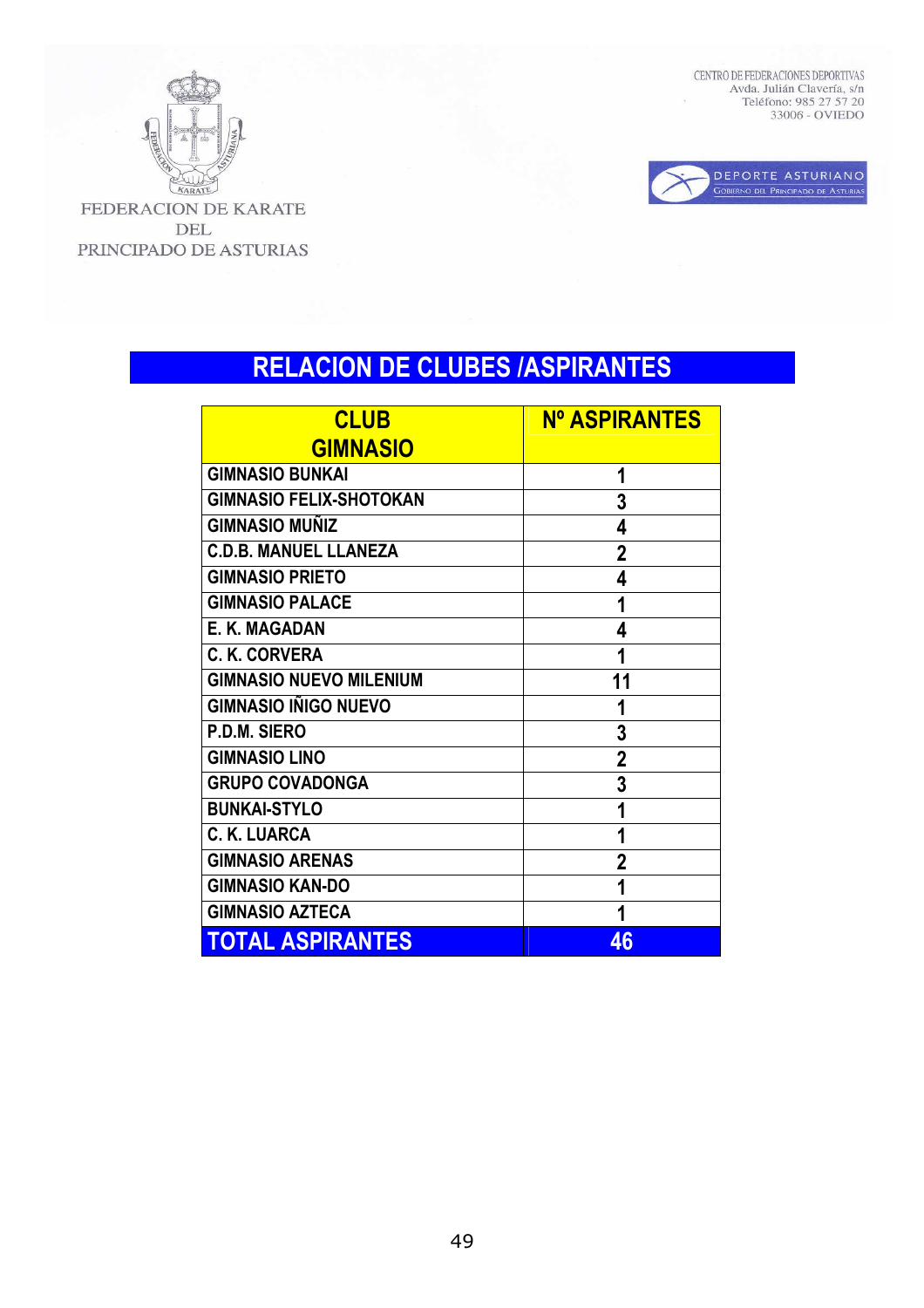

 $\overline{K}$ FEDERACION DE KARATE DEL PRINCIPADO DE ASTURIAS CENTRO DE FEDERACIONES DEPORTIVAS Avda. Julián Clavería, s/n<br/> Teléfono: 985 27 57 20 33006 - OVIEDO



# **ASPIRANTES POR DANES**

| <u>DISCIPLINA KARATE</u> |           |  |  |  |
|--------------------------|-----------|--|--|--|
| CINTURON NEGRO           | 14        |  |  |  |
| $1^\circ$ DAN            | <b>23</b> |  |  |  |
| l2º DAN                  |           |  |  |  |
| 13° DAN                  |           |  |  |  |
| <b>ASPIRANTES KARATE</b> | 46        |  |  |  |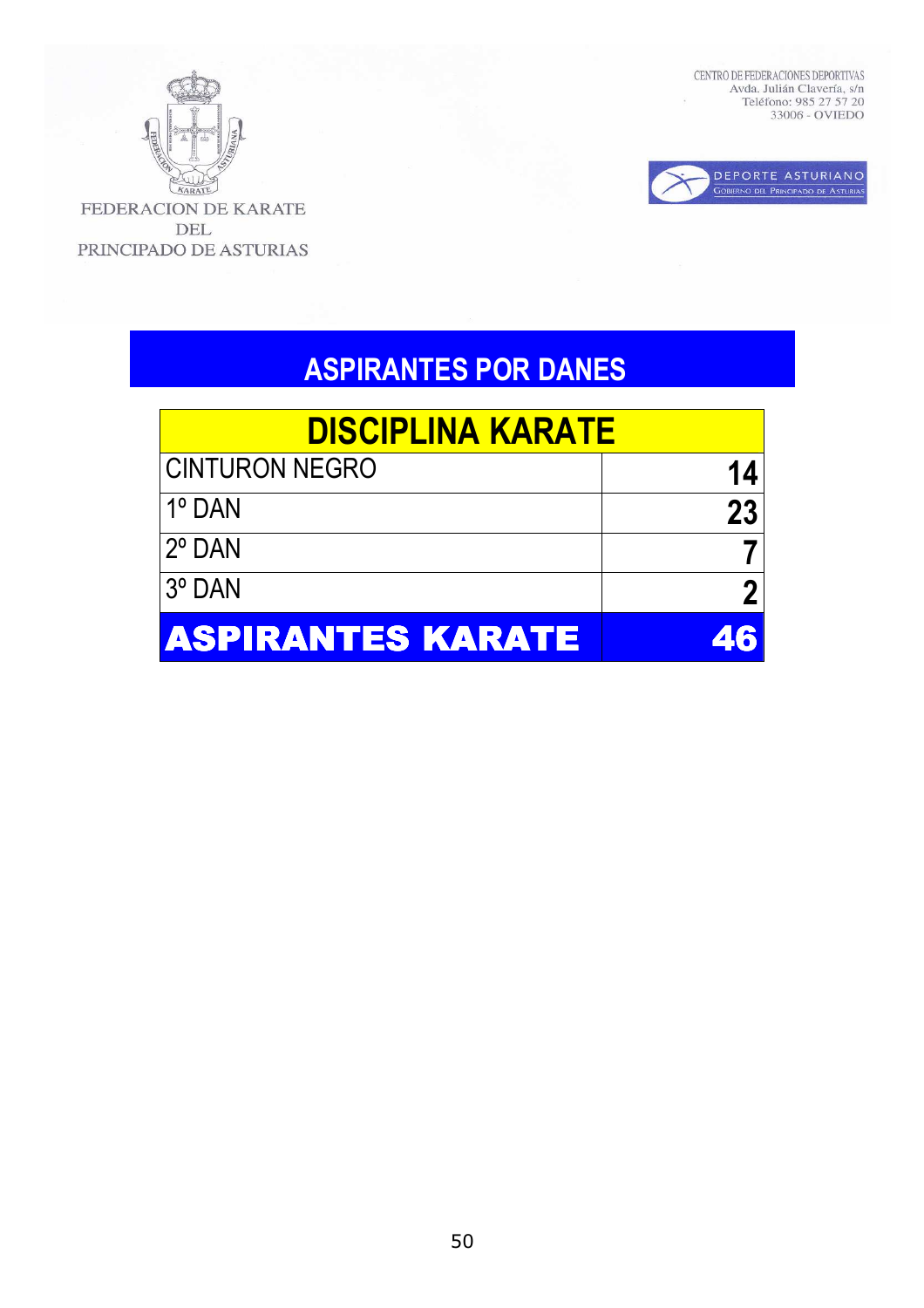



FEDERACION DE KARATE **DEL** PRINCIPADO DE ASTURIAS

# **RELACION JUECES T.N.G.**

EXAMENES DE CINTURON NEGRO: **OVIEDO**

FECHA: **SABADO 17 DE MAYO DE 2008**

| N <sup>o</sup>        |              |                                     |
|-----------------------|--------------|-------------------------------------|
| <b>LICENCIA</b>       | <b>TASAS</b> | <b>JUECES</b>                       |
| <b>NACIONAL EUROS</b> |              | <b>NOMBRE Y APELLIDOS</b>           |
|                       |              |                                     |
| 1841                  |              | 240,00 € AGUSTIN FELIPE GLEZ SOTO   |
| 5031                  |              | 150,00 € JOSE ANTONIO GLEZ MAGADAN  |
| 1860                  |              | 97,00 € RODOLFO SUAREZ ALONSO       |
| 1840                  |              | 97,00 € IGNACIO RODRIGUEZ FANJUL    |
| 1851                  |              | 97.00 € LINO GOMEZ FEITO            |
| 1578                  |              | 97,00 € ANGEL ARENAS SANTIANES      |
| 2535                  |              | 97,00 € RUFO A FDEZ GLEZ            |
| 3994                  |              | 97,00 € JOSE LUIS PRIETO MENDEZ     |
| 8138                  |              | 97,00 € FELIX BARGADOS DIAZ         |
| 9450                  |              | 97,00 € JOSE ANTONIO GARCIA LOPEZ   |
| 7928                  |              | 97,00 € ELOY ROCES LAGRANDA         |
| 1791                  |              | 85,00 € MANUEL ENJUTO HURTADO       |
| 1868                  |              | 85,00 € Mª ANGELES SANTIANES ALONSO |
| 9003                  |              | 73,00 € JOSE FRANCISCO MARTINS      |
| 1869                  |              | 73,00 € GLORIA RODRIGUEZ FERNANDEZ  |
| 1843                  |              | 73,00 € FCO JAVIER MUÑIZ FUENTE     |
|                       |              | <b>ORGANIZACIÓN</b>                 |
| 21995                 |              | 36,00 € MANUEL CASTRILLON CONDADO   |
| 33741                 |              | 36,00 € MARIA VILLANUEVA MARTINEZ   |
| 28207                 |              | 36,00 € BORJA ARECES ALPERI         |
|                       |              | <b>INFORMATICA</b>                  |
|                       |              | 36,00 € VICENTE ARDINES CUERVO      |
|                       |              | <b>MEDICO</b>                       |
|                       |              | 85,00 € PILAR NIÑO GARCIA           |

**LA FEDERACION ASTURIANA DE KARATE Y D.A. DEL PRINCIPADO DE ASTURIAS CERTIFICA QUE LA RELACIÓN ADJUNTA DE JUECES DEL TRIBUNAL REGIONAL DE GRADOS DE LA CITADA ENTIDAD DEPORTIVA, QUE HAN PARTICIPADO EN LOS EXÁMENES DE CINTURÓN NEGRO PARA LA OBTENCIÓN DE LOS DANES RESPECTIVOS, ESTÁ FORMADA ÍNTEGRAMENTE POR ENTRENADORES NACIONALES DE KÁRATE, TÍTULO EXPEDIDO POR LA REAL FEDERACIÓN ESPAÑOLA DE KÁRATE Y RECONOCIDO POR EL CONSEJO SUPERIOR DE DEPORTES.**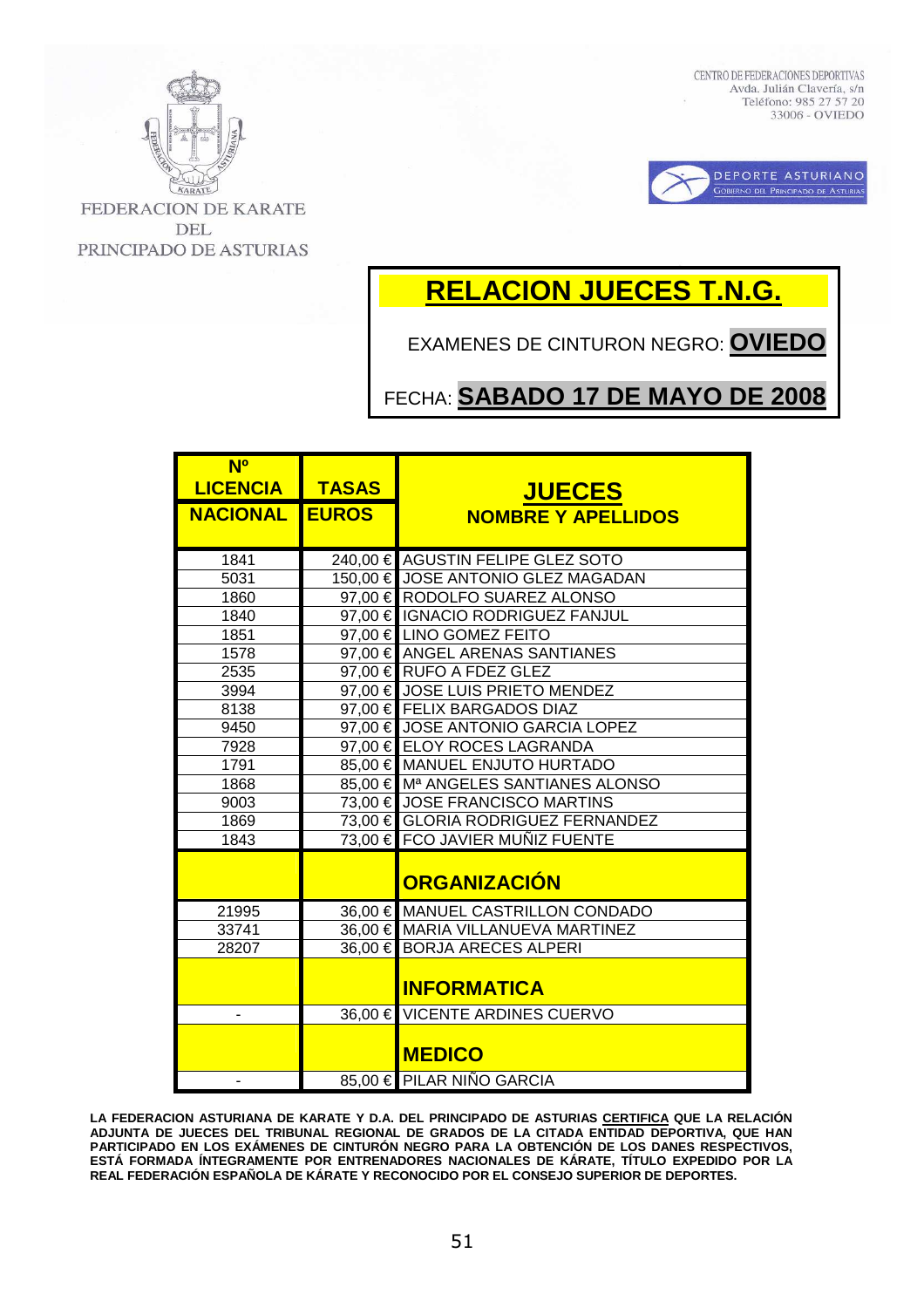



**FEDERACION DE KARATE** DEL PRINCIPADO DE ASTURIAS

# **CAMPEONATO DE ESPAÑA DE TAI-JITSU**

LUGAR: **POLIDEPORTIVO DEL CABAÑAL - VALENCIA** FECHA: **17 DE MAYO DE 2008** 

## **CLASIFICACIONES**

### **MODALIDAD DE EXPRESIÓN TÉCNICA POR PAREJAS**

### **CATEGORIA BENJAMIN**

3º AMOS COLLADO Y ERIC POVEDA MORILLA CATALANA 2º SALVADOR LOPEZ GLEZ Y Mª CARRAZONI VALENCIAN **1º GONZALO PUGA Y JONATHAN DINIS FDEZ. ASTURIANA** 

### **CATEGORIA ALEVIN**

3º CARLOS LATORRE Y JOSE GARCIA CATALANA **2º ALVARO RIOS Y ELENA INVERNON ASTURIANA**  1º VICTOR PARRA Y ARNAU GRACIA CATALANA

### **CATEGORIA INFANTIL**

 3º JESUS RUIZ Y JAVIER ESPINOSA VALENCIAN 2º XAVI LOPEZ Y JUDITH SANTANO CATALANA **1º IGNACIO OLAY Y RUBEN DE LA VARGA ASTURIANA** 

### **CATEGORIA CADETE**

**CATEGORIA JUNIOR** 

3º ADRIA RAIXH Y RUBEN CASADO CATALANA  **2º VIRGINIA GLEZ. Y EUGENIA GARCIA ASTURIANA** 1º JOAN LOPEZ Y DAVID PALOMINO CATALANA

**1º GEMMA GARCIA BERNAL Y ROBERTO DEL FUEYO JAVATO LA PORTUGLA ASTURIANA** 

### **CATEGORIA SENIOR** 3º JOSE Mª DOROTEO Y PERE SOLER CATALANA  **2º DANIEL MUÑIZ Y CARLOS DIAZ ASTURIAS 1º FCO. M. GARCIA CALVO Y HECTOR MUÑIZ ASTURIAS**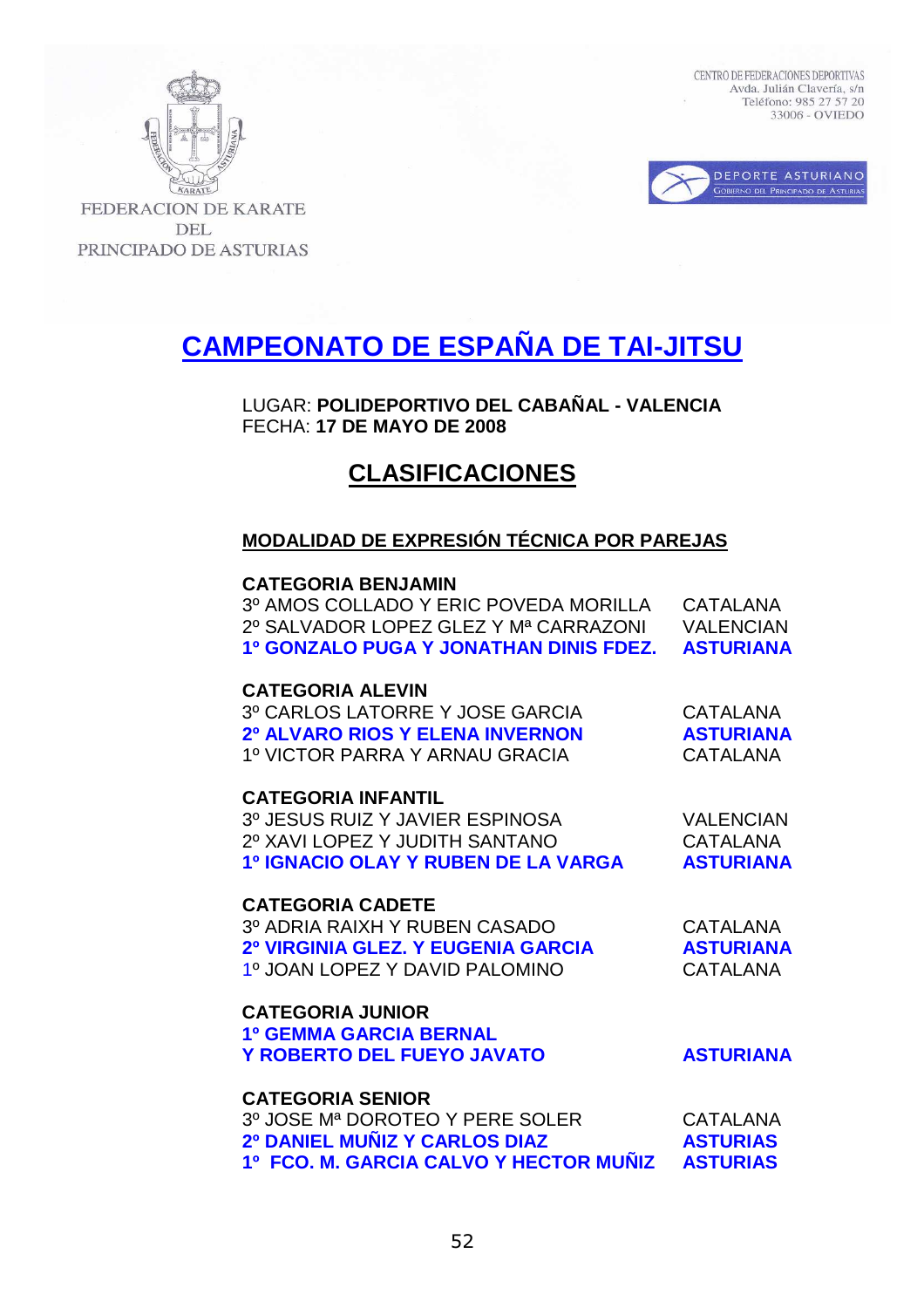



**FEDERACION DE KARATE** DEL PRINCIPADO DE ASTURIAS

### **MODALIDAD DE GOSHIN SHOBU**

 **CATEGORIA FEMENINO OPEN**  3º EVA Mª VALIENTE SORIANO VALENCIAN 2º LORENA ALVAREZ GALLEGA **1º Mª ELISA ALONSO ORTIZ ASTURIAS** 

| <b>CATEGORIA SENIOR MASCULINO - 75 KG</b> |
|-------------------------------------------|
| <b>3º EMILIO FERNANDEZ FERNANDEZ</b>      |
| <b>2º JUAN CARLOS REGLERO GARCIA</b>      |
| <b>1º FRANCISCO MANUEL GARCIA CALVO</b>   |

 **CATEGORIA SENIOR –85 KG 3º ABEL MUÑIZ LOZANO ASTURIAS 2º CARLOS DIAZ SANCHEZ ASTURIAS 1ºHECTOR MUÑIZ LLANOS ASTURIAS** 

 **CATEGORIA SENIOR +85 KG** 3º IGNACIO CORBIN DEL MOLINO VALENCIAN  **2º DANIEL MUÑIZ LLANOS ASTURIAS** 1º JOSE FRANCISCO GONZALEZ JORQUERA VALENCIAN

### **MODALIDAD DE KUMITE**

 **CATEGORIA SENIOR FEM. –70 KG 2º ELISA ALONSO ASTURIANA 1º MARIA LUNA RU ASTURIANA** 

 **CATEGORIA SENIOR FEM. +70KG** 3º EVA Mª VALIENTE SORIANO VALENCIAN **2º Mª DEL CARMEN DEVESA BORIS ASTURIANA** 1º MARIA SOBRINOS CAS-MANC

 **CATEGORIA SENIOR MASCULINO –70 KG** 3º JULIO CUADRA CAS-MANCH 2º RAUL POLES VALENCIAN **1º MARIO GIL FERNANDEZ ASTURIANA** 

### **CATEGORIA SENIOR MASCULINO –75 KG**

 **3º FRANCISCO MANUEL GARCIA CALVO ASTURIAS** 2º XIMO BARRERA CORRALES VALENCIAN 1º JOSE JUAN TORRECILLAS SANCHEZ VALENCIAN

**ASTURIAS ASTURIAS ASTURIAS**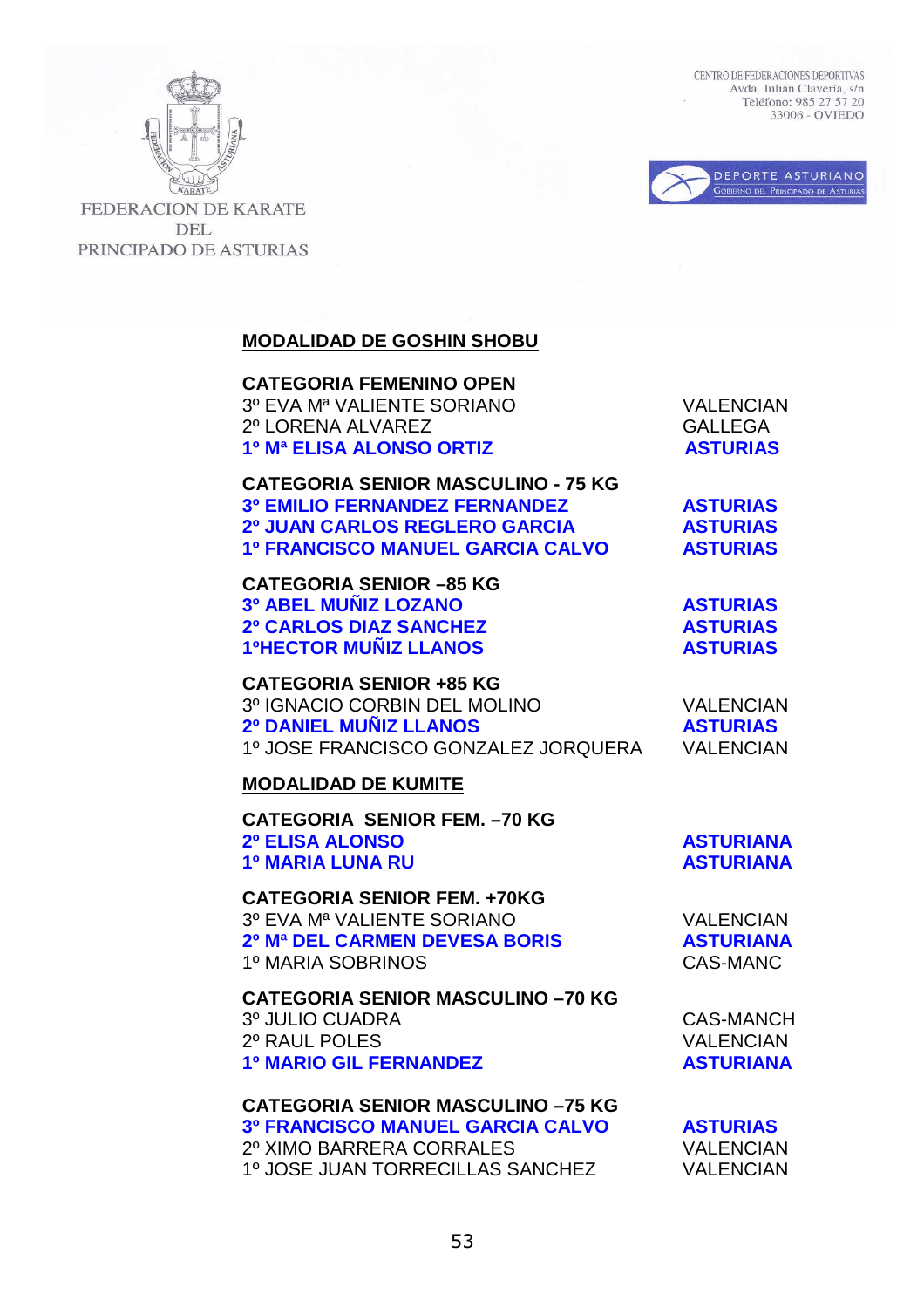



**FEDERACION DE KARATE DEL** PRINCIPADO DE ASTURIAS

### **CATEGORIA SENIOR –80 KG**

3º MANUEL ALEJANDRO RAMIREZ LANZA VALENCIAN 2º PABLO PEREZ ABAD VALENCIAN **1º RAUL GIL FERNANDEZ ASTURIAS** 

### **CATEGORIA SENIOR –85 KG 3º CARLOS DIAZ SANCHEZ ASTURIANA 2º HECTOR MUÑIZ LLANOS ASTURIANA** 1º ADRIAN SAN JOSE OLMEDO CAS-MANCH

### **CATEGORIA SENIOR –90 KG**

3º JOSE F. GONZALEZ VALENCIAN 2º IGNACIO CORBIN DEL MOLINO VALENCIAN 1º JONATHAN HUERTAS ALHAMBRA CAS-MANC

 **CATEGORIA SENIOR +90 KG** 3º RUBEN NADAL POLO VALENCIAN 2º PEDRO VIDAL NAVARRO GONZALEZ VALENCIAN **1ºJACOBO GARCIA ARGÜELLES ASTURIAS** 

### **RESULTADOS POR FEDERACIONES**

| FEDERACIONES ORO   |       | <b>PLATA</b> | <b>BRONCE</b> | <b>TOTAL</b> |
|--------------------|-------|--------------|---------------|--------------|
| <b>1ºASTURIANA</b> | $-10$ |              |               | 23           |
| 2º VALENCIANA 3    |       |              |               | 16           |
| 3º C. MANCHEGA 3   |       |              |               |              |
| 3º CATALANA        |       |              |               |              |
| <b>GALLEGA</b>     |       |              |               |              |
| <b>EXTREMEÑA</b>   |       |              |               |              |
| <b>CANTABRA</b>    |       |              |               |              |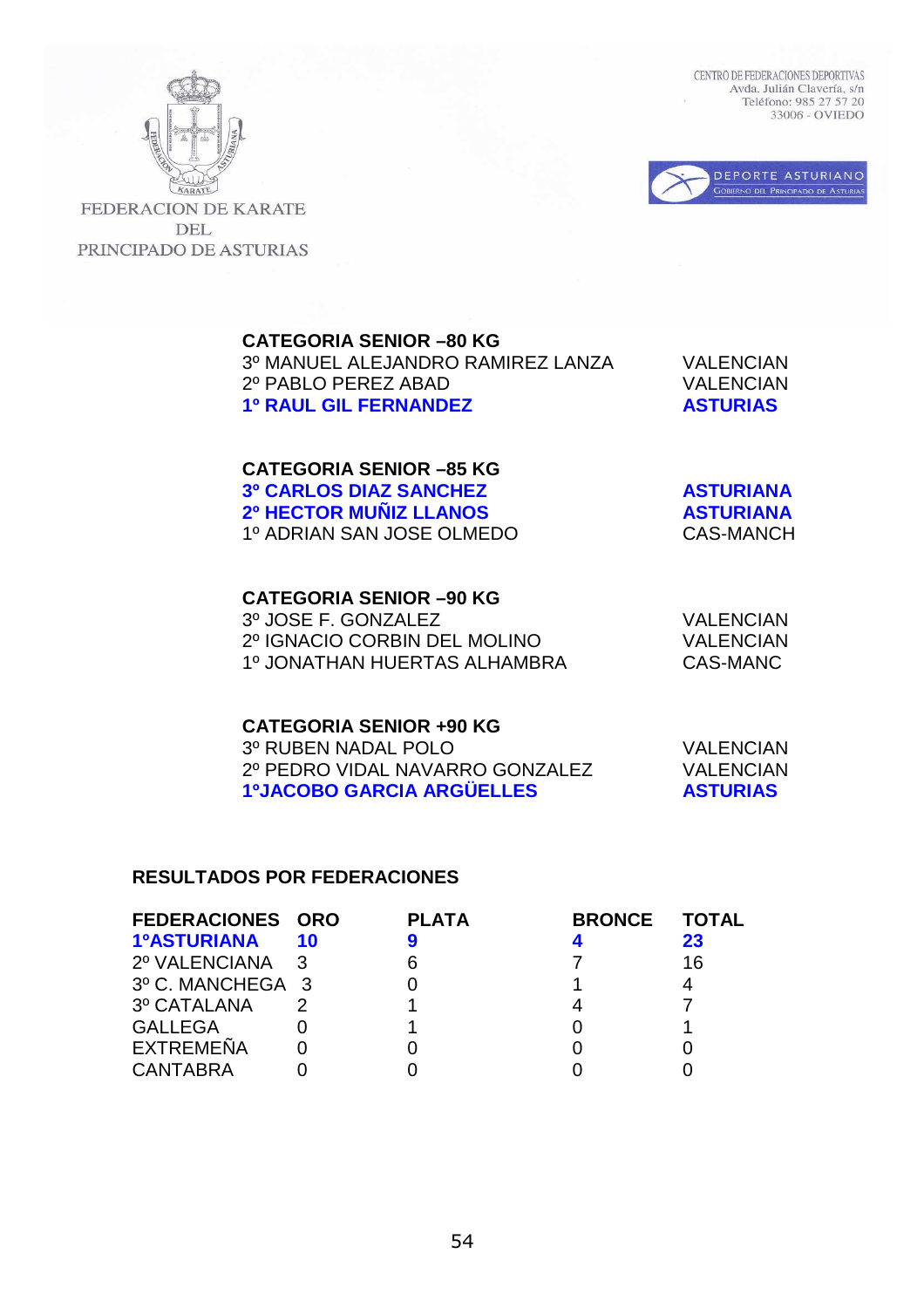



**FEDERACION DE KARATE DEL** PRINCIPADO DE ASTURIAS

# **XXXI CAMPEONATO DE ESPAÑA DE CLUBES**

**RELACION DE CLUBES ASTURIANOS QUE PARTICIPARON EN EL CPTO DE ESPAÑA DE CLUBES (LEGANES, 24 Y 25 DE MAYO 2008):** 

**GIMNASIO ELOY:** 

### **1 EQUIPO KATA ALEVINES**

- **JACOBO NOYA RODRIGUEZ**
- **RAUL MINGUEZ RODRIGUEZ**
- **RAQUEL ORDIALES ALEGRE**
- **1 EQUIPO KATA INFANTIL**
- **NAYARA PARRA VEGA**
- **DANIEL PATO AMADO**
- **JAVIER GARCIA RODRIGUEZ**
- **1 EQUIPO KATA JUVENIL**
- **ADRIAN ARENAL PEREIRA**
- **PAULA ORTEA ALONSO**
- **NURIA ALVAREZ CUEVA**
- **1 EQUIPO KATA FEMENINO ABSOLUTO**
- **LUCIA ROCES INVERNON**
- **MARIA ROCES INVERNON**
- **MARINA GARCIA RODRIGUEZ**

**COACH: ELOY ROCES LAGRANDA** 

**GIMNASIO ARENAS:** 

- **1 EQUIPO KUMITE MASC. ABSOLUTO**
- **SERGIO ARIAS MATAS**
- **DAVID FERNANDEZ BERTRAND**
- **ADRIAN LUEJE GARCIA**
- **RODRIGO FONTAN RODRIGUEZ**
- **ROBERTO LOPEZ PRADO**
- **PEDRO RAMOS FUERTES (RESERVA)**
- **JORGE ROBLEDO ABAD (RESERVA)**
- **1 EQUIPO KUMITE MASC JUVENIL/CADETE**
- **DANIEL LOPEZ PRADO**
- **ESAU LUEJE GARCIA**
- **EDGAR DURRAN ORTEA**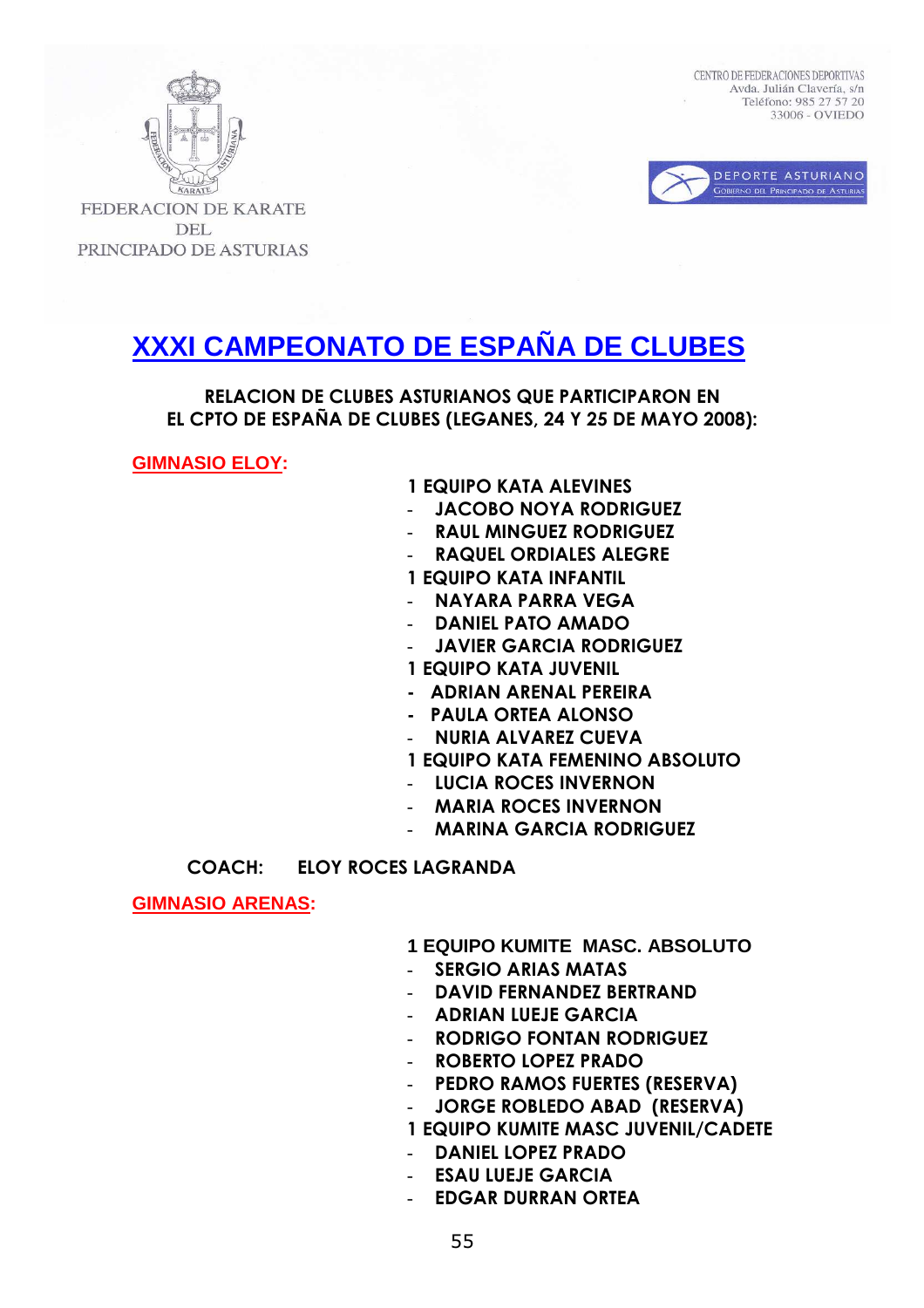



FEDERACION DE KARATE **DEL** PRINCIPADO DE ASTURIAS

### - **FRANCISCO GONZALEZ BRUZOS**

- **SIMON GONZALEZ BRUZOS**
- **DANIEL GLEZ ARGUELLES (RESERVA CAD)**

### **COACH: MARCOS ARENAS PRADO**

-

- **1 EQUIPO KATA MASCULINO ABSOLUTO**
- **JOSE LUIS MARTINEZ DIAZ**
- **DANIEL LOPEZ PRADO**
- **ROBERTO LOPEZ PRADO**
- **JONATHAN VILLOTA GLEZ (RESERVA)**

### **COACH: NOELIA FERNANDEZ ALONSO**

**CLUB WASEDA:**

### **1 EQUIPO KATA INFANTIL**

- **PABLO ALVAREZ FERNANDEZ**
- **OLIVER GOMEZ TEJERINA**
- **NEL MUÑOZ MIRANDA**
- **COACH: ISRAEL PALLEIRO GONZALEZ ADRIAN MUÑOZ MIRANDA**

-

| <b>GIMNASIO LINO:</b> | 1 EQUIPO KUMITE FEMENINO ABSOLUTO       |
|-----------------------|-----------------------------------------|
|                       |                                         |
|                       | <b>SHAILA FERNANDEZ QUINONES</b>        |
|                       | <b>NOELIA MAS VAZQUEZ</b>               |
|                       | <b>KAREN FERNANDEZ LOPEZ</b>            |
|                       | <b>JESSICA GRANDA CUERVO (RESERVA)</b>  |
|                       | <b>JESSICA CABEZAS FLOREZ (RESERVA)</b> |
|                       | 1 EQUIPO KUMITE MASCULINO ABSOLUTO      |
|                       | <b>MANUEL ARANGO RODRIUEZ</b>           |
|                       | - PABLO ARANGO RODRIGUEZ                |
|                       | - ALBERTO AMIEVA SUAREZ                 |
|                       | - DANIEL FERNANDEZ VALLE                |
|                       | <b>JAIRO ALVAREZ URDIALES</b>           |
|                       | <b>EDUARDO JORGE ALVAREZ (RESERVA)</b>  |
|                       | <b>ELOY VAZQUEZ MARTINS (RESERVA)</b>   |
| <b>COACH:</b>         | LINO GOMEZ FEITO                        |
|                       |                                         |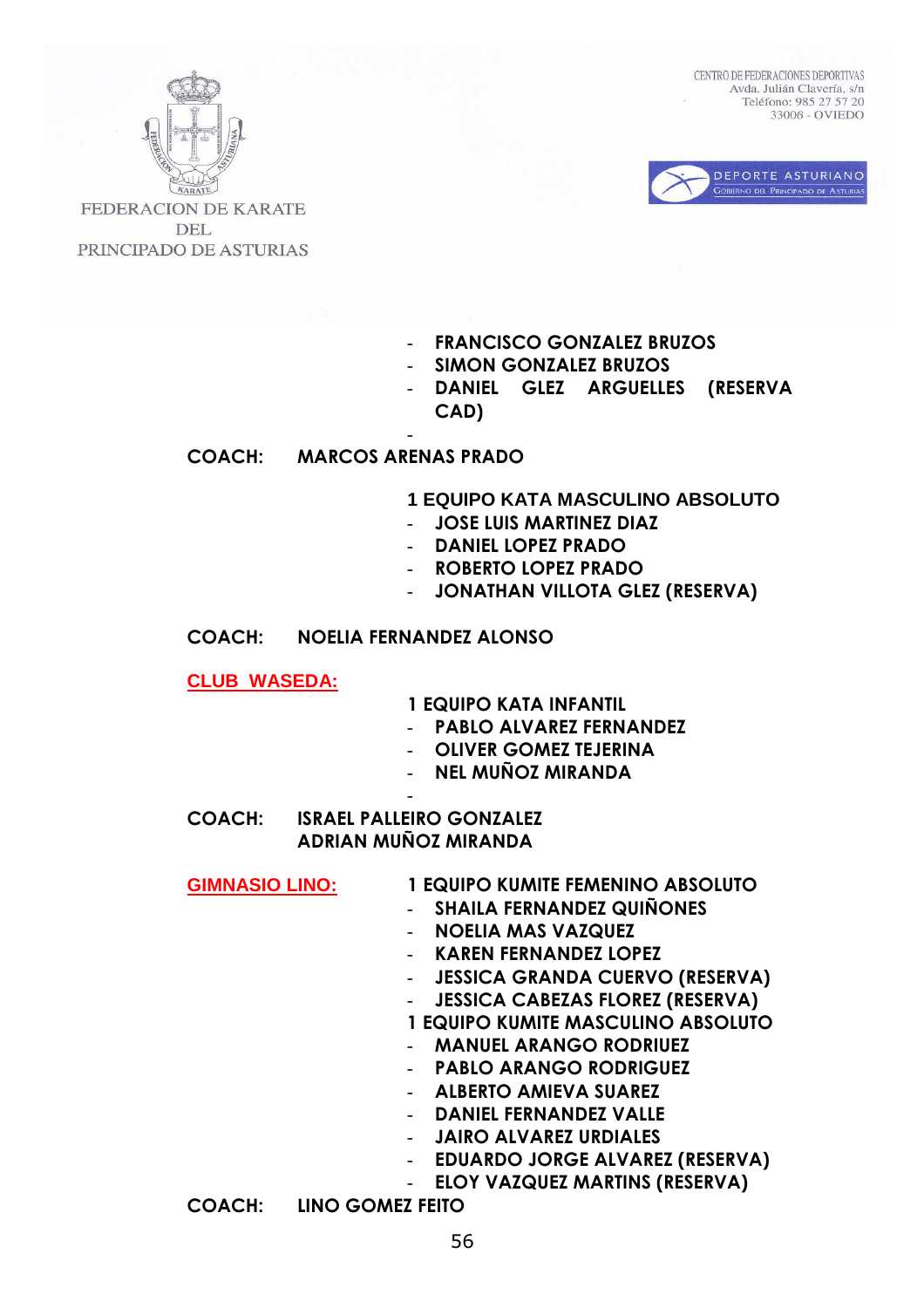



FEDERACION DE KARATE DEL PRINCIPADO DE ASTURIAS

## **CLASIFICACIONES**

### **KUMITE EQUIPOS MASC. KUMITE EQUIPOS FEM.**

| 1 ANTONIO TORRES II                       | MAD CENTRO T. BAENA    | CNR.       |
|-------------------------------------------|------------------------|------------|
| 2 MABUNI                                  | MAD JOSE MARIA DE DIOS | MAD        |
| 3 CAMPOL (ESCUELA DE PO CAL GIMNASIO LINO |                        | <b>AST</b> |
| 3 REKALDE KARATE CLU                      | PVS SURHIYAMA          | <b>PVS</b> |

### **KUMITE EQUIPOS JUV/CAD**

| 1 C.D. SUKURI    | AND        |
|------------------|------------|
| 2 SANKUKAI       | ARG        |
| 3 C.D. SHOTOYAMA | AND        |
| 3 CLUB BERA BERA | <b>PVS</b> |

### KATA EQUIPOS MASC. KATA EQUIPOS FEM.

| 1 K.F. EVARISTO CRIADO     | MAD |
|----------------------------|-----|
| 2 FRANCISCO MAYORAL        | MAD |
| <b>3 GIMNASIO SANKUKAI</b> | ARG |
| 3 CLUB GOJU RYU TORREM     | AND |

| AND |
|-----|
| AND |
| ARG |
| MAD |
|     |

### **KATA EQUIPOS JUVENILES**

| <b>1 SANKUKAI</b>             | ARG |
|-------------------------------|-----|
| 2 KYAN                        | MAD |
| <b>3 CLUB GOJU RYU TORREM</b> | AND |
| 3 PICOS B                     | MAD |

| 1 C.D. SUKURI       | <b>AND</b> |
|---------------------|------------|
| 2 GIMNASIO SANKUKAI | ARG        |
| 3 GIMNASIO OSAKA    | <b>CNR</b> |

| 1 K.F. EVARISTO CRIADO | MAD  | <b>SURHIYAMA</b>         | ARG        |
|------------------------|------|--------------------------|------------|
| 2 FRANCISCO MAYORAL    | MAD  | <b>CLUB SHIHAN</b>       | GAL        |
| 3 GIMNASIO SANKUKAI    | ARG  | C.D. SUKURI              | <b>AND</b> |
| 3 CLUB GOJU RYU TORREM | AND. | <b>FRANCISCO MAYORAL</b> | MAD.       |

### KATA EQUIPOS ALEVINES KATA EQUIPOS INFANTILES

| 1 SUKURI A          | AND. | SUKURI A                   | <b>AND</b> |
|---------------------|------|----------------------------|------------|
| 2 SUKURI B          | AND. | <b>CLUB GOJU RYU TORRE</b> | AND        |
| 3 GIMNASIO SANKUKAI | ARG  | GIMANSIO ALAMO             | <b>CNR</b> |
| 3 PABLO ARMENTEROS  | MAD. | <b>PICOS</b>               | MAD.       |

### **PRUEBAS TECNICAS ALEVIN PRUEBAS TECNICAS INFANTIL**

| 1 C.D. SUKURI       | AND | C.D. SUKURI                 | MAD. |
|---------------------|-----|-----------------------------|------|
| 2 GIMNASIO SANKUKAI | ARG | <b>PABLO ARMENTEROS</b>     | MAD  |
| 3 GIMNASIO OSAKA    | CNR | CLUB GOJU RYU TORREMIOL AND |      |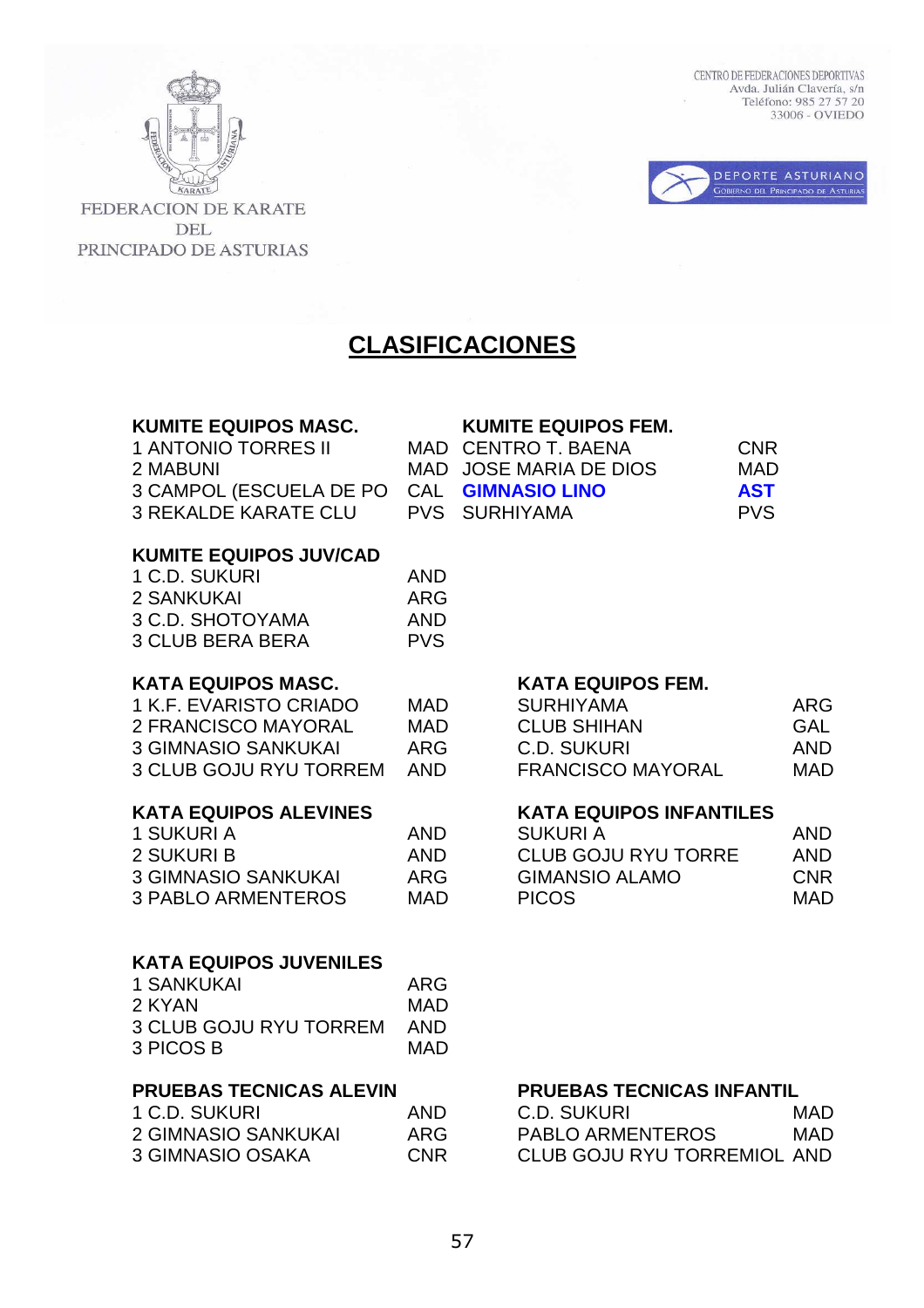



| <b>PRUEBAS TECNICAS JUVENIL</b> |            |            |              |                         | <b>PRUEBAS TECNICAS CADETE</b> |            |
|---------------------------------|------------|------------|--------------|-------------------------|--------------------------------|------------|
| 1 PICOS                         |            | MAD        |              | C.D. SUKURI             |                                | AND        |
| 2 GIMNASIO SANKUKAI             |            | <b>ARG</b> | <b>PICOS</b> |                         |                                | <b>MAD</b> |
| 3 PABLO ARMENTEROS              |            | MAD        |              | <b>PABLO ARMENTEROS</b> |                                | <b>MAD</b> |
| MEDALIEDO                       | <b>ODO</b> |            | ג וח         | <b>DDANAE</b>           | ᆂᄌᆍᅀᆝ                          |            |

| <b>MEDALLERO</b> | ORO | <b>PLATA</b> | <b>BRONCE</b> | TOTAL |
|------------------|-----|--------------|---------------|-------|
| FED. ASTURIANA   |     |              |               |       |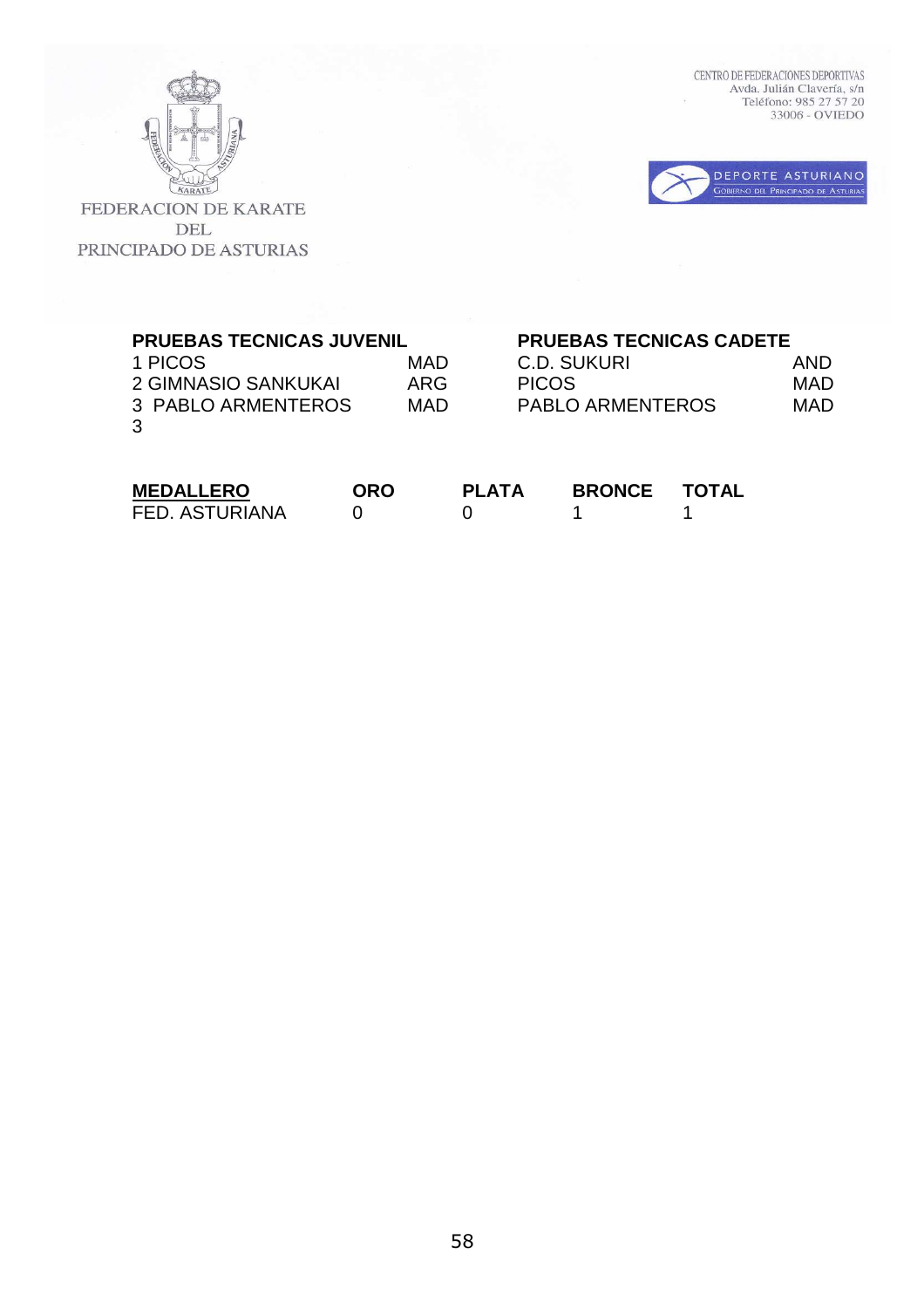



**FEDERACION DE KARATE DEL** PRINCIPADO DE ASTURIAS

# **CURSO DEFENSA PERSONAL - GOSHIN**

## PROFESOR: **J. LUIS PRIETO MENDEZ** LUGAR: **CENTRO ASTURIANO (OVIEDO)** FECHA: **SABADO 31 DE MAYO DE 2008**

## **PARTICIPANTES**

- **1- JOSE ANTONIO GONZALEZ MAGADAN**
- **2- AURELIO SANCHEZ**
- **3- PEDRO TIAVO**
- **4- FRANCISCO LOPEZ PEREIRA**
- **5- NIEVES GARCIA MARTINEZ**
- **6- OSCAR GONZALEZ OLIVER**
- **7- JAVIER SAREZ MONJE**
- **8- CARLOS LEON**
- **9- PEDRO LOPEZ**
- **10- EDUARDO ARRAS**
- **11- VICTOR MANUEL ALVAREZ**
- **12- LUIS SOLANO**
- **13- JULIO CESAR IGLESIAS**
- **14- IVAN RODRIGUEZ GONZALEZ**
- **15- JOEL DIAZ PONSADA**
- **16- ELOY ROCES**
- **17- ROBERTO MORO**
- **18- REBECA ARIAS**
- **19- DANIEL GONZALEZ MORAN**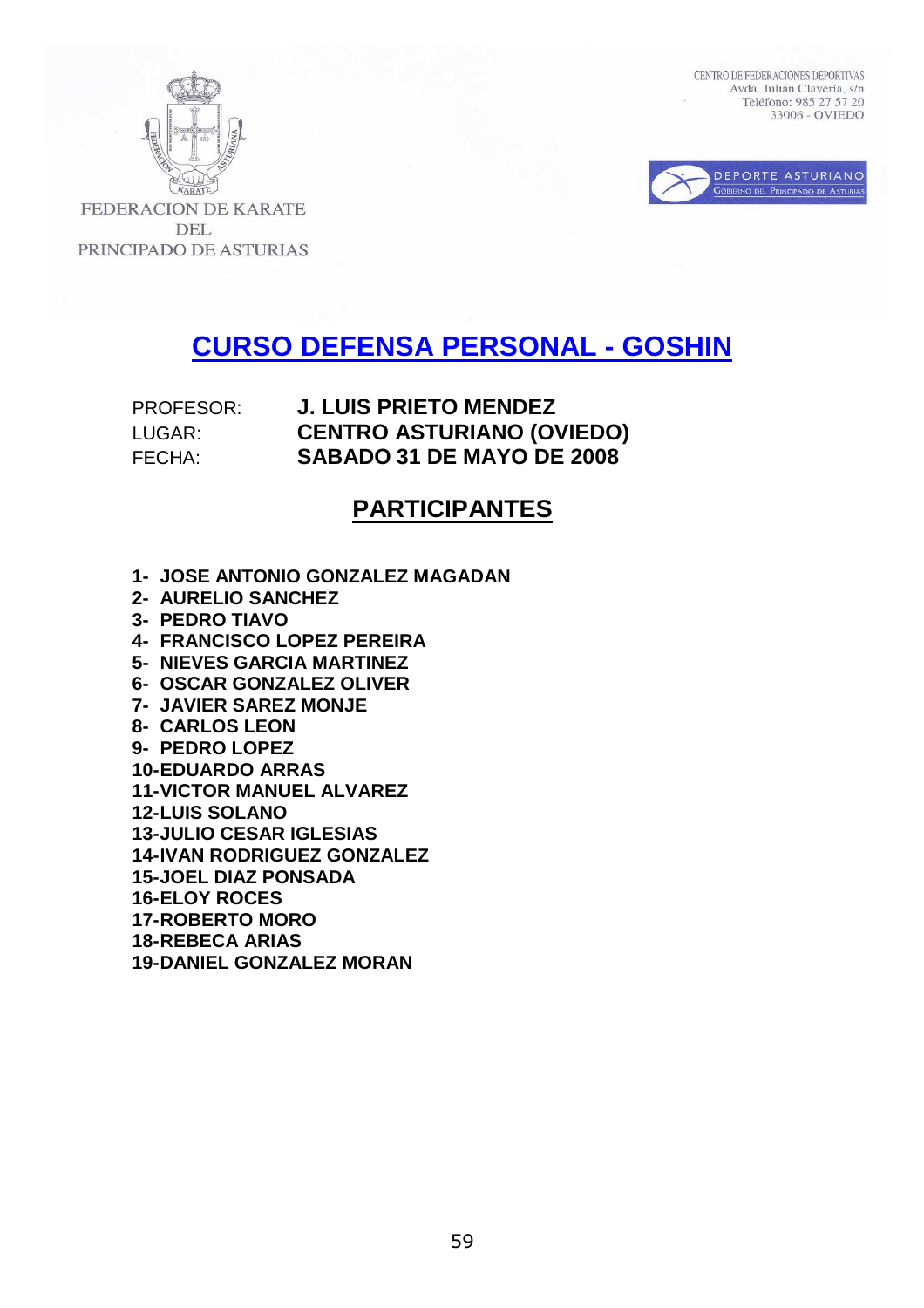



**FEDERACION DE KARATE DEL** PRINCIPADO DE ASTURIAS

# **V TROFEO CENTRO ASTURIANO DE KATA**

LUGAR: **PTVO. DEL CENTRO ASTURIANO DE OVIEDO** FECHA: **SABADO 7 DE JUNIO DE 2008**

## **CLASIFICACIONES**

| <b>BENJAMIN MASC.</b> |  |
|-----------------------|--|
|                       |  |

1º MARIO LADA MARTINEZ TAKUM LIDIA PALLEIRO WASEDA 2º JUAN MARTINEZ BUNKAI LAURA GOMEZ COLISEO 3º UNAI LOPEZ KAN-DO MELANIE CAICED LINO 3º J.MANUEL MAYO ARENAS CRISTINA ZAPICO KAN-DO

## **CLUB BENJAMIN FEM CLUB**

### **ALEVIN MASC. A CLUB ALEVIN FEM. A**

1º ALEJANDRO CAMPOS BUDOKAN CLAUDIA PASARI K.ESTADIO 2º PABLO GONZALEZ BUNKAI ELIZABETH SUAR WASEDA 3º ALEJANDRO POSADA KAN-DO NAYARA CORTE ELOY 3º PABLO GONZALEZ ARENAS LAURA OCHOA ARENAS

### **ALEVIN FEM B CLUB**

1º ISABEL PRADO KAN-DO 2º CLARA GONZALEZ COLISEUM 3º NOELIA BARRERA PRAVIA 3º ALEJANDRA OSORO PRIETO

### **ALEVIN MASC. B CLUB**

1º MIGUEL ORNIA TAIKUM 2º RAUL MINGUEZ ELOY 3º ASIER GONZALEZ LINO 3º DIEGO LERA BUNKAI

### **INFANTIL MASC. A CLUB**

1º MARCOS BEGEGA BUNKAI 2º JOSE A. RGUEZ FDEZ COLISEUM 3º ALEZA FDEZ FDEZ WASEDA 3º SERGIO LINARES COLISEUM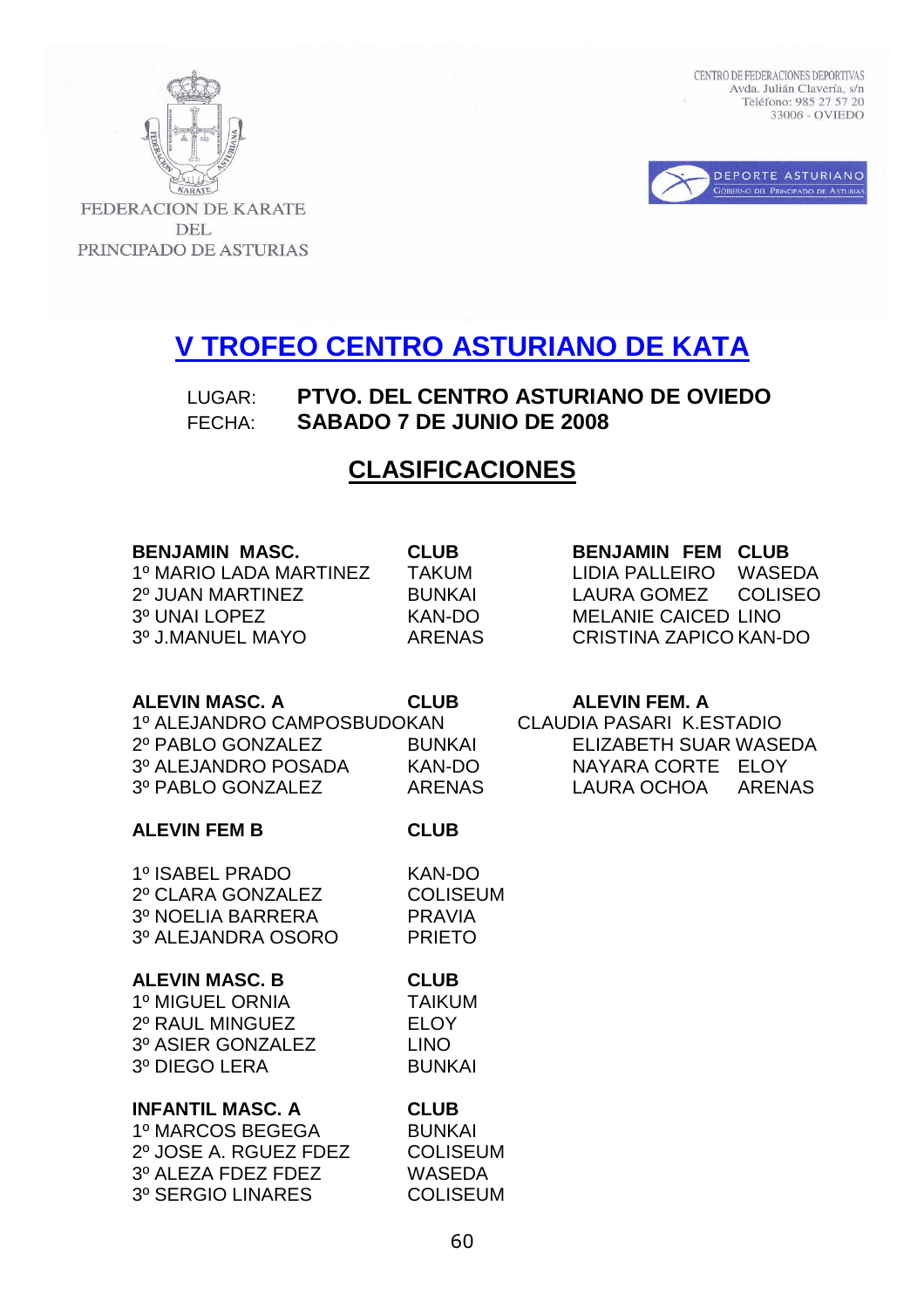

FEDERACION DE KARATE DEL PRINCIPADO DE ASTURIAS  $\begin{tabular}{ll} \multicolumn{2}{l}{\textbf{CENTRO DE FEDERACIONES DEPORTIVAS}}\\ \multicolumn{2}{l}{Avda. Julián Clavería, s/n}\\ \multicolumn{2}{l}{\textbf{Avda. Julián Clavería, s/n}}\\ \multicolumn{2}{l}{\textbf{Teléfono: 985 27 57 20}}\\ \multicolumn{2}{l}{\textbf{33006 - OVIEDO}} \end{tabular}$ 



| <b>INFANTIL FEM. A</b><br>1º PALOMA BECERRA<br>2º PAULA NOYA<br>3º ENYA CAMARA<br>3º MARIA LOPEZ                    | <b>CLUB</b><br><b>TAIKUM</b><br><b>ELOY</b><br><b>WASEDA</b><br><b>AZTECA</b>     | <b>INFANTIL FEM. B</b><br><b>CLUB</b><br><b>JESSICA GONZALE</b><br><b>COLISEU</b><br><b>LARA SANCHEZ</b><br><b>COLISE</b><br>RAQUEL RODRIGUEZ LINO<br><b>PAULA PENAS</b><br><b>MILENIU</b> |
|---------------------------------------------------------------------------------------------------------------------|-----------------------------------------------------------------------------------|--------------------------------------------------------------------------------------------------------------------------------------------------------------------------------------------|
| <b>INFANTIL MASC. B</b><br>1º JAVIER GARCIA<br>2º ANDRES RODRIGUEZ<br>3º IVAN LEDO<br>3º DIEGO MENENDEZ             | <b>CLUB</b><br><b>ELOY</b><br><b>COLISEUM</b><br><b>KAN-DO</b><br><b>COLISEUM</b> |                                                                                                                                                                                            |
| <b>JUVENIL MASCULINO</b><br>1º FABIAN BLANCO<br>2º FERNANDO GRANDA<br>3º LUIS E. VELASCO<br><b>3º ADRIAN ARENAL</b> | <b>CLUB</b><br><b>KAN-DO</b><br><b>LINO</b><br><b>PRIETO</b><br><b>ELOY</b>       | <b>JUVENIL FEMENINO CLUB</b><br>MELANIE GONZALEZ COLISEU<br><b>ALBA ARRIBAS</b><br><b>MILENI</b>                                                                                           |
| <b>CADETE MASCULINO</b><br>1º BORJA MAYO<br>2º DANIEL GONZALEZ<br>3º RICARDO FERNANDEZ<br>3º ADRIAN ARECES          | <b>CLUB</b><br><b>ARENAS</b><br><b>ARENAS</b><br><b>IÑIGO N</b><br><b>PRIETO</b>  | <b>CADETE FEMENINO CLUB</b><br><b>ITZIAR RAMOS</b><br><b>KAN-DO</b><br><b>GEMMA FANJUL</b><br><b>WASED</b>                                                                                 |
| <b>SENIOR MASCULINO</b><br>1º ANDRES LOPEZ<br>2º ALEJANDRO GIL<br>3º ADRIAN<br>3º JOAQUIN LEMUS                     | <b>CLUB</b><br><b>TO-DE</b><br>E.K. MAGADAN<br><b>WASEDA</b><br><b>PRIETO</b>     | <b>SENIOR FEMENINO</b><br><b>CLUB</b><br><b>BEATRIZ CUETO</b><br><b>AZTECA</b><br><b>VANESA MIRANDA</b><br>TO-DE<br><b>LINO</b><br><b>JESSICA CABEZAS</b><br><b>AZTEC</b><br>SANDRA SACHEZ |
| <b>VETERANOS MASCULINO</b><br>1º RICARDO GARCIA<br>2º RUBEN GONZALEZ<br>3º DANIEL GRANDA<br>3 <sup>o</sup>          | <b>CLUB</b><br><b>AZTECA</b><br><b>PRIETO</b><br>TO-DE                            |                                                                                                                                                                                            |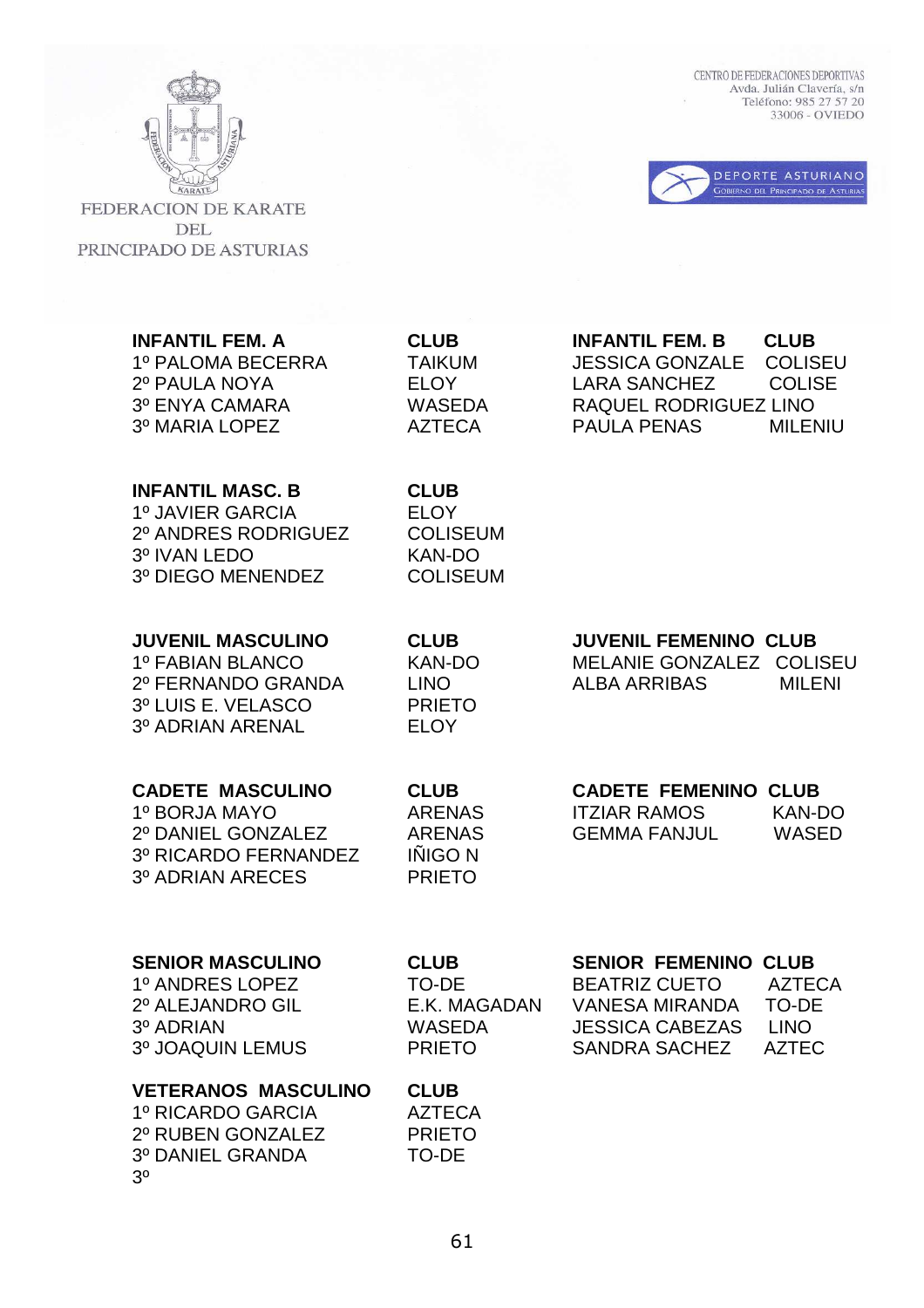



**FEDERACION DE KARATE DEL** PRINCIPADO DE ASTURIAS

## **CAMPEONATO DE ASTURIAS DE KUMITE POR EQUIPOS DE TAI-JITSU**

LUGAR: **POLIDEPORTIVO DE OÑON - MIERES** FECHA: **21 DE JUNIO DE 2008** 

## **CLASIFICACIONES**

 **1º CLUB TAI-JITSU ASTURIAS OVIEDO**  EMILIO FERNANDEZ HECTOR MUÑIZ JULIO FERNANDEZ

**2º ARENAS OVIEDO**  J. CARLOS REGLERO ANDRES DIAZ FCO. MANUEL GARCIA

M. ANGEL COSIO

**3º CLUB TAI-JITSU ASTURIAS OVIEDO**  DANIEL MUÑOZ DIEGO MENDEZ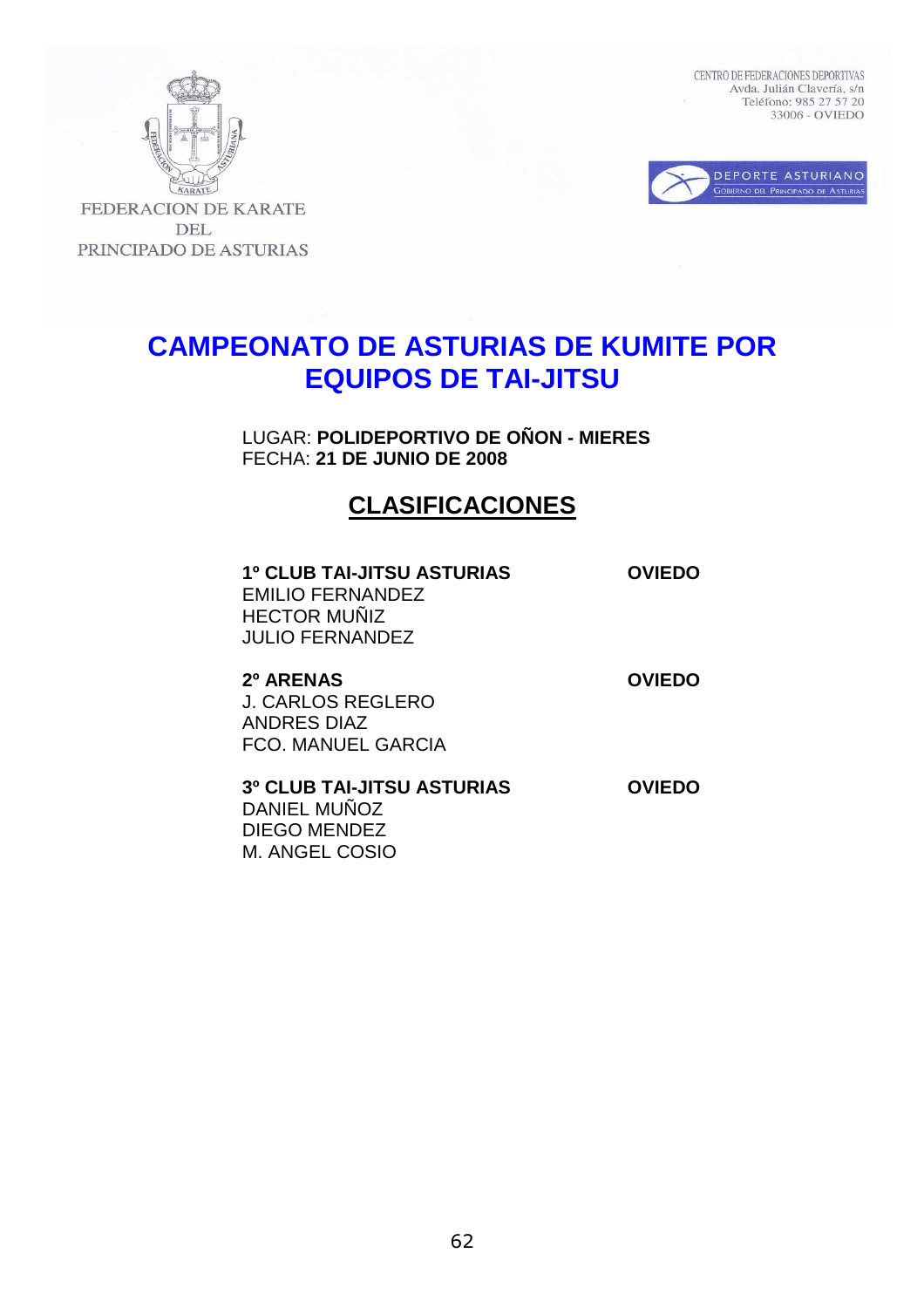



**FEDERACION DE KARATE DEL** PRINCIPADO DE ASTURIAS

# **CURSO REGIONAL DE ARBITRAJE**

## LUGAR: **CENTRO FEDERACIONES DEPORTIVAS – OVIEDO** FECHA. **SABADO 5 DE JULIO 2008**

### **JUECES NACIONALES B QUE ACTUALIZAN LA TITULACION DE KUMITE Y KATA**

BORJA ALVAREZ RODILES PABLO CAPIN PEREZ MARCOS LOZANO BARRERO DIANA CORRALES CAAMAÑO MIGUEL CASTAÑON ALVAREZ SANDRA SANCHEZ GARCIA DAVID PASCUAL PRADO EVA FERNANDEZ MENENDEZ ADRIAN MUÑOZ MIRANDA ADRIAN ARECES IGLESIAS ANDRES LOPEZ MARTINEZ MANUEL A. GONZALEZ FERNANDEZ DIEGO FERNANDEZ PEREZ MARCOS DE DIEGO DOMINGUEZ MIGUEL A. CARRETE MARTINEZ NOELIA PEREZ GONZALEZ AGUEDA MONTES NOSTI IVAN RODRIGUEZ GONZALEZ HUGO R. RODRIGUEZ FRANCOS EDUARDO LAVIANA GARCIA ANA BELEN RODRIGUEZ MENENDEZ SALVADOR ONDO CESAR CASTAÑO FERNANDEZ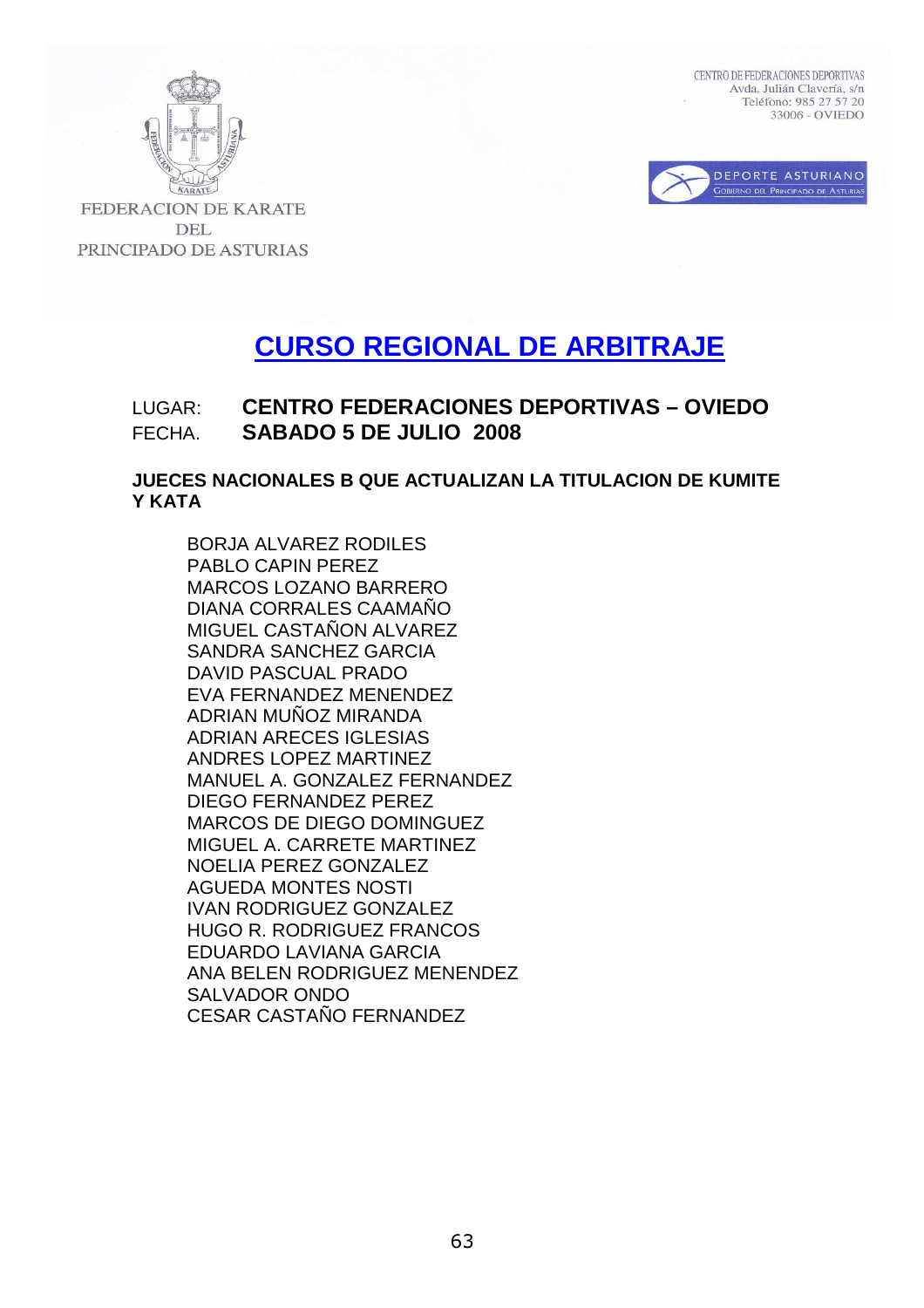



FEDERACION DE KARATE **DEL** PRINCIPADO DE ASTURIAS

# ASPIRANTES EXAMENES DE CINTURON NEGRO **DOMINGO 29 DE JUNIO 2008** VALENCIA

| <b>ASPIRANTES A CINTURON NEGRO INFANTIL</b> |                |                      |               |                          |                 |
|---------------------------------------------|----------------|----------------------|---------------|--------------------------|-----------------|
| <b>NOMBRE Y APELLIDOS</b>                   | <b>LIC REG</b> | <b>TASAS</b>         | <b>CLUB</b>   | <b>LIC NAC</b>           | <b>LIC CLUB</b> |
| <b>JAVIER LLANEZA ZAPICO</b>                | 491            | 57,50 €              | E.K. OKINAWA  | 36176                    | 1272            |
| <b>REPETIDOR</b>                            |                |                      |               |                          |                 |
| <b>LUIS MONTES GONZALEZ</b>                 | 1068           | 57,50€               | E.K. OKINAWA  |                          | 1272            |
| <b>REPETIDOR</b>                            |                |                      |               |                          |                 |
| <b>ANTONIO LAMAS VILLAR</b>                 | 1490           | 57,50€               | <b>AZTECA</b> | 36244                    | 1277            |
| <b>REPETIDOR</b>                            |                |                      |               |                          |                 |
| RAUL DIAZ GARCIA                            | 492            | 90,00€               | E.K. OKINAWA  | $\blacksquare$           | 1272            |
| <b>SERGIO MENENDEZ GARCIA</b>               | 479            | 90,00€               | E.K. OKINAWA  |                          | 1272            |
| ABEL GARCIA NICOLAS                         |                | 90,00€               | <b>AZTECA</b> | Ξ.                       | 1277            |
| SERGIO QUINTANA GONZALEZ                    | 2393           | 90,00€               | <b>AZTECA</b> | ۰                        | 1277            |
| PRISCILA RODRIGUEZ MORAES                   |                | $\overline{90,00}$ € | <b>AZTECA</b> | ۰                        | 1277            |
| <b>SARA SUAREZ VALCARCEL</b>                | 2392           | 90,00€               | <b>AZTECA</b> |                          | 1277            |
| <b>IVAN RICO FEAL</b>                       | 1494           | 90,00€               | <b>AZTECA</b> | ۰                        | 1277            |
| <b>ANDREA MARTINEZ ROSADO</b>               | 2022           | 90,00€               | <b>AZTECA</b> | ۰                        | 1277            |
| DARIO BLANCO FERNANDEZ                      | 958            | 90,00€               | <b>AZTECA</b> |                          | 1277            |
| <b>JUAN CARLOS SUAREZ ALONSO</b>            | 953            | 90,00€               | <b>AZTECA</b> |                          | 1277            |
| <b>PAULA ANTON FERNANDEZ</b>                | 954            | 90,00€               | <b>AZTECA</b> | $\overline{\phantom{a}}$ | 1277            |
| <b>ENRIQUE MARTINEZ ALONSO</b>              | 1492           | 90,00€               | <b>AZTECA</b> | $\overline{\phantom{a}}$ | 1277            |
| SANDRA GARCIA FERNANDEZ                     | 1114           | 90,00€               | <b>AZTECA</b> | ÷.                       | 1277            |
| <b>MIRIAN ALVAREZ GARRIDO</b>               | 1472           | 90,00€               | <b>AZTECA</b> |                          | 1277            |
| DIEGO MARTIN-PERO CASTRO                    | 1503           | 90,00€               | <b>AZTECA</b> | ÷.                       | 1277            |
| SANDRA SUAREZ LANCHO                        | 1493           | 90,00€               | <b>AZTECA</b> |                          | 1277            |
| <b>EMMA FERNANDEZ CORTE</b>                 |                | 110,00€              | <b>AZTECA</b> |                          | 1277            |
|                                             |                |                      |               |                          |                 |
|                                             |                |                      |               |                          |                 |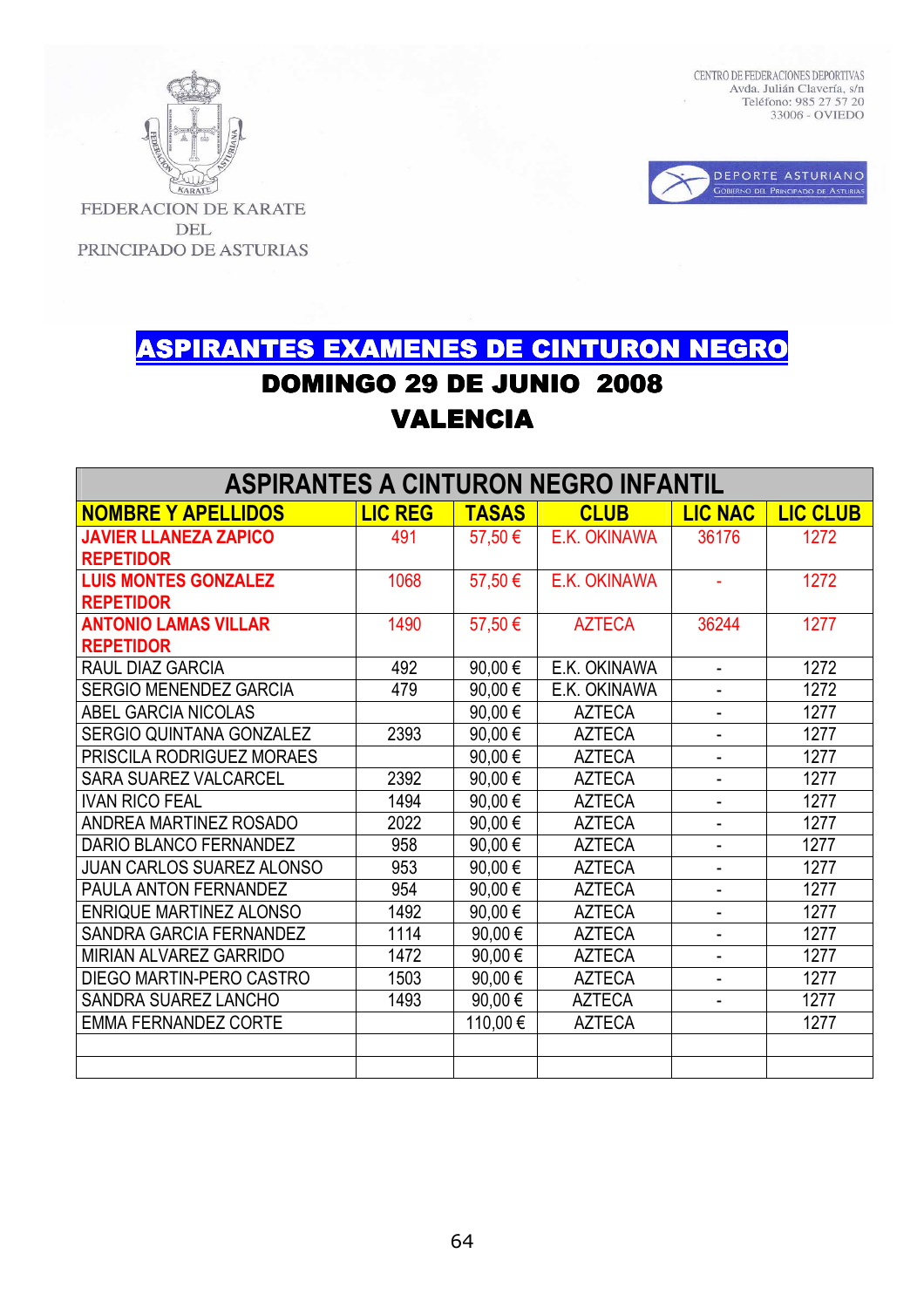



FEDERACION DE KARATE DEL PRINCIPADO DE ASTURIAS

| <b>ASPIRANTES A 1º DAN DE KARATE</b> |                |              |               |                |                 |
|--------------------------------------|----------------|--------------|---------------|----------------|-----------------|
| <b>NOMBRE Y APELLIDOS</b>            | <b>LIC REG</b> | <b>TASAS</b> | <b>CLUB</b>   | <b>LIC NAC</b> | <b>LIC CLUB</b> |
| <b>DALIA RODRIGUEZ ACERO</b>         | 1498           | 72,50€       | <b>AZTECA</b> | 34010          | 1277            |
| <b>REPETIDOR</b>                     |                |              |               |                |                 |
| MANUEL VAZQUEZ PALACIOS              | 192            | 120,00€      | <b>WASEDA</b> | 32714          | 1434            |
| ABEL FERNANDEZ LOPEZ                 | 191            | 120,00€      | <b>WASEDA</b> | 36035          | 1434            |
| <b>GEMMA FANJUL BENITEZ</b>          | 190            | 120,00€      | <b>WASEDA</b> | 34048          | 1434            |
| <b>ADRIAN DIAZ ALONSO</b>            |                | 120,00€      | <b>AZTECA</b> |                | 1277            |
| NATALIA PEREZ FERNANDEZ              |                | 120,00€      | <b>AZTECA</b> |                | 1277            |
| YAIZA POTES OCHOA                    |                | 120,00€      | <b>AZTECA</b> |                | 1277            |
| <b>LUIS LEON CANEL RUBIN</b>         | 2059           | 120,00€      | <b>AZTECA</b> |                | 1277            |
| <b>MATIAS DE FABRIZIIS LARIÑO</b>    | 2014           | 120,00€      | <b>AZTECA</b> |                | 1277            |
| <b>GERARDO GARCIA DIAZ</b>           | 1482           | 120,00€      | <b>AZTECA</b> |                | 1277            |
| DAVID RODRIGUEZ VALDAVIDA            | 1505           | 120,00€      | <b>AZTECA</b> |                | 1277            |
| <b>DIEGO SUAREZ INFIESTA</b>         | 1478           | 120,00€      | <b>AZTECA</b> |                | 1277            |
| <b>JORGE FRESNO MENENDEZ</b>         |                | 120,00€      | <b>AZTECA</b> | -+             | 1277            |
|                                      |                |              |               |                |                 |
|                                      |                |              |               |                |                 |

65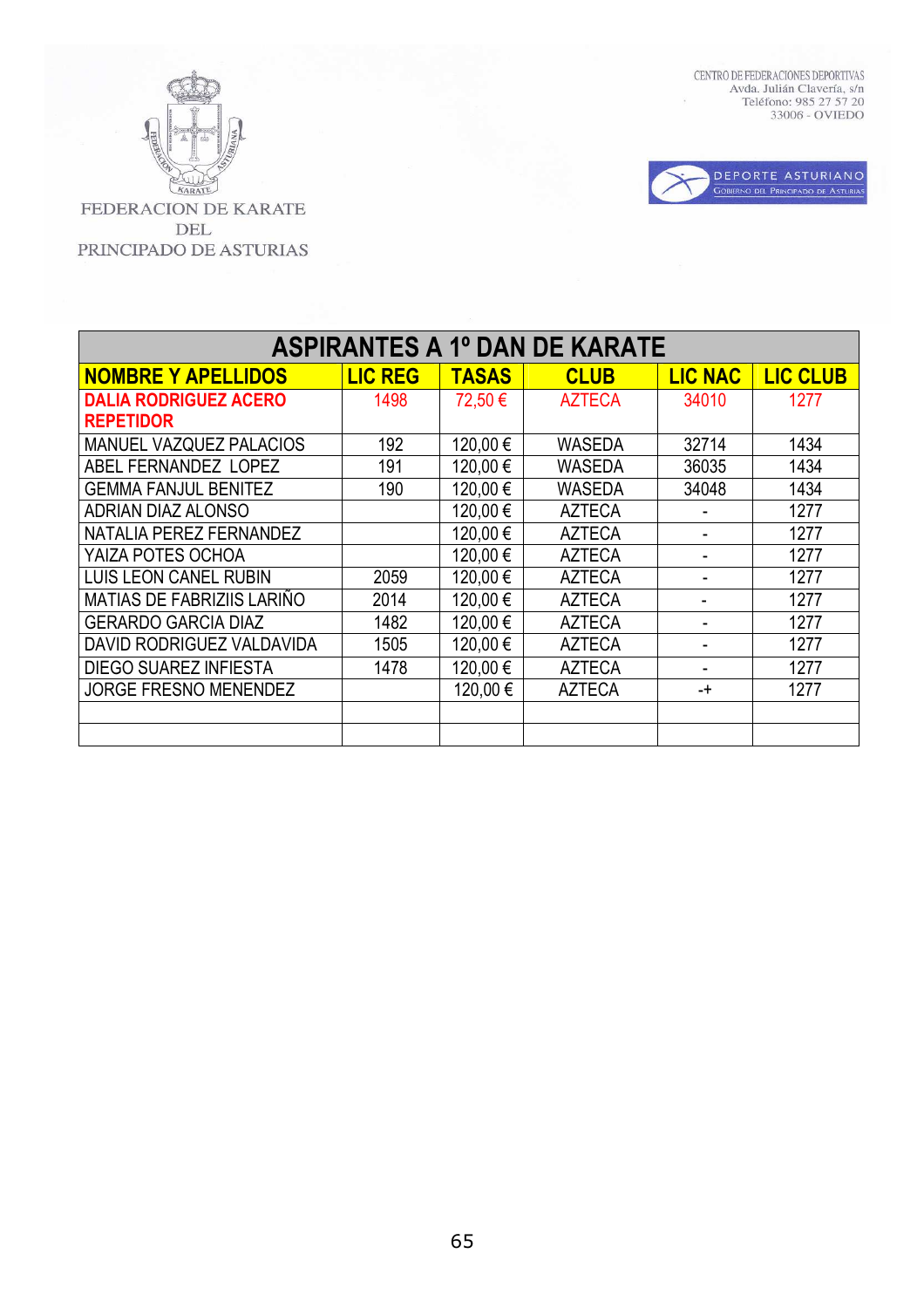



| <b>ASPIRANTES A 2º DAN DE KARATE</b> |                |              |                                                     |                |                 |
|--------------------------------------|----------------|--------------|-----------------------------------------------------|----------------|-----------------|
| <b>NOMBRE Y APELLIDOS</b>            | <b>LIC REG</b> | <b>TASAS</b> | <b>CLUB</b>                                         | <b>LIC NAC</b> | <b>LIC CLUB</b> |
| ANGEL LUIS SIERRA DIAZ               | 1399           | 150,00 €     | A.C.D.<br><b>BELARMINO Y</b><br><b>PURIFICACION</b> | 31431          | 2303            |
|                                      |                |              |                                                     |                |                 |
|                                      |                |              |                                                     |                |                 |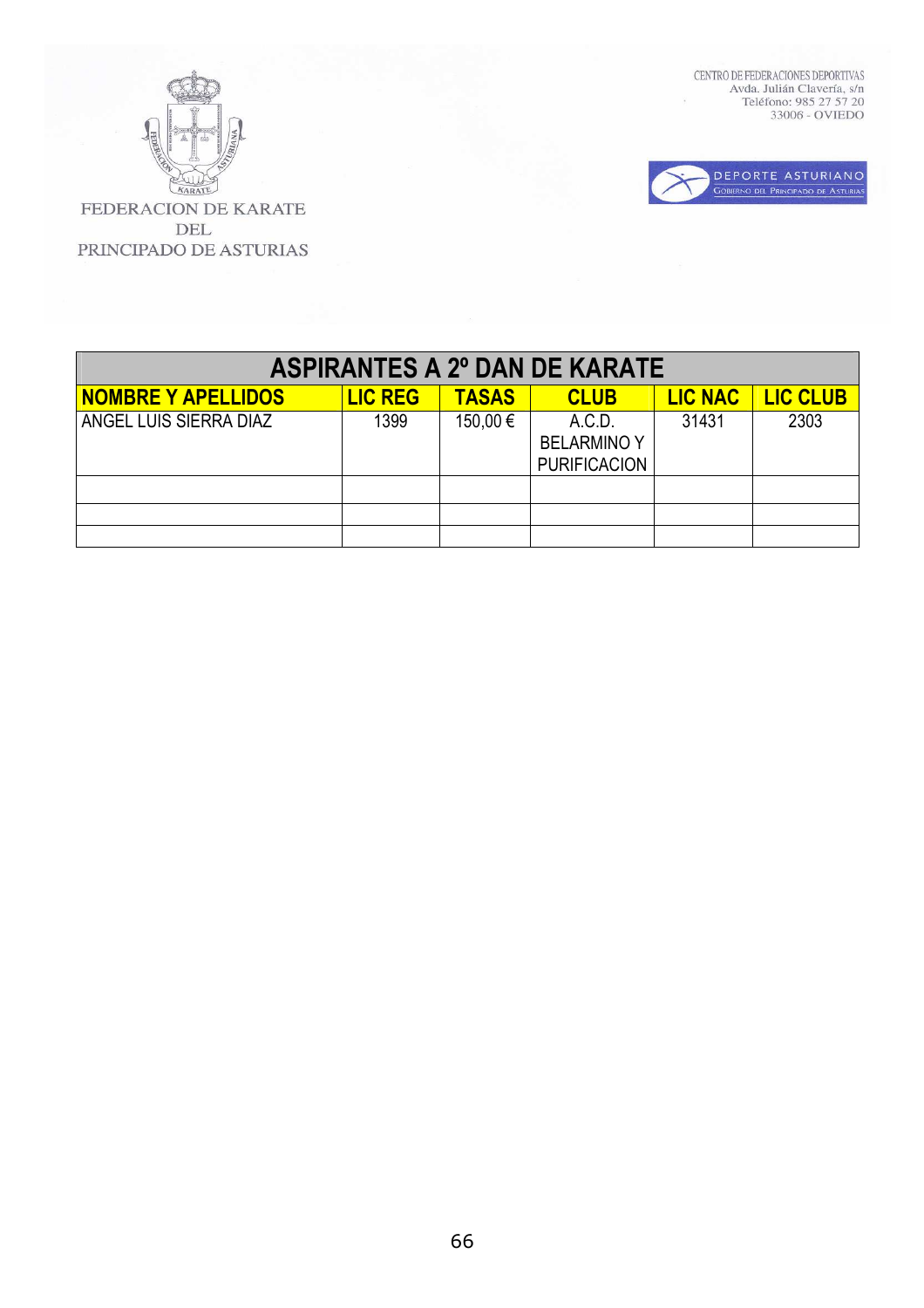



FEDERACION DE KARATE DEL PRINCIPADO DE ASTURIAS

# **RELACION DE CLUBES /ASPIRANTES**

| <b>CLUB</b>                     | <b>Nº ASPIRANTES</b> |
|---------------------------------|----------------------|
| <b>GIMNASIO</b>                 |                      |
| E.K. OKINAWA                    |                      |
| <b>GIMNASIO AZTECA</b>          | 26                   |
| <b>WASEDA</b>                   |                      |
| A.C.D. BELARMINO Y PURIFICACION |                      |
| <b>TOTAL ASPIRANTES</b>         | 34                   |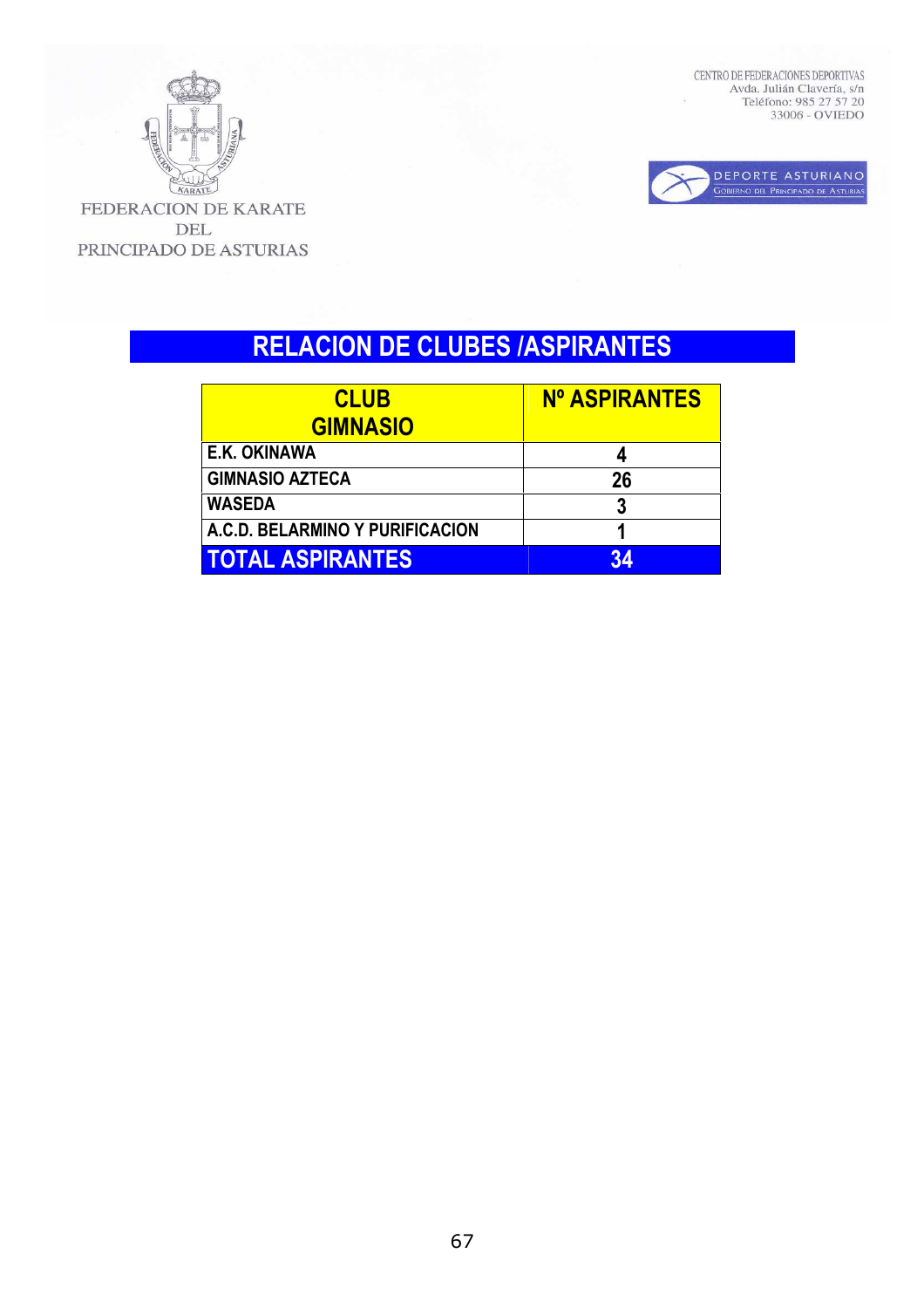



FEDERACION DE KARATE **DEL** PRINCIPADO DE ASTURIAS

# **ASPIRANTES POR DANES**

| <b>DISCIPLINA KARATE</b> |    |
|--------------------------|----|
| <b>CINTURON NEGRO</b>    | 20 |
| l 1º DAN                 |    |
| $2^{\circ}$ DAN          |    |
| <b>ASPIRANTES KARATE</b> |    |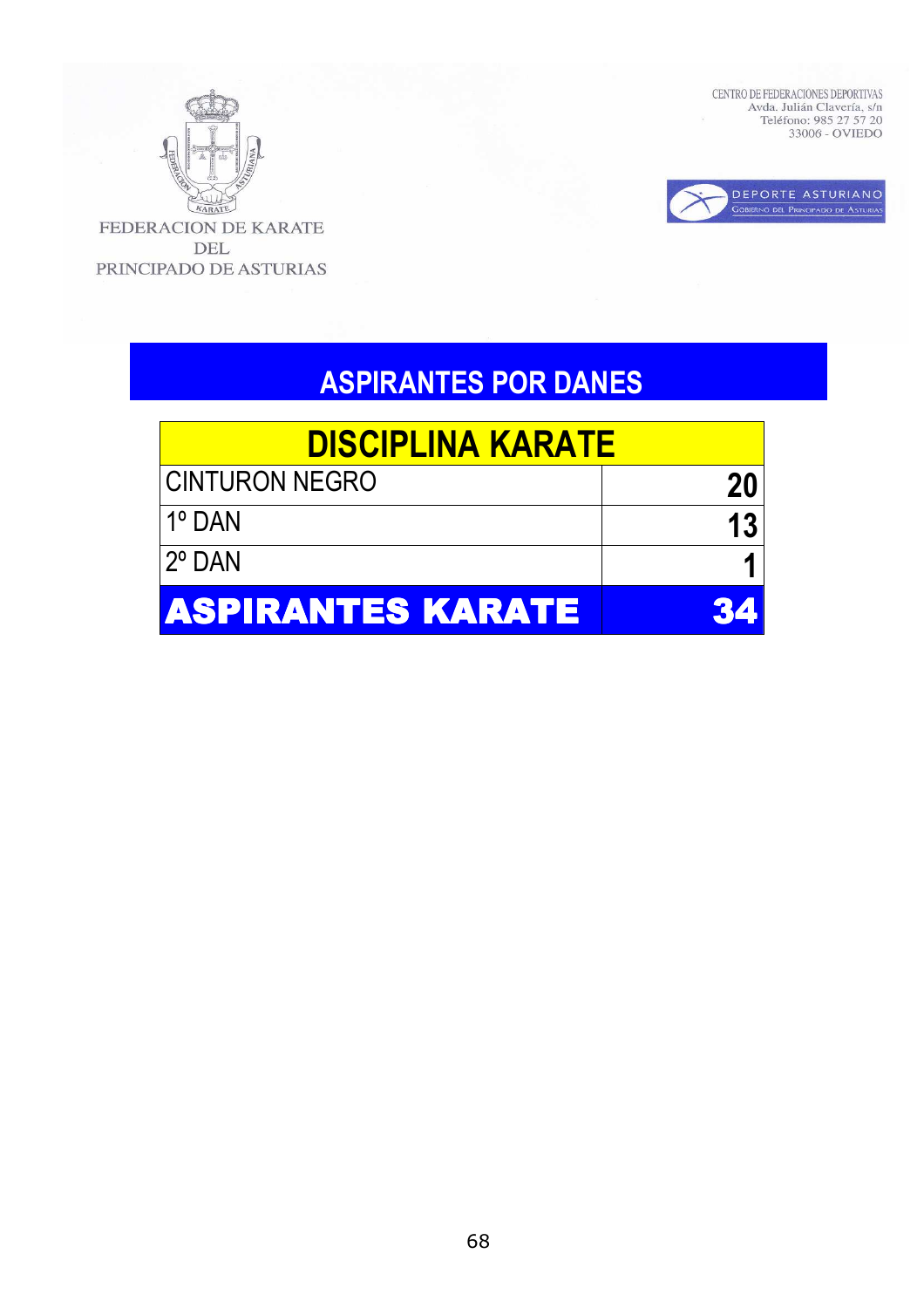



FEDERACION DE KARATE **DEL** PRINCIPADO DE ASTURIAS

# **III CAMPEONATO IBEROAMERICANO**

LUGAR: **VALENCIA (VENEZUELA)**  FECHA: **26-27 DE JULIO DE 2008** 

## **CLASIFICACIONES**

| <b>PAIS</b>            | <b>ORO</b>       | <b>PLATA</b>  | <b>BRONCE</b> | <b>TOTAL</b>   |
|------------------------|------------------|---------------|---------------|----------------|
| <b>VENEZUELA</b>       | $\boldsymbol{4}$ |               | 4             | q              |
| <b>ESPAÑA</b>          | 4                |               |               | n              |
| <b>REP. DOMINICANA</b> | $\overline{2}$   | 3             |               | 6              |
| <b>COLOMBIA</b>        |                  |               | 2             | 4              |
| <b>MEXICO</b>          | 0                | $\mathcal{P}$ | 6             | 8              |
| <b>BRASIL</b>          | 0                |               | 2             | 3              |
| <b>ECUADOR</b>         | 0                |               |               | $\overline{2}$ |
| <b>ARGENTINA</b>       | 0                |               |               |                |
| <b>URUGUAY</b>         | 0                |               |               |                |
| <b>CHILE</b>           | 0                | 0             |               | $\overline{2}$ |
| <b>EL SALVADOR</b>     |                  |               |               |                |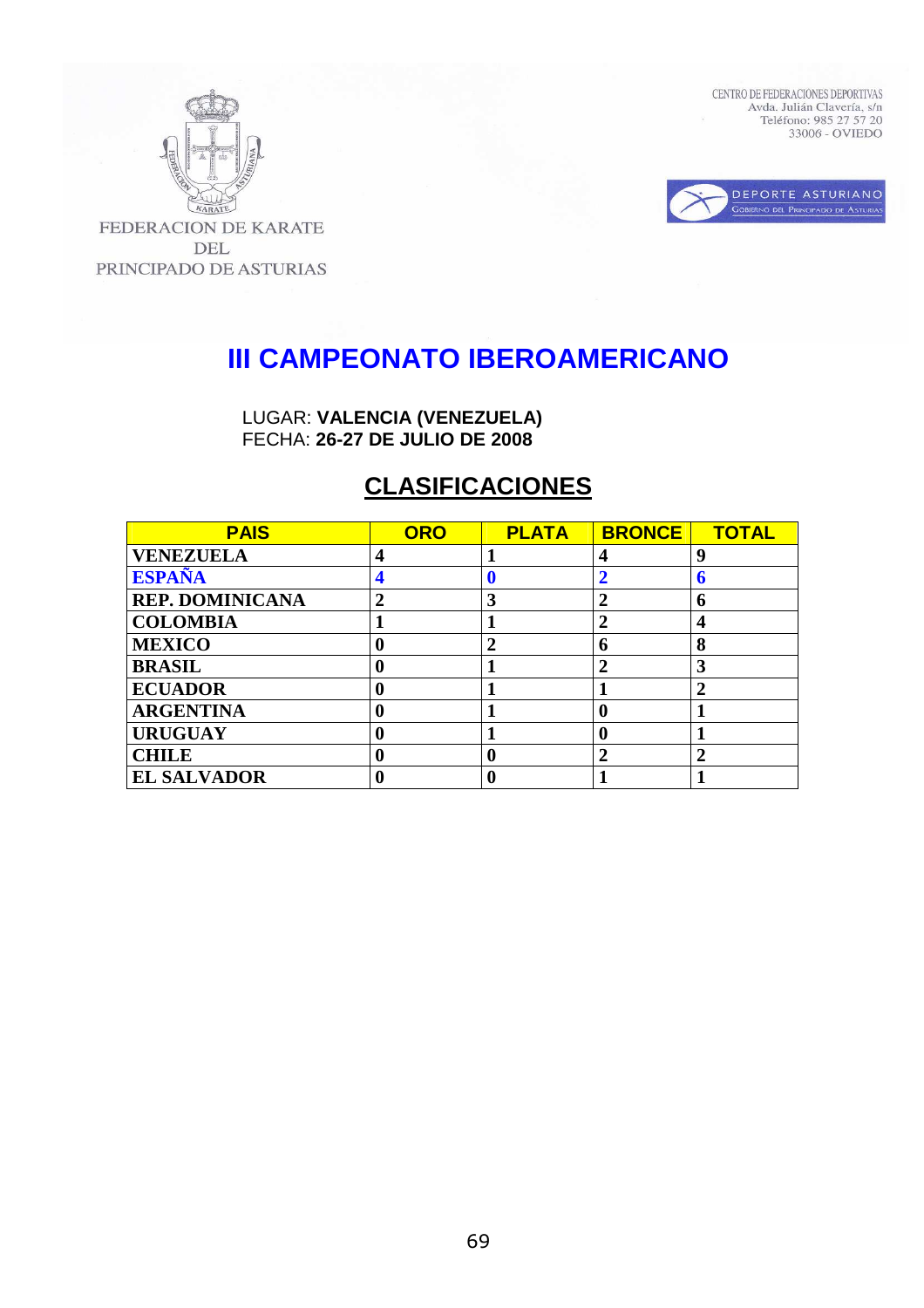



FEDERACION DE KARATE **DEL** PRINCIPADO DE ASTURIAS

# **XXV TOFEO INTERNACIONAL "KARATE ESTADIO"**

LUGAR:**INSTALACIONES DEPORTIVAS DEL CRISTO (OVIEDO)**  FECHA: **11 DE OCTUBRE DE 2008** 

## **CLASIFICACIONES**

## **KATA INDIVIDUAL MASCULINO**

- 1. VALENTIN MARCOS (ASTURIAS)
- 2. JOSE LUIS MARTINEZ (ASTURIAS)
- 3. JORGE CAEIROS (PORTUGAL)

## **KATA INDIVIDUAL FEMENINO**

- 1. PAULA RODRIGUEZ (MADRID)
- 2. DIANA CARREIRA (PORTUGAL)
- 3. LUCÍA ROCES (ASTURIAS)

## **KUMITE EQUIPOS MASCULINO**

- 1. PORTUGAL
- 2. MADRID
- 3. ASTURIAS

## **KUMITE EQUIPOS FEMENINO**

- 1. ASTURIAS
- 2. MADRID
- 3. PORTUGAL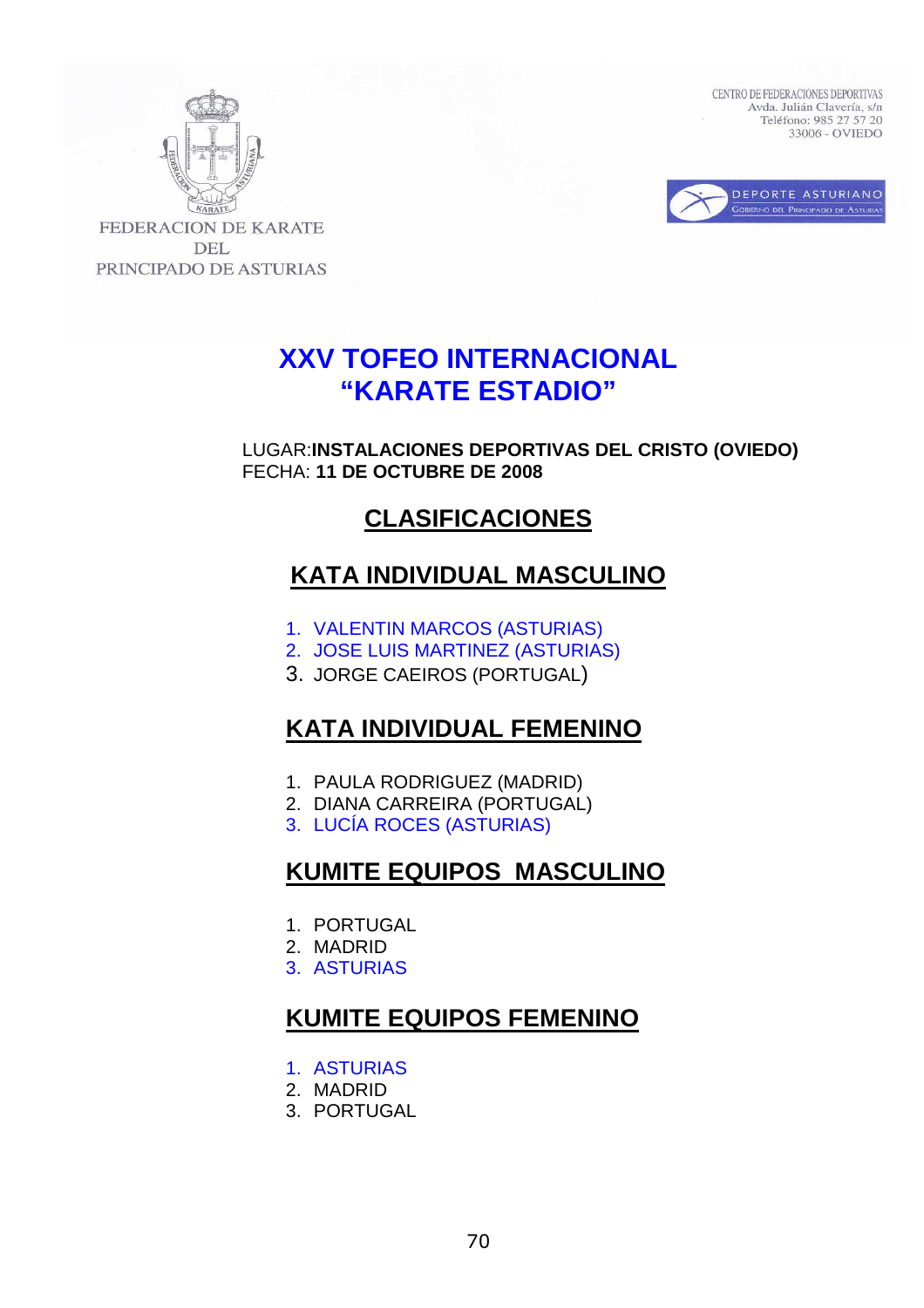



**FEDERACION DE KARATE DEL** PRINCIPADO DE ASTURIAS

# **XXXI TROFEO INTERAUTONOMICO "PRINCIPE DE ASTURIAS"**

La Federación de Kárate del Principado de Asturias convoca, con el patrocinio del Excmo. Ayto. de Oviedo y del Gobierno del Principado de Asturias el **XXXI TROFEO INTERAUTONOMICO "PRINCIPE DE ASTURIAS"(EQUIPOS) MASCULINO Y FEMENINO.** 

### **CONDICIONES GENERALES**

 La organización, proporcionará alojamiento y manutención a todos los participantes, que incluirá **cena y habitación del día 25 DE OCTUBRE (Sábado) y desayuno del DIA 26 DE OCTUBRE (Domingo).**

El Cinturón mínimo exigido será el **Cinturón Marrón**.

 Corriendo por cuenta de las Federaciones invitadas los gastos de desplazamientos, las plazas reservadas por Federación son:

> **1 PRESIDENTE DE LA FEDERACION 1 EQUIPO KUMITE MASCULINO (6 PERSONAS) 1 EQUIPO KUMITE FEMENINO (4 PERSONAS)**

- 
- **1 COACH**
- **1 ARBITRO**

**NOTA: LA FEDERACIÓN MADRILEÑA DE KÁRATE TRAERÁ TAMBIEN AL TROFEO: DOS PERSONAS DE KATA MASCULINO Y DOS PERSONAS DE KATA FEMENINO.** 

**FEDERACIONES PARTICIPANTES**

| <b>MADRID</b>   | <b>ANDALUCIA</b> | <b>LA RIOJA</b>   | <b>C. LA MANCHA</b> |
|-----------------|------------------|-------------------|---------------------|
| <b>PORTUGAL</b> | <b>CATALUÑA</b>  | <b>ASTURIAS A</b> | <b>ASTURIAS B</b>   |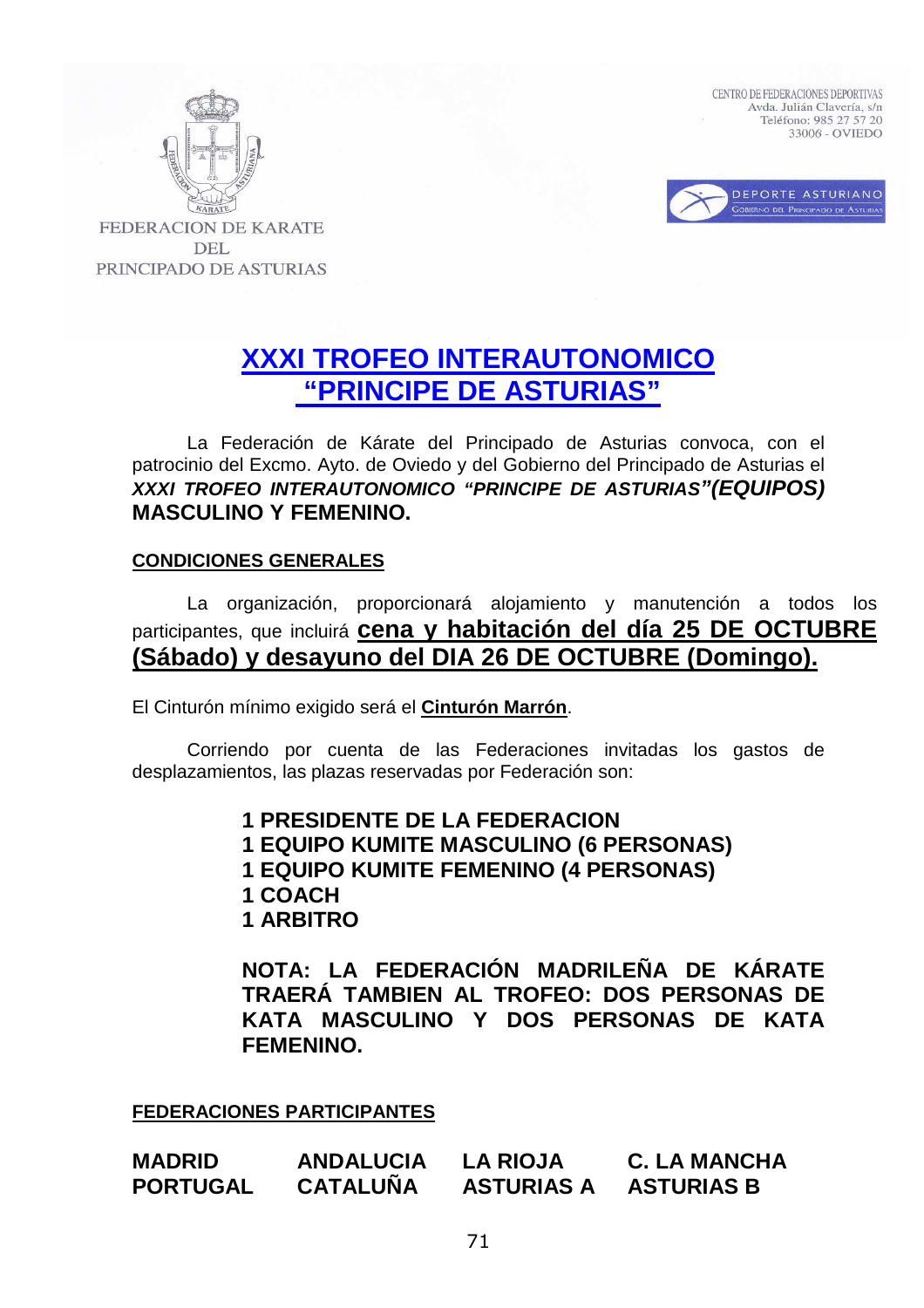



**FEDERACION DE KARATE DEL** PRINCIPADO DE ASTURIAS

## **ARBITRAJE**

 La Federación Asturiana, organizadora del evento, convocará directamente a los árbitros restantes que participen en este Trofeo. Las normas de arbitraje serán según el Reglamento Oficial de la Federación Española de Kárate y W.K.F.

**Se recuerda la obligatoriedad de protecciones homologadas.** 

## **TROFEOS**

 Habrá Trofeos para el 1º, 2º y 3º clasificados en Kumite Masculino Masculino y Femenino.

### **INSCRIPCIONES**

 Deberán tener entrada en esta Federación antes de las **15:00 horas** del día **3 DE OCTUBRE DE 2008**, en el impreso oficial adjunto.

## **DE NO RECIBIRSE INSCRIPCIÓN EN DICHA FECHA SE ENTENDERÁ LA NO PARTICIPACIÓN.**

### **SORTEO**

 El sorteo se realizará el día **24 DE OCTUBRE a las 20.00 horas** en el Hotel **Oficial** 

### **NOTA**

 Los traslados en autobús Aeropuerto/Hotel/Polideportivo, del día 25 de Octubre, son cortesía de la Federación Asturiana de Karate y D.A. (exclusivamente delegaciones participantes).

### **DIA-HORA-LUGAR HOTEL OFICIAL**

|        | DIA: 25 DE OCTUBRE DE 2008 |
|--------|----------------------------|
| HORA:  | <b>16:30 horas</b>         |
| LUGAR: | <b>PTVO DE VALLOBIN</b>    |
|        | <b>OVIEDO</b>              |

**Hotel Restaurante LA GRUTA** C/ Alto de Buenavista **OVIEDO OVIEDO** Tlfno.: 985232450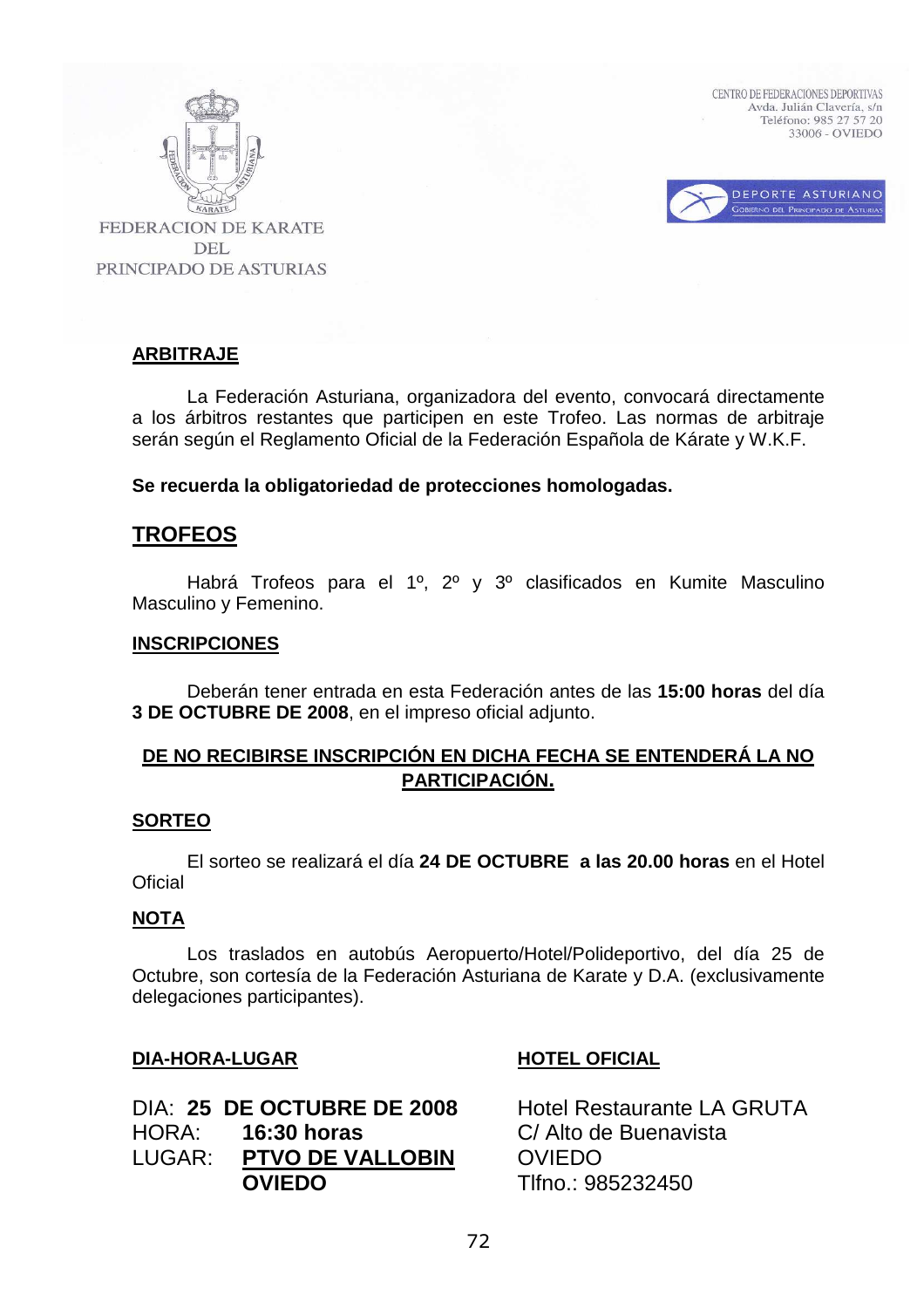



FEDERACION DE KARATE **DEL** PRINCIPADO DE ASTURIAS

# **RELACION DE INSCRIPCIONES FEDERACIONES PARTICIPANTES XXXI TROFEO PRINCIPE DE ASTURIAS**

| <b>FEDERACION: MADRILENA</b><br><b>PRESIDENTE: ANTONIO TORRES SERRANO</b> |                          |  |
|---------------------------------------------------------------------------|--------------------------|--|
| <b>COACH: MIGUEL ANGEL LOPEZ CASTELLANOS</b>                              |                          |  |
| <b>COACH: JOSE MANUEL GALAN CABREJAS</b>                                  |                          |  |
| <b>COACH: PABLO ARMENTEROS HERRANZ</b>                                    |                          |  |
| <b>KUMITE MASCULINO</b>                                                   |                          |  |
| <b>NOMBRE</b>                                                             | <b>APELLIDOS</b>         |  |
| <b>JAVIER</b>                                                             | <b>BADAS DEL RIO</b>     |  |
| <b>RICARDO</b>                                                            | <b>BARBERO PARDAVILA</b> |  |
| <b>ANTONIO</b>                                                            | <b>SANCHEZ ESTEPA</b>    |  |
| <b>ANTONIO</b><br><b>SANCHEZ CARRASCOSA</b>                               |                          |  |
| <b>RUBEN</b>                                                              | <b>DE DIOS SARCIADA</b>  |  |
| <b>CRISTIAN</b>                                                           | RODRIGUEZ NUÑEZ          |  |
| <b>KUMITE FEMENINO</b>                                                    |                          |  |
| <b>NOMBRE</b>                                                             | <b>APELLIDOS</b>         |  |
| <b>MIRIAM</b>                                                             | <b>LOPEZ MORAL</b>       |  |
| <b>CRISTINA</b>                                                           | <b>VIZCAINO GONZALEZ</b> |  |
| <b>AZUARA RUIZ DE LA HERMOSA</b><br><b>IMARIA</b>                         |                          |  |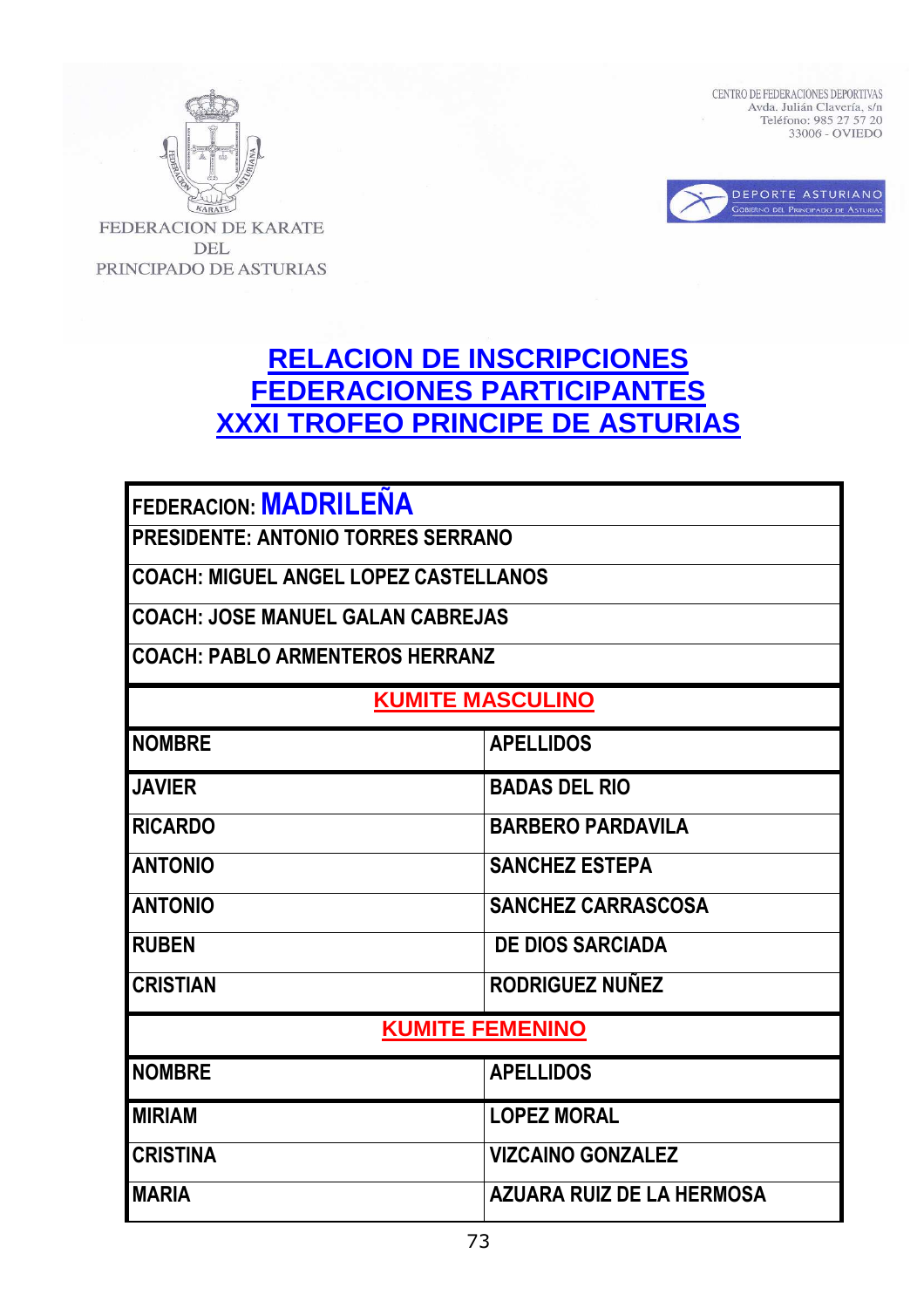

**DEL** PRINCIPADO DE ASTURIAS  $\begin{tabular}{ll} \multicolumn{2}{l}{\textbf{CENTRO DE FEDERACIONES DEPORTIVAS}}\\ \multicolumn{2}{l}{Avda. Julián Clavería, s/n}\\ \multicolumn{2}{l}{\textbf{Avda. Julián Clavería, s/n}}\\ \multicolumn{2}{l}{\textbf{Teléfono: 985 27 57 20}}\\ \multicolumn{2}{l}{\textbf{33006 - OVIEDO}} \end{tabular}$ 



**KATA MASCULINO** NOMBRE **APELLIDOS ABEL LOPEZ PEREZ SERGIO CONSUEGRA GOMEZ KATA FEMENINO** NOMBRE **APELLIDOS IDOIA** DOMINGUEZ SOTOS **AROA** BARRAGAN HERNANDEZ

74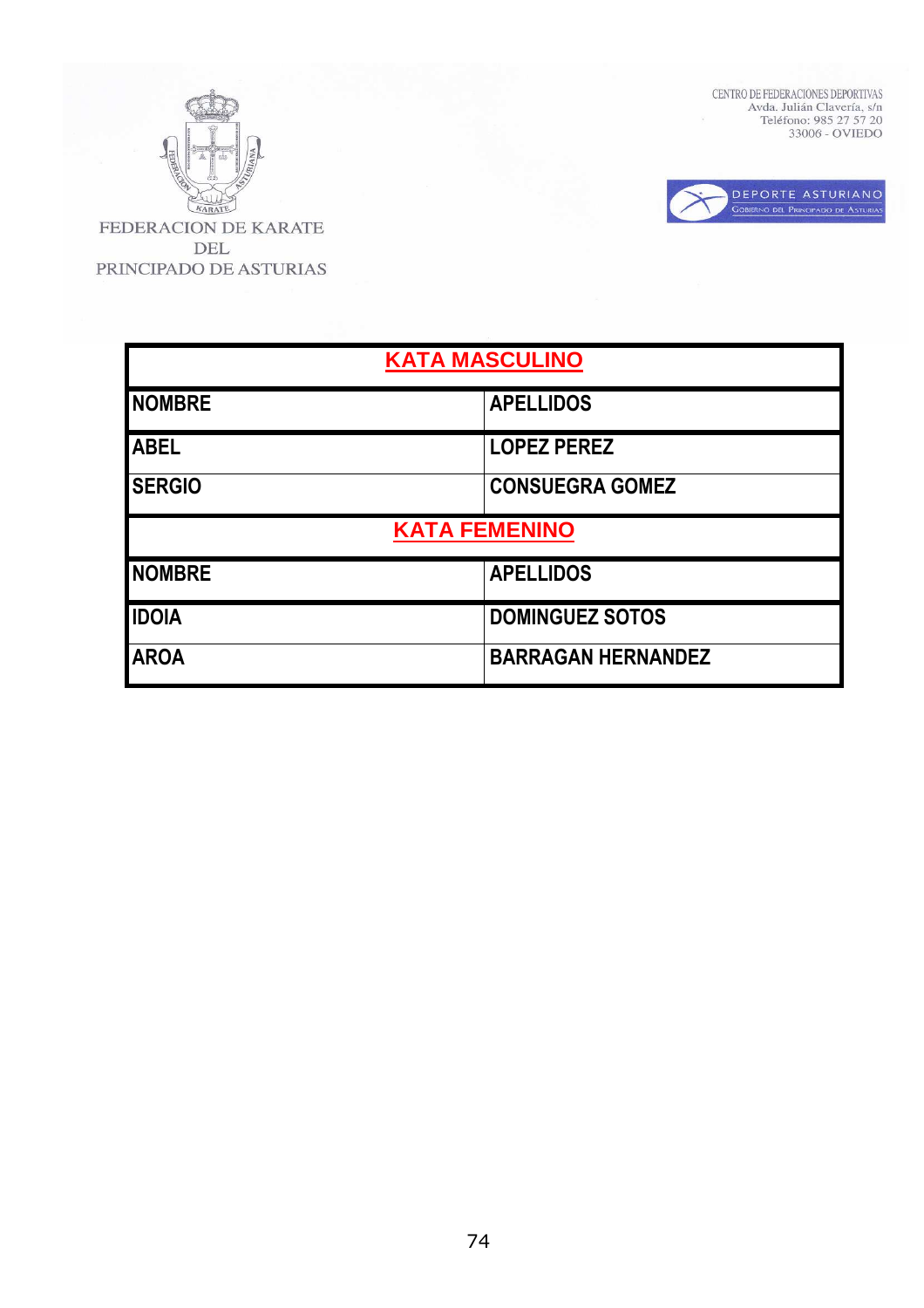

FEDERACION DE KARATE **DEL** PRINCIPADO DE ASTURIAS  $\begin{tabular}{ll} \multicolumn{2}{l}{\textbf{CENTRO DE FEDERACIONES DEPORTIVAS}}\\ \multicolumn{2}{l}{Avda. Julián Clavería, s/n}\\ \multicolumn{2}{l}{\textbf{Avda. Julián Clavería, s/n}}\\ \multicolumn{2}{l}{\textbf{Teléfono: 985 27 57 20}}\\ \multicolumn{2}{l}{\textbf{33006 - OVIEDO}} \end{tabular}$ 



| FEDERACION: ANDALUCIA |
|-----------------------|
|-----------------------|

**PRESIDENTE: FRANCISCO GONZALEZ MARTIN** 

**ARBITRO: FRANCISCO JAVIER HERRERA MUÑOZ** 

**COACH: WENCESLAO ANGULO LOPEZ** 

# **KUMITE MASCULINO**

| <b>NOMBRE</b>          | <b>APELLIDOS</b>         |  |
|------------------------|--------------------------|--|
| <b>ABEL</b>            | <b>HUERTAS GONZALEZ</b>  |  |
| <b>JOSE MANUEL</b>     | <b>PEREZ HUESO</b>       |  |
| <b>SERGIO</b>          | <b>BAUTISTA PIÑA</b>     |  |
| <b>ALBERTO</b>         | <b>ALVAREZ MOLERO</b>    |  |
| <b>MIGUEL</b>          | <b>MARTINEZ IBAÑEZ</b>   |  |
| <b>ADRIAN</b>          | <b>MARTINEZ ALGUACIL</b> |  |
| <b>KUMITE FEMENINO</b> |                          |  |
| <b>NOMBRE</b>          | <b>APELLIDOS</b>         |  |
| <b>LOLA</b>            | <b>FERNANDEZ HERRADA</b> |  |
| <b>CARMEN</b>          | <b>CORREDERA SUAREZ</b>  |  |
| <b>EVA MARIA</b>       | <b>ORTIGOSA ALVAREZ</b>  |  |
| <b>CRISTINA</b>        | <b>ROMERO DORADO</b>     |  |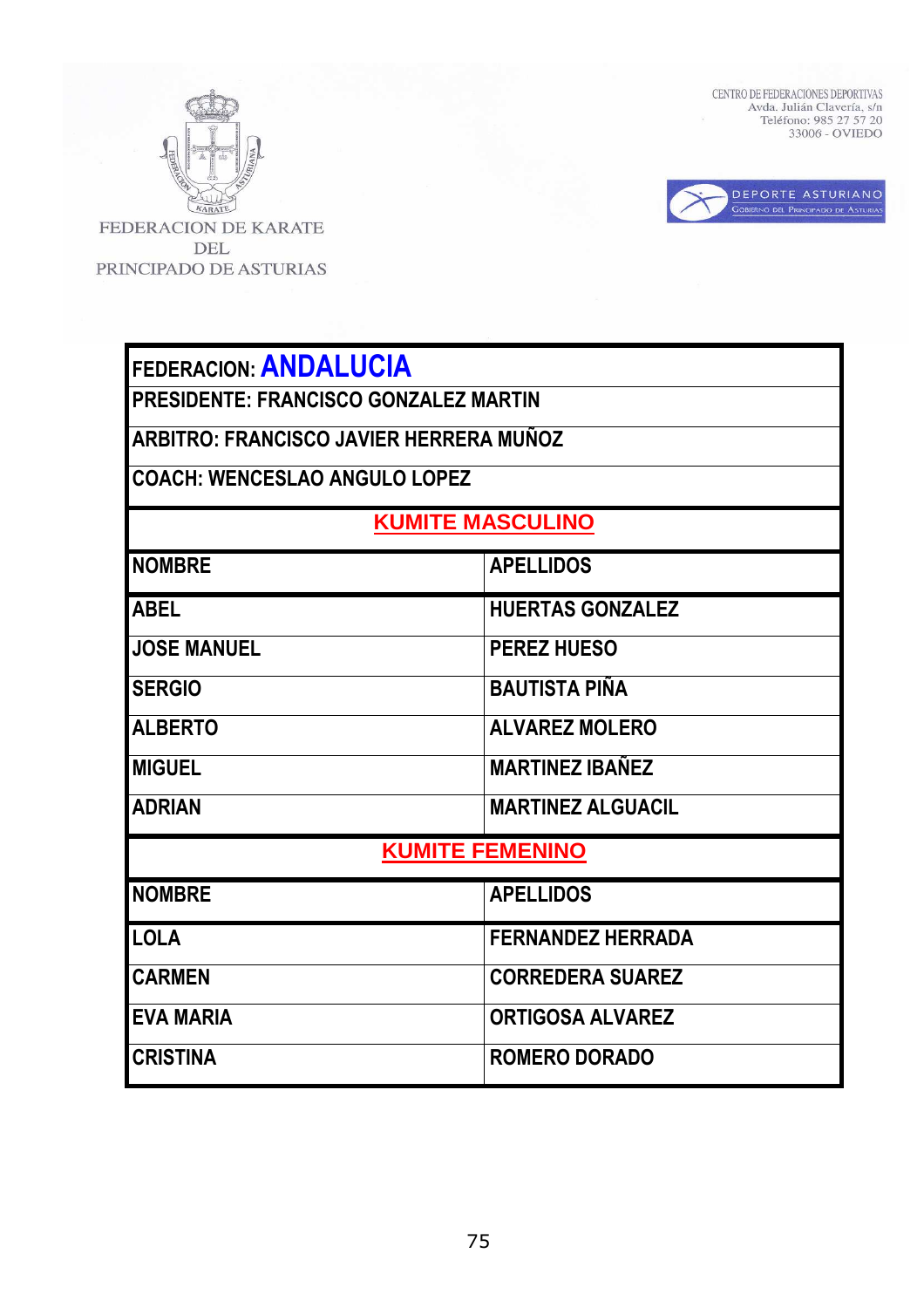

 $\begin{tabular}{ll} \multicolumn{2}{l}{{\bf CENTRO DE FEDERACIONES DEPORTIVAS}}\\ \multicolumn{2}{l}{Avda. Julián Clavería, s/n}\\ \multicolumn{2}{l}{\bf TelÉfono: 985 27 57 20}\\ \multicolumn{2}{l}{\bf 33006 - OVIEDO} \end{tabular}$ 



| <b>FEDERACION: RIOJANA</b>               |                        |  |
|------------------------------------------|------------------------|--|
| <b>PRESIDENTE: PABLO PALACIOS ARNAEZ</b> |                        |  |
| <b>COACH: ANGEL APELLANIZ ESPIGA</b>     |                        |  |
| <b>KUMITE MASCULINO</b>                  |                        |  |
| <b>NOMBRE</b>                            | <b>APELLIDOS</b>       |  |
| <b>DIEGO</b>                             | <b>ARNAEZ PEREZ</b>    |  |
| <b>DAVID</b>                             | <b>GIL ORTEGA</b>      |  |
| <b>ADRIAN</b>                            | <b>CASTILLO GARCIA</b> |  |
| <b>ADRIAN</b>                            | <b>GARCIA IÑIGUEZ</b>  |  |
| <b>JESÚS</b>                             | <b>IBÁÑEZ BLANCO</b>   |  |
| <b>KUMITE FEMENINO</b>                   |                        |  |
| <b>NOMBRE</b>                            | <b>APELLIDOS</b>       |  |
| <b>MÓNICA</b>                            | <b>GURREA IGLESIAS</b> |  |
| <b>BERTA</b>                             | <b>MONTANER BARRIO</b> |  |
| <b>AINHOA</b>                            | <b>ANTÓN GÓMEZ</b>     |  |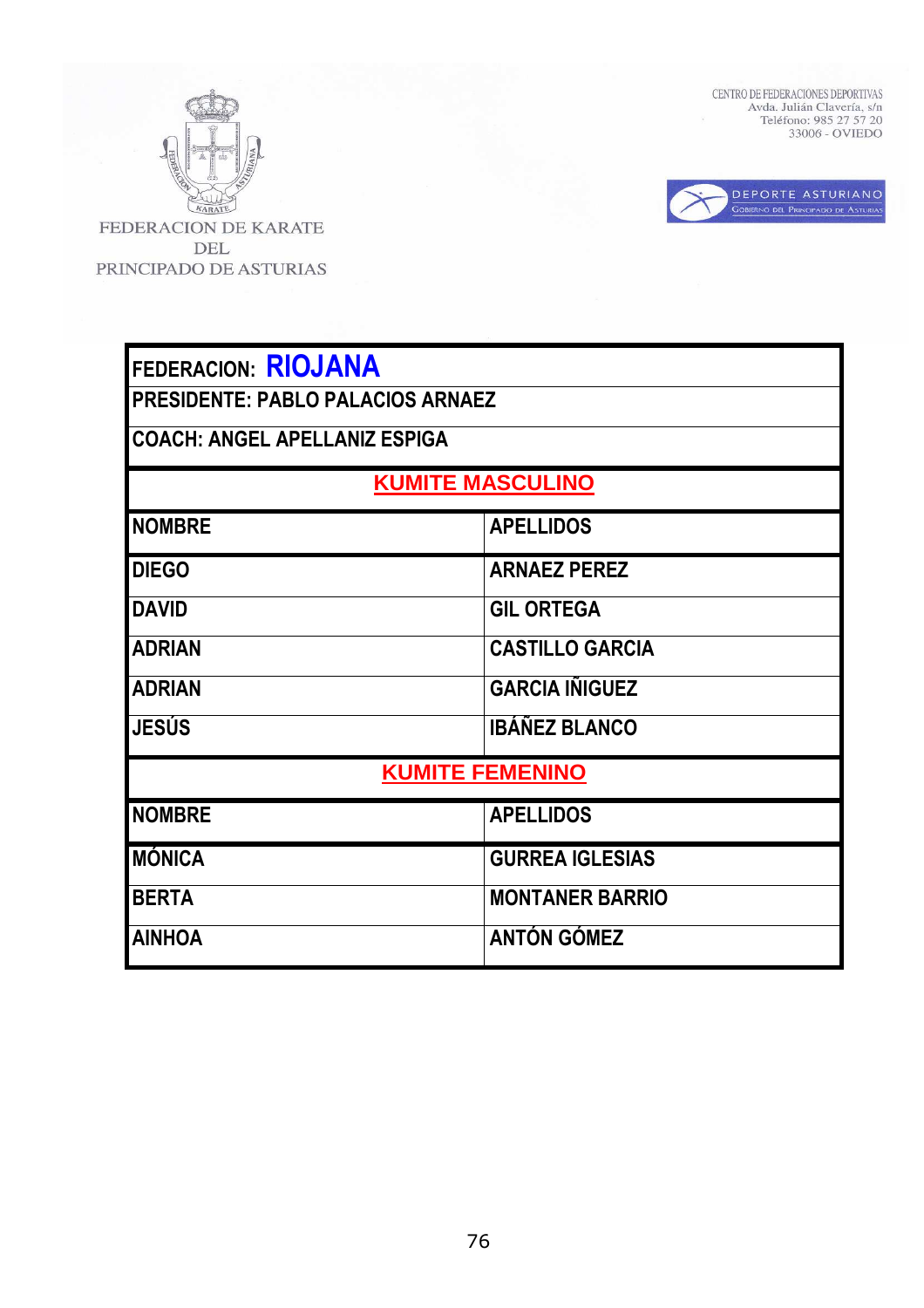

 $\begin{tabular}{ll} \multicolumn{2}{l}{{\bf CENTRO DE FEDERACIONES DEPORTIVAS}}\\ \multicolumn{2}{l}{Avda. Julián Clavería, s/n}\\ \multicolumn{2}{l}{\bf TelÉfono: 985 27 57 20}\\ \multicolumn{2}{l}{\bf 33006 - OVIEDO} \end{tabular}$ 



| <b>FEDERACION: CASTILLA LA MANCHA</b>         |                         |  |  |
|-----------------------------------------------|-------------------------|--|--|
| PRESIDENTE: ANTONIO MORENO MARQUEÑO           |                         |  |  |
| <b>ARBITRO: ANTONIO CARRETERO BALLESTEROS</b> |                         |  |  |
| <b>COACH: ANTONIO PANIAGUA NOVILLO</b>        |                         |  |  |
| <b>KUMITE MASCULINO</b>                       |                         |  |  |
| <b>NOMBRE</b>                                 | <b>APELLIDOS</b>        |  |  |
| <b>JULIO</b>                                  | <b>CUADRA DIAZ</b>      |  |  |
| <b>JONATHAN</b>                               | <b>HUERTAS ALHAMBRA</b> |  |  |
| <b>ADRIAN</b>                                 | <b>SAN JOSE OLMEDO</b>  |  |  |
| <b>FERNANDO</b>                               | <b>MORENO PAZ</b>       |  |  |
| <b>MATÍAS</b>                                 | <b>GOMEZ GARCIA</b>     |  |  |
|                                               |                         |  |  |
|                                               | <b>KUMITE FEMENINO</b>  |  |  |
| <b>NOMBRE</b>                                 | <b>APELLIDOS</b>        |  |  |
| <b>MARIA</b>                                  | <b>SOBRINOS MARTIN</b>  |  |  |
| <b>MARIA JESUS</b>                            | <b>CASAMAYON</b>        |  |  |
| <b>LUCIA</b>                                  | <b>TRUJILLO RUIZ</b>    |  |  |
| <b>PILAR</b><br><b>ZAMORA BRAVO</b>           |                         |  |  |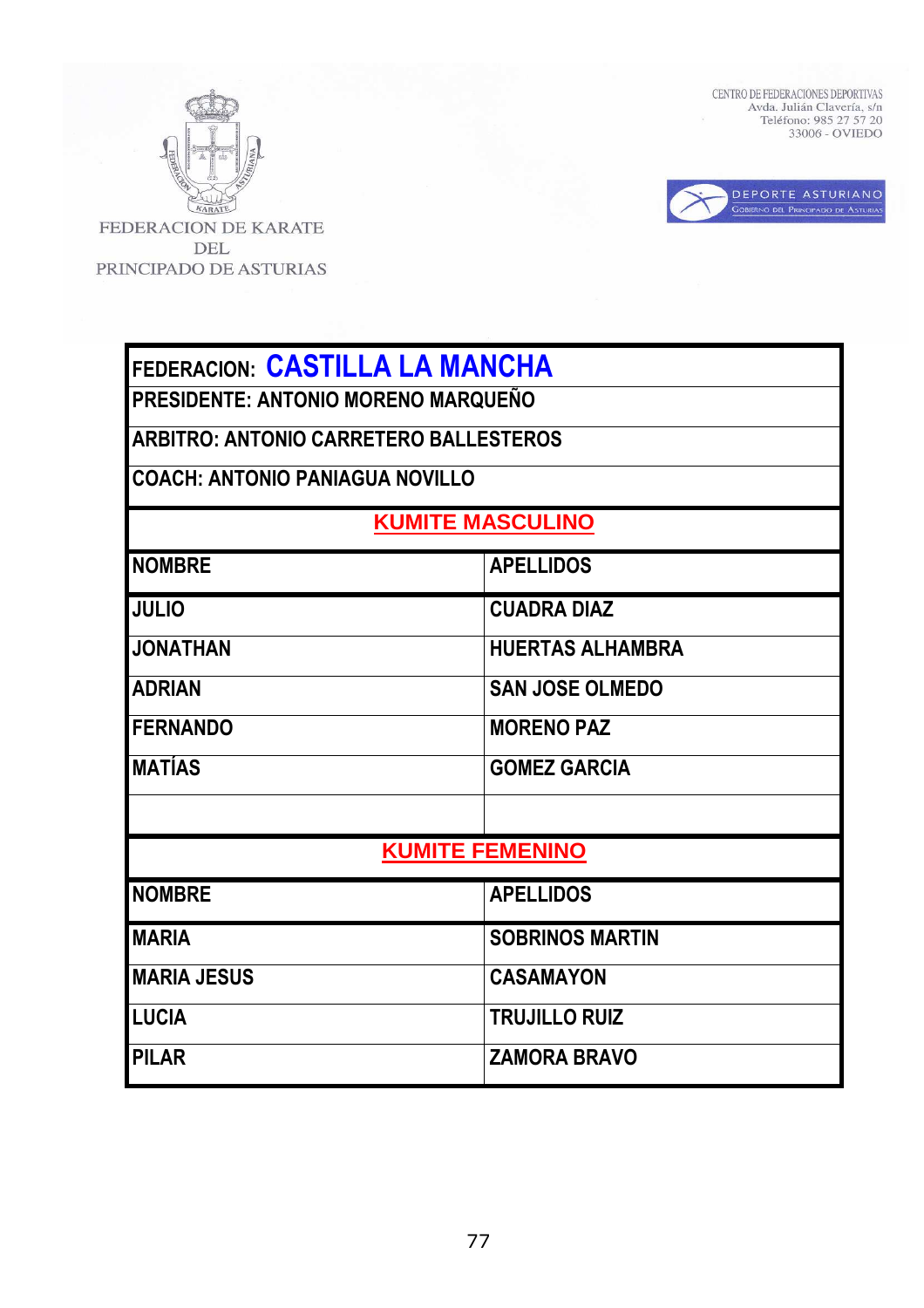

 $\begin{tabular}{ll} \multicolumn{2}{l}{{\bf CENTRO DE FEDERACIONES DEPORTIVAS}}\\ \multicolumn{2}{l}{Avda. Julián Clavería, s/n}\\ \multicolumn{2}{l}{\bf TelÉfono: 985 27 57 20}\\ \multicolumn{2}{l}{\bf 33006 - OVIEDO} \end{tabular}$ 



| <b>FEDERACION: PORTUGAL</b><br><b>PRESIDENTE: JOAO SALGADO</b><br><b>ARBITRO: JOSE CHAGAS</b><br><b>COACH: JOAQUIM GONÇALVES</b> |                        |  |
|----------------------------------------------------------------------------------------------------------------------------------|------------------------|--|
| <b>KUMITE MASCULINO</b>                                                                                                          |                        |  |
| <b>NOMBRE</b>                                                                                                                    | <b>APELLIDOS</b>       |  |
| <b>ANDRÉ</b>                                                                                                                     | <b>GONÇALVES</b>       |  |
| <b>FERNANDO</b>                                                                                                                  | <b>FERREIRA</b>        |  |
| <b>CARLOS</b>                                                                                                                    | <b>CASTRO</b>          |  |
| <b>NUNO</b>                                                                                                                      | <b>MOREIRA</b>         |  |
| <b>NUNO</b>                                                                                                                      | <b>DIAS</b>            |  |
| <b>JORGE</b>                                                                                                                     | <b>MACHADO</b>         |  |
|                                                                                                                                  | <b>KUMITE FEMENINO</b> |  |
| <b>NOMBRE</b>                                                                                                                    | <b>APELLIDOS</b>       |  |
| <b>INÊS</b>                                                                                                                      | <b>SOUSA</b>           |  |
| <b>DIANA</b>                                                                                                                     | <b>MARTINS</b>         |  |
| <b>CATARINA</b>                                                                                                                  | <b>SANTOS</b>          |  |
| <b>INÊS</b>                                                                                                                      | <b>RODRIGUES</b>       |  |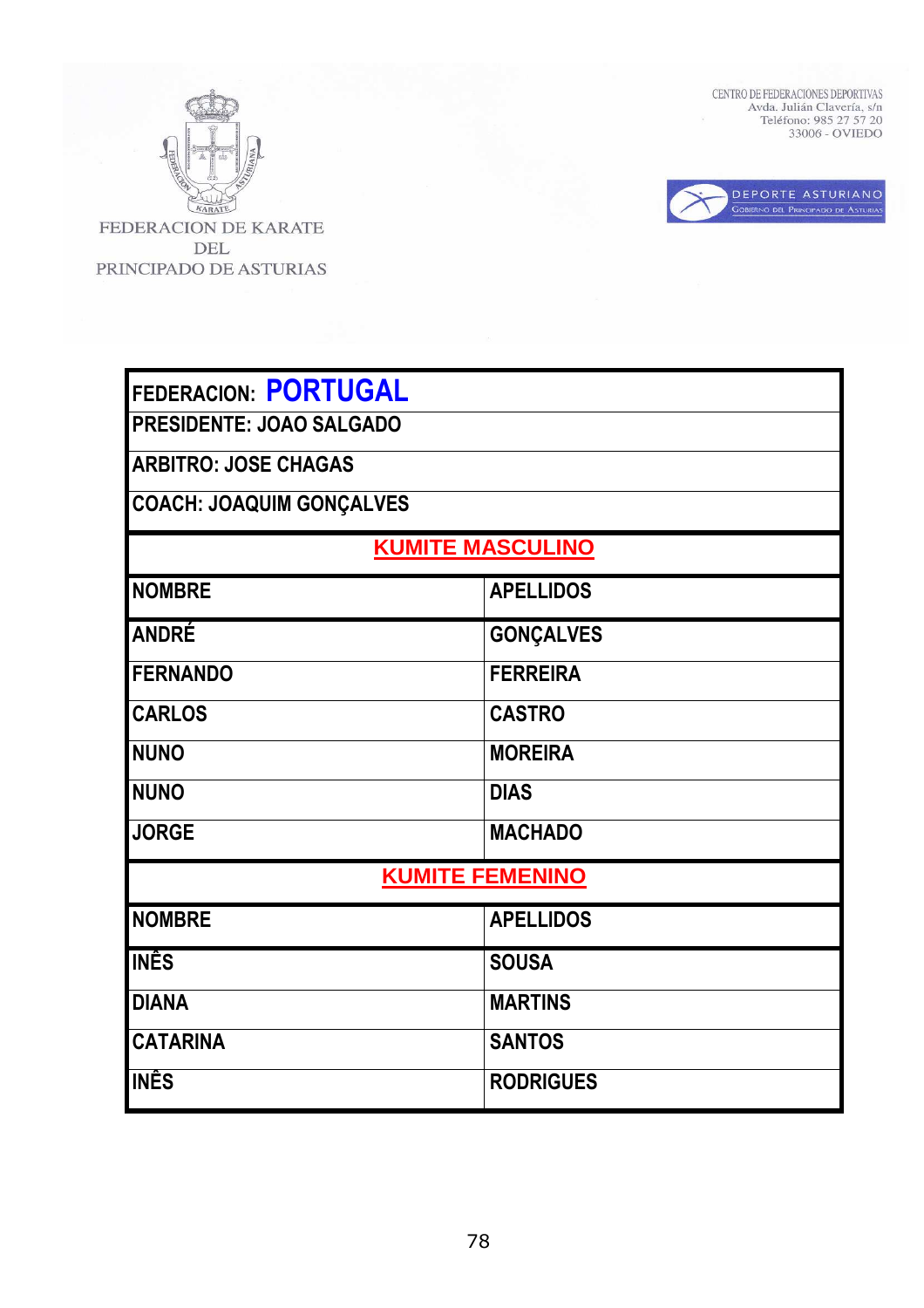

FEDERACION DE KARATE DEL PRINCIPADO DE ASTURIAS CENTRO DE FEDERACIONES DEPORTIVAS Avda. Julián Clavería, s/n<br/> Teléfono: 985 27 57 20 33006 - OVIEDO



| <b>FEDERACION: CATALANA</b>               |                                 |  |
|-------------------------------------------|---------------------------------|--|
| <b>PRESIDENTE: JOSEP BOSCH I ESPINALT</b> |                                 |  |
| <b>ARBITRO: PEDRO BELTRAN PONCE</b>       |                                 |  |
| <b>COACH: FCO. LORENZO EXPOSITO</b>       |                                 |  |
|                                           | <b>KUMITE MASCULINO</b>         |  |
| <b>NOMBRE</b><br><b>APELLIDOS</b>         |                                 |  |
| <b>RAFAEL</b>                             | <b>MUÑOZ MONTORO</b>            |  |
| <b>IKERA ASIER</b>                        | <b>MARTIN LOIZAGA</b>           |  |
| <b>VICTOR</b>                             | <b>RIDAO PEREZ</b>              |  |
| <b>IGOR</b>                               | <b>RUIZ DE CASTAÑEDA GARCIA</b> |  |
| <b>JULIAN</b>                             | <b>POPAN EMANUEL</b>            |  |
| <b>MARC</b>                               | <b>TITOS GARCIA</b>             |  |
|                                           | <b>KUMITE FEMENINO</b>          |  |
| <b>NOMBRE</b>                             | <b>APELLIDOS</b>                |  |
| <b>KATYA</b>                              | <b>BARRANCO MUÑOZ</b>           |  |
| <b>CRISTINA</b>                           | <b>FEO GOMEZ</b>                |  |
| <b>EVELIN</b>                             | <b>TRUJILLO GAVILAN</b>         |  |
| <b>JENNIFER</b>                           | <b>ABRIO RICO</b>               |  |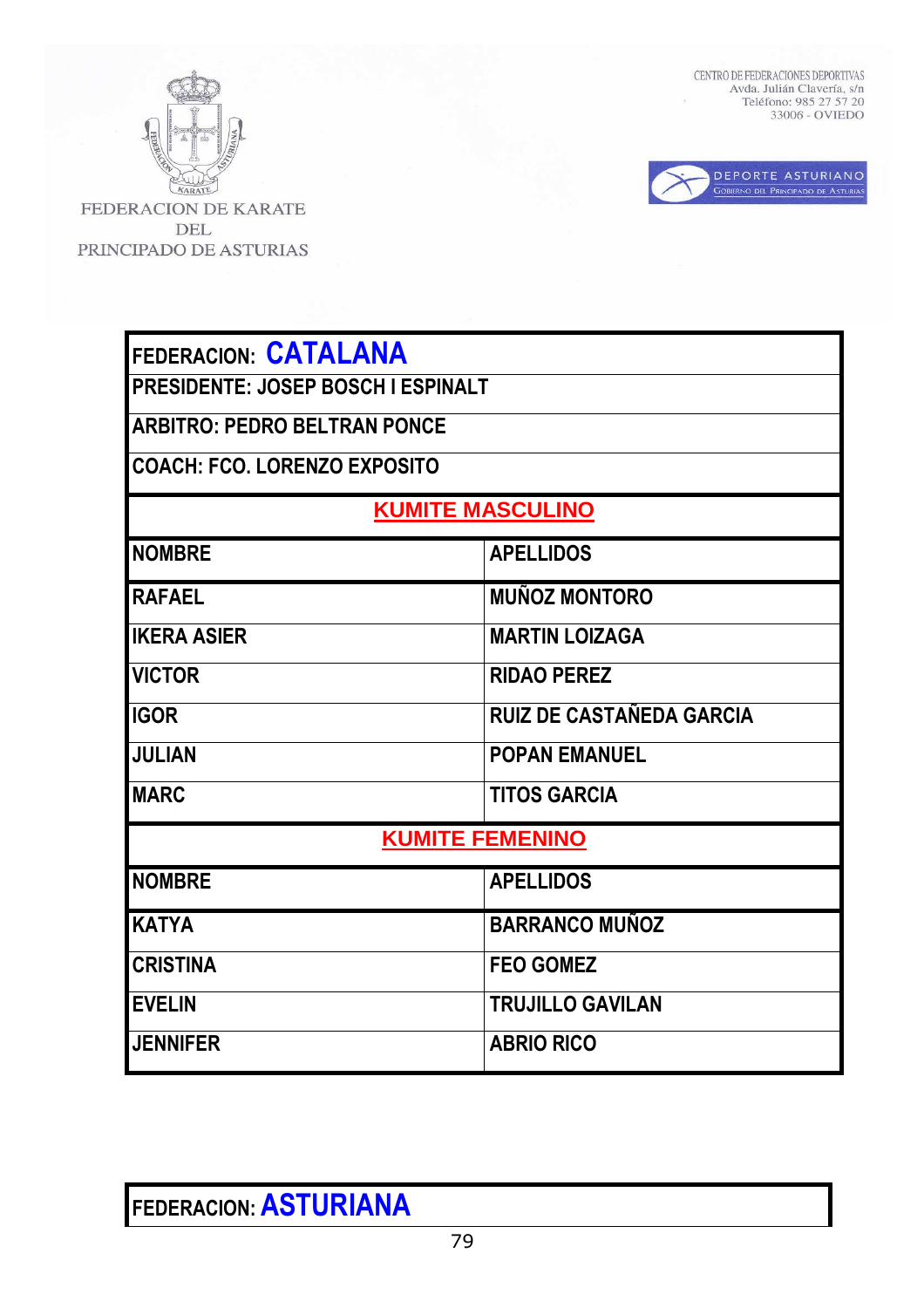

 $\begin{tabular}{ll} \textbf{CENTRO DE FEDERACIONES DEPORTIVAS} \\ \textbf{Avda, Julián Clavería, s/n} \\ \textbf{Telefono: 985 27 57 20} \\ \textbf{33006 - OVIEDO} \end{tabular}$ 



| <b>ARBITROS: DTOR ARBITRAJE – RODOLFO SUAREZ ALONSO</b> |                                                    |                    |                                                      |
|---------------------------------------------------------|----------------------------------------------------|--------------------|------------------------------------------------------|
| <b>FCO. MARTINS</b>                                     | <b>JESUS PENAS</b>                                 |                    | <b>IGNACIO RGUEZ, FANJUL</b>                         |
| <b>AGUSTIN F. GLEZ, SOTO</b>                            | <b>MARINO FERNANDEZ</b>                            |                    | <b>ALVAREZ</b><br><b>JESUS</b><br><b>DARRIBA</b>     |
| <b>MANUEL ENJUTO HURTADO ROBERTO CAÑAL</b>              |                                                    |                    | <b>CASTRILLON</b><br><b>MANUEL</b><br><b>CONDADO</b> |
| <b>JOSE</b><br>А.<br><b>MAGADAN</b>                     | <b>GONZALEZ ANGELES SANTIANES</b>                  |                    | <b>MARCOS CAMBLOR</b>                                |
| <b>JOEL DIAZ POUSADA</b>                                | <b>LOPEZ</b><br><b>BERNABE</b><br><b>FERNANDEZ</b> |                    |                                                      |
| <b>COACH:</b>                                           |                                                    |                    |                                                      |
|                                                         | <b>RUFO A. FERNANDEZ GONZALEZ</b>                  |                    | <b>MARCOS ARENAS PRADO</b>                           |
| <b>NOELIA FERNANDEZ ALONSO</b>                          |                                                    |                    | <b>SHAILA FERNANDEZ QUIÑONES</b>                     |
| <b>ELOY ROCES LAGRANDA</b>                              |                                                    |                    | <b>JOSE ANTONIO GARCIA LOPEZ</b>                     |
| <b>KUMITE MASCULINO</b>                                 |                                                    |                    |                                                      |
|                                                         |                                                    |                    |                                                      |
| <b>NOMBRE</b>                                           |                                                    | <b>APELLIDOS</b>   |                                                      |
| <b>DANIEL</b>                                           |                                                    |                    | <b>LOPEZ PRADO</b>                                   |
| <b>ROBERTO</b>                                          |                                                    |                    | <b>LOPEZ PRADO</b>                                   |
| <b>JONATHAN</b>                                         |                                                    |                    | <b>VILLOTA GLEZ</b>                                  |
| <b>EDGAR</b>                                            |                                                    |                    | <b>DURAN ORTEA</b>                                   |
| <b>SERGIO</b>                                           |                                                    | <b>ARIAS MATAS</b> |                                                      |
| <b>RODRIGO</b>                                          |                                                    |                    | <b>FONTAN RODRIGUEZ</b>                              |
| <b>LUIS</b>                                             |                                                    |                    | <b>MORO GONZALEZ</b>                                 |
| <b>IVAN</b>                                             |                                                    |                    | <b>VIZOSO FERNANDEZ</b>                              |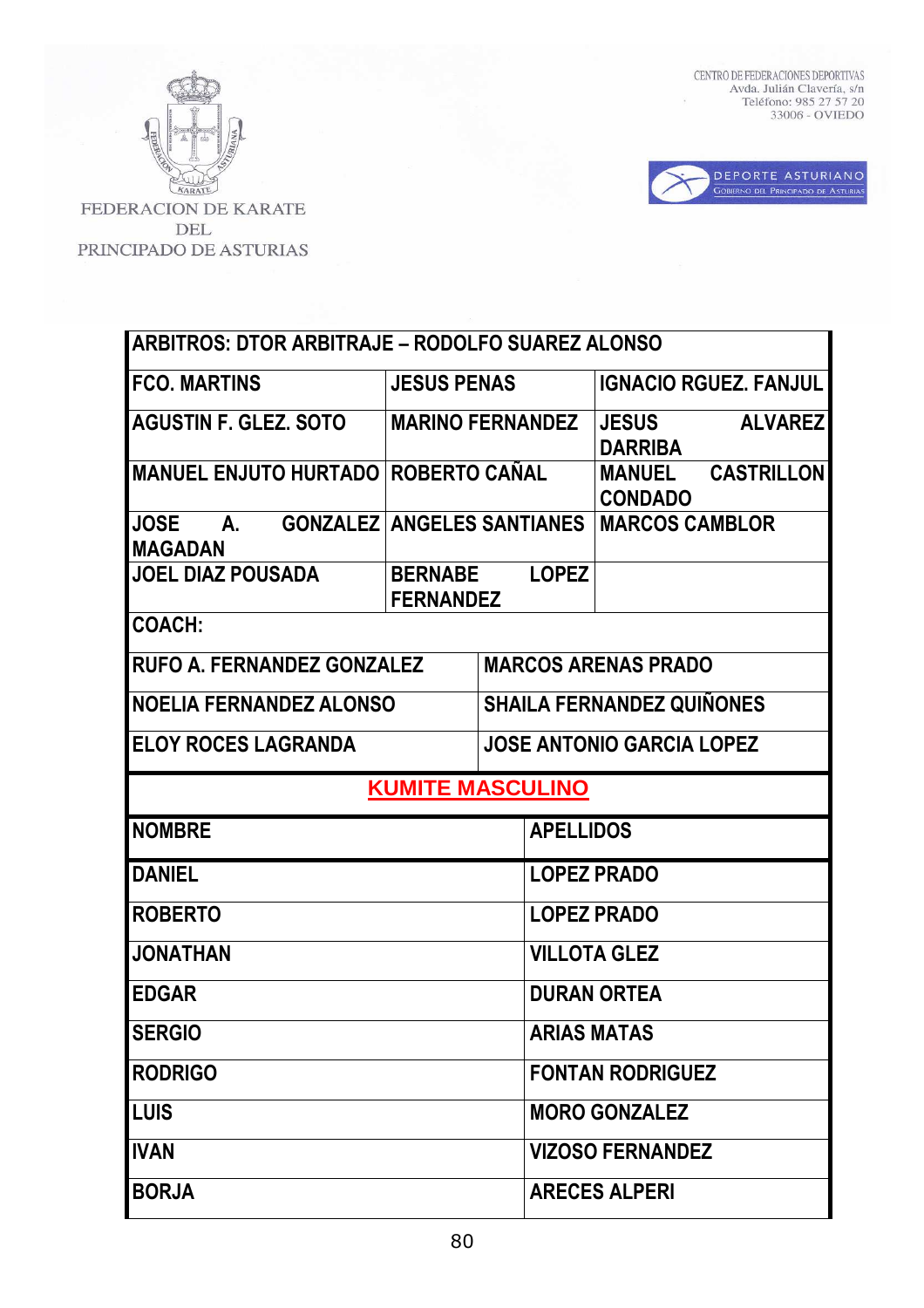



| <b>SALVADOR</b>        | <b>ONDO BIBANG</b>         |
|------------------------|----------------------------|
| <b>ASER</b>            | <b>ZABALA CANAL</b>        |
| <b>CESAR</b>           | <b>CASTAÑO FERNANDEZ</b>   |
| <b>OSCAR</b>           | <b>VAZQUEZ MARTINS</b>     |
| <b>FERNANDO</b>        | <b>SERRANO LOZANO</b>      |
| <b>DANIEL</b>          | <b>FERNANDEZ VALLE</b>     |
| <b>PABLO</b>           | <b>ARANGO RGUEZ</b>        |
| <b>MANUEL</b>          | <b>ARANGO RGUEZ</b>        |
| <b>JAIRO</b>           | <b>ALVAREZ URDIALES</b>    |
| <b>KUMITE FEMENINO</b> |                            |
| <b>NOMBRE</b>          | <b>APELLIDOS</b>           |
|                        |                            |
| <b>JESSICA</b>         | <b>CABEZAS FLOREZ</b>      |
| <b>JESSICA</b>         | <b>GRANDA CUERVO</b>       |
| <b>KAREN</b>           | <b>FERNANDEZ LOPEZ</b>     |
| <b>SANDRA</b>          | <b>MENENDEZ URDIALES</b>   |
| <b>ANA</b>             | <b>PEREZ LOPEZ</b>         |
| <b>AIDA</b>            | <b>VILLAMIL NOVOA</b>      |
| <b>CLARA Ma</b>        | <b>BLANCO BETEGON</b>      |
| <b>MARIA</b>           | <b>VILLANUEVA MARTINEZ</b> |
| <b>KATA MASCULINO</b>  |                            |
| <b>VALENTÍN</b>        | <b>MARCOS NIETO</b>        |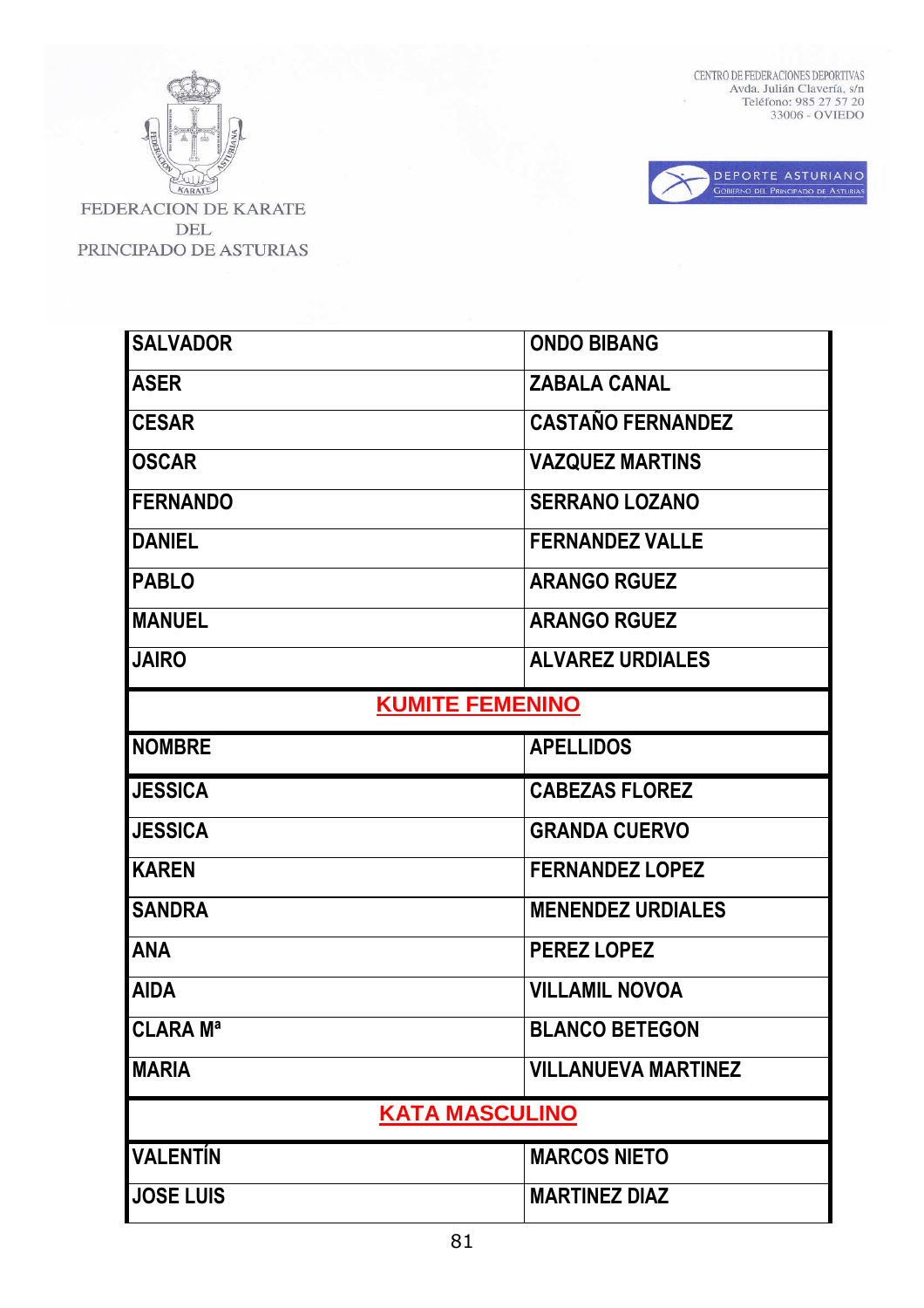

 $\begin{tabular}{ll} \textbf{CENTRO DE FEDERACIONES DEPORTIVAS} \\ \textbf{Avda, Julián Clavería, s/n} \\ \textbf{Telefono: 985 27 57 20} \\ \textbf{33006 - OVIEDO} \end{tabular}$ 



| <b>DANIEL</b>        | <b>ZABALA CANAL</b>   |  |
|----------------------|-----------------------|--|
| <b>KATA FEMENINO</b> |                       |  |
| <b>LUCIA</b>         | <b>ROCES INVERNON</b> |  |
| <b>ALBA</b>          | <b>GONZALEZ RUIZ</b>  |  |
| <b>CRISTEL</b>       | <b>FDEZ ESTEBANEZ</b> |  |
| <b>MARINA</b>        | <b>GARCIA RGUEZ</b>   |  |
| <b>ITZIAR</b>        | <b>RAMOS LOPEZ</b>    |  |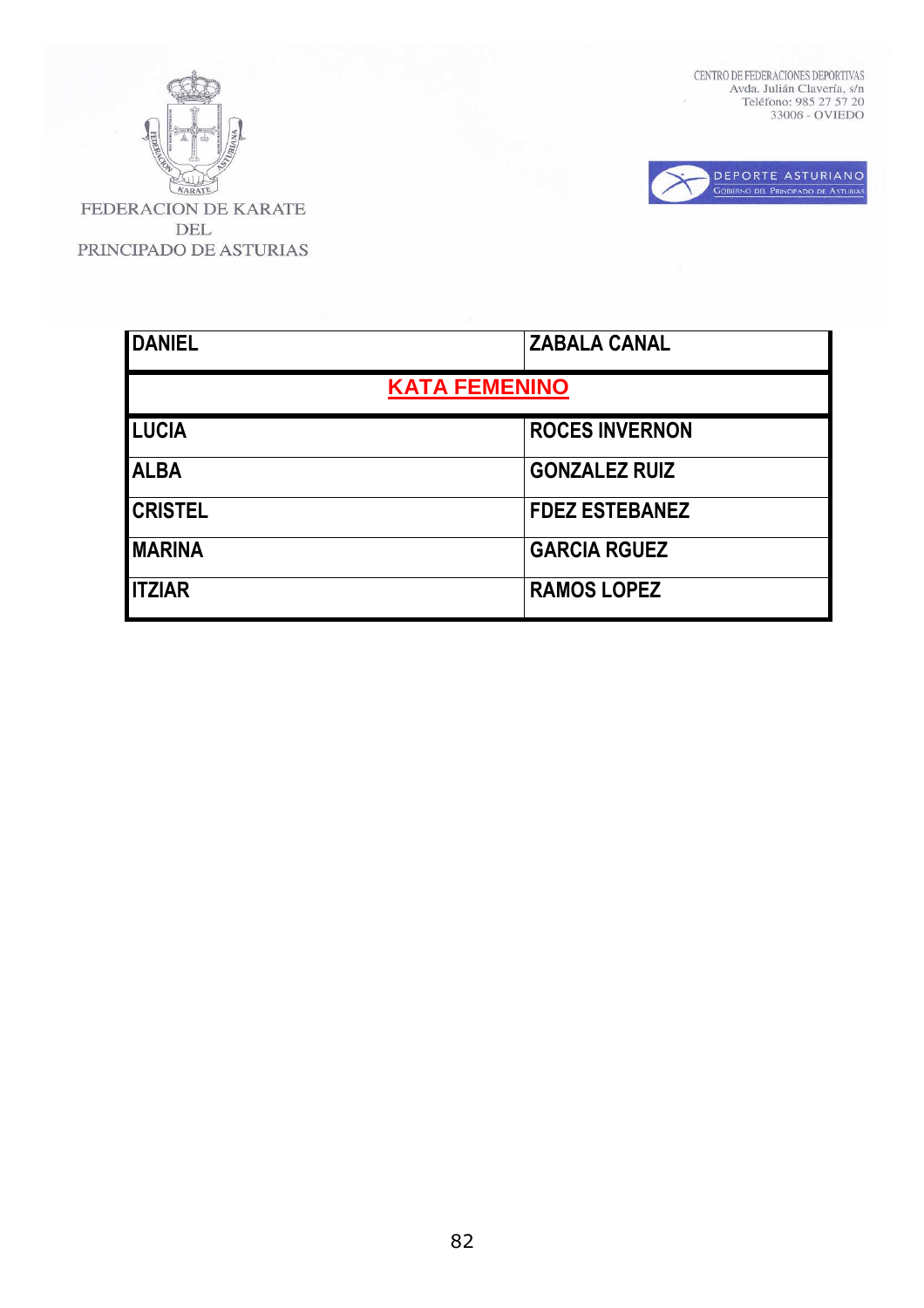



**FEDERACION DE KARATE DEL** PRINCIPADO DE ASTURIAS

# **CLASIFICACIONES**

# **KUMITE MASCULINO 1º FED. ASTURIAS A**

 2º FED. MADRILEÑA 3º FED. CATALANA **3º FED. ASTURIAS B**

# **KUMITE FEMENINO**

1º FED. MADRILEÑA 2º FED. PORTUGUESA 3º FED. ANDALUZA 3º FED. CATALANA

# **KATA MASCULINO**

 **1º VALENTIN MARCOS ASTURIAS 2º JOSE LUIS MARTINEZ ASTURIAS** 3º SERGIO CONSUEGRA MADRID **3º DANIEL ZABALA ASTURIAS** 

# **KATA FEMENINO**

| 1º IDOYA DOMINGUEZ      | <i>MADRID</i>   |
|-------------------------|-----------------|
| <b>2º ALBA GONZALEZ</b> | <b>ASTURIAS</b> |
| 3º AROA BARRAGAN        | <i>MADRID</i>   |
| <b>3º LUCIA ROCES</b>   | <b>ASTURIAS</b> |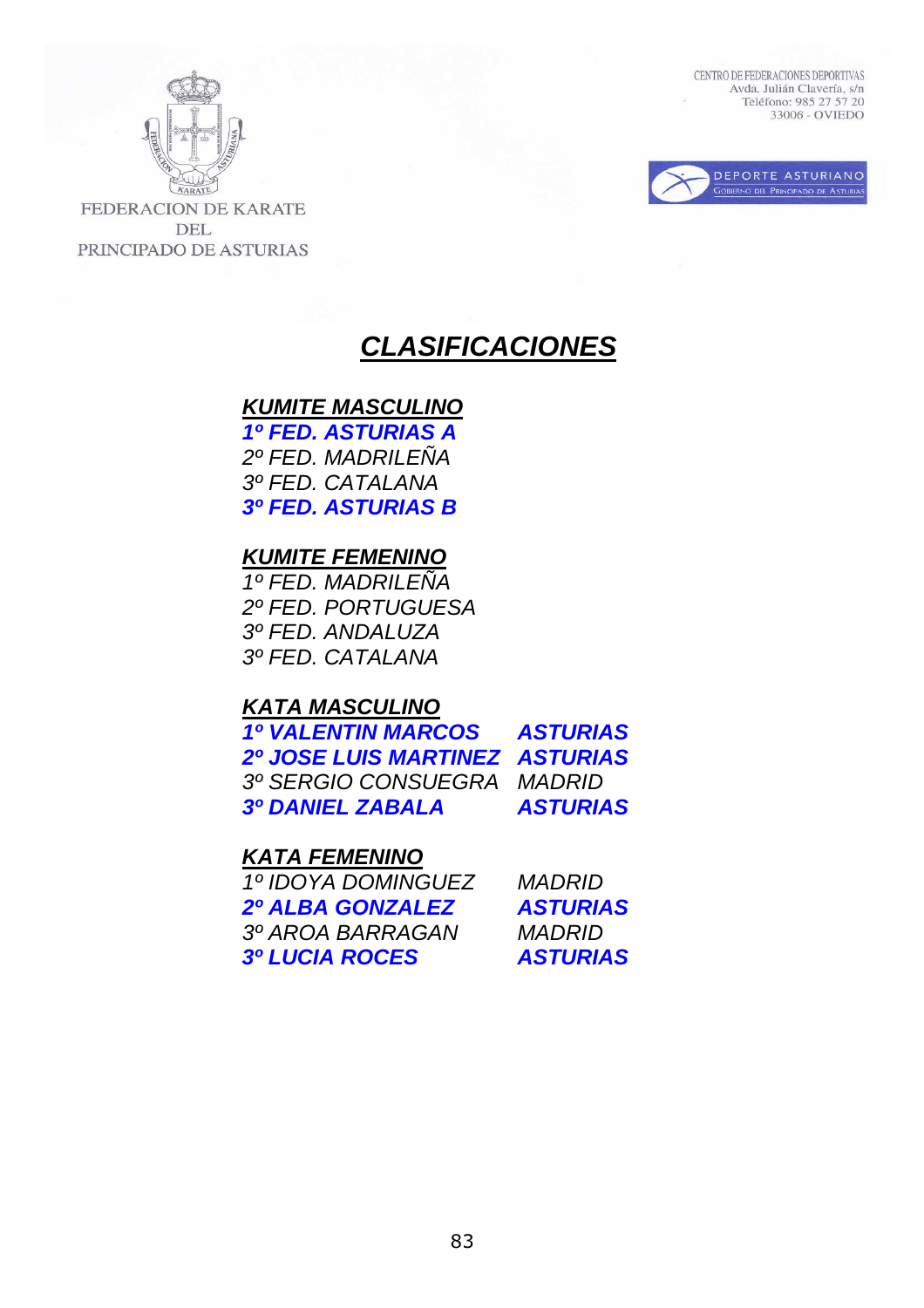



FEDERACION DE KARATE DEL PRINCIPADO DE ASTURIAS

# **CURSO DE TAI-CHI**

### LUGAR: **CENTRO ASTURIANO DE OVIEDO**  FECHA: **15 DE NOVIEMBRE DE 2008**

| ALFREDO MASEDA ANDINA             | 25 EUROS |
|-----------------------------------|----------|
| <b>ANGELES PALACIOS</b>           | 25 EUROS |
| ANGELES SANTIANES                 | 25 EUROS |
| <b>CARLOS ALLER</b>               | 25 EUROS |
| <b>CAYETANO RGUEZ</b>             | 25 EUROS |
| <b>DIEGO CEA</b>                  | 25 EUROS |
| ELENA FEDZ. RGUEZ.                | 25 EUROS |
| EVA BRAÑA                         | 25 EUROS |
| <b>FRAN GOMEZ</b>                 | 25 EUROS |
| <b>FRANCISCO GARCIA FEDZ.</b>     | 25 EUROS |
| <b>JOSE LUIS AMPUDIA GARCIA</b>   | 25 EUROS |
| JOSE MANUEL ESTRADA RGUEZ.        | 25 EUROS |
| <b>JUAN FEDZ. VALLES</b>          | 25 EUROS |
| <b>JUAN JOSE LLORENTE PRADO</b>   | 25 EUROS |
| <b>JULIO QUESADA FEDZ.</b>        | 25 EUROS |
| M <sup>a</sup> JOSE GARCIA GARCIA | 25 EUROS |
| <b>MAR PUENTE</b>                 | 25 EUROS |
| <b>MARIVI DIEZ ALVAREZ</b>        | 25 EUROS |
| NIEVES LÓPEZ SEDANO               | 25 EUROS |
| PILAR ALONSO ALONSO               | 25 EUROS |
| RICARDO ALVAREZ DIAZ              | 25 EUROS |
| ROSA Mª FERNANDEZ                 | 25 EUROS |
| <b>SILVIA MORALES JIMENEZ</b>     | 25 EUROS |
| <b>SUSANA FEDZ. MARTINEZ</b>      | 25 EUROS |
| <b>TERESA DELGADO</b>             | 25 EUROS |
|                                   |          |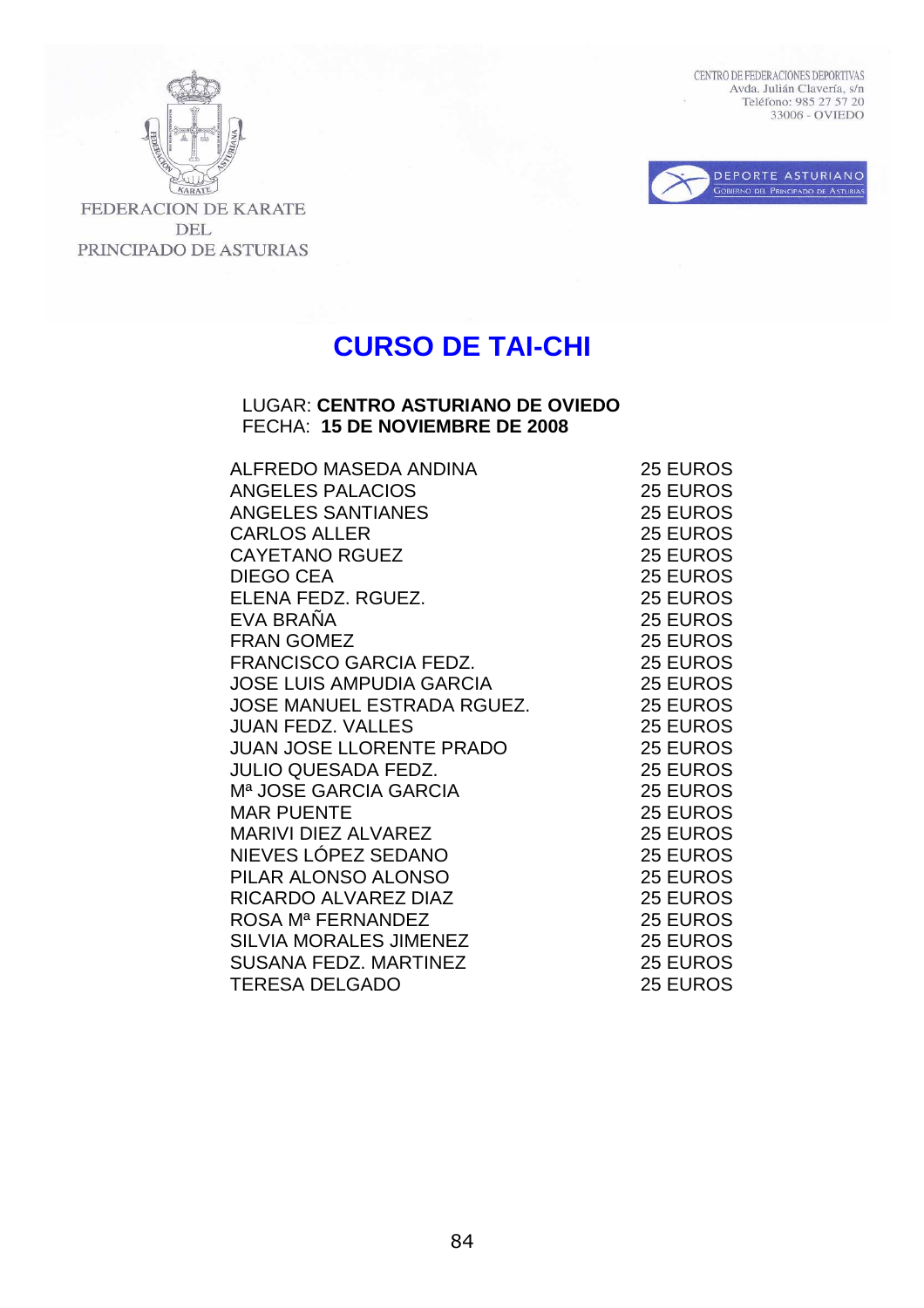



FEDERACION DE KARATE **DEL** PRINCIPADO DE ASTURIAS

# **XIX CAMPEONATO DEL MUNDO SENIOR**

LUGAR: **TOKIO (JAPÓN)** FECHA: **13 AL 16 DE NOVIEMBRE DE 2008**

# **RESULTADOS**

### **KUMITE MASCULINO**

### **-60 Kg. -65 Kg.**

| 1º D. DOMDJONI<br>2º D.ASSADILOV<br>3º D.BROSE<br>3º H.ROUHANI | <b>CROACIA</b><br>KAZAKHAST.<br><b>BRASIL</b><br><b>IRAN</b>       | 1º G.KOTAKA<br>2º A.KOVACS<br>3º W.ROLLE<br>3º T.NIHEI      | EE.UU.<br><b>HUNGRIA</b><br><b>FRANCIA</b><br><b>JAPÓN</b>      |
|----------------------------------------------------------------|--------------------------------------------------------------------|-------------------------------------------------------------|-----------------------------------------------------------------|
| -70 Kg.                                                        |                                                                    |                                                             | -75 Kg.                                                         |
| 1º R.AGHAYEV<br>2º T.MOUSSA<br>3º S.NAGAKI<br>3º S.BAGHBANI    | <b>AZERBAYAN</b><br><b>EGIPTO</b><br><b>JAPON</b><br><b>CANADA</b> | 1º D.DUBO<br>2º M.BASTURK<br>3º K.MATSUHISA<br>3º M.MOHAMED | <b>CHILE</b><br><b>TURQUIA</b><br><b>JAPON</b><br><b>EGIPTO</b> |
| -80 Kg.                                                        |                                                                    |                                                             | +80 Kg.                                                         |
| $1^{\circ}$ S. IBUCHI                                          | <b>JAPON</b>                                                       | 1º S. MANISCAI CO ITALIA                                    |                                                                 |

| $1^\circ$ S. IBUCHI | <b>JAPON</b>  | 1º S. MANISCALCO ITALIA |         |
|---------------------|---------------|-------------------------|---------|
| 2º I. ELDARUCHEV    | <b>RUSIA</b>  | 2º I. GARY              | FRANCIA |
| 3º H. KESHTA        | <b>EGIPTO</b> | 3º C. ROBB              | ESCOCIA |
| 3º A. PRENOV        | KAZAKHASTAN   | 3º J. HORNE             |         |
| AI FMANIA           |               |                         |         |

### **OPEN**

| 1º R. AGHAYEV             | AZERBAIAN      | 1º TURQUIA             |
|---------------------------|----------------|------------------------|
| 2º S. MARGARITOPOL GRECIA |                | 2º SERBIA              |
| 3º G. ARKANIA             | <b>GEORGIA</b> | 3º EGIPTO              |
| 3º S. MANISCALCO          | <b>ITALIA</b>  | 3º ESPAÑA              |
|                           |                | <b>Orman Andrich F</b> |

 **Composición Equipo Oscar Vazquez Martins Iván Leal Reglero**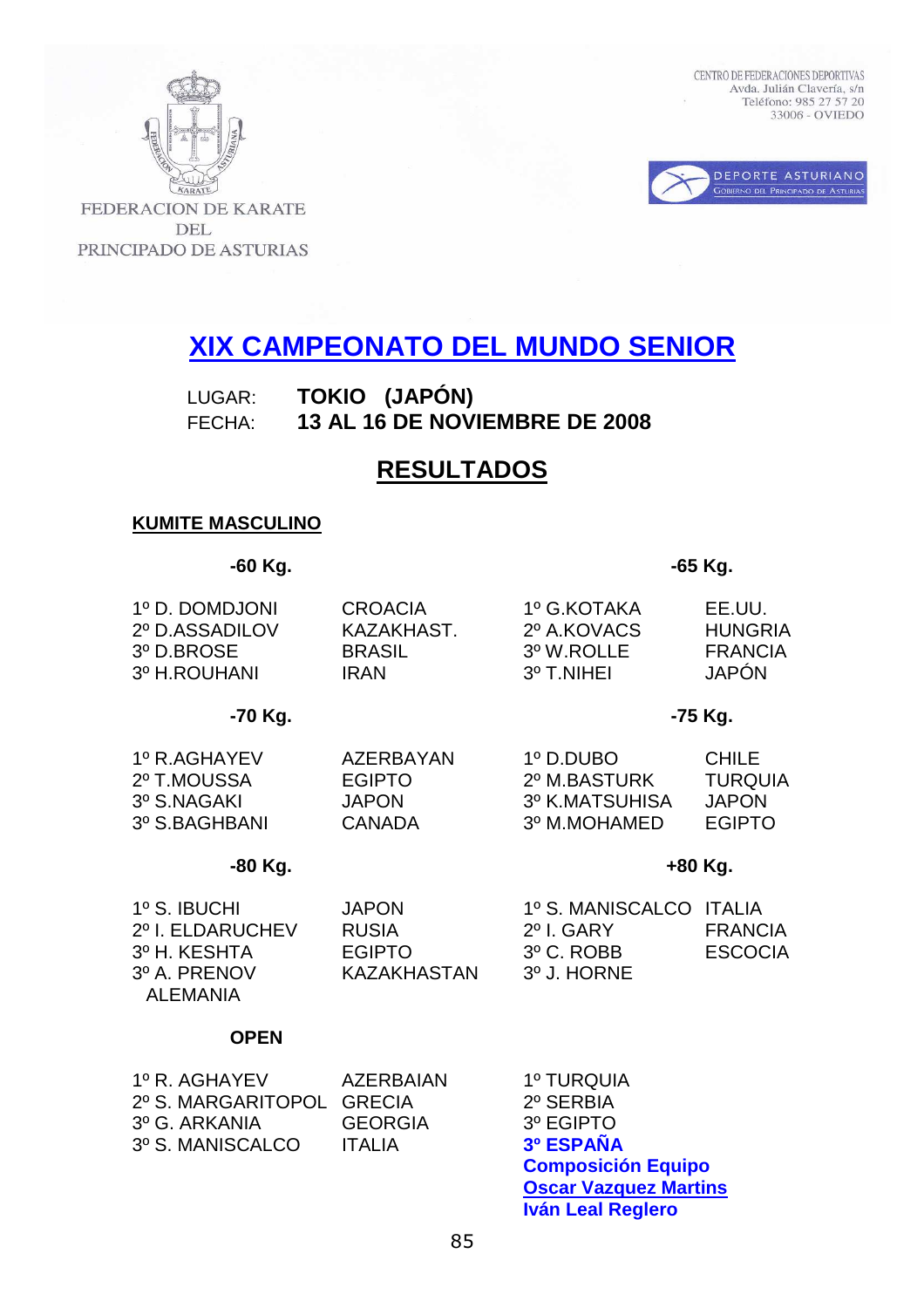



FEDERACION DE KARATE **DEL** PRINCIPADO DE ASTURIAS

> **Fco. Javier Martinez Guzmán Oscar Martinez de Quel Antonio Sanchez Estepa Christian Rodríguez Nuñez Adrián Martinez Alguacil**

## **KUMITE FEMENINO**

### **-53 Kg. -60 Kg.**

| 2º N. VARASTEH<br>2º K. KNUEHMANN<br>AI FMANIA<br>$3^{\circ}$ G. CELIK<br>3º K. STRIKA<br>TURQUIA<br>3º E. PONOMAREVA<br>3º V. DOGAN<br>RUSIA | CANADA<br><b>SERBIA</b><br><b>TURQUIA</b> |
|-----------------------------------------------------------------------------------------------------------------------------------------------|-------------------------------------------|
|-----------------------------------------------------------------------------------------------------------------------------------------------|-------------------------------------------|

## **+60 Kg. OPEN**

| 1º T. FANJAT            | FRANCIA       | 1º Y. SATO             | <b>JAPON</b>   |
|-------------------------|---------------|------------------------|----------------|
| 2º E. FONSECA AU        | E. UNIDOS     | 2º GLORIA CASAN ESPAÑA |                |
| <b>3º CRISTINA FEO</b>  | <b>ESPAÑA</b> | 3º E. MEDVEDOVA        |                |
| ESLOVAQU                |               |                        |                |
| 3º E. PODBORODNIK RUSIA |               | 3º ANICIC              | <b>CROACIA</b> |

# **EQUIPO**

1º ALEMANIA **2º ESPAÑA**  3º ITALIA 3º FRANCIA

**Composición Equipo Gloria Casanova Rodríguez Cristina Feo Gómez Carmen Vicente Cabañas Irene Colomar Costa**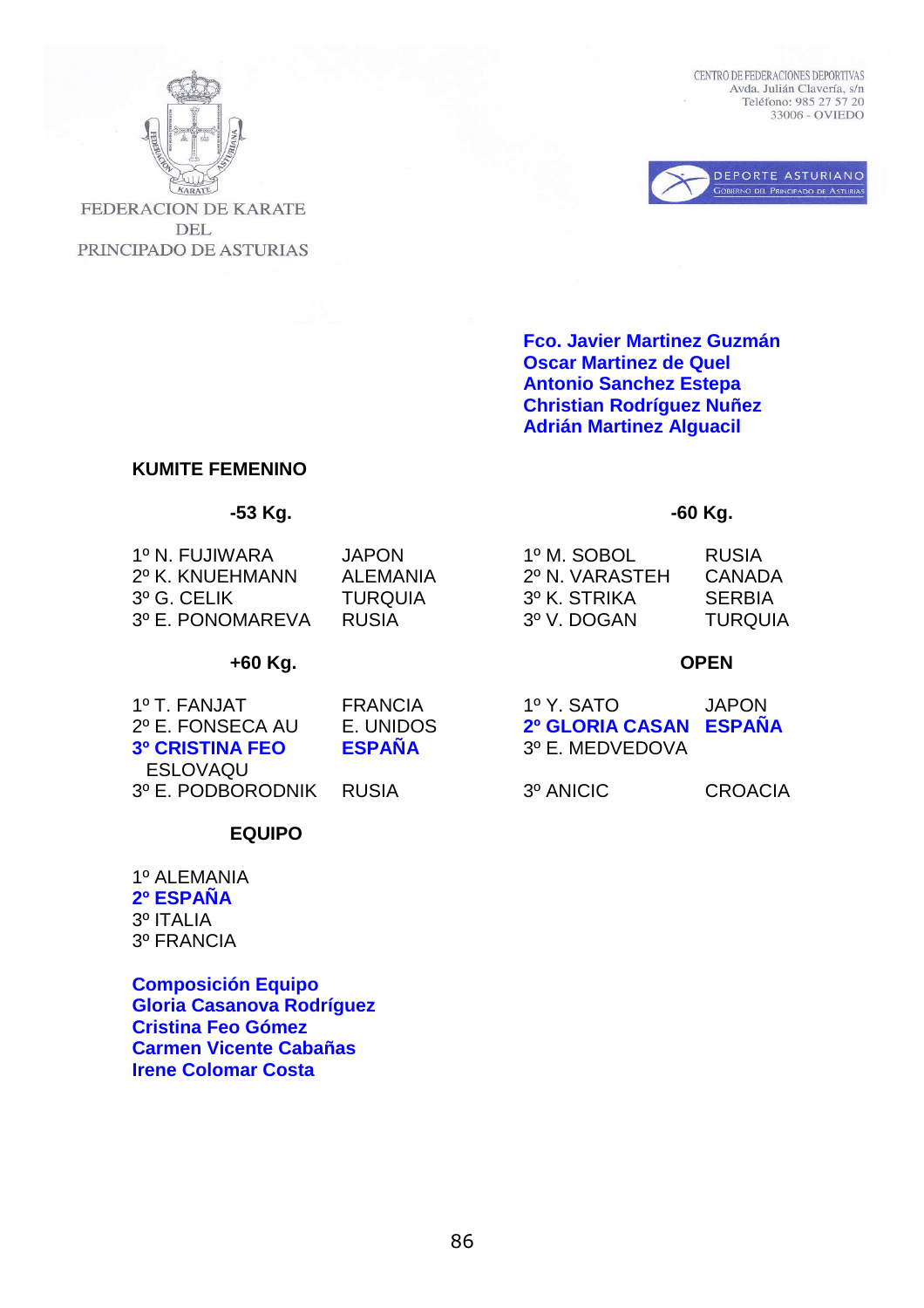



FEDERACION DE KARATE **DEL** PRINCIPADO DE ASTURIAS

# **KATA MASCULINO KATA FEMENINO**

1º L. VALDESI ITALIA 1º H. NGUYEN VIETNAM VENEZUELA 2º S. BATTAGLIA ITALIA 3º M. IBRAHIM EGIPTO 3º M. MADZAREVIC SERBIA 3º V. DACK FRANCIA 3º K. WAKABAYAS JAPON

## KATA EQUIPOS MASCULINO **KATA EQUIPOS FEMENINO**

1º FRANCIA 1º JAPON 3º PERU 3º ITALIA 3º ITALIA 3º ESPAÑA

2º JAPON 2º FRANCIA **Composición Equipo Almudena Muñoz González Ruth Jiménez Fernández Fátima de Acuña González** 

# **MEDALLERO:**

| <b>PAÍS</b>   | <b>ORO</b> | <b>PLATA</b> | <b>BRONCE</b> |
|---------------|------------|--------------|---------------|
| <b>ESPAÑA</b> |            |              | -2            |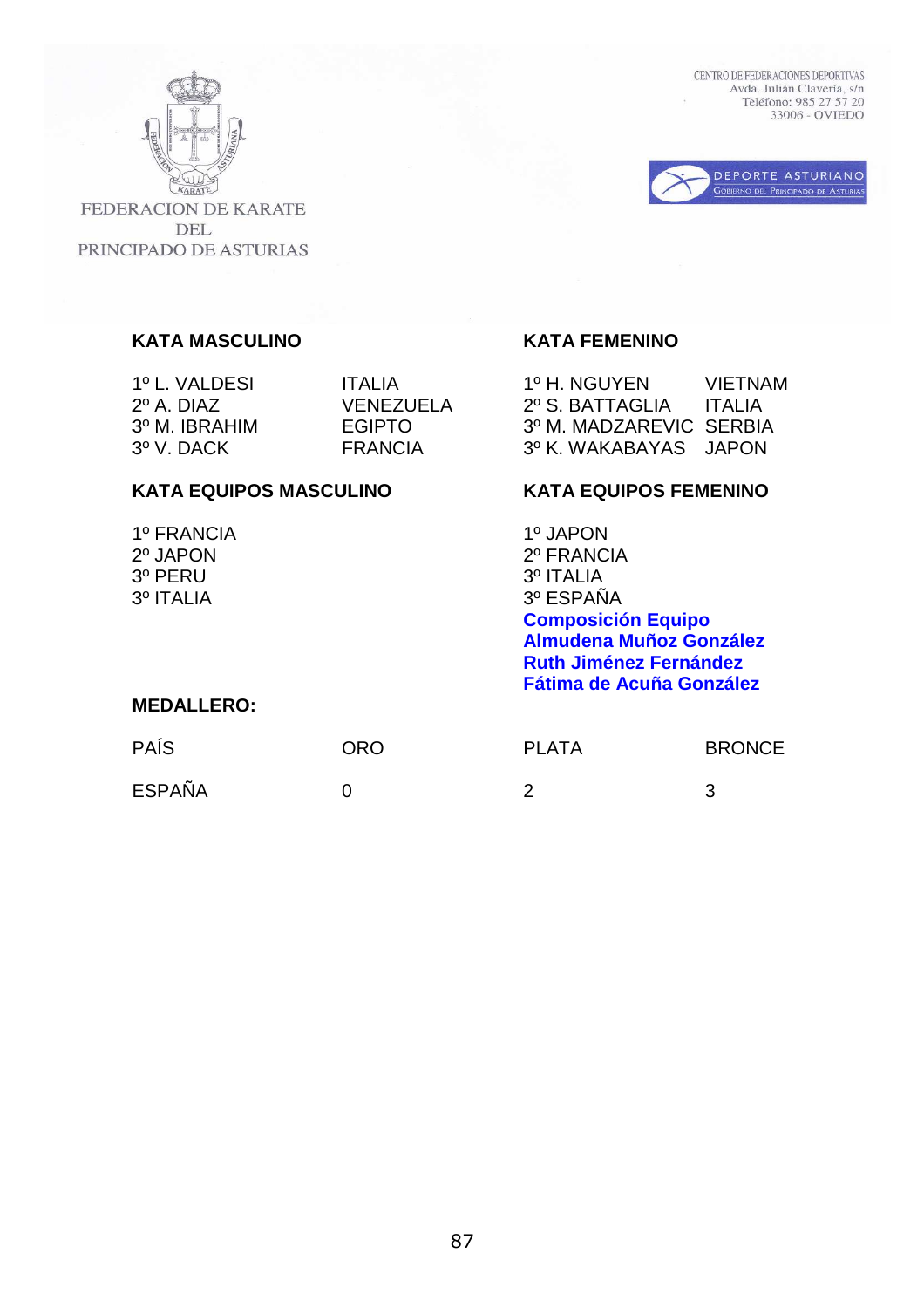



FEDERACION DE KARATE **DEL** PRINCIPADO DE ASTURIAS

# ASPIRANTES EXAMENES DE CINTURON NEGRO SABADO 29 DE NOVIEMBRE DE 2008 PALACIO DE LOS DEPORTES (OVIEDO)

| <b>ASPIRANTES A CINTURON NEGRO INFANTIL</b> |                |              |                 |                |                 |
|---------------------------------------------|----------------|--------------|-----------------|----------------|-----------------|
| <b>NOMBRE Y APELLIDOS</b>                   | <b>LIC REG</b> | <b>TASAS</b> | <b>CLUB</b>     | <b>LIC NAC</b> | <b>LIC CLUB</b> |
| <b>ROBERTO RODRÍGUEZ JUNQUERA</b>           | 356            | 45,00 €      | <b>MUÑIZ</b>    | 37364          | 1318            |
| <b>REPETIDOR</b>                            |                |              |                 |                |                 |
| <b>ALVARO CORBATO PRIETO</b>                | 2402           | 45,00 €      | <b>PALACE</b>   | 37365          | 1320            |
| <b>REPETIDOR</b>                            |                |              |                 |                |                 |
| <b>VICTOR GARCIA RODRIGUEZ</b>              | 56             | 90,00€       | <b>COLISEUM</b> | 33737          | 1291            |
| <b>JAIME TEJON SANTOS</b>                   | 55             | 90,00€       | <b>COLISEUM</b> |                | 1291            |
| DIEGO MENENDEZ MENENDEZ                     | 307            | 90,00€       | <b>COLISEUM</b> |                | 1291            |
| <b>JANO FERNANDEZ GONZALEZ</b>              | 310            | 90,00€       | <b>COLISEUM</b> | 32550          | 1291            |
| <b>MARTIN GARCIA RODRIGUEZ</b>              | 309            | 90,00€       | <b>COLISEUM</b> | 32548          | 1291            |
| ANDRES RODRIGUEZ BARRERO                    | 308            | 90,00€       | <b>COLISEUM</b> | 32551          | 1291            |
| <b>ADRIAN AGUIRRE DIAZ</b>                  | 1052           | 90,00€       | <b>TAIKUM</b>   | $\blacksquare$ | 815             |
| <b>CARLOS TURRADO RODRIGUEZ</b>             | 2502           | 90,00€       | <b>TAIKUM</b>   |                | 815             |
| <b>DAVID MARCOS ELENA</b>                   | 1106           | 90,00€       | <b>AZTECA</b>   |                | 1277            |
| <b>TANIA CABELLO PEREZ</b>                  | 1585           | 90,00€       | FELIX-          |                | 1299            |
|                                             |                |              | <b>SHOTOKAN</b> |                |                 |
| <b>JAIME BALADRON LABORDA</b>               | 410            | 90,00€       | <b>LINO</b>     | $\blacksquare$ | 1823            |
| <b>NATALIA FEITO LOPEZ</b>                  | 406            | 90,00€       | <b>LINO</b>     |                | 1823            |
| <b>FERNANDO GRANDA CASARES</b>              | 128            | 90,00€       | <b>LINO</b>     | 35135          | 1823            |
| <b>ALVARO ARANGO ALPERIZ</b>                | 2496           | 90,00€       | KAN-DO          | $\blacksquare$ | 1309            |
| <b>RICARDO SUAREZ RODRIGUEZ</b>             | 1143           | 90,00€       | IÑIGO NUEVO     |                | 2440            |
|                                             |                |              |                 |                |                 |
|                                             |                |              |                 |                |                 |
|                                             |                |              |                 |                |                 |
|                                             |                |              |                 |                |                 |
|                                             |                |              |                 |                |                 |
|                                             |                |              |                 |                |                 |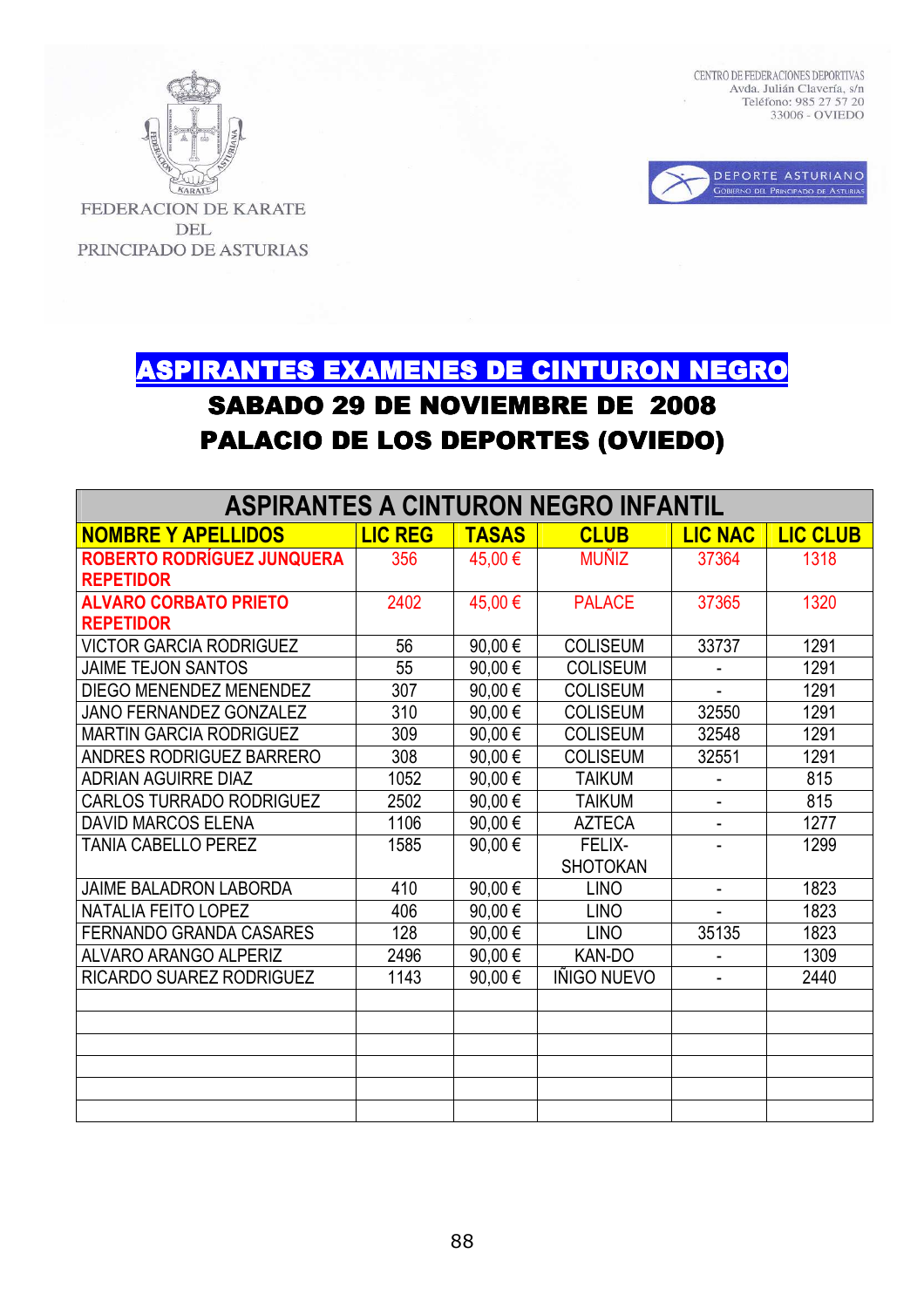

 $\begin{tabular}{ll} \multicolumn{2}{l}{\textbf{CENTRO DE FEDERACIONES DEPORTIVAS}} \\ \multicolumn{2}{l}{\textbf{AVda. Julián Clavería, s/n}} \\ \multicolumn{2}{l}{\textbf{Avda. Tuléfono: 985 27 57 20}} \\ \multicolumn{2}{l}{\textbf{73006 - OVIEDO}} \end{tabular}$ 



| <b>ASPIRANTES A 1º DAN DE KARATE</b> |                 |              |                    |                |                 |
|--------------------------------------|-----------------|--------------|--------------------|----------------|-----------------|
| <b>NOMBRE Y APELLIDOS</b>            | <b>LIC REG</b>  | <b>TASAS</b> | <b>CLUB</b>        | <b>LIC NAC</b> | <b>LIC CLUB</b> |
| <b>FERNANDO SERRANO LOZANO</b>       | 35              | 60,00€       | <b>LINO</b>        | 35138          | 1823            |
| <b>REPETIDOR</b>                     |                 |              |                    |                |                 |
| <b>MIGUEL ARBESU ANDRES</b>          | 1292            | $60,00 \in$  | <b>ARENAS</b>      | 37215          | 1274            |
| <b>REPETIDOR</b>                     |                 |              |                    |                |                 |
| <b>SANDRA GONZALEZ SALAZAR</b>       | 1006            | $60,00 \in$  | P.D.M. SIERO       | 37370          | 1293            |
| <b>REPETIDOR</b>                     |                 |              |                    |                |                 |
| <b>LUIS RIESGO VARELA</b>            | 98              | $60,00 \in$  | <b>NUEVO</b>       | 37369          | 2399            |
| <b>REPETIDOR</b>                     |                 |              | <b>MILENIUM</b>    |                |                 |
| <b>DANIEL PUENTE LLANEZA</b>         | 117             | 75,00€       | <b>NUEVO</b>       | 35139          | 2399            |
| <b>REPETIDOR</b>                     |                 |              | <b>MILENIUM</b>    |                |                 |
| <b>DIEGO MARTINEZ VEGA</b>           | 2424            | 120,00€      | KAN-DO             | 35560          | 1309            |
| CARLOTA MOYA LACASA                  | 163             | 120,00€      | P.D.M. SIERO       |                | 1293            |
| AITOR GONZALEZ GARCIA                | 1361            | 120,00€      | ELITE - SPORT      | 35566          |                 |
| <b>AITOR GARCIA GARCIA</b>           | 1362            | 120,00€      | ELITE - SPORT      | 34050          |                 |
| HILARIO MANUEL MORGADO               | 1390            | 120,00€      | ELITE - SPORT      | 35564          |                 |
| <b>GARCIA</b>                        |                 |              |                    |                |                 |
| <b>EDGAR DURAN ORTEA</b>             | 46              | 120,00€      | <b>ARENAS</b>      | 30951          | 1274            |
| HECTOR MANUEL GARCIA MUÑIZ           | 805             | 120,00€      | <b>ARENAS</b>      |                | 1274            |
| FRANCISCO GONZALEZ BRUZOS            | 248             | 120,00€      | <b>ARENAS</b>      | 33288          | 1274            |
| JENNIFER MEJUTO MATEO                | 1540            | 120,00€      | FELIX-             | 33963          | 1299            |
|                                      |                 |              | <b>SHOTOKAN</b>    |                |                 |
| <b>JESSICA GRANDA CUERVO</b>         | $\overline{2}$  | 120,00€      | <b>LINO</b>        | 30965          | 1823            |
| <b>GABRIEL ZAPICO FERNANDEZ</b>      | $\overline{37}$ | 120,00€      | <b>LINO</b>        | 32278          | 1823            |
| ABEL GARCIA ALONSO                   | 162             | 120,00€      | P.D.M. SIERO       |                | 1293            |
| <b>ITZIAR RAMOS LOPEZ</b>            | 336             | 120,00€      | KAN-DO             | 31302          | 1309            |
| <b>CRISTIAN ALVAREZ</b>              | 331             | 120,00€      | KAN-DO             | 29932          | 1309            |
| <b>BELAUSTEGUI</b>                   |                 |              |                    |                |                 |
| PABLO MENENDEZ SANCHEZ               | 2523            | 120,00€      | KAN-DO             | 35537          | 1309            |
| HECTOR CANALEJO FERNANDEZ            | 333             | 120,00€      | KAN-DO             | 35538          | 1309            |
| PABLO FERNANDEZ CANO                 | $\overline{47}$ | $120,00 \in$ | <b>IÑIGO NUEVO</b> | 36447          | 2440            |
| BEATRIZ ALVAREZ ALVAREZ              | 145             | 120,00€      | <b>IÑIGO NUEVO</b> | 35140          | 2440            |
| <b>ASER ZABALA CANAL</b>             | $\overline{29}$ | 120,00€      | <b>BUNKAI</b>      |                | 1279            |
|                                      |                 |              |                    |                |                 |
|                                      |                 |              |                    |                |                 |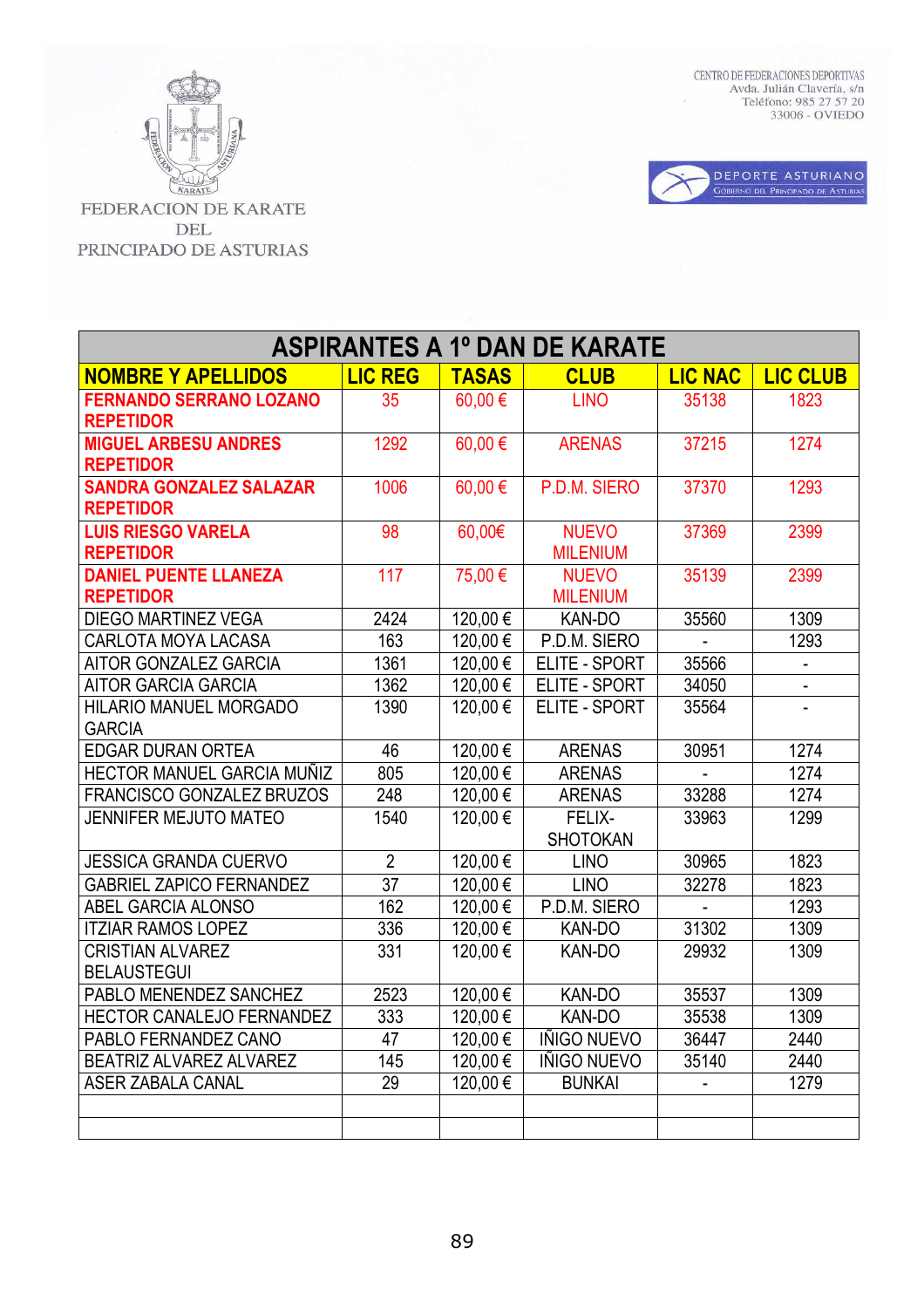



| <b>ASPIRANTES A 2º DAN DE KARATE</b>                |                |              |                                 |                |                 |
|-----------------------------------------------------|----------------|--------------|---------------------------------|----------------|-----------------|
| <b>NOMBRE Y APELLIDOS</b>                           | <b>LIC REG</b> | <b>TASAS</b> | <b>CLUB</b>                     | <b>LIC NAC</b> | <b>LIC CLUB</b> |
| <b>BEATRIZ CUETO CAMPOMANES</b><br><b>REPETIDOR</b> | 960            | 75,00 €      | <b>AZTECA</b>                   | 18369          | 1277            |
| <b>RUBEN GONZALEZ RUIZ</b><br><b>REPETIDOR</b>      | 338            | 75,00 €      | <b>KAN-DO</b>                   | 26489          | 1309            |
| LETICIA MARINERO MARTINEZ                           | 94             | 150,00€      | <b>NUEVO</b><br><b>MILENIUM</b> | 30301          | 2399            |
| DAVID QUINTANA FERNANDEZ                            | 540            | 150,00€      | <b>KAN-DO</b>                   | 21314          | 1309            |
|                                                     |                |              |                                 |                |                 |
|                                                     |                |              |                                 |                |                 |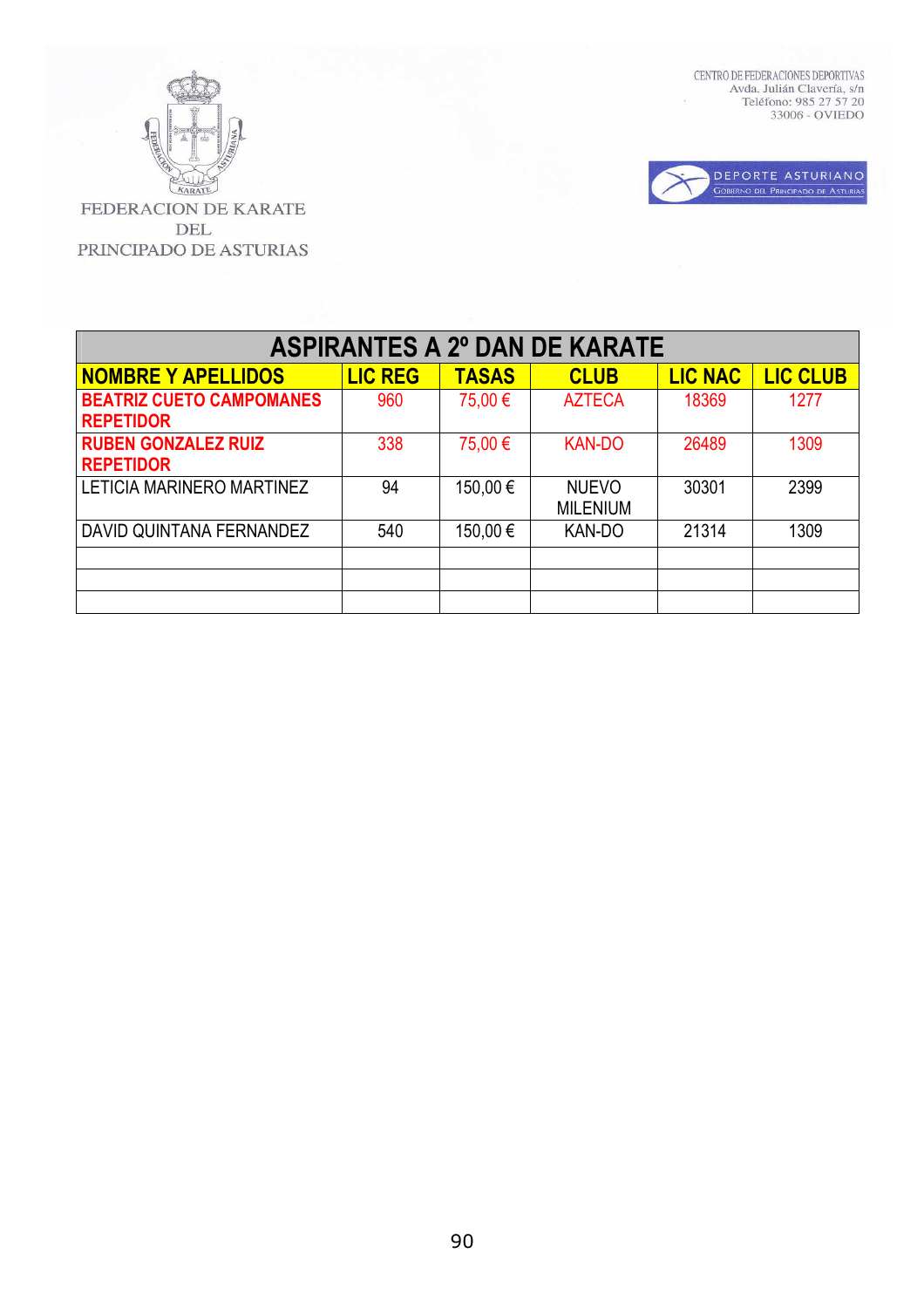



| <b>ASPIRANTES A 3º DAN DE KARATE</b>                                                                            |      |          |                    |       |      |  |  |
|-----------------------------------------------------------------------------------------------------------------|------|----------|--------------------|-------|------|--|--|
| <b>NOMBRE Y APELLIDOS</b><br><b>LIC CLUB</b><br><b>LIC NAC</b><br><b>TASAS</b><br><b>LIC REG</b><br><b>CLUB</b> |      |          |                    |       |      |  |  |
| l MARIA FRAILE SANCHEZ                                                                                          | 11   | 200,00 € | <b>ARENAS</b>      | 27920 | 1274 |  |  |
| l JOEL DIAZ POUSADA                                                                                             | 377  | 200,00 € | <b>IÑIGO NUEVO</b> | 20455 | 2440 |  |  |
| SALVADOR ONDO BIBANG                                                                                            | 1508 | 200,00 € | <b>BUNKAI</b>      | 24829 | 1279 |  |  |
| HECTOR ARGÜELLES GARCIA                                                                                         | 1926 | 200,00 € | <b>BUNKAI</b>      | 16077 | 1279 |  |  |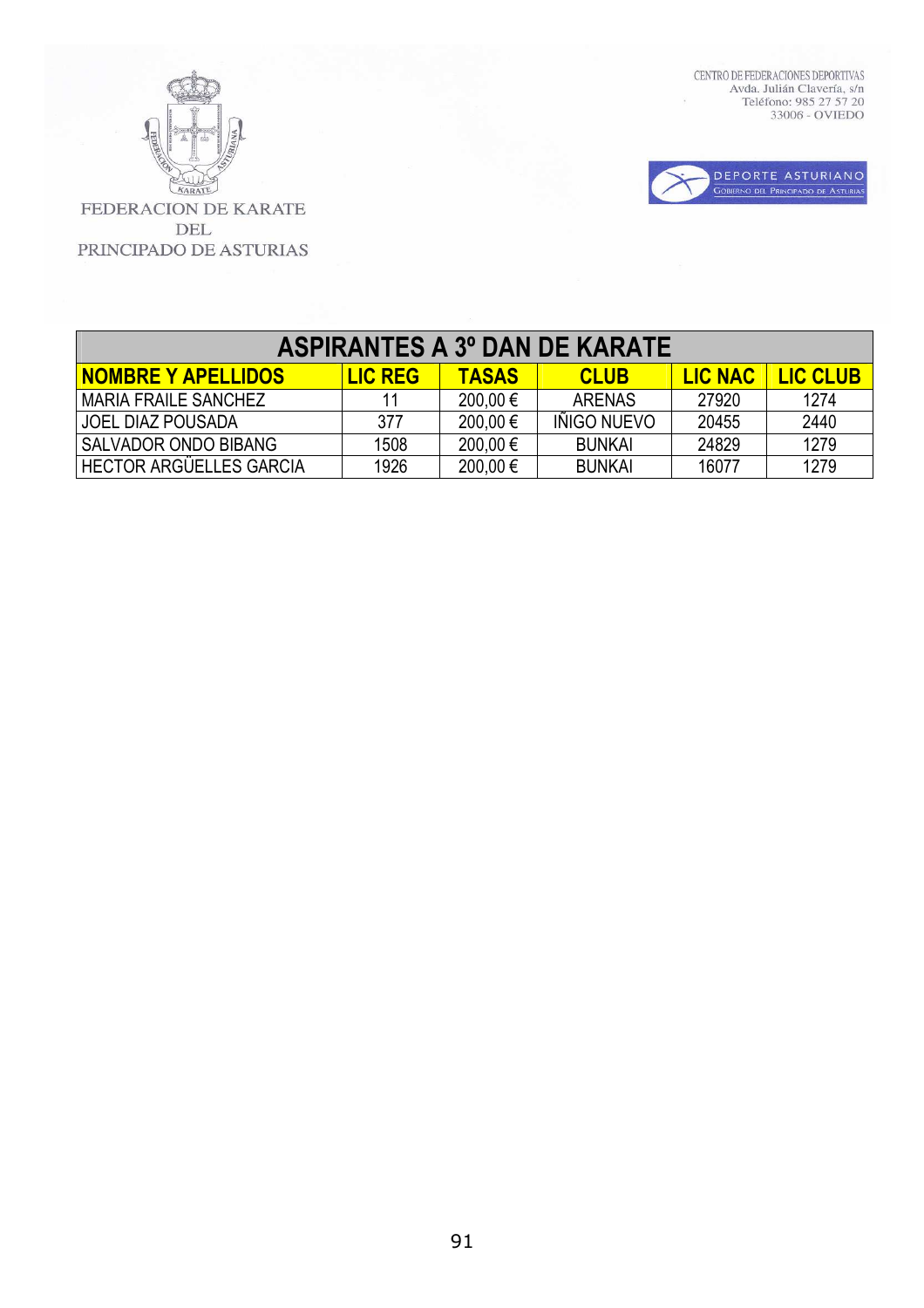



| <b>ASPIRANTES A 4º DAN DE KARATE</b>                                                                            |     |         |               |       |      |  |
|-----------------------------------------------------------------------------------------------------------------|-----|---------|---------------|-------|------|--|
| <b>LIC NAC</b><br><b>NOMBRE Y APELLIDOS</b><br><b>LIC REG</b><br><b>LIC CLUB</b><br><b>TASAS</b><br><b>CLUB</b> |     |         |               |       |      |  |
| FCO. JAVIER SUAREZ MONJE                                                                                        | 268 | 250,00€ | <b>PRIETO</b> | 21986 | 1906 |  |
|                                                                                                                 |     |         |               |       |      |  |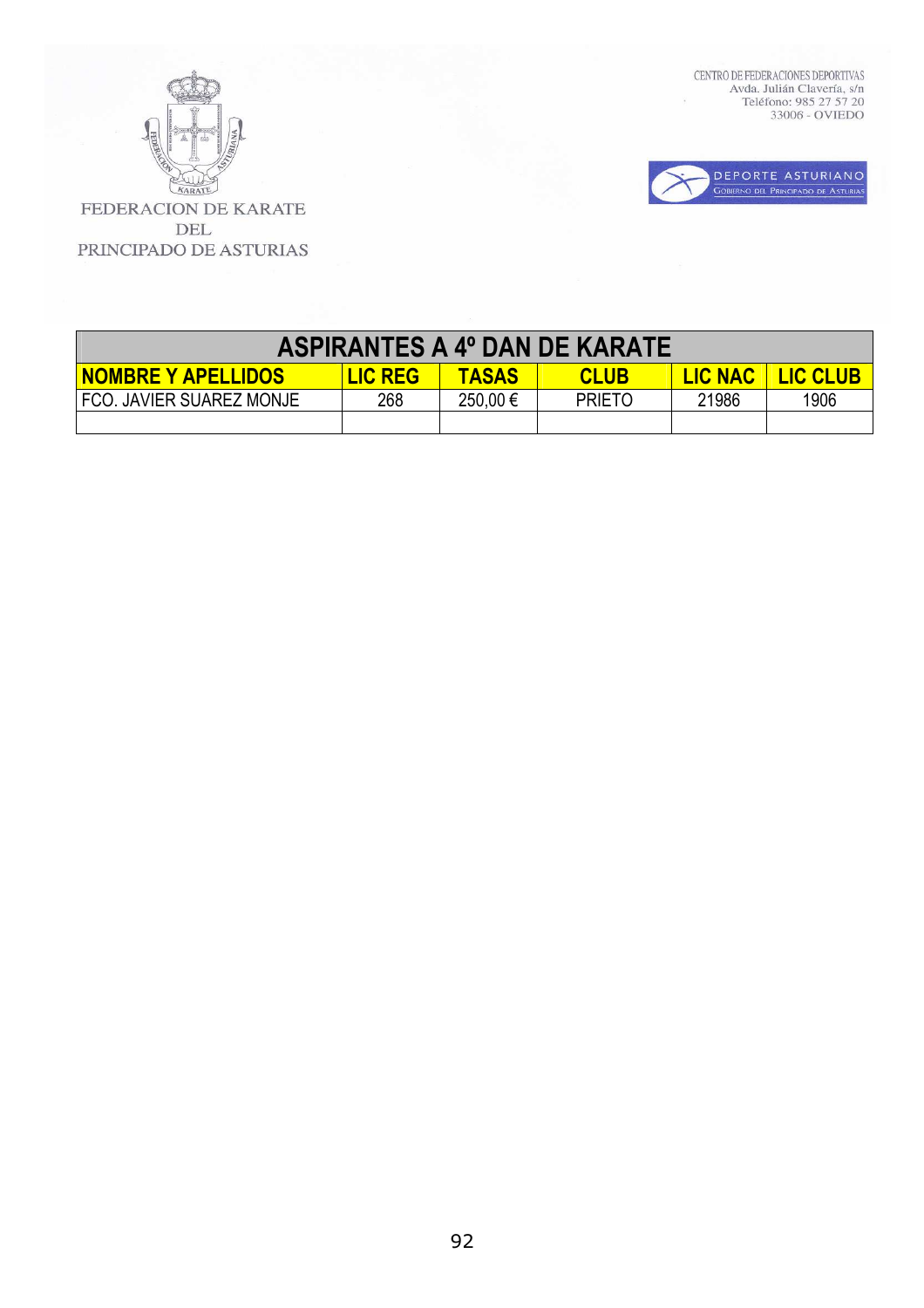



FEDERACION DE KARATE **DEL** PRINCIPADO DE ASTURIAS

# **RELACION DE CLUBES /ASPIRANTES**

| <b>CLUB</b>                     | <b>Nº ASPIRANTES</b> |
|---------------------------------|----------------------|
| <b>GIMNASIO</b>                 |                      |
| <b>GIMNASIO MUÑIZ</b>           | 1                    |
| <b>GIMNASIO PALACE</b>          | 1                    |
| <b>GIMNASIO KARATE COLISEUM</b> | 6                    |
| <b>GIMNASIO TAIKUM</b>          | $\overline{2}$       |
| <b>GIMNASIO AZTECA</b>          | $\mathbf{2}$         |
| <b>GIMNASIO FELIX-SHOTOKAN</b>  | $\overline{2}$       |
| <b>GIMNASIO LINO</b>            | 6                    |
| <b>GIMNASIO KAN-DO</b>          | 8                    |
| <b>GIMNASIO IÑIGO NUEVO</b>     | 4                    |
| <b>GIMNASIO ARENAS</b>          | 5                    |
| <b>P.D.M. SIERO</b>             | 3                    |
| <b>GIMNASIO NUEVO MILENIUM</b>  | 3                    |
| <b>GIMNASIO ELITE-SPORT</b>     | 3                    |
| <b>GIMNASIO PRIETO</b>          | 1                    |
| <b>GIMNASIO BUNKAI</b>          | 3                    |
| <b>TOTAL ASPIRANTES</b>         | 50                   |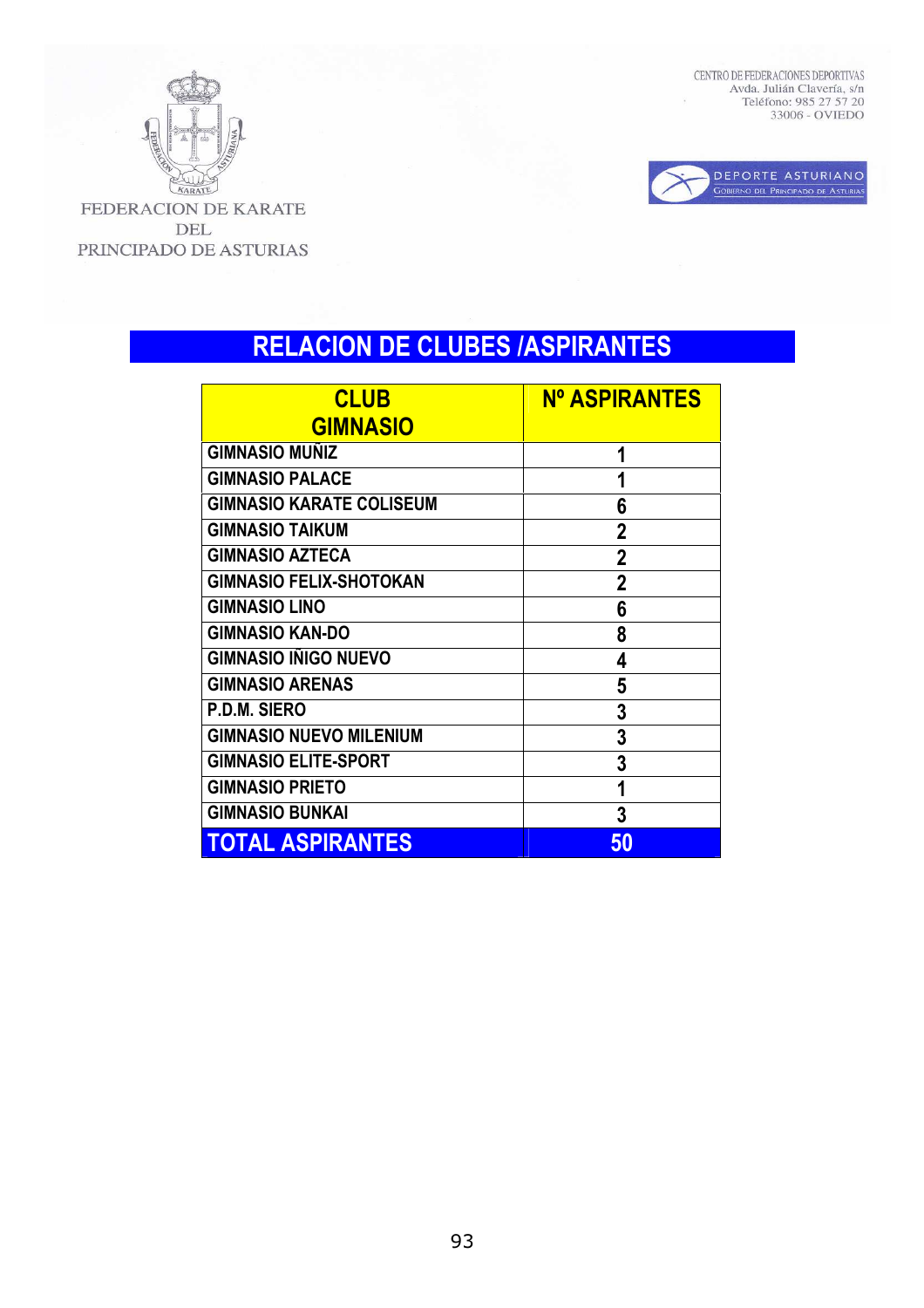

FEDERACION DE KARATE DEL PRINCIPADO DE ASTURIAS CENTRO DE FEDERACIONES DEPORTIVAS Avda. Julián Clavería, s/n<br/> Teléfono: 985 27 57 20 33006 - OVIEDO



# **ASPIRANTES POR DANES**

| <b>DISCIPLINA KARATE</b> |    |
|--------------------------|----|
| <b>CINTURON NEGRO</b>    |    |
| 1º DAN                   | 24 |
| 2° DAN                   |    |
| 3° DAN                   |    |
| 4° DAN                   |    |
| <b>ASPIRANTES KARATE</b> |    |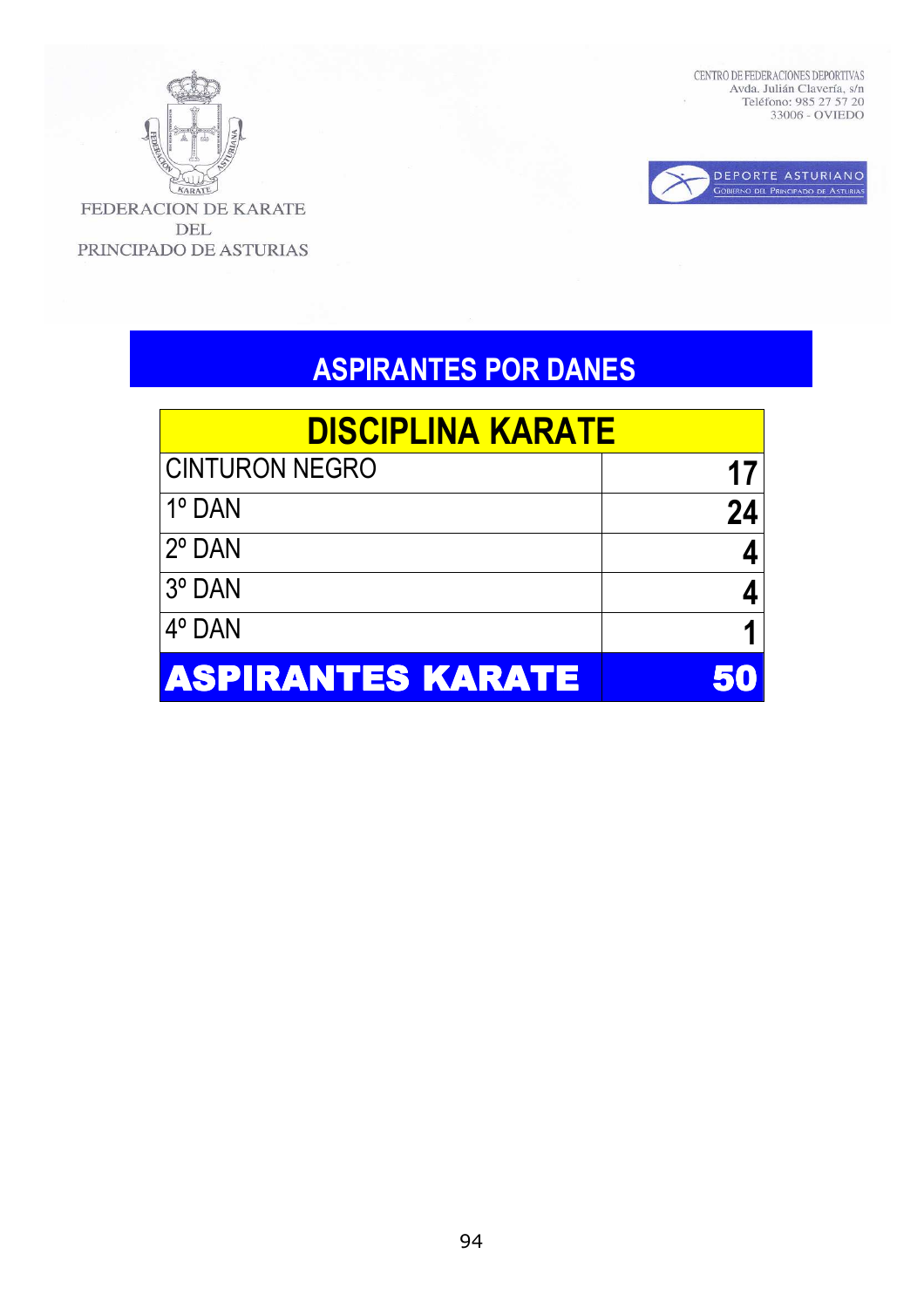



**FEDERACION DE KARATE** DEL PRINCIPADO DE ASTURIAS

# **RELACION JUECES T.N.G.**

EXAMENES DE CINTURON NEGRO: **OVIEDO**

FECHA: **SABADO 29 DE NOVIEMBRE DE 2008**

| N <sup>o</sup><br><b>LICENCIA</b> | <b>TASAS</b> |                                            |
|-----------------------------------|--------------|--------------------------------------------|
| <b>NACIONAL EUROS</b>             |              | <b>JUECES</b><br><b>NOMBRE Y APELLIDOS</b> |
| 1841                              |              | 240,00 € AGUSTIN FELIPE GLEZ SOTO          |
| 5031                              |              | 150,00 € JOSE ANTONIO GLEZ MAGADAN         |
| 1860                              |              | 97,00 € RODOLFO SUAREZ ALONSO              |
| 1840                              |              | 97,00 € IGNACIO RODRIGUEZ FANJUL           |
| 1851                              |              | 97,00 € LINO GOMEZ FEITO                   |
| 1578                              |              | 97,00 € ANGEL ARENAS SANTIANES             |
| 2535                              |              | 97,00 € RUFO A FDEZ GLEZ                   |
| 3994                              |              | 97,00 € JOSE LUIS PRIETO MENDEZ            |
| 9450                              |              | 97,00 € JOSE ANTONIO GARCIA LOPEZ          |
| 9003                              |              | 73,00 € JOSE FRANCISCO MARTINS             |
| 1843                              |              | 73,00 € FCO JAVIER MUÑIZ FUENTE            |
|                                   |              | <b>SECRETARIOS</b>                         |
| 7928                              |              | 36,00 € ELOY ROCES LAGRANDA                |
| 1784                              |              | 36,00 € JESUS ALVAREZ DARRIBA              |
|                                   |              | <b>ORGANIZACIÓN</b>                        |
| 1869                              |              | 36,00 € GLORIA RODRIGUEZ FERNANDEZ         |
| 21995                             |              | 36,00 € MANUEL CASTRILLON CONDADO          |
| 33741                             |              | 36,00 € MARIA VILLANUEVA MARTINEZ          |
|                                   |              | <b>INFORMATICA</b>                         |
| $\blacksquare$                    |              | 36,00 € VICENTE ARDINES CUERVO             |
|                                   |              | <b>MEDICO</b>                              |
|                                   |              | 85,00 € PILAR NIÑO GARCIA                  |

**LA FEDERACION ASTURIANA DE KARATE Y D.A. DEL PRINCIPADO DE ASTURIAS CERTIFICA QUE LA RELACIÓN ADJUNTA DE JUECES DEL TRIBUNAL REGIONAL DE GRADOS DE LA CITADA ENTIDAD DEPORTIVA, QUE HAN PARTICIPADO EN LOS EXÁMENES DE CINTURÓN NEGRO PARA LA OBTENCIÓN DE LOS DANES RESPECTIVOS, ESTÁ FORMADA ÍNTEGRAMENTE POR ENTRENADORES NACIONALES DE KÁRATE, TÍTULO EXPEDIDO POR LA REAL FEDERACIÓN ESPAÑOLA DE KÁRATE Y RECONOCIDO POR EL CONSEJO SUPERIOR DE DEPORTES.**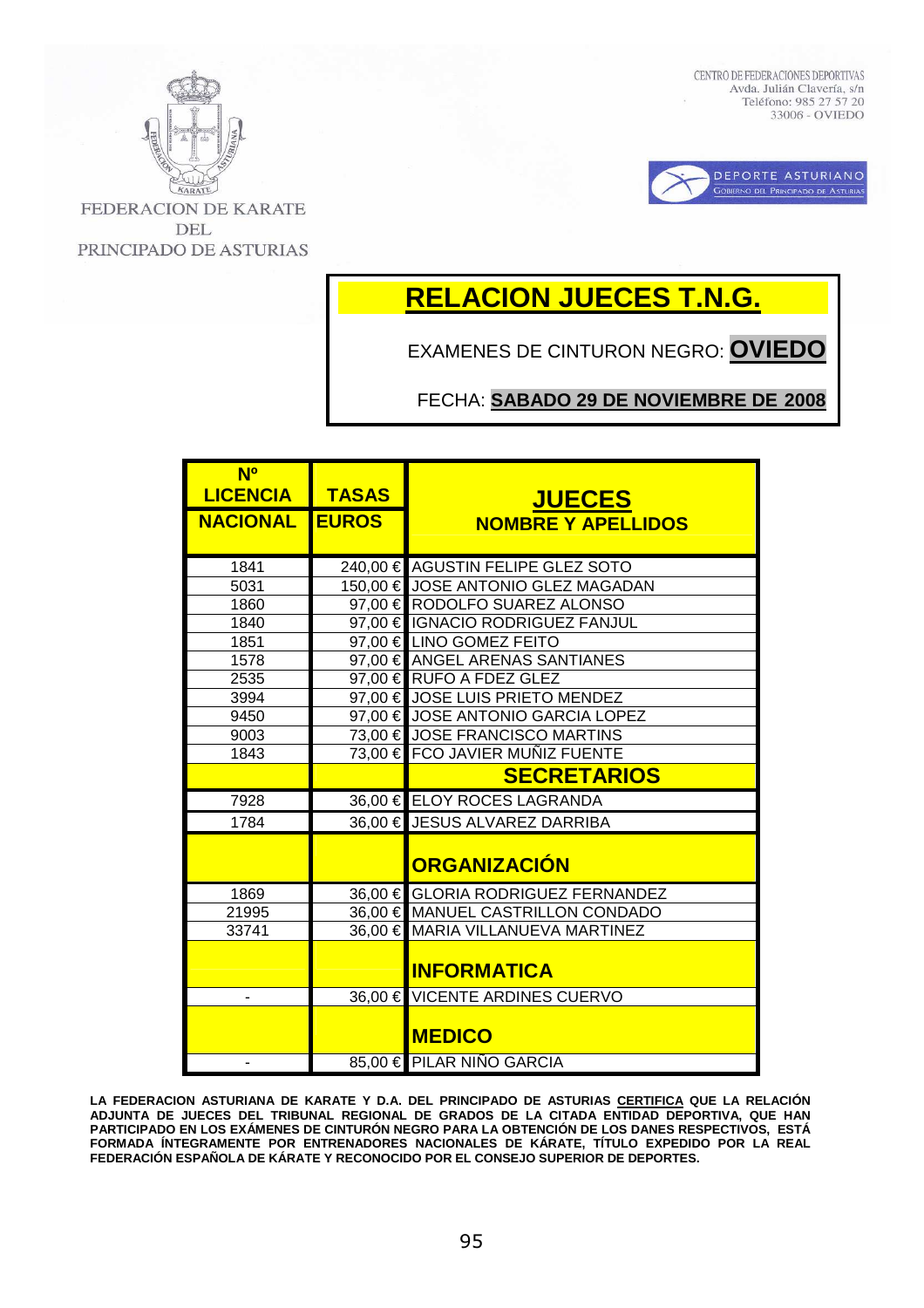



**FEDERACION DE KARATE** DEL PRINCIPADO DE ASTURIAS

# **CPTO. DE ASTURIAS CADETE Y JUNIOR**

# LUGAR: **PTVO DE POLA DE LAVIANA**  FECHA. **SABADO 29 DE NOVIEMBRE 2008**

# **CLASIFICACIONES**

## **KUMITE**

### **CADETE MASC – 52 KG CADETE MASC – 57 KG**

1º ESAU LUEJE GARCIA ARENAS PABLO ARENAS ARENAS 2º FERNANDO GRANDA LINO EDUARDO SANC NUEVO MILEN 3º DIEGO MENENDEZ COLISEUM ALVARO SOTOR LINO 3º MARIO ESPINA PRIETO GUNTHER FEITO LINO

## **CADETE MASC – 63 KG CADETE MASC – 70 KG**

1º KEVIN MALLENCO CORVERA JAVIER MARIN LINO<br>2º JAIME TEJON COLISEUM ADRIAN ARENAL AREN 3º LUIS EMILIO VELAS PRIETO ROBERTO RGUEZ MUÑIZ 3º ALEJANDRO DE LA ELITE

COLISEUM ADRIAN ARENAL ARENAS

## **CADETE MASC + 70 KG CADETE FEM – 47 KG**

| 1º IVAN RGUEZ    | <b>LINO</b>   |
|------------------|---------------|
| 2º FERNANDO MENE | <b>LINO</b>   |
| 3º EZEQUIEL MART | <b>PRIETO</b> |
| 3º ASIER FDEZ    | FI ITE        |

TRINIDAD DE LA LINO ANDREA GLEZ INIGO

## **CADETE FEM – 54 KG CADETE FEM + 54 KG**

| 1º ANDREA SUAREZ   | <b>GRUPO</b> | MELANIE GLEZ COLISEUM              |  |
|--------------------|--------------|------------------------------------|--|
| 2º ESTEFANIA LABRA | ARFNAS       | SUSANA CABANA CORVERA              |  |
| 3º JULIA VALDES    | MUÑIZ        | NATALIA FEITO LINO                 |  |
| 3º LUCIA OTERO     |              | CORVERA LAURA LORENZO P.D.M. SIERO |  |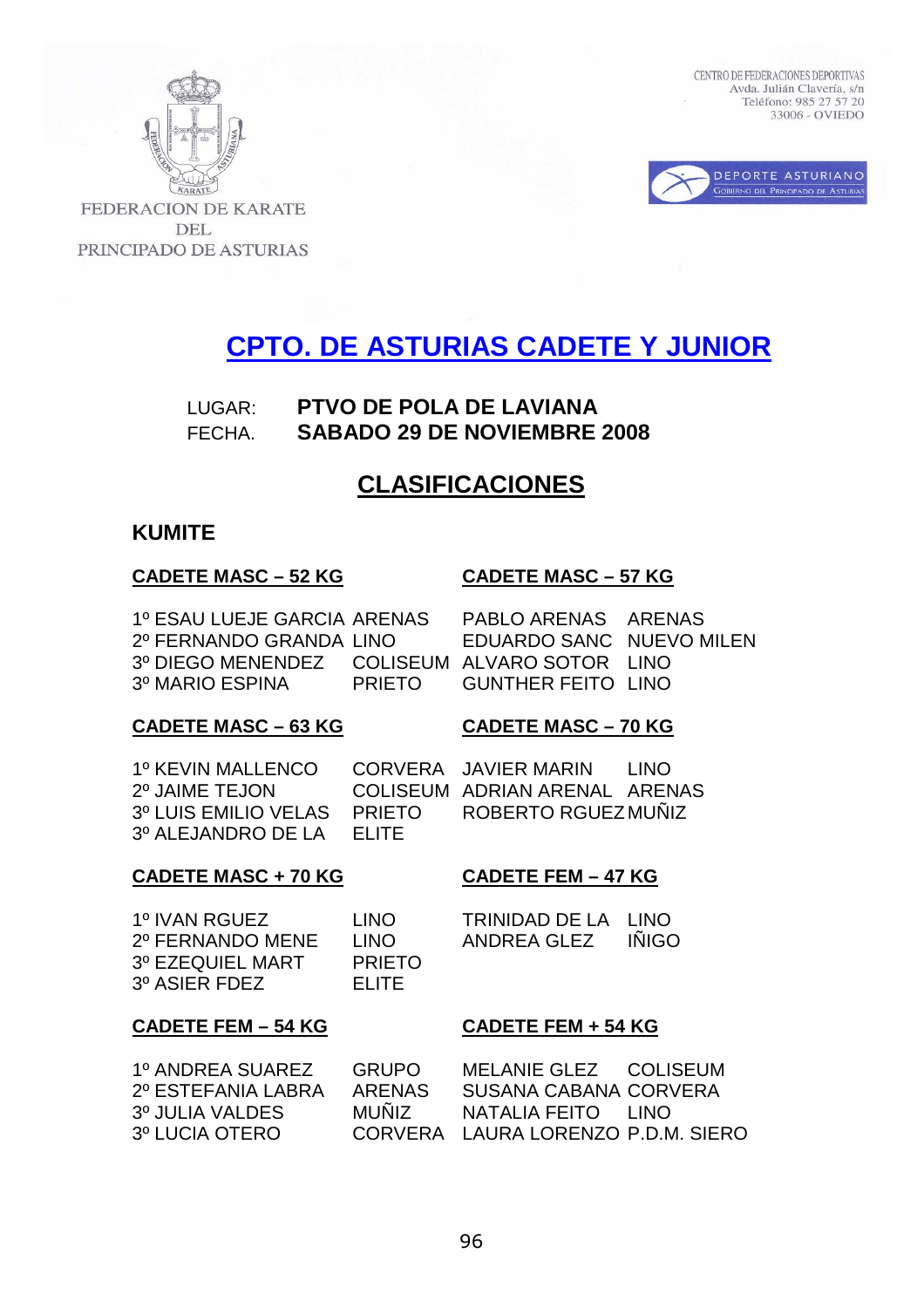



**FEDERACION DE KARATE DEL** PRINCIPADO DE ASTURIAS

# **JUNIOR MASC – 55 KG JUNIOR MASC – 61 KG**

1º FCO GLEZ BRUZOS ARENAS EDGAR DURAN ARENAS 2º ADRIAN ARECES PRIETO AITOR GARCIA ELITE 3º RICARDO FDEZ IÑIGO

### **JUNIOR MASC – 68 KG JUNIOR MASC – 76 KG**

| 1º SAUL ARECES     | GRUP   |
|--------------------|--------|
| 2º HILARIO MORGADO | ELITE. |
| 3º JESUS PEREZ     | LINO   |
| 3º LUIS FDEZ GIL   | LINO   |

### **JUNIOR MASC +76 KG JUNIOR FEM – 53 KG**

3º DANIEL PUENTE NUEVO MILEN 3º DANIEL MUÑIZ IÑIGO

## **JUNIOR FEM – 59 KG JUNIOR FEM +59 KG**

3º OLAYA RIVERA MUÑIZ

## **SUB-21 MASC – 68 KG SUB-21 MASC – 78 KG**

| 1º DANIEL FDEZ VALLE LINO |               |
|---------------------------|---------------|
| 2º ROBERTO LOPEZ          | ARENAS        |
| 3º ABRAHAM RGUEZ          | <b>GRUPO</b>  |
| 3º DANIEL LOPEZ           | <b>ARENAS</b> |

### **SUB-21 MASC + 78 KG SUB-21 FEM – 53 KG**

1º BORJA ARECES GRUPO 2º MARCOS DE DIEGO CORVERA 3º CARLOS VENA LIAÑO ESTADIO 3º

3º FCO DE BORJA ARENAS

0 RICHAR EDUARD LINO SIMON GLEZ BRU ARENAS ASER ZABALA BUNKAI IRIAN GLEZ CORVERA

1º FERNANDO SERRA LINO MARIA VILLAN GRUPO 2º VICTOR GARCIA COLISEUM BEATRIZ ALVAR IÑIGO

1º ALBA GLEZ KAN-DO VERONICA COLL ARENAS 2º CLARA Mª BLANCO GRUPO MARCIA IGLESIA LINO 3º ALBA ARRIBAS NUEVO MILEN AIDA SANCHEZ IÑIGO

JORGE BUELGA PALACE JORGE ROBLEDO ARENAS IVAN VIZOSO GRUPO RICARDO GARCIA GRUPO

| <b>ANA PEREZ</b>   | <b>COLISEUM</b> |
|--------------------|-----------------|
| <b>LUCIA MUNIZ</b> | <b>MUNIZ</b>    |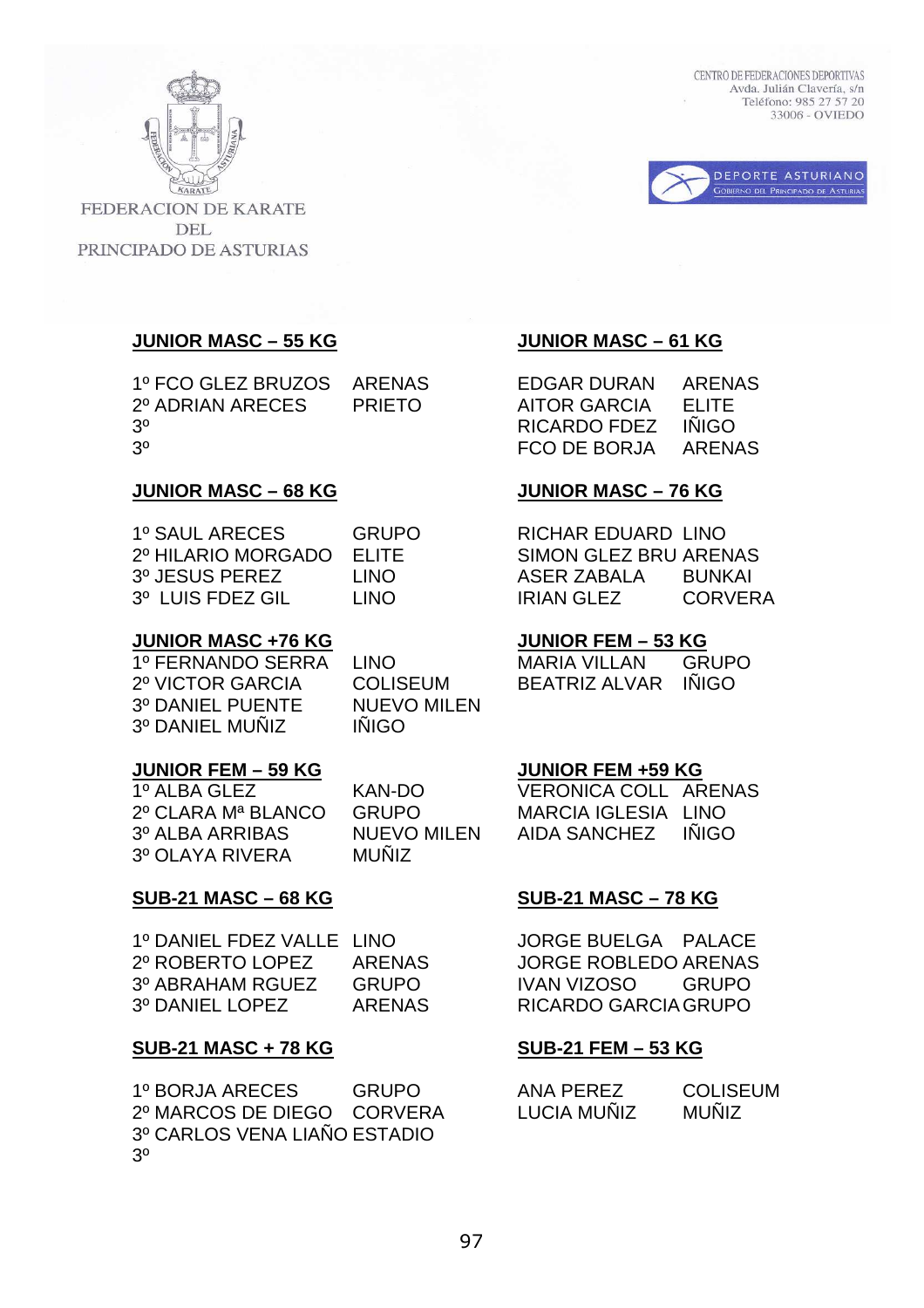



FEDERACION DE KARATE **DEL** PRINCIPADO DE ASTURIAS

3º

### **SUB-21 FEM – 60 KG SUB-21 FEM + 60 KG**

1º AIDA VILLAMIL ARENAS SANDRA MEN LINO 2º BARBARA GLEZ COLISEUM NOEMI COTELO COLISEUM 3º JESSICA GRANCA LINO

# **KATA CADETE MASC KATA CADETE FEM**

| KAN-DO      | NAYARA PARRA ELOY  |              |
|-------------|--------------------|--------------|
| FI OY       | PAULA ORTEA        | <b>FI OY</b> |
| ARENAS      | NURIA ALVAREZ ELOY |              |
| NUEVO MILEN | LUCIA OTERO        | CORVERA      |
|             |                    |              |

## **KATA JUNIOR MASC KATA JUNIOR FEM**

| 1º RUBEN FERRERU | LINO.          | ALBA GLEZ RUIZ KAN-DO |               |
|------------------|----------------|-----------------------|---------------|
| 2º MARCOS JUANES | <b>CORVERA</b> | <b>ITZIAR RAMOS</b>   | KAN-DO        |
| 3º EDGAR DURAN   | ARFNAS         | ALBA ARRIBAS          | NUEVO MILE    |
| 3º FCO DE BORJA  | ARFNAS         | NOELIA RUBIO          | <b>PRIFTO</b> |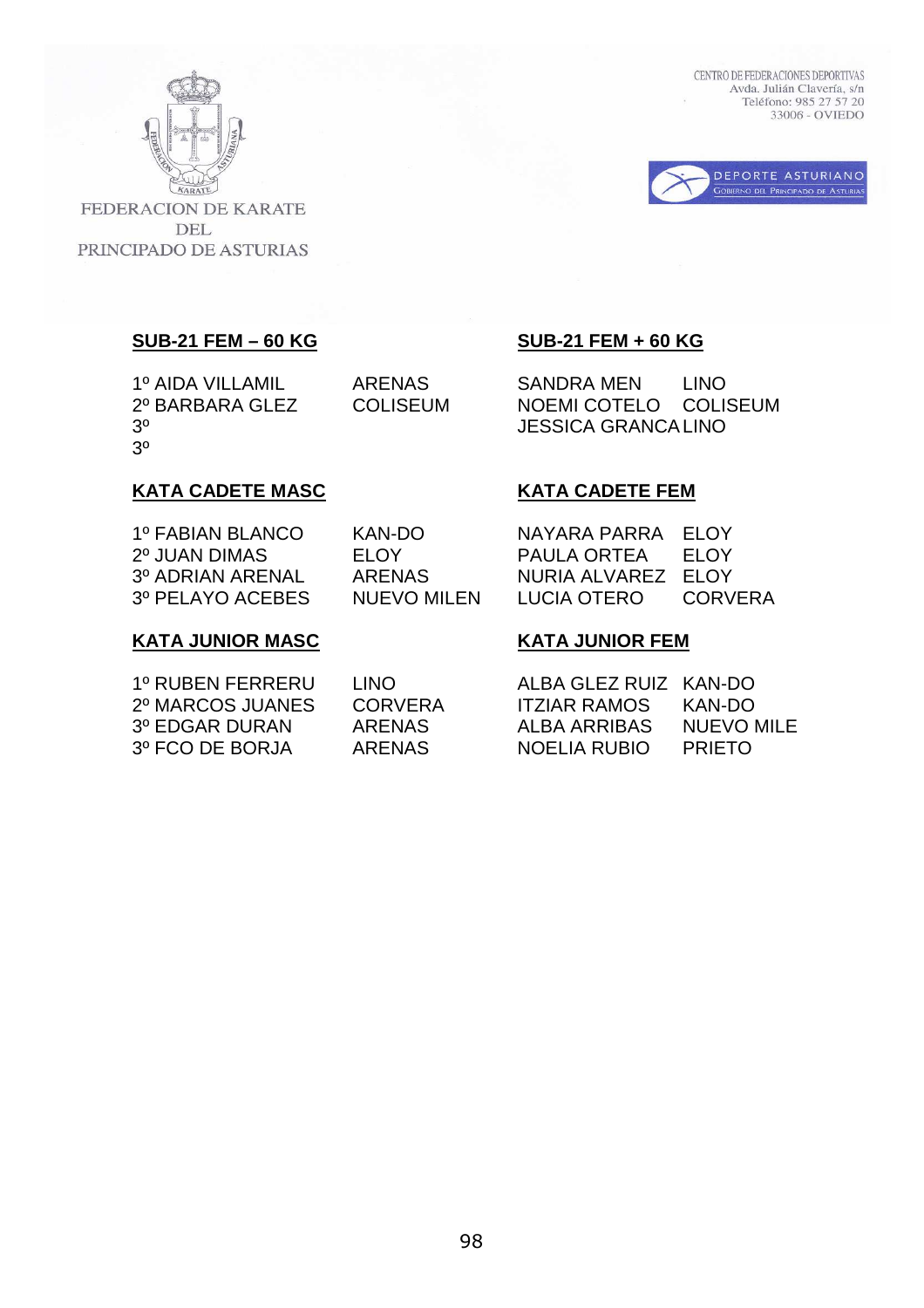



**FEDERACION DE KARATE DEL** PRINCIPADO DE ASTURIAS

# **24 HORAS DE KÁRATE ASTURIANO**

# LUGAR: **PALACIO DE LOS DEPORTES DE OVIEDO**  FECHA. **SABADO 13 DE DICIEMBRE 2008**

# **CLUBES PARTICIPANTES**

GIMNASIO ARENAS - OVIEDO GIMNASIO LINO - OVIEDO GIMNASIO TAIKUM - OVIEDO GIMNASIO FÉLIX-SHOTOKAN – LA FELGUERA GIMNASIO PRIETO - OVIEDO GIMNASIO PEDREGAL - COLLOTO GIMNASIO ELOY – POLA DE SIERO ESCUELA DE KÁRATE MAGADÁN - GIJÓN GIMNASIO NUEVO MILENIUM - AVILÉS GIMNASIO MUÑIZ - OVIEDO GIMNASIO KÁRATE COLISEUM – CANGAS DEL NARCEA GIMNASIO BUNKAI – POLA DE LAVIANA GIMNASIO KÁRATE ESTADIO – EL CRISTO - OVIEDO CLUB KÁRATE CORVERA - CORVERA GIMNASIO INIGO NUEVO - PRAVIA GIMNASIO KAN-DO – LA FELGUERA REAL GRUPO COVADONGA - GIJÓN GIMNASIO YIN YANG – LUGONES (SIERO)

Se vendieron camisetas de las 24 horas del kárate y el dinero recaudado se donó a la Cocina Económica de Oviedo.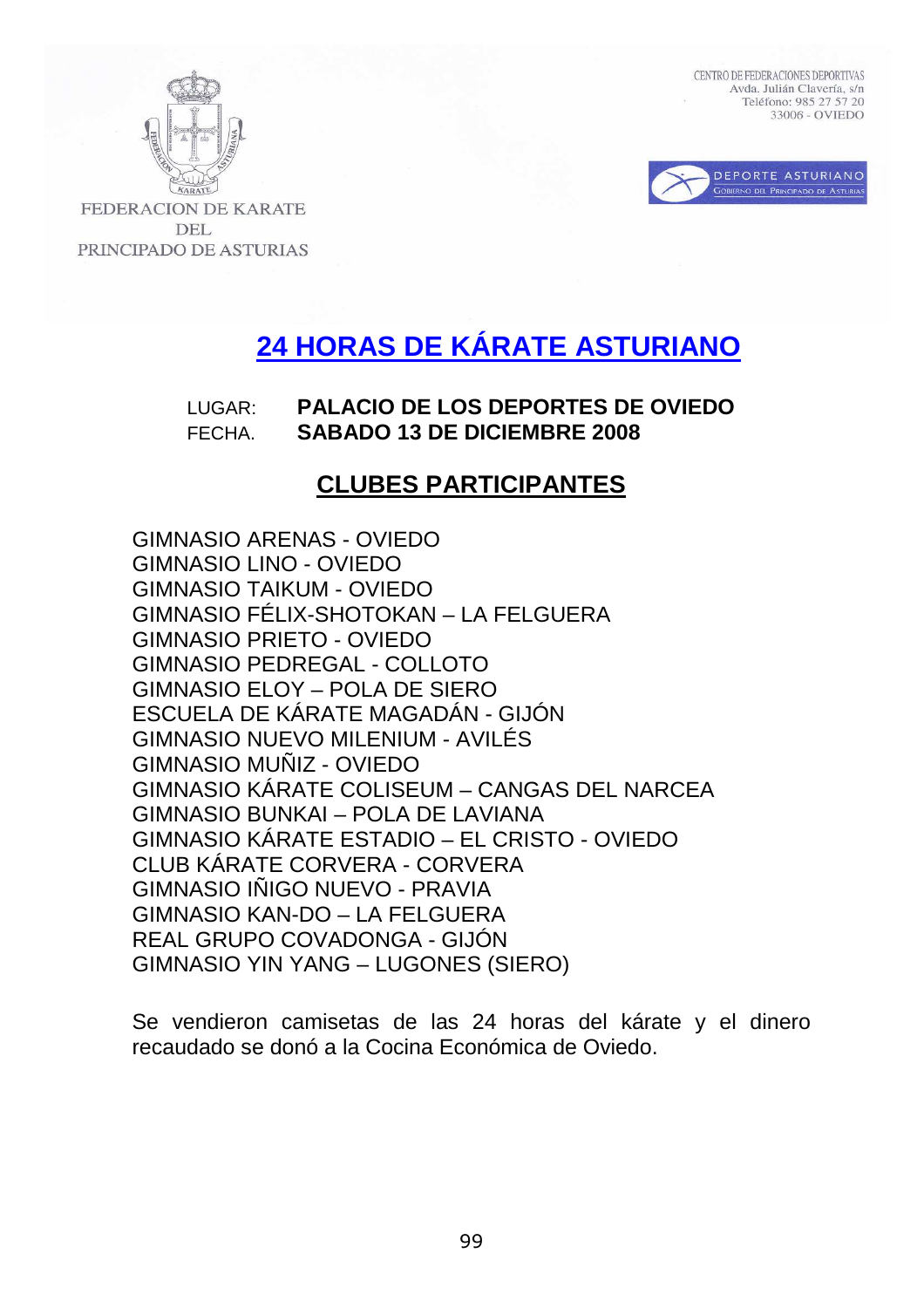



FEDERACION DE KARATE **DEL** PRINCIPADO DE ASTURIAS

# **TROFEO DE NAVIDAD DE KATAS DE TAI-JITSU**

LUGAR: **POLIDEPORTIVO DE GRADO** FECHA: **20 DE DICIEMBRE DE 2008** 

# **RESULTADOS**

# **BENJAMÍN**

| 1º TAMARA FRANCO GLEZ   | LI ANFZA  |
|-------------------------|-----------|
| 2º NADIA FERNANDEZ DIAZ | I I ANFZA |
| 3º GONZALO PUGA FDEZ    | I I ANFZA |

# **ALEVÍN**

| 1º MARIO MONES MENENDEZ | I I ANFZA |
|-------------------------|-----------|
| 2º ALVARO RIOS DEL COZ  | I I ANFZA |
| 3º JONATHAN DINIS FDEZ  | I I ANFZA |

### **INFANTIL**

| 1º RUBÉN DE LA VARGA CABERO | <b>TJ ASTURIAS</b> |
|-----------------------------|--------------------|
| 2º MIGUEL MONES MENENDEZ    | LLANEZA            |
| 3º NICOLAS GONZALEZ ALVAREZ | LLANEZA            |

## **CADETE**

| 1º IGNACIO OLAY DEL POZO  | <b>TJ ASTURIAS</b> |
|---------------------------|--------------------|
| 2º PABLO KUNTZ GONZALEZ   | I I ANFZA          |
| 3º VIRGINIA GONZALEZ RUIZ | LI ANFZA           |

## **JUNIOR**

| 1º ROBERTO FUEYO JAVATO    | LI ANFZA |
|----------------------------|----------|
| 2º GEMMA GARCIA BERNAL     | LI ANFZA |
| 3º ALBERTO GONZALEZ MARTIN | LI ANFZA |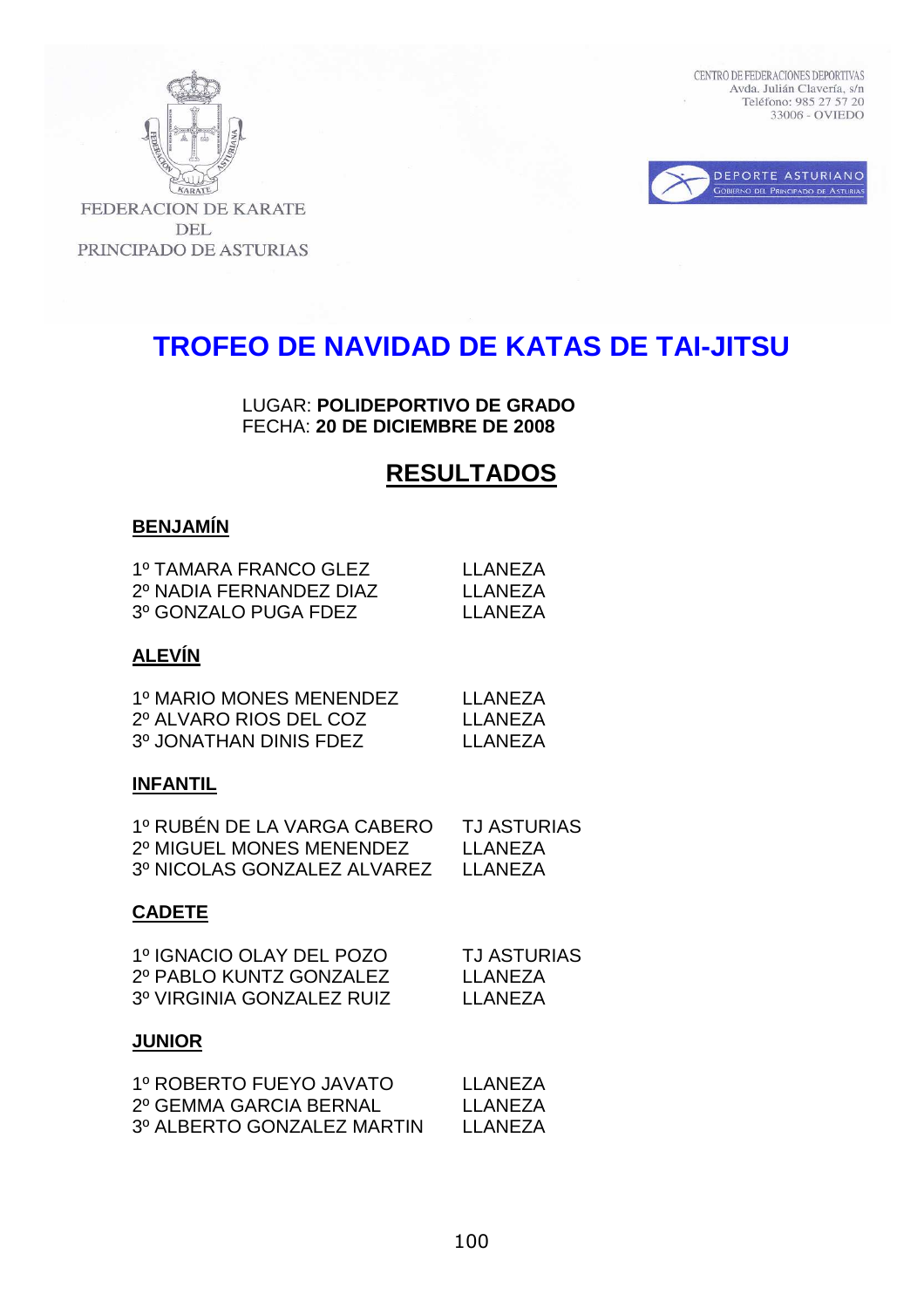



FEDERACION DE KARATE DEL PRINCIPADO DE ASTURIAS

# **SENIOR A**

| 1º JOSE LUIS CASTILLO ANIA | LLANEZA            |
|----------------------------|--------------------|
| 2º MARTA GONZALEZ VALDES   | LLANEZA            |
| 3º MIGUEL MENDEZ LIEBANA   | <b>TJ ASTURIAS</b> |

# **SENIOR B**

1º ALBERTO GONZALEZ MARTINEZ LLANEZA 2º 3º ESTEBAN CAMPA FERNANDEZ TJ ASTURIAS

# **SENIOR C**

| 1º DANIEL MUÑIZ LLANOS  | <b>TJ ASTURIAS</b> |
|-------------------------|--------------------|
| 2º HECTOR MUÑIZ LLANOS  | <b>TJ ASTURIAS</b> |
| 3º FCO. M. GARCIA CALVO | <b>TJ ASTURIAS</b> |

# **SENIOR PAREJAS**

| 1º HECTOR MUÑIZ LLANOS |                    |
|------------------------|--------------------|
| FCO. M. GARCIA CALVO   | <b>TJ ASTURIAS</b> |
| 2º DANIEL MUÑIZ LLANOS |                    |
| ABEL MUÑIZ LOZANO      | <b>TJ ASTURIAS</b> |
| 3º EMILIO FDEZ FDEZ    |                    |
| ALBERTO SUAREZ CARREÑO | <b>TJ ASTURIAS</b> |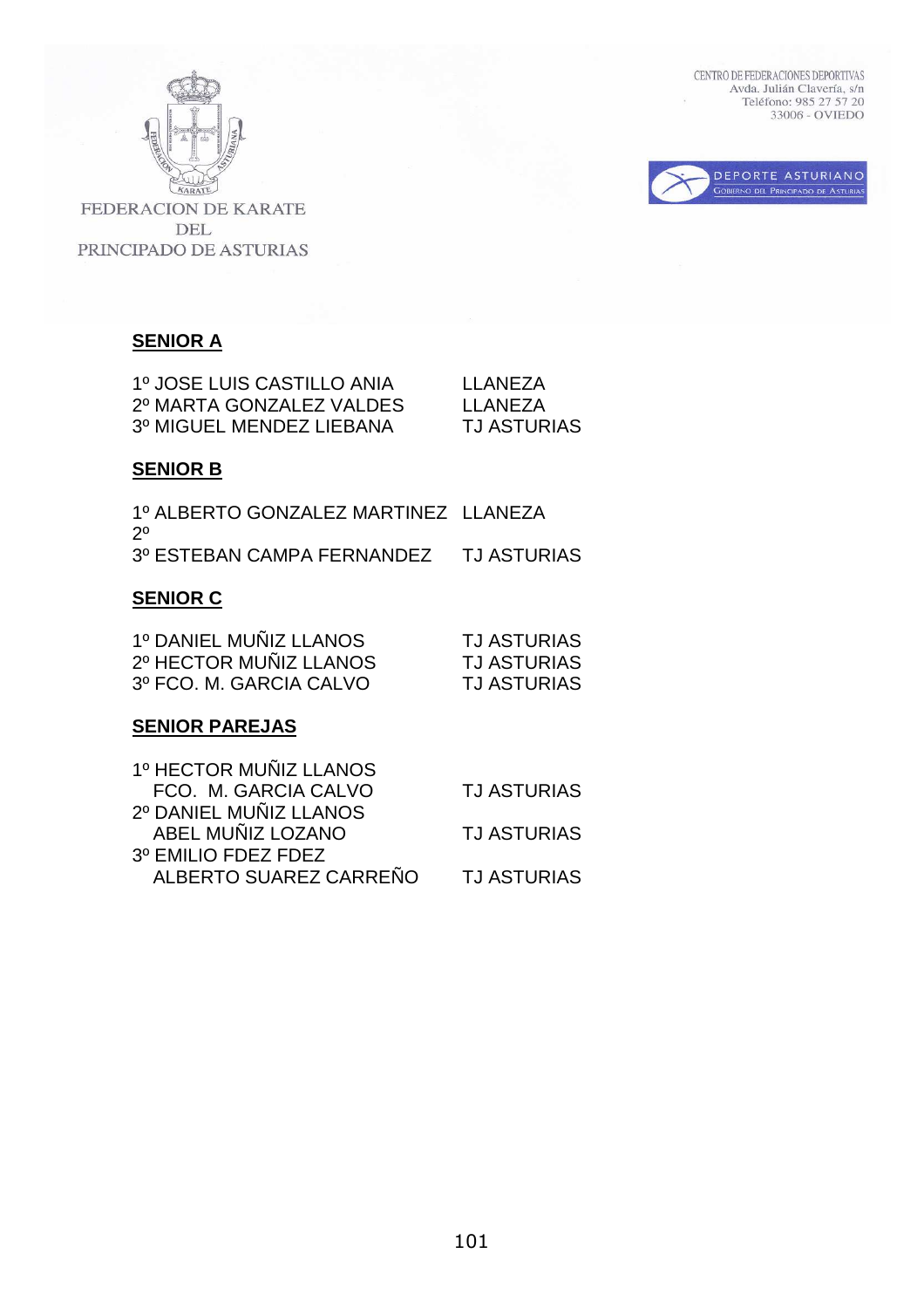



**FEDERACION DE KARATE DEL** PRINCIPADO DE ASTURIAS

## LA **FEDERACION DE KARATE Y D.A. DEL PRINCIPADO DE ASTURIAS** OBTIENE EN LOS PREMIOS DEPORTIVOS CIUDAD DE OVIEDO 2008, EL PREMIO **MENCIÓN ESPECIAL**.

ES UN HONOR EL HABER RECIBIDO DICHO PREMIO Y HEMOS OPTADO POR VOLVER A PRESENTARNOS A DICHO PREMIO Y OTROS MUCHOS, PORQUE CONSIDERAMOS QUE AÑO TRAS AÑO ESTAMOS REALIZANDO UN GRAN ESFUERZO POR SACAR ADELANTE UN DEPORTE COMO EL KARATE, LUCHANDO POR ACERCARLO Y DARLO A CONOCER AL PUBLICO Y COMPROBANDO CON AUTENTICO ORGULLO Y SATISFACCIÓN, COMO AUMENTA EL NUMERO DE PARTICIPANTES Y DE FEDERADOS TEMPORADA TRAS TEMPORADA.

TAMBIEN AUMENTA EL NUMERO DE ACTIVIDADES PROGRAMADAS POR ESTA FEDERACION, LO QUE REPRESENTA UN ORGULLO PARA NOSOTROS YA QUE NOS HACE ENTENDER QUE EL KARATE, ES UNA DISCIPLINA CADA VEZ MAS INTEGRADA EN EL MUNDO DEPORTIVO, Y ESTA ENTIDAD DEPORTIVA SE ENORGULLECE DE CONTAR CON DISTINTOS DEPARTAMENTOS QUE OFRECEN DIFERENTES OPCIONES DENTRO DEL KARATE.

OPCIONES COMO: LA ESCUELA AUTONOMICA DE PREPARADORES, QUE OFRECE TITULACIONES Y ENSEÑANZAS, EL COLEGIO REGIONAL DE ARBITROS, QUE OFRECE LA POSIBILIDAD DE ACTUAR Y EJERCER COMO ARBITRO EN LAS DISTINTAS COMPETICIONES QUE SE REALIZAN A LOS LARGO DEL AÑO, TAMBIEN SE HAN PROGRAMADO A LOS LARGO DE TODO EL AÑO, CURSOS DE DEFENSA PERSONAL A NIVEL NACIONAL SIENDO DE NUESTRA REGIÓN EL DIRECTOR DE DICHO DEPARTAMENTO Y CURSOS DE PERFECCIONAMIENTO, BAJO EL NOMBRE DE ACTIVIDADES NO COMPETITIVAS, PARA TODOS AQUELLOS QUE DESEEN AMPLIAR SUS CONOCIMIENTOS, Y DIVERSOS CURSOS DESTINADOS A FORMAR AUN MAS A NUESTROS TECNICOS Y COMPETIDORES PARA QUE SIGAN ELEVANDO CADA DIA EL LISTON DE ESTA FEERACION ASTURIANA DE KARATE.